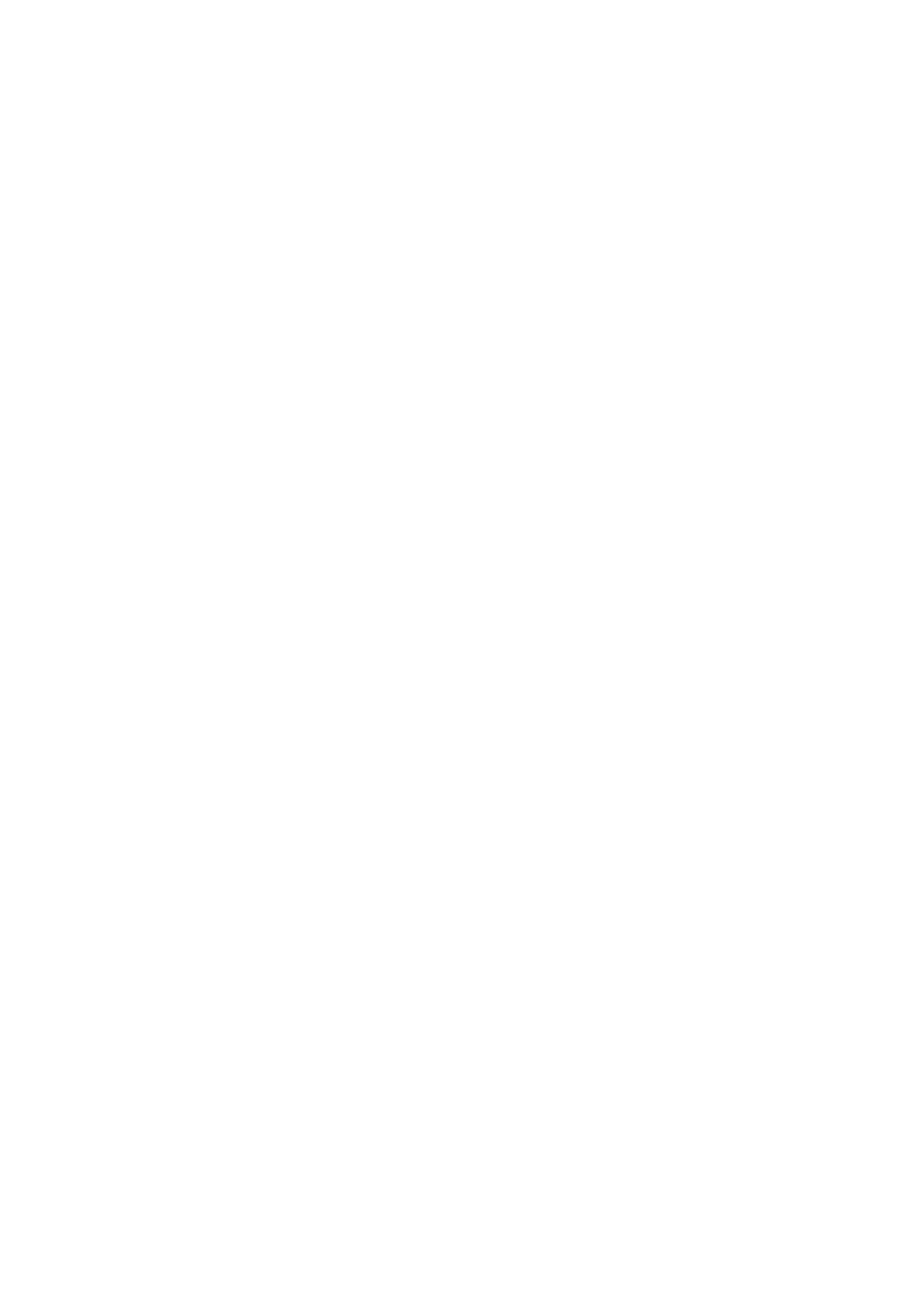DVV International International Council for Adult Education

# FINANCING ADULT LEARNING AND EDUCATION

*The way forward: what works, how and why?*

Katarina Popović

Bonn, Belgrade, 2021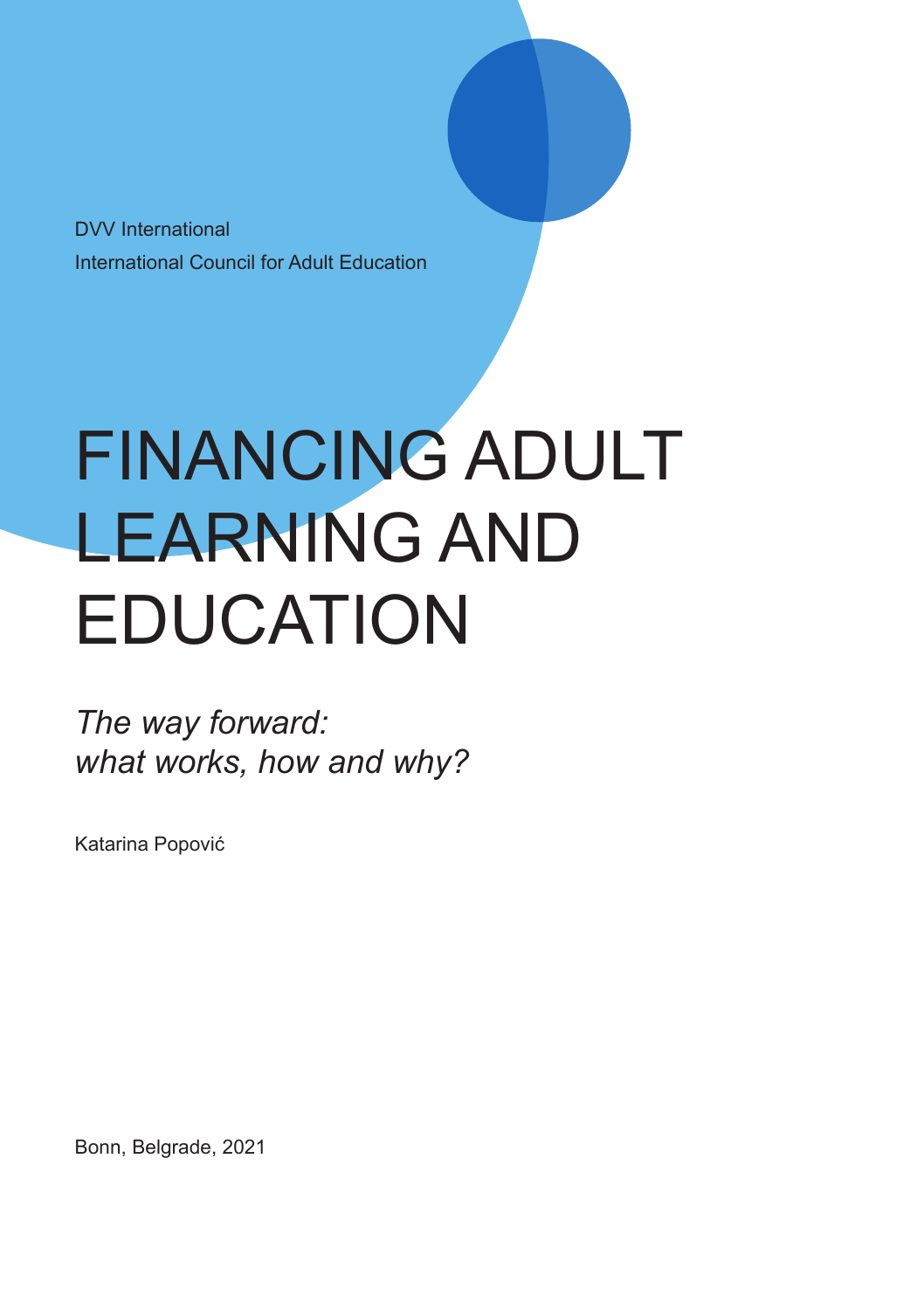#### **Imprint**

© 2021 ICAE and DVV International

ICAE is the International Council for Adult Education. https://www.icae.global

DVV International is the Institute for International Cooperation of the Deutscher Volkshochschul-Verband e. V. (DVV), the German Adult Education Association. https://www.dvv-international.de/en/

Author: Katarina Popović

Corporate authors: DVV International (responsible: Christoph Jost) and ICAE (responsible: Roberto J. Guevara)

Working Group: Thomas Lichtenberg, Uwe Gartenschlaeger, Ricarda Motschilnig

Regional experts:

- Daniel Baril, Institut de coopération pour l'éducation des adultes (ICÉA), Canada
- Dr Timote M Vaioleti and Associate Professor Sandra Morrison, Indigenous Māori and Pacific Adult Education Charitable Trust, New Zealand
- Dr. Michael Cordes, Research Institute for the Economics of Education and Social Affairs (FiBS), Germany
- Dr Katarina Popović, University of Belgrade, Serbia
- Robert Jjukko, Educationist, Researcher and Development Consultant, Uganda
- Dr Timothy D. Ireland, Federal University of Paraiba, Brazil and Dietmar Pfeiffer, Germany

Layout: Zoran Imiširagić

Proofreading: LIBRA, Belgrade

ISBN (electronic): 978-86-82022-00-8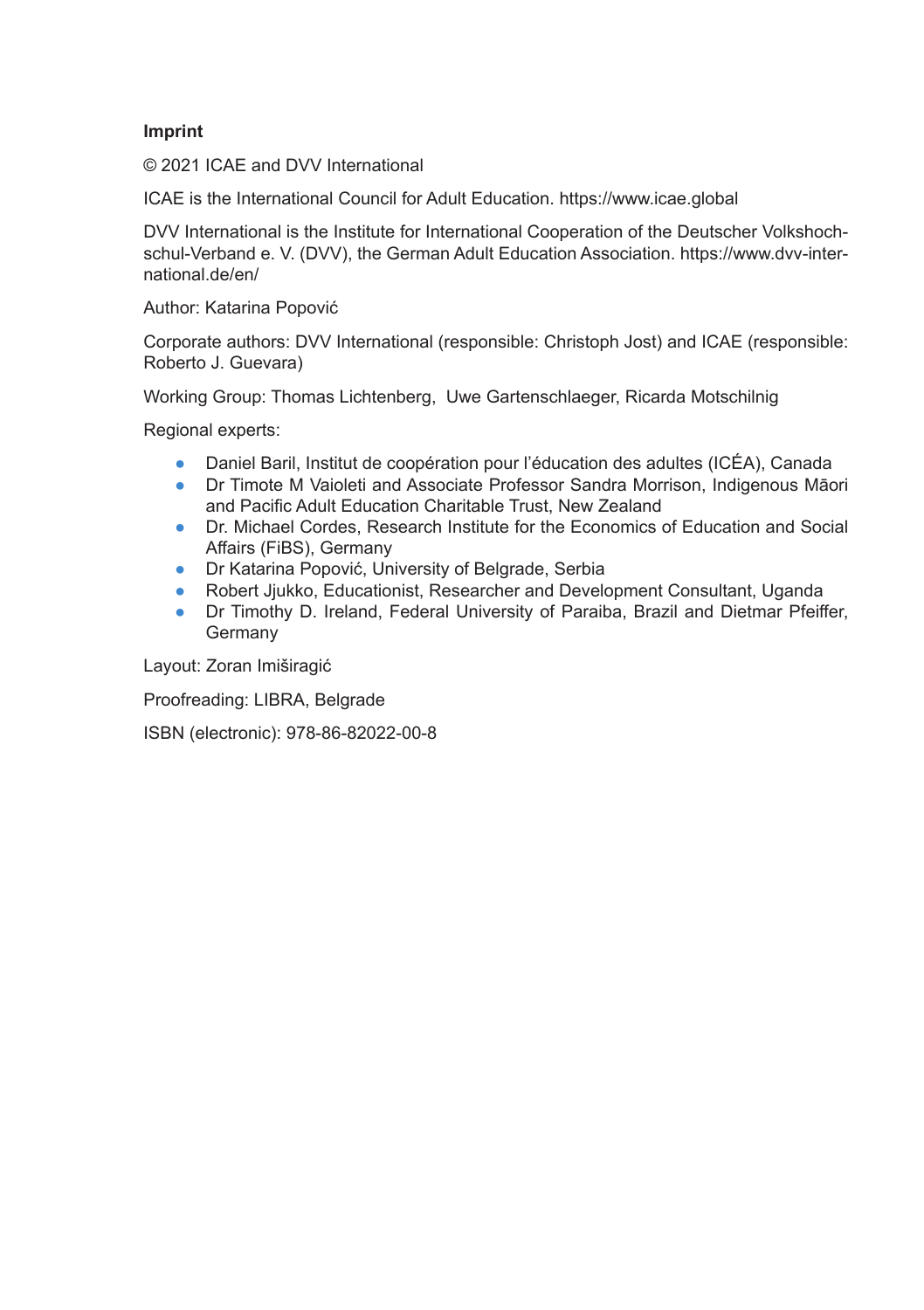# **TABLE OF CONTENTS**

| 1. | <b>FINANCING ADULT LEARNING AND EDUCATION -</b>       |       |                                                                |    |  |  |
|----|-------------------------------------------------------|-------|----------------------------------------------------------------|----|--|--|
|    |                                                       |       | ISSUES, CHALLENGES, TENDENCIES7                                |    |  |  |
|    |                                                       |       | 1.1 About this study                                           | 7  |  |  |
|    | 1.2 Studies on financing adult learning and education |       |                                                                |    |  |  |
|    |                                                       |       | 1.3 Financing ALE – a turbulent development                    | 18 |  |  |
|    |                                                       | 1.3.1 | Origins and development                                        | 18 |  |  |
|    |                                                       | 1.3.2 | Between the welfare state and neoliberalism                    | 20 |  |  |
|    |                                                       |       | 1.3.3 Why support ALE?                                         | 22 |  |  |
|    |                                                       |       | 1.4 Financing ALE in global policy agendas                     | 30 |  |  |
|    |                                                       | 1.4.1 | Financing $ALE - a$ spot in the global agenda                  | 31 |  |  |
|    |                                                       |       | 1.4.2 CONFINTEA process – 'a shelter' for ALE financing policy | 35 |  |  |
|    |                                                       | 1.4.3 | Financing ALE – the figures speak                              | 37 |  |  |
|    |                                                       |       | 1.5 National realities and models of financing ALE             | 42 |  |  |
|    |                                                       |       | 1.5.1 Public funding                                           | 44 |  |  |
|    |                                                       |       | 1.5.2 Private sector, business and funding ALE                 | 48 |  |  |
|    |                                                       |       | 1.5.3 Privatisation and public-private partnership             | 51 |  |  |
|    |                                                       |       |                                                                |    |  |  |

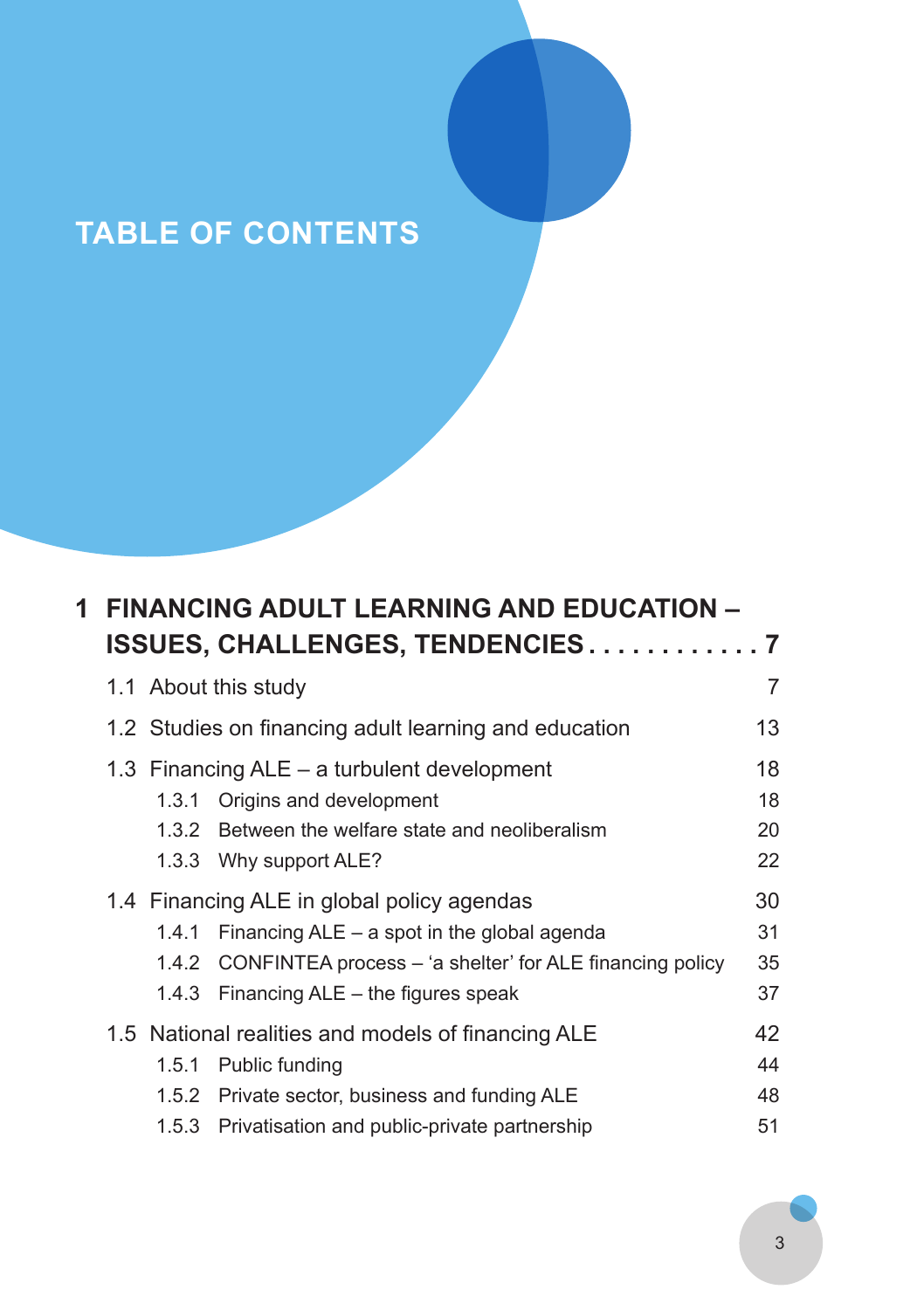|                | 1.5.4 | <b>Official Development Assistance</b>                                                                                                   | 57 |
|----------------|-------|------------------------------------------------------------------------------------------------------------------------------------------|----|
|                | 1.5.5 | Personal investment                                                                                                                      | 61 |
|                |       | 1.5.6 Domestic resource mobilisation – a remake of a classic                                                                             | 63 |
| $\overline{2}$ |       | <b>GOOD PRACTICE EXAMPLES FROM</b>                                                                                                       |    |
|                |       | <b>THE REGIONS</b>                                                                                                                       | 67 |
|                |       | 2.1 Ethiopia's integrated functional adult education                                                                                     | 68 |
|                |       | 2.1.1 Overview of ALE Financing in Ethiopia                                                                                              | 68 |
|                | 2.1.2 | Description of the Initiative: Integrated Functional Adult<br>Education                                                                  | 69 |
|                |       | 2.1.3 Financing mechanism - description and analysis                                                                                     | 70 |
|                |       | 2.1.4 Effects, lessons learned and sustainability of<br>the financing model                                                              | 72 |
|                |       | 2.2 The Nation Rebuilding Program of Canadian government                                                                                 | 74 |
|                |       | 2.2.1 Financing ALE in Canada                                                                                                            | 74 |
|                | 2.2.2 | Description of the Initiative: The Nation Rebuilding Program                                                                             | 74 |
|                | 2.2.3 | Description of the Financing Model/Mechanism and Analysis                                                                                | 76 |
|                | 2.2.4 | Effects, Lessons Learned, Impact and Sustainability of the<br><b>Financing Mode</b>                                                      | 77 |
|                |       | 2.3 Blended learning for Ibero-American Literacy and Lifelong<br>Education Plan - PIALV                                                  | 79 |
|                |       | 2.3.1 Overview of financing ALE in the region                                                                                            | 79 |
|                |       | 2.3.2 Description of the example project/ initiative:<br>Ibero-American Literacy and Basic Education Plan for<br>Young People and Adults | 80 |
|                |       | 2.3.3 Description of the Financing Model/Mechanism and Analysis                                                                          | 82 |
|                |       | 2.3.4 Effects, lessons learned,<br>impact, sustainability of the financing                                                               | 83 |
|                |       | 2.4 Further training supported by metal and                                                                                              |    |
|                |       | electrical industry in Germany                                                                                                           | 86 |
|                |       | 2.4.1 Overview of the financing of ALE in Germany                                                                                        | 86 |
|                | 2.4.2 | Description of the action: Collective part-time education in<br>the metal and electrical industry in Germany                             | 88 |
|                | 2.4.3 | Description of the financing model/mechanism and analysis                                                                                | 89 |

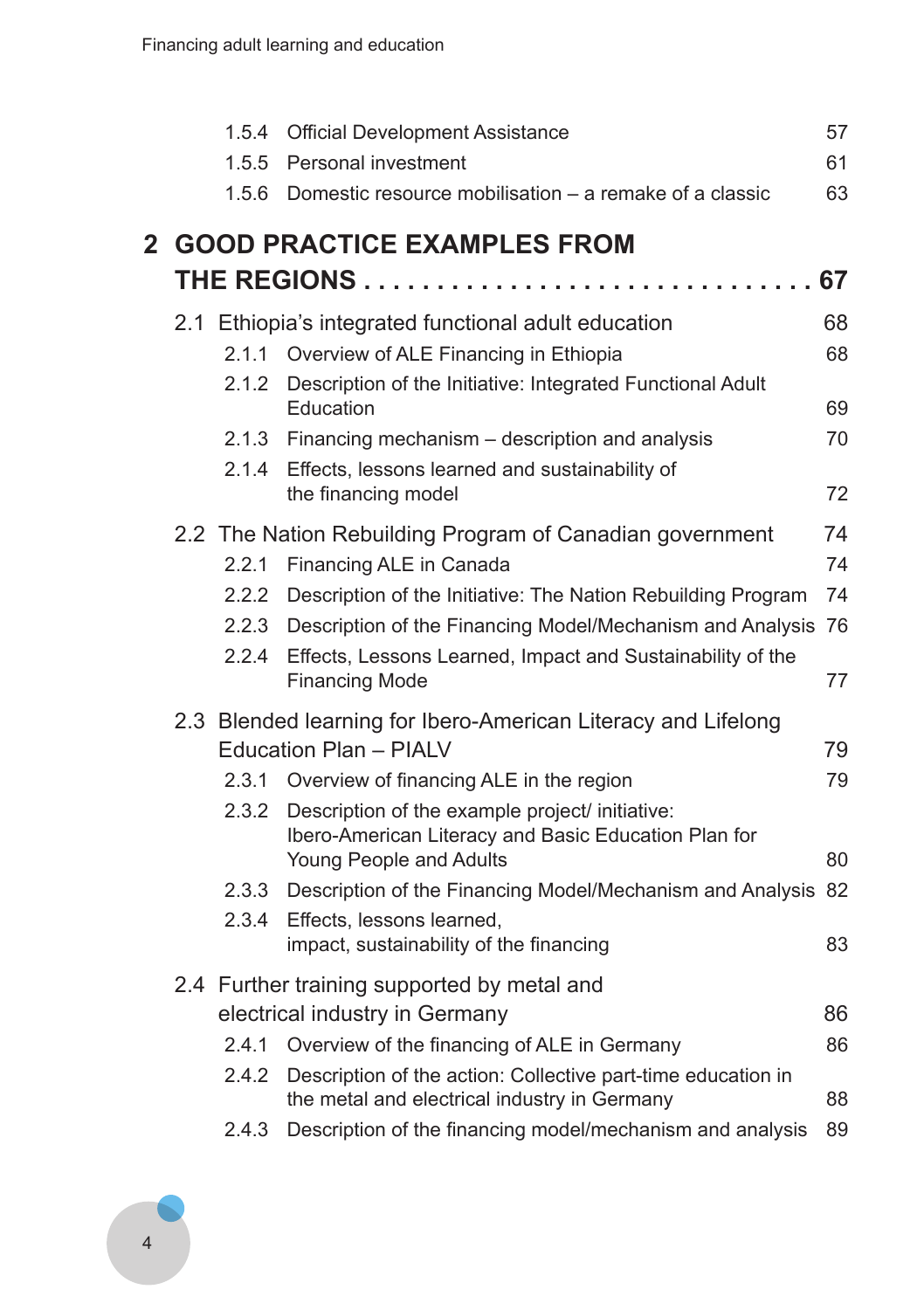|   |                                                                | 2.4.4                                                                  | Effects, Lessons Learned, and Sustainability of<br>the Financing Model        | 91  |  |
|---|----------------------------------------------------------------|------------------------------------------------------------------------|-------------------------------------------------------------------------------|-----|--|
|   |                                                                |                                                                        | 2.5 Smart investment in adult education of Māori and                          |     |  |
|   |                                                                |                                                                        | Pacific peoples in New Zealand                                                | 95  |  |
|   |                                                                | 2.5.1                                                                  | Successful funding instruments and schemes                                    | 95  |  |
|   |                                                                | 2.5.2                                                                  | NZ experiences and how could funding ALE be<br>improved in different contexts | 96  |  |
|   |                                                                | 2.5.3                                                                  | Factors of success and determinants of progress                               | 98  |  |
|   |                                                                | 2.6 ODA: Second chance in Serbia through the EU pre-accession          |                                                                               |     |  |
|   |                                                                | funds                                                                  |                                                                               | 102 |  |
|   |                                                                | 2.6.1                                                                  | Financing ALE in Serbia                                                       | 102 |  |
|   |                                                                | 2.6.2                                                                  | Description of the action: Second chance                                      |     |  |
|   |                                                                |                                                                        | - Functional basic education of adults in Serbia                              | 104 |  |
|   |                                                                | 2.6.3                                                                  | Financing mechanisms applied in the project                                   | 106 |  |
| 3 |                                                                |                                                                        | <b>RECOMMENDATIONS FOR FINANCING ADULT</b>                                    |     |  |
|   |                                                                |                                                                        | LEARNING AND EDUCATION  109                                                   |     |  |
|   |                                                                |                                                                        | 3.1 General recommendations                                                   | 110 |  |
|   |                                                                | 3.1.1                                                                  | Recommendations for public investment in<br>adult learning and education      | 113 |  |
|   |                                                                | 3.1.2                                                                  | Public and blended financing - in international context                       | 115 |  |
|   |                                                                |                                                                        | 3.1.3 Business and the private sector                                         | 116 |  |
|   |                                                                | 3.1.4                                                                  | Private and blended financing - in companies and                              |     |  |
|   |                                                                |                                                                        | private sector                                                                | 118 |  |
|   |                                                                |                                                                        | 3.2 Official Development Assistance                                           | 120 |  |
|   |                                                                | 3.2.1                                                                  | Public-private partnership in ODA context                                     | 122 |  |
| 4 |                                                                |                                                                        | <b>BIBLIOGRAPHY</b><br>.                                                      | 125 |  |
|   |                                                                |                                                                        | 4.1 General Sources                                                           | 125 |  |
|   |                                                                | 4.2 Sources for: Ethiopian Authorities for Integrated Functional Adult |                                                                               |     |  |
|   | Education                                                      |                                                                        |                                                                               | 138 |  |
|   | 4.3 Sources for: The Nation Rebuilding Program of the Canadian |                                                                        |                                                                               |     |  |
|   |                                                                |                                                                        |                                                                               | 139 |  |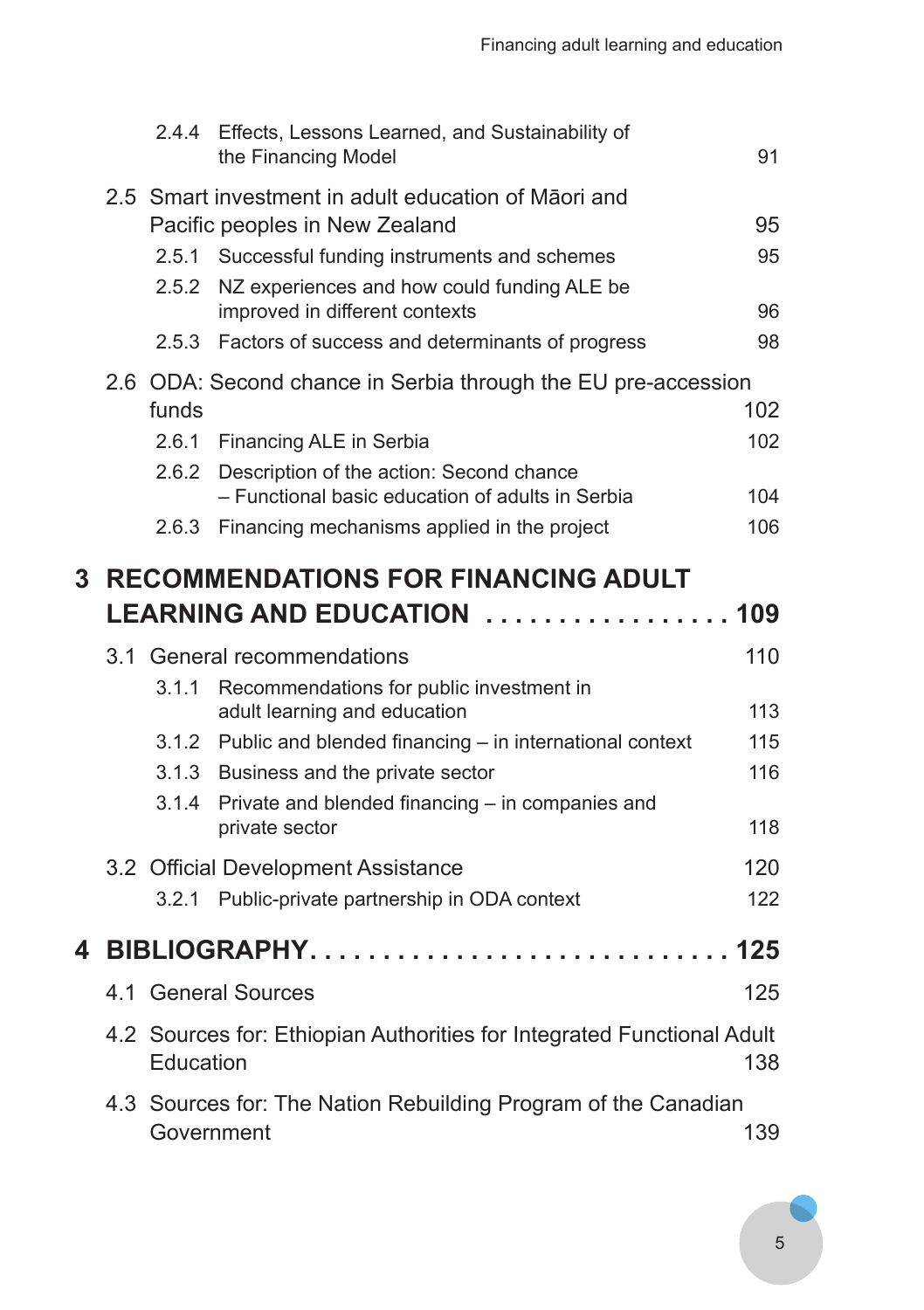| 4.4 Sources for: Blended Learning for<br>Ibero-American Literacy and<br>Lifelong Education Plan - PIALV | 141 |
|---------------------------------------------------------------------------------------------------------|-----|
| 4.5 Sources for: Further Training Supported by<br>the Metal and Electrical Industries in Germany        | 142 |
| 4.6 Sources for: 'Smart' Investment in Adult Education of<br>Māori and Pacific peoples in New Zealand   | 144 |
| 4.7 Sources for: ODA: 'Second Chance' Education in Serbia<br>Through the EU Pre-accession Funds         | 145 |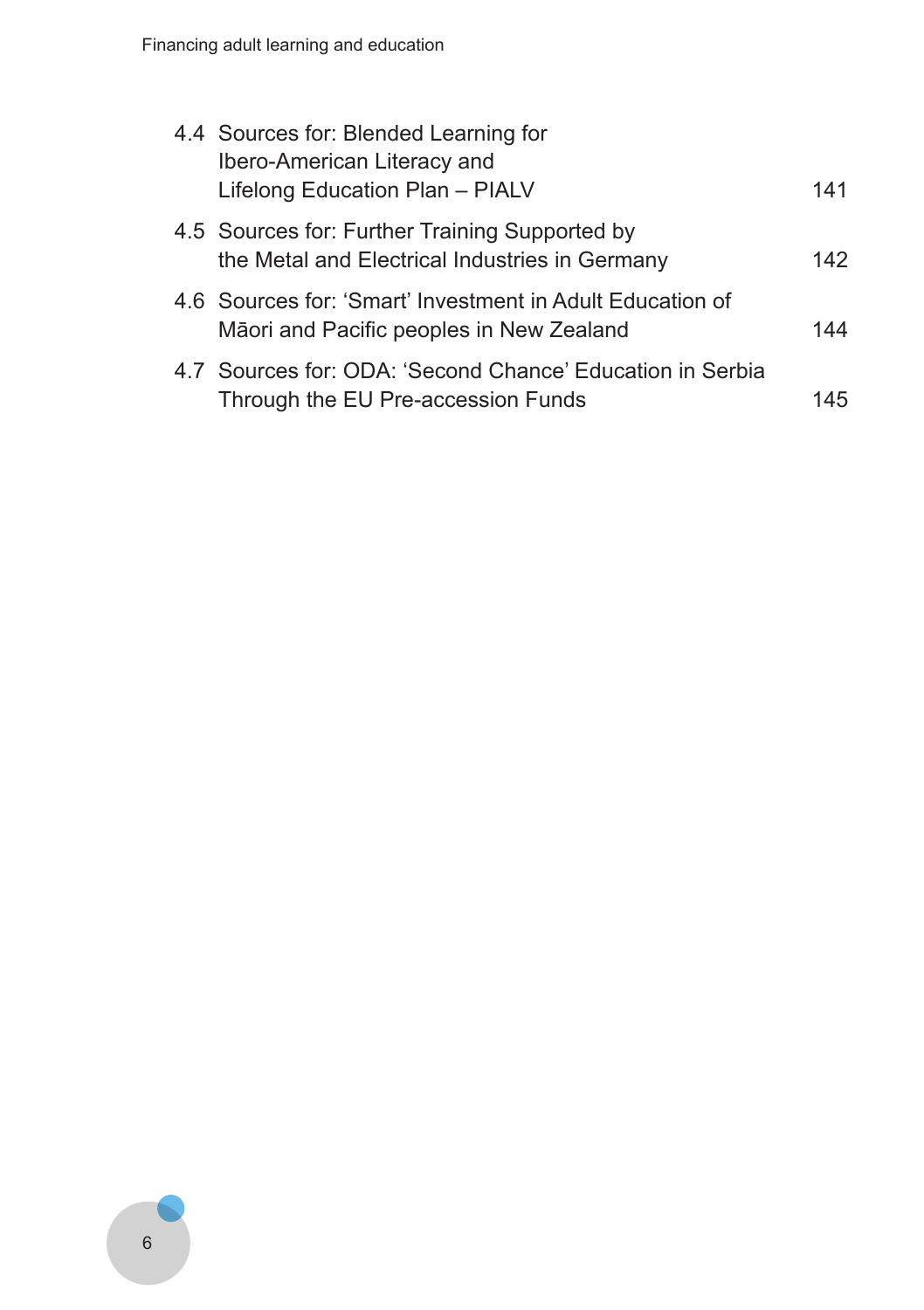**1 FINANCING ADULT LEARNING AND EDUCATION – ISSUES, CHALLENGES, TENDENCIES**

#### **1.1 About this study1**

Financing adult learning and education<sup>2</sup> (ALE) is a highly discussed and, at times, even controversial topic. There are various studies, publications, and projects dealing with it, and the financing challenges of the modern world make it even more complex and demanding. While financing adult

- 1/ Throughout the text of the publication, periods are used as thousands separators, and commas as decimal separators.
- 2/ In this study ALE is understood with the reference to the UNESCO's Recommendation on Adult Learning and Education (RALE – UNESCO, 2016). According to RALE, learning is a lifelong endeavour that can occur in formal, non-formal and informal settings. The ultimate goal is to ensure that adults can participate fully in societies and the world of work. The aim of adult learning and education is to help people develop necessary capabilities to exercise and realise their rights and take control of their destinies. It promotes personal and professional development, thereby supporting more active engagement by adults with their societies, communities, and environments. It fosters sustainable and inclusive economic growth and decent work prospects for individuals. It is therefore a crucial tool in alleviating poverty, improving health and well-being, and contributing to sustainable learning societies. There are three key domains of learning and skills that are of central importance for ALE: literacy and basic skills, continuing education and vocational skills, and liberal, popular and community education and citizenship skills.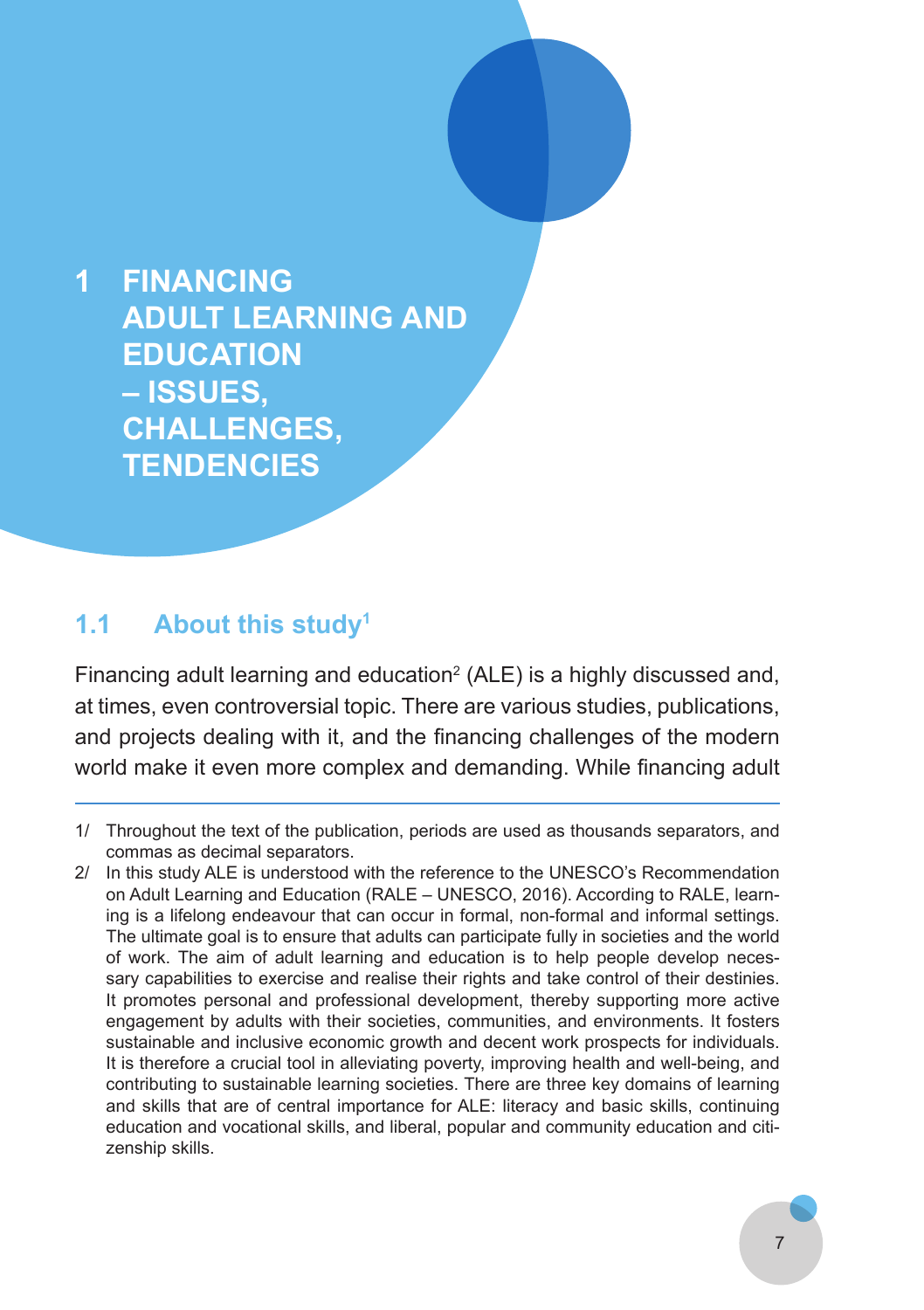education was primarily considered in the second half of the  $20<sup>th</sup>$  century to be the responsibility of the state (especially in relation to marginalised groups or the field of literacy and basic education), nowadays there is a growing tendency to consider adult education to be exclusively a matter of personal responsibility that should be financed by adult learners themselves or by companies and the private sector, or, alternatively, by communities or philanthropies. Private finance is believed to play an increasingly important role in bringing innovation to the education sector, to increase efficiency, boost development of the sector, and bring additional resources (in the OECD countries, employers pay the largest share – OECD, 2019).

At the same time, criticism towards engagement of the private sector in education is very loud. A clear call to reconsider the approach to financing and to diversify the actors came from UNESCO: "The expansion of access to education worldwide over the past several decades is placing greater pressure on public financing. Additionally, the demand has grown in recent years for voice in public affairs and for the involvement of non-state actors in education, at both national and global levels. This diversification of partnerships is blurring the boundaries between public and private, posing problems for the democratic governance of education. In short, there is a growing need to reconcile the contributions and demands of the three regulators of social behaviour: society, state and market" (UNESCO, 2015). The OECD also calls for a "healthy" mix of the involvement of the government, employers, and individuals in financing adult learning (OECD, 2019).

The lack of data and of a methodology of collecting data about financing ALE adds to the challenge in relation to the complex diversity of sources and ways of financing. Since its first edition, the UNESCO/UIL's Global Report on Adult Learning and Education (GRALE) has been addressing this problem. The 2030 Agenda also emphasised the importance of the issue, since financing of the ambitious Sustainable Development Goal 4 (Quality education and promoting lifelong opportunities for all) remains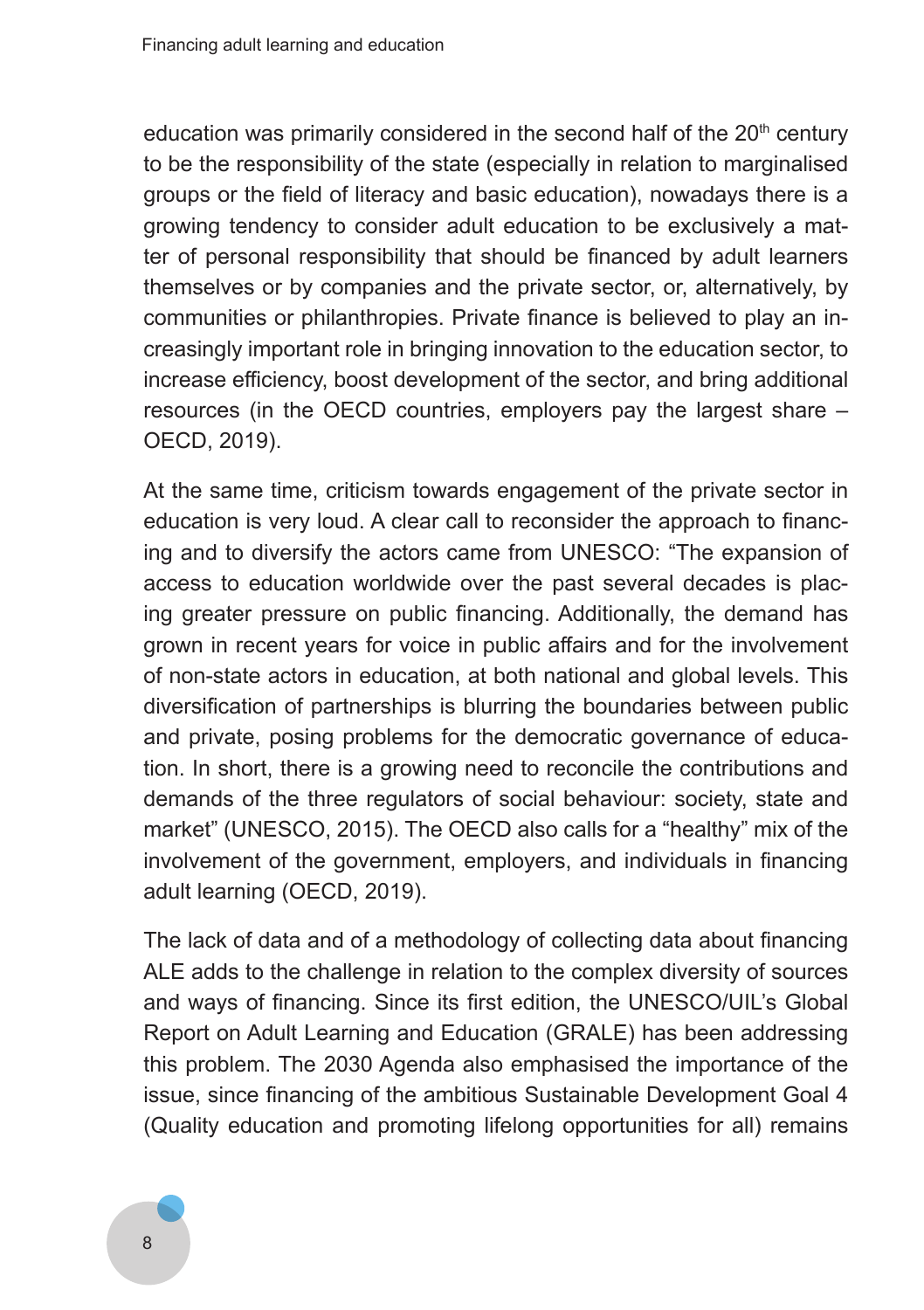a huge problem. The current policy recommendations see two possible approaches: national resource mobilisation and blended financing, that promise to solve a majority of the difficulties caused by the lack of resources. They dominate the discussions in the UN, the OECD, and the World Bank. Both approaches have certain importance, but there is also a growing body of analysis from civil society and from research organisations suggesting numerous limitations and risks these two approaches have as a tool for achieving the SDGs, especially in developing countries.

While several organisations have undertaken research into returns on investment in adult education, as well as the effectiveness in terms of steering education, few attempts have been made to explore different success factors depending on the funding tools and mechanisms. Nobody denies that, as the OECD says, "the SDGs and Paris Agreement require new approaches and innovative solutions to finance development outcomes" (OECD, 2018), and this applies for all countries, regardless of their level of development. Strategic public investment, mobilised private investment, official development assistance – they should operate towards the implementation of the 2030 promise of quality education and lifelong learning for all, meaning: for adults too. For that purpose, there is a need for further critical reviews of the main funding sources and financing mechanisms and their implementation: an analysis of successes and failures; discussions of the success factors and the risks: the need to identify the areas of the best possible use of the public funds, as well as the role of the main funding actors for adult education, such as state and broad range of other social partners and stakeholders.

That is the background of the decision of two partners to come together for such study: **DVV International – The Institute for International Cooperation of the Deutscher Volkshochschul-Verband e.V. (DVV),** the German Adult Education Association, the leading professional organisation in the field of adult education and development cooperation, which has supported adult education and lifelong learning for 50 years worldwide, and The **International Council for Adult Education (ICAE)** – a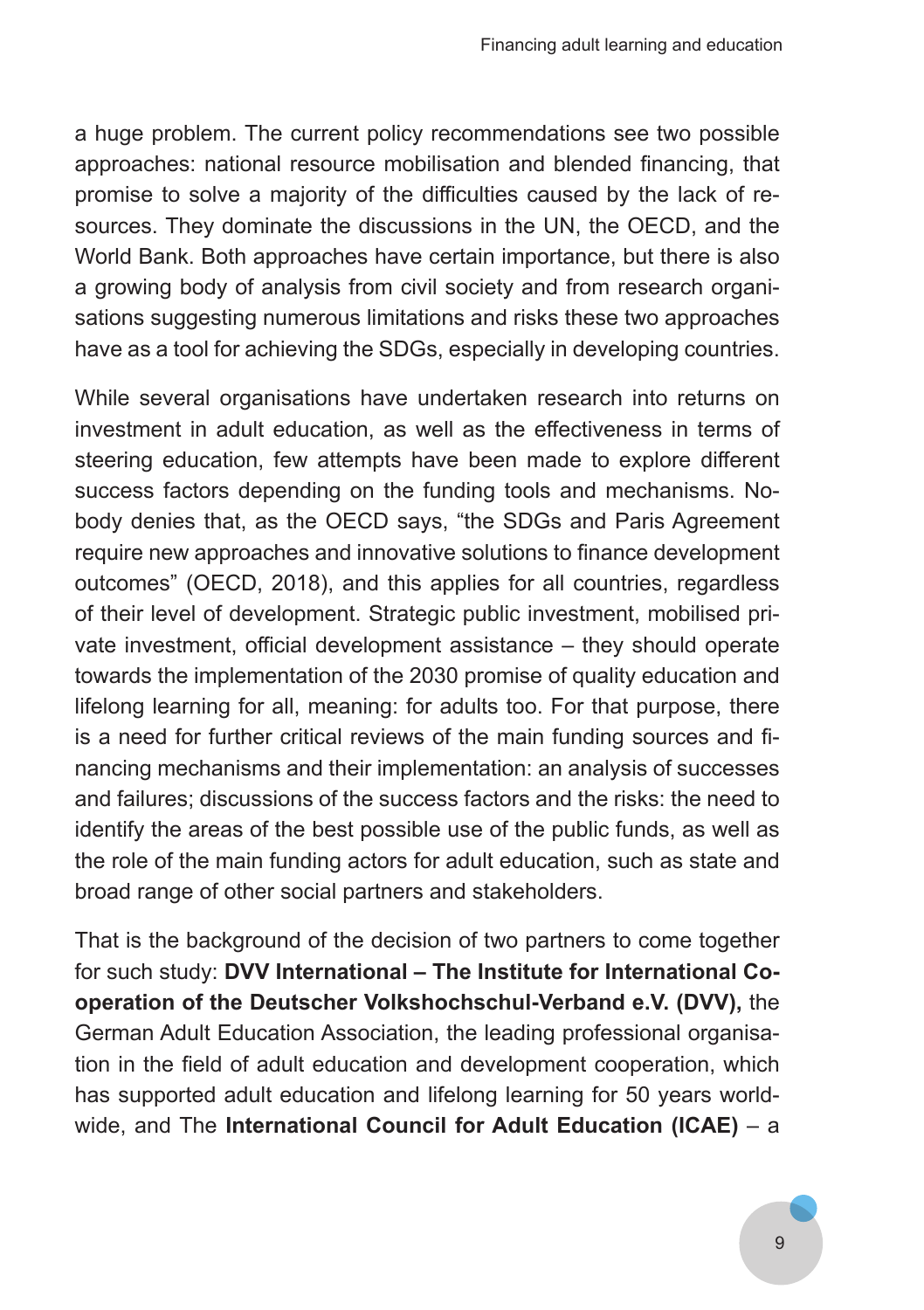global network created in 1973 with a specific mandate to advocate youth and adult learning and education as a universal human right, which is also instrumental in achieving economic, cultural, social and ecological justice, and enhancing international peace and understanding, especially for vulnerable populations.

With global interest and relevant experience in international work, DVV International and the ICAE are committed to finding efficient ways to support adult education and the best financing mechanisms to meet the challenges of the contemporary development. As a part of a global project, they have undertaken a study on financing adult learning in education, which is to be used in the DVV International's project work worldwide, as well as in the lobby and advocacy work for adult learning and education in different contexts and by various actors. The study addressed the following questions:

- Which funding sources and schemes have proven successful and in which contexts?
- What are the factors of success and the determinants of substantial progress through the implementation of various funding schemes? What should be done for the "smart" investment in adult education?
- What are the recommendations, the dos and don'ts in various funding models and schemes?

The terminology and language are not the focus of this study, therefore 'financing and funding models' refers simply to the main sources of the financial support to ALE, i.e. where the money comes from (state budget, private sector – industry, official development assistance, personal investment), with combinations and variations thereof, and not on the specific financing mechanisms and instruments that could be applied within those main funding models.

This study, conducted by the ICAE and commissioned by DVV International, follows a research logic – description of the development of the problem, its importance, the current state of art, description of the main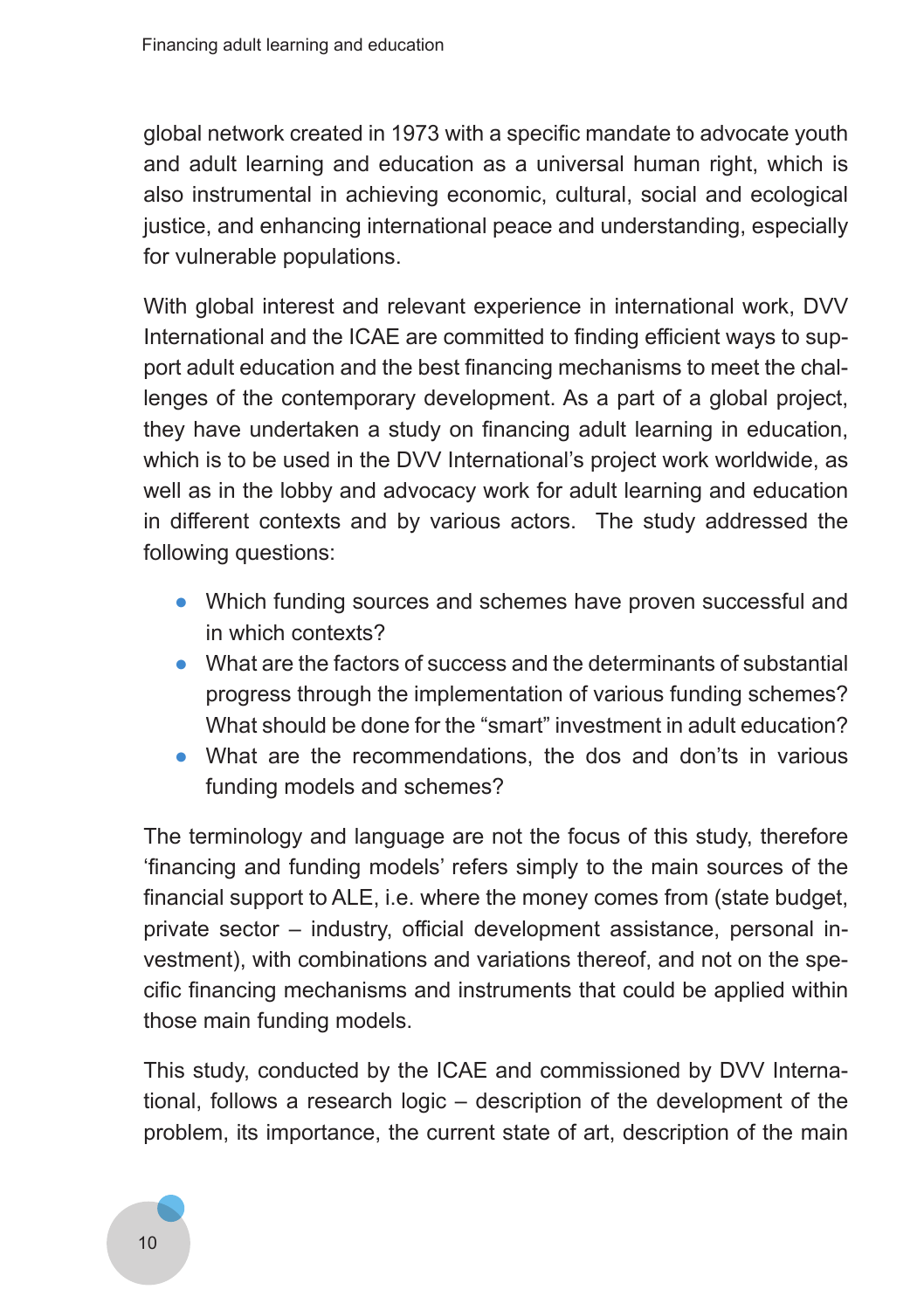sample – models, presentation of the chosen examples, and drawing conclusions and recommendations. The structure reflects the following:

- Firstly, the study offers, a short view of the main recent research dealing directly or indirectly with the funding and financing ALE, which can be also a resource for further exploration and data collection;
- The study explores the main paradigms in understanding ALE and the financing models emerging from these paradigms and relying on them, with the short development of the main paradigms and approaches, in relation to the political and economic context.
- It explains why financing ALE is an important problem by providing an overview of the benefits of funding ALE, from various studies and researches, indicating why it is so important to deal with this problem;
- Having in mind the powerful influence the global developments today have on most of the countries (directly or indirectly), the study provides an analysis of where financing ALE is today in the global policy agendas, especially in the mainstream. (the UN, the OECD);
- UNESCO and CONFINTEA are shown as the only regular global frame for the systemic collection of data on financing ALE;
- This part is complemented with the figures illustrating the current situation in financing ALE, thereby underlining the need and importance of ALE, but also the challenges that funding ALE is facing;
- In the second chapter, six good practice models are chosen from different regions, identifying success factors, contextual preconditions, and working mechanisms. Although the examples represent the main models chosen for this study, they are not 'pure' and they contain some elements of the other models. This fact reflects the reality of ALE in many countries, and enables more cross-country comparisons and conclusions:
	- The example from Ethiopia is mainly government-supported ALE, with some elements of ODA, state and non-state actors;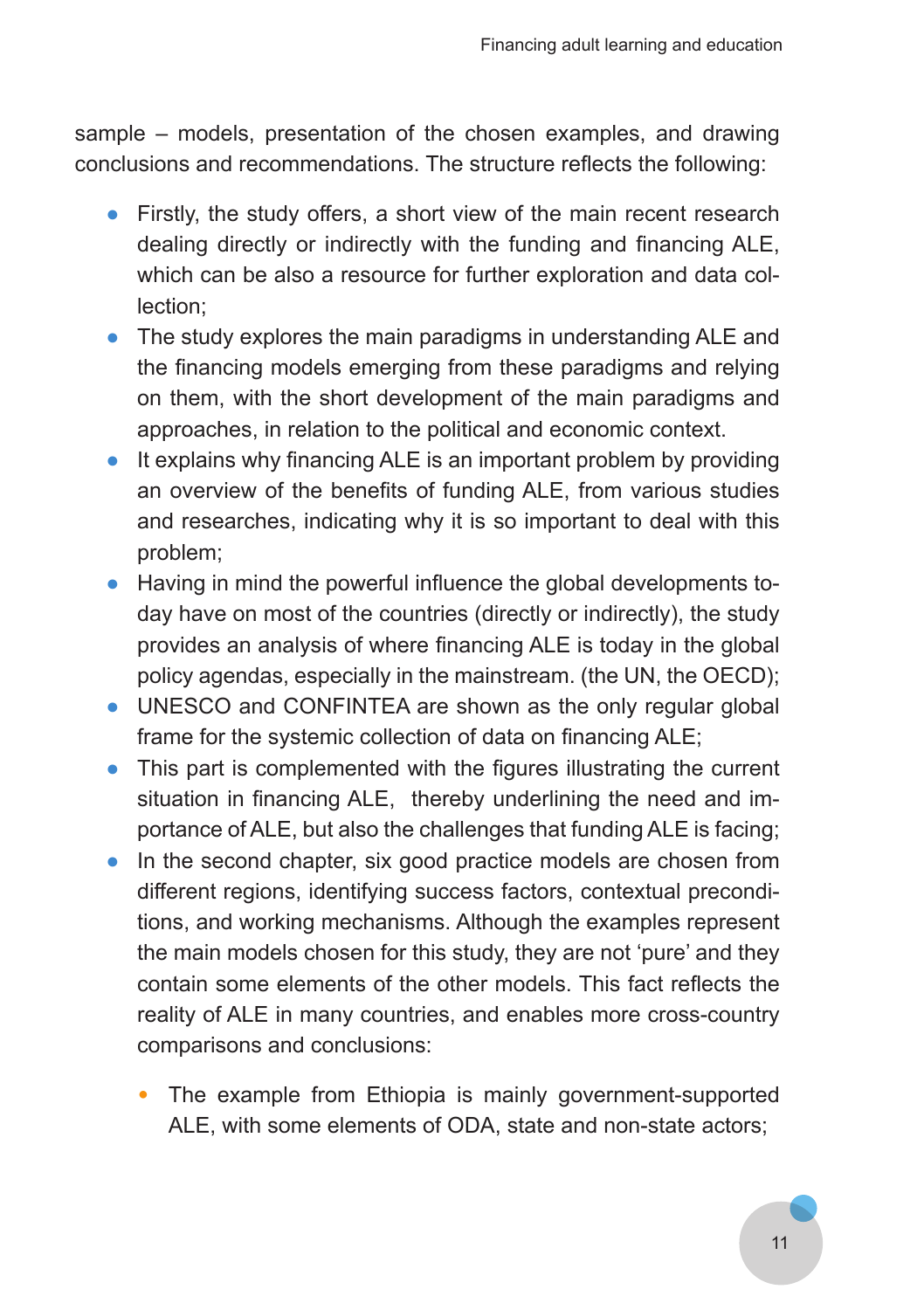- Canada provided an example of public-supported ALE with a decentralised approach;
- In the examples from Latin America there is a combination of public funds and ODA support and the private sector, with the specific cross-country approach, involving 12 countries;
- The example from Germany offers insight into the specific model of support within the metal and electrical industries, exploring individual investments and state support;
- In New Zealand, governmental support is crucial, and support to ALE is embedded in the set of measures for achieving goals in other areas, especially around addressing inequities;
- Serbia presents an example of ODA typical for South East Europe, where EU support through the Instrument for Pre-Accession Assistance is combined with the public investment.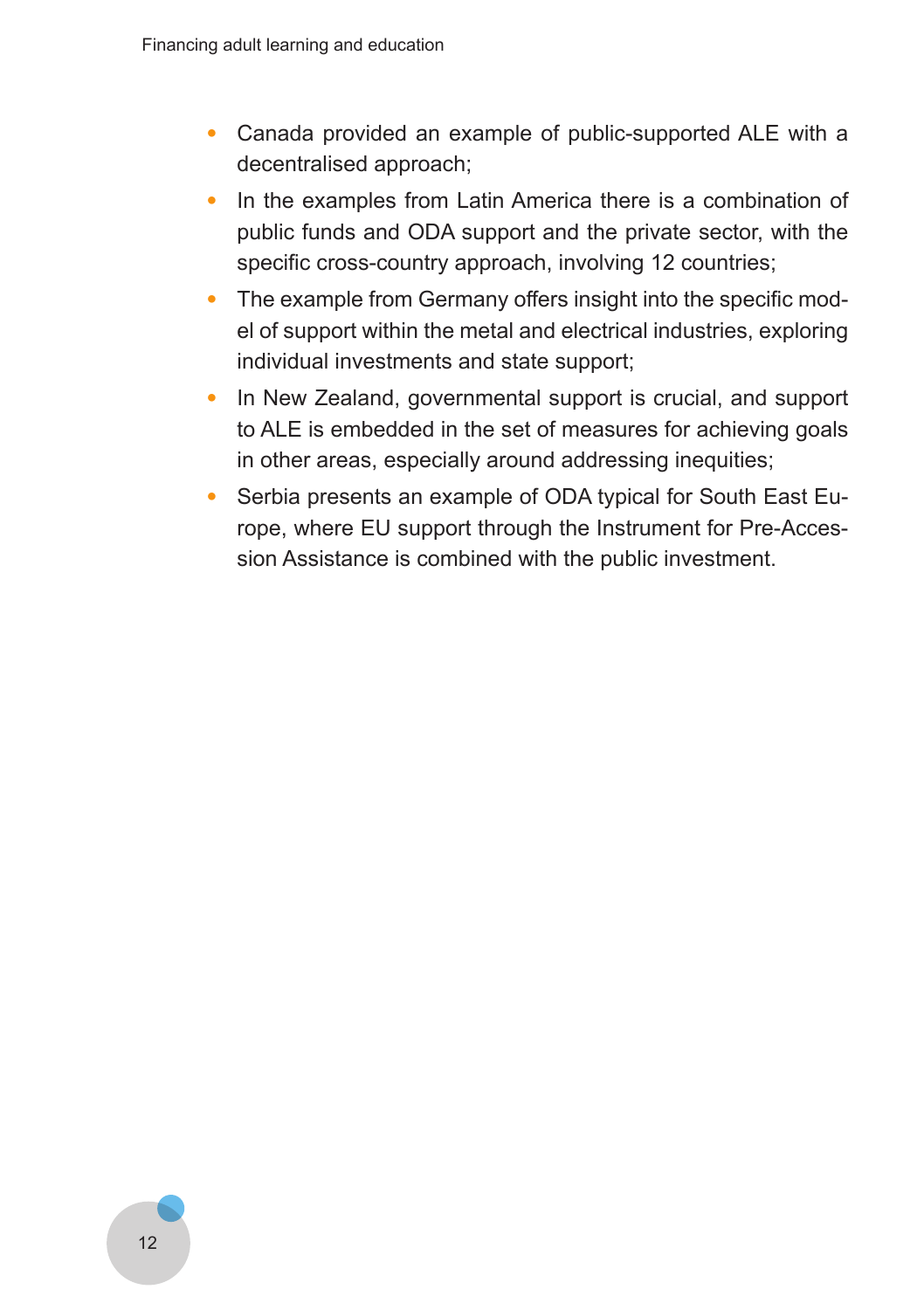## **1.2 Studies on financing adult learning and education**

There are numerous researches and studies about financial aspects of education, funding and its results, but only a few exclusively on adult learning and education. Still, valuable data could be found in broader studies – from the areas tackling or including ALE, or studies on work force, and similar. Some of them are regularly carried out by international organisations.

- The main source of data on financing ALE are the UIL's **Global Reports on Adult Learning and Education (GRALE),** and the National reports produced for CONFINTEA. The first GRALE was published by the UIL based on 154 national reports from UNESCO member states and five regional synthesis reports in preparation for the CONFINTEA VI in Belém, Brazil. GRALE takes information from the national self-reporting and aims to inform the member states of the progress in relation to their own commitments to the Belém Framework for Action. Furthermore, it serves as a monitoring framework for the national policies and contexts and offers tendencies and plenty of positive examples that enable mutual learning. It is obvious that most missing data are related to financing, since the methodological aspects of all survey on financing ALE are limited. Namely, many countries still lack:
	- a conceptual clarity of what ALE is, of what belongs to the ALE sector and activities, and what should be observed and counted as ALE; "Only 107 out of 149 countries provided information on the proportion of public spending on education currently allocated to ALE" (UIL, 2019);
	- proper methodology for data collection on ALE, especially non-formal ALE. "Thirty-eight countries globally do not have relevant data to report on" (UIL, 2019).

It is positive that the data from GRALE is still quite valid, showing national, regional, and global tendencies in financing ALE in the long run.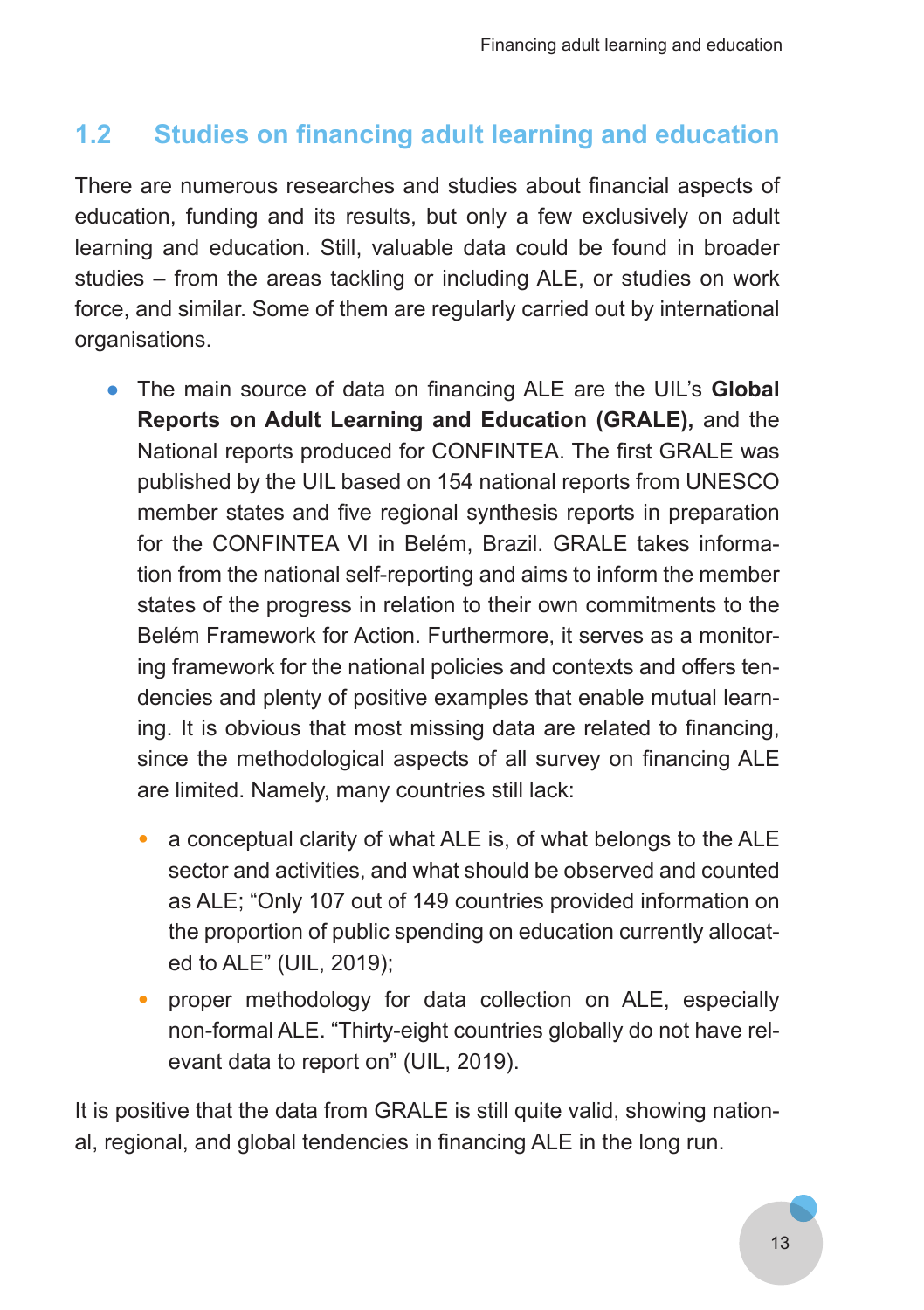- **The Global Education Monitoring Report** (earlier GMR, now GEMR) offers plenty of data, but since they offered a systematic collection of data on one chosen topic, the data on ALE is often 'hidden' among the data on financing certain areas, target groups or actions. Still, the accuracy, research depth and global scale of the GEMR does offer valuable data on financing ALE.
- **The World Bank and the OECD** also have plenty plethora of data, but adult learning and education is not the focus of their research. Still, some data on financing certain sub-sectors of ALE could be found in their publications. A recent example is the publication *Get‑ ting Skills Right: Future‑Ready Adult Learning Systems* (OECD, 2019), with the chapter on Financing adult learning.
- **Financing Adult Education for Development** was a conference organised by DVV International in 2009 that adopted the *Bonn Dec‑ laration on Financing Adult Education for Development* and whose contributions are published in the thematic issues of the *Adult Edu‑ cation and Development* journal. Various experiences and country examples could be found, especially related to financing ALE in the context of development cooperation (DVV International, 2009).
- The Addis Agenda established an annual **ECOSOC Forum on Financing for Development (FfD Forum),** an intergovernmental process with universal participation mandated to discuss the follow-up and review of the financing for development outcomes and the means of implementation of the 2030 Agenda. The intergovernmentally agreed conclusions and recommendations of the FfD Forum also feed into the *High-level Political Forum on Sustainable Development* (HLPF). FfD publish regular reports, joint research and analysis on financing in the development cooperation context around the globe (UN DESA, n.d.; United Nations, 2015).
- **Social Watch** is an international network of citizens' organizations working to eradicate poverty and the causes of poverty, to end all forms of discrimination and racism, and to ensure an equitable distribution of wealth and the realization of human rights. Social Watch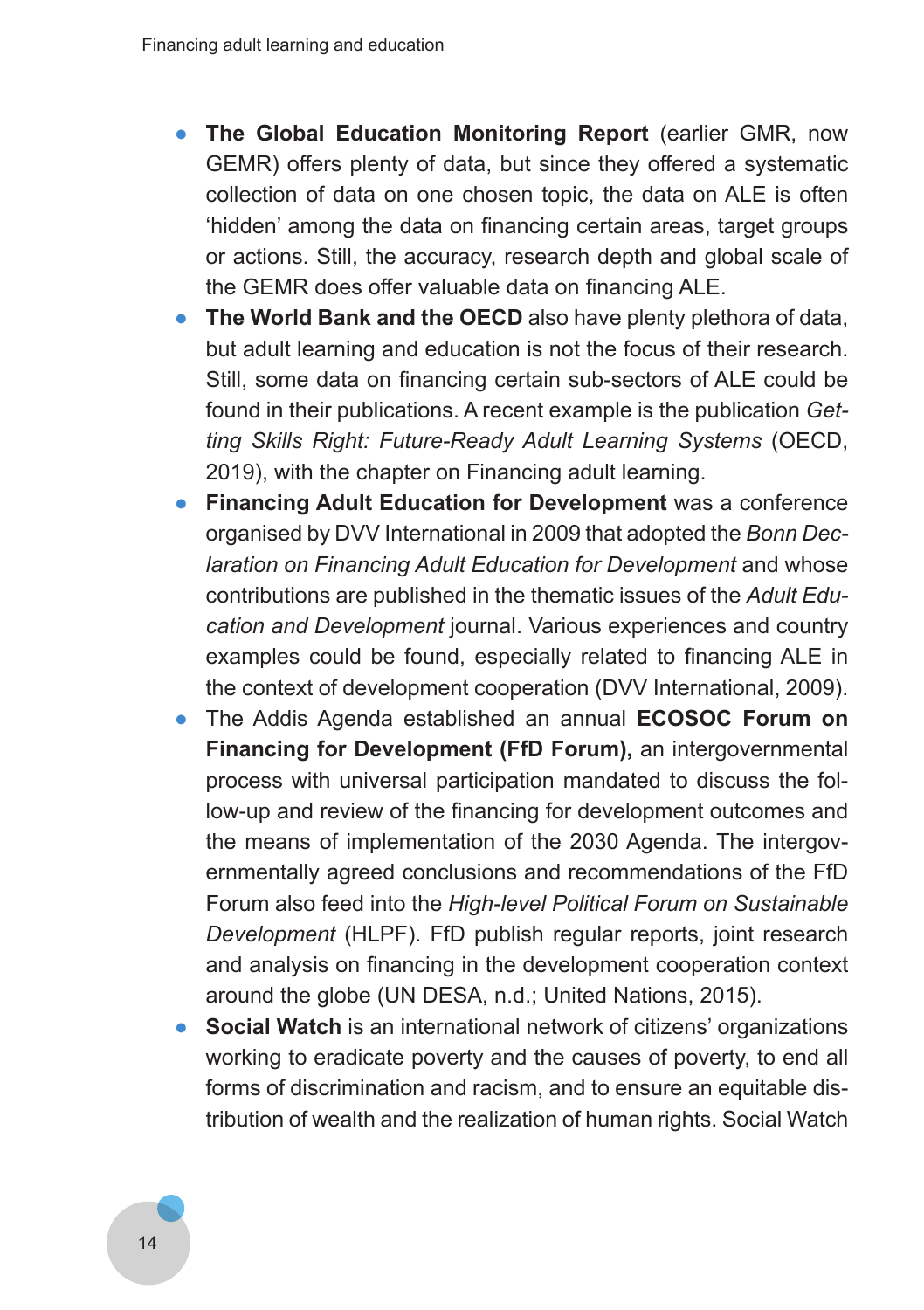holds governments, the UN system and international organizations accountable for the fulfilment of national, regional and international commitments to eradicate poverty. They publish selected and commented statistical data and research analysis, the most notable being *Spotlight on Sustainable Development* related to SDGs and HLPF. Financing is one of the focus areas of Social Watch, and some of the data in their publication include data on ALE (Social Watch, 2019; 2020) .

- Among international organisations, **Education International (EI**) a Global Union Federation that represents organisations of teachers and other education employees, with more than 32,5 million trade union members from 384 organisations in 178 countries and territories, conducts research and publishes on issues related to education, including financing (EI, 2020). The same with **NORRAG** – a global membership-based network of international policies and cooperation in education, whose core mandate and strength is to produce, disseminate and broker critical knowledge and to build capacity among the wide range of stakeholders who constitute its network (NORRAG, 2020).
- **The Asia South Pacific Association for Basic and Adult Education (ASPBAE),** a regional network for Asia South Pacific, regularly publishes different regional and national reviews and reports on ALE. ASPBAE has conducted several studies on financial aspects of education and of ALE, most notably on ODA, privatisation, and public-private-partnership in the education sector of the countries in the region (ASPBAE 2013, 2017, 2018).

The research landscape on ALE in Europe is relatively rich, and there are several studies worth mentioning:

● **CEDEFOP** has launched **Database on financing adult learning in 2014** (CEDEFOP, 2014)*.* The database provides information on cost-sharing schemes implemented in the EU Member States and designed to increase participation and private investment in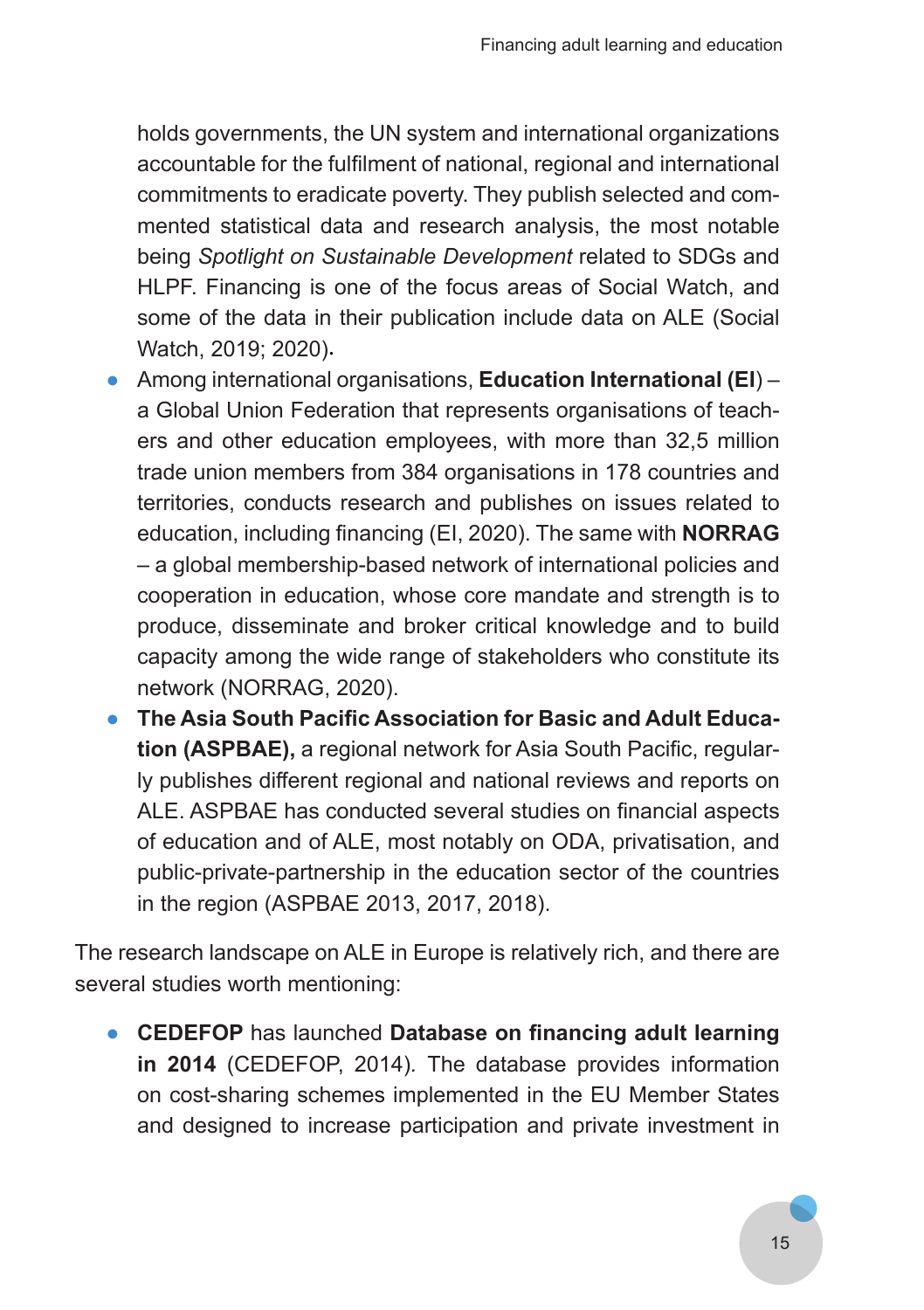adult learning. It covers the following types of instruments: training funds, tax incentives, grants, vouchers/individual learning accounts, loans, training leave, payback clauses.

The database builds on CEDEFOP's thematic studies and the surveys of national experts conducted in 2010–2011. Reference period is 2014 – mid 2015, and there is an earlier database, with the reference period of 2010–2013.

Most of the schemes included in the database have in-built cost-sharing (between the government, companies and individuals) by nature. Currently, new data about financing VET is being collected (for the reference year of 2020), and the new database will be expanded by including some instruments covering up to 100% of education and training costs.

- **Financing Adult Learning in Europe (FinALE)** is a comprehensive study – research commissioned by AONTAS, the Irish National Adult Learning Organisation, funded by the ERASMUS programme of the European Union. It gathered experts from eight European countries who have analysed the existing funding opportunities in 102 adult and community education providers. Over a period of two years, they have analysed the existing funding opportunities and developed recommendations for ensuring sustainable funding in the future, as well as the main findings of the project as to why, how and where to invest in adult learning. The study brings data, personal stories and recommendations on where and how to invest in adult learning. (Fitzsimons & Magrath, 2017).
- **The Adult Education Survey (AES)** covers adults' participation in education and training (formal, non-formal and informal learning) and is one of the main data sources for the EU lifelong learning statistics. The AES covers the resident population aged 25–64 and includes information about employer financing and the costs of learning. The reference period for participation in education and training is the twelve months prior to the interview. The next AES is planned for 2022 (EUROSTAT, 2020).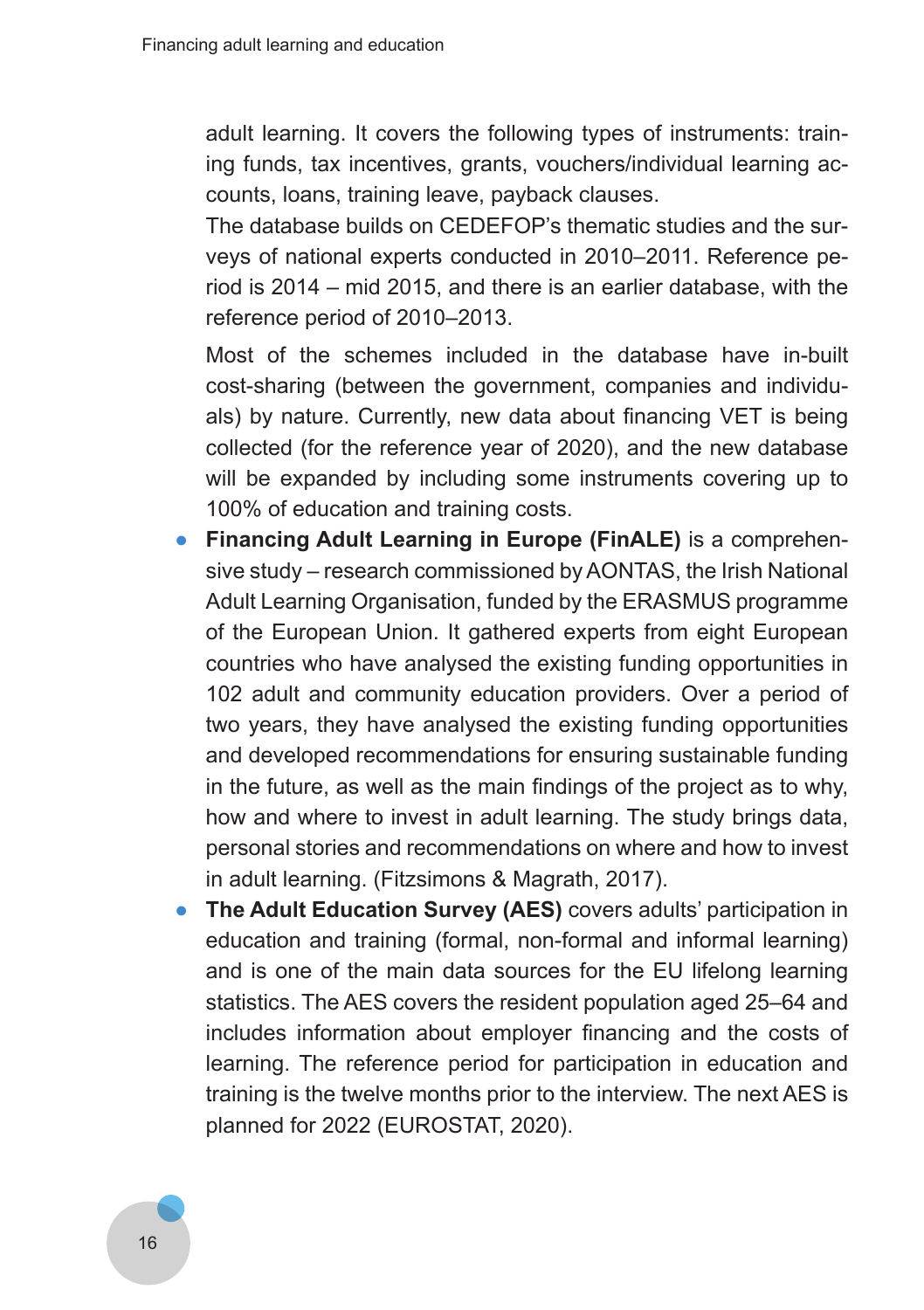● Certain countries conduct regular **national population surveys** which include ALE, some of such surveys being the National Household Education Surveys in the USA (Kim, Hagedorn, Williamson & Chapman, 2004).

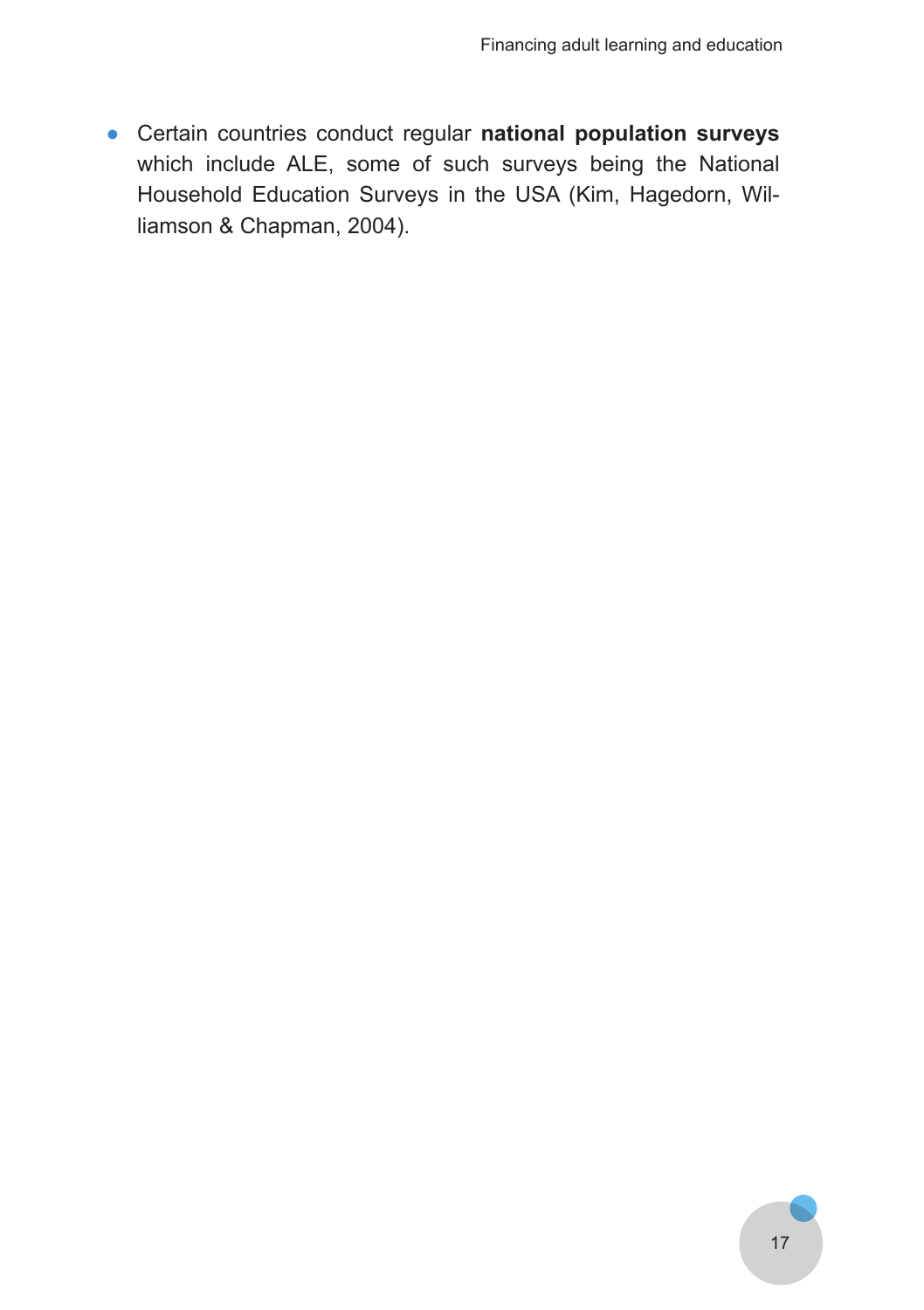## **1.3 Financing ALE – a turbulent development**

#### **1.3.1 Origins and development**

The historical development of ALE always included the financing-related issues, closely connected to the consideration of the purpose and goal of education. Religiously motivated adult education, provided by various religious entities and faith-based organisations, was mostly free of charge for the participants as it has often been seen as philanthropic or as an act of mercy and welfare service to the community. On the other hand, vocational training has from the very beginning been considered something the costs of which should be borne by individuals or their current or possible future employers. The first approach embodied an idea of education as something good *per se*, something that belongs to a human being (close to a later idea of 'human right'), the second one – an idea of education as something useful, beneficial and remunerative.

It must be mentioned that the modern thinking about the financial aspects of ALE has developed under the strong influence of European philosophical, economic and social thought. There was a diversity of adult learning and education types, forms and social arrangements, including financial settings, in other regions of the world, but they are less explored than the heritage prevailing in the Anglo-Saxon world. Cultures with a long history and tradition, like Chinese culture, or indigenous communities around the globe – all have specific forms of adult education emerging from the context, shaped by the culture and answering the educational needs of adults in a way fitting the social practices and customary laws, norms and habits. The financial arrangements must be an expression of that. Although it would be important to study financing adult learning and education in the historical context of Confucianism, for example, in the indigenous communities of North America, Africa, Australia and New Zealand for example, or in the medieval Islamic world, this study will focus on the contemporary approaches shaped by the global policy and dominant educational practices of today.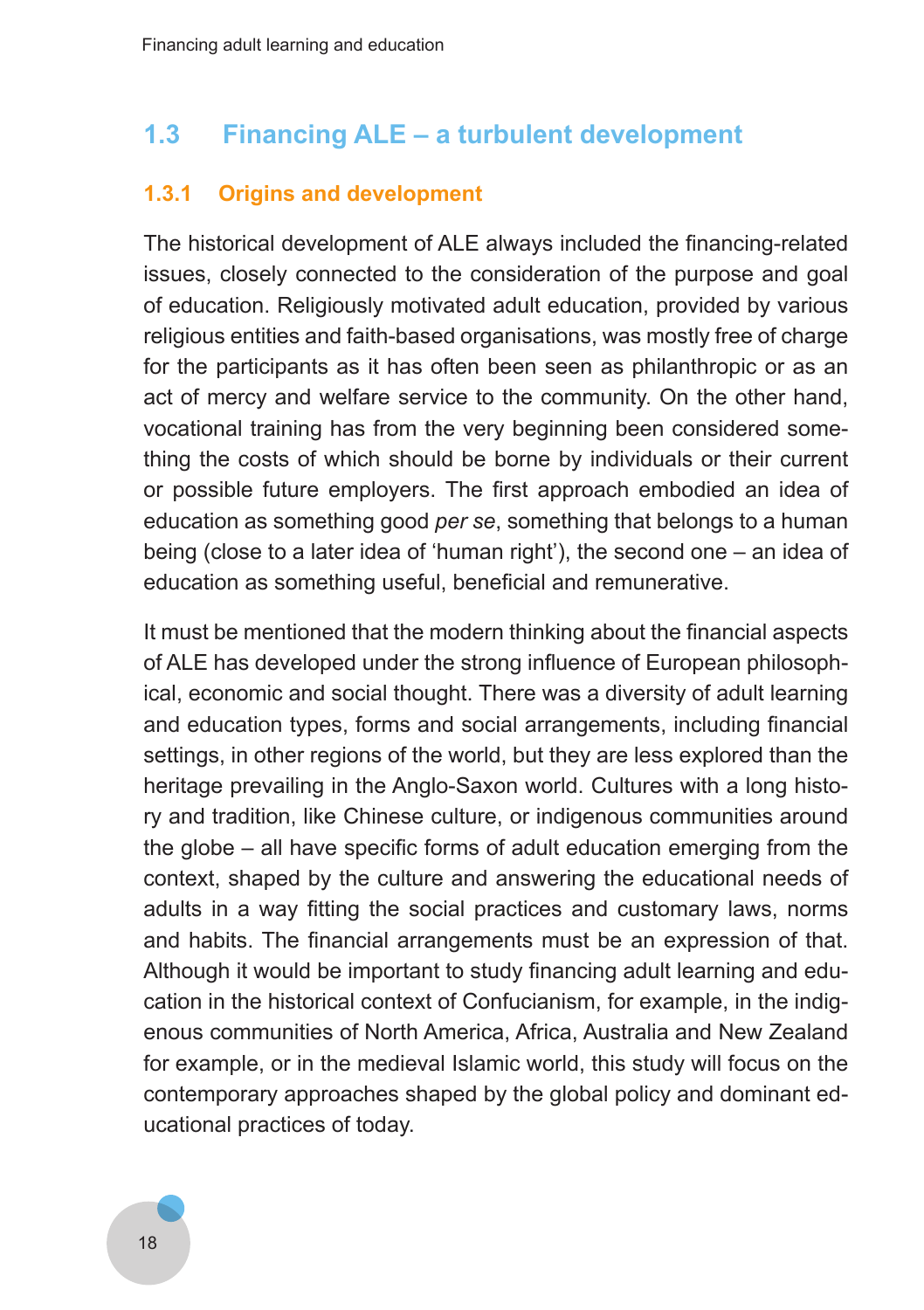The approach to education as a right was inspired and reasoned not only religiously, but also philosophically, culturally and ethically, and developed further as an idea of education as a human right, especially in Europe. After the French Revolution, the idea of 'right' was shaped as a concept of education being a 'public good' and today is grounded in the framework of human rights, re-affirmed through UNESCO's discussion on financial implications of the distinction of the concepts of education as a 'private good', 'public good' and 'common good' (UNESCO, 2015).

The concept of education as 'public good' is the basis and the rationale of the request for public financing of adult learning and education, at least for the minimal (basic or elementary) education for all members of the society, especially for vulnerable groups whose members cannot afford it. This request is well understood and accepted in the society based on the concept of welfare, where the government 'promises' equality and basic socio-economic security to all citizens, whereby education is one of the most important means to achieve it.

The understanding of education as a useful, functional and profitable tool, earlier present mostly in vocational education and training, as well as in higher education, has gained importance and started to dominate the narratives about adult education. This has made vocational education and training of adults a field of responsibility either of the individuals or of the private sector and companies, in which case the state might be sporadically involved financially. In most of the European countries, the first qualification of young people is supported by the state, which provides little support beyond that point.

The UN Special rapporteur on the Right to education, Kishore Singh, stated in 2014: "Education should be a public good, not a profit-making business" (OSF, 2014). Has this claim became a reality?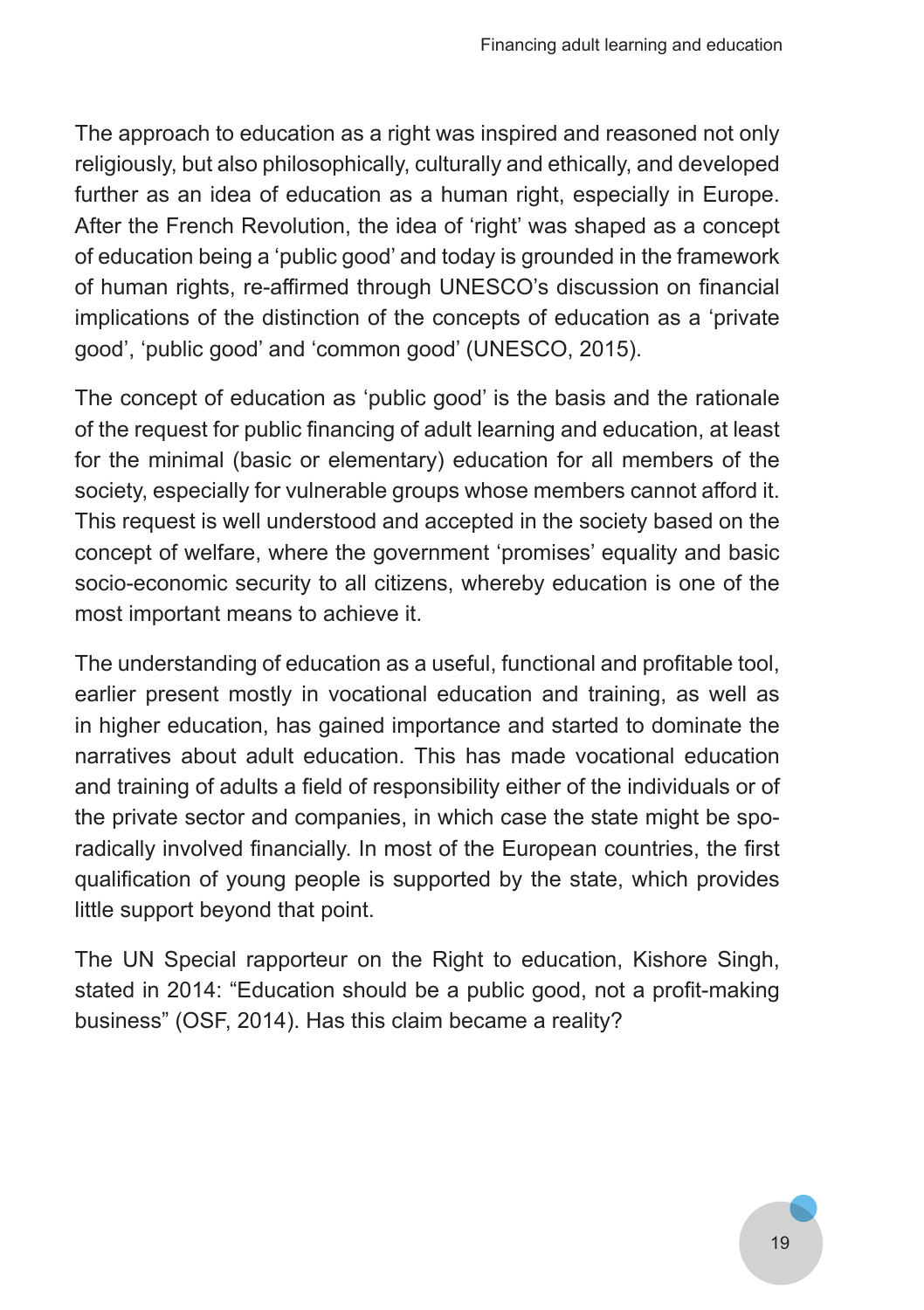#### **1.3.2 Between the welfare state and neoliberalism**

During the last century of its history, adult education has undergone serious shifts, mostly in terms of its societal and economic role, function and value, its focus and how the 'responsibility' for adult education is shared amongst various social actors.

Adult education has always been highly political and oft politicized, playing an important role in various ideologies, being a powerful instrument used for 'good' and for 'bad'. Although there have been some attempts to shape adult learning and education as a 'neutral' activity (such as 'Neue Richtung' in the German Weimar Republic), it is always value-loaded and thus susceptible to left and right ideologies, with its feet in both 'camps'. This has had a significant impact on the financing arrangements. There has been no 'good' or 'bad' solutions that would allow simple conclusions about the correlation between ideology and adult education financing. Rather, the variety of examples illustrate this complex relationship: China and Cuba had huge successes in purely government-supported literacy campaigns for the broad mass of the population; a similar thing happened in former (socialist) Yugoslavia, where the level of education of the population was massively increased through adult literacy campaigns, but also through publicly organized adult education centres of different types; a similar thing happened in Turkey. Vietnam owes its recent rapid economic development partly to the mixture of public education and private sector investment. On the other hand, high investments in vocational training by the private sector in some West European countries, or in fast growing Asian economies, contribute to the set of 'success factors' and confirm the need for a careful analysis of the context, multifaceted interpretation and tailor-made approach in the practice.

Modern times have brought about an expansion of diversity in ALE and a broader understanding of the factors that determine its financing. Critical and radical approaches to ALE found their expression in various social movements, related either to liberal adult education (such as the University Extension Movement) or to the movements that influenced adult ed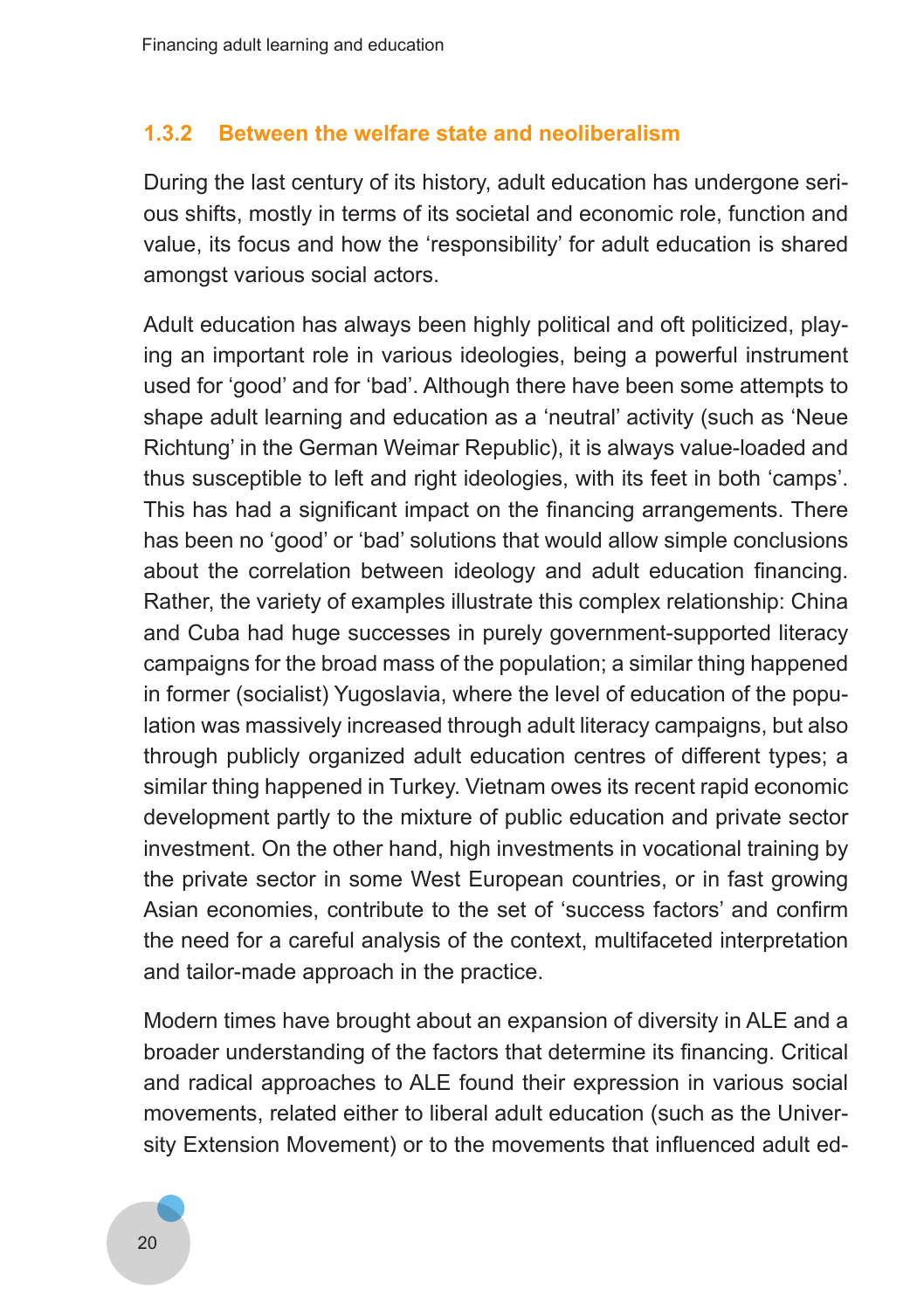ucation (feminist, postcolonial, ecological movements). When conceived of as a social movement, ALE was largely based on solidarity, common values, and mutual support, while the sources of funding were available thanks to the strength of the movements' members, actions, and social power. The rise of the civil society sector had a similar impact on the financial side of ALE provision – after the 1980s, civil society was increasingly recognised as a partner in policymaking and implementation, and NGOs became one of the main providers of ALE, especially for the vulnerable groups and financially deprived ones. But the financial cuts in the civil society sector happened often at the expense of the independence of NGOs and their grounding in a movement; they became simple providers and project implementers, losing their role in policymaking, including financing, and in monitoring of the implementation of the financial arrangements.

Having been associated with social movements for a long time, adult education 'boomed' in the 1970s and 1980s, experiencing a slow transformation, while its main paradigm became lifelong learning. This biggest shift was made with the prevalence of the neoliberal economy in the 1990s – from an emphasis on human rights and social justice issues to concerns with professional development, employment, and coping with new technologies.

The economic and political framework has also experienced a shift. The 'Keynesian approach', which was dominant until the 1970s, understood public education as a precondition of a strong, functioning state and stable international systems, and was the economic theory that, to a large extent, underpinned the European understanding of the welfare state, and which led to the intensive development of adult education in many countries. From 1990 on, the 'Washington consensus' changed the focus onto the notion of human capital which understands education primarily in relation to its role in promoting economic growth. Not only did the marketization and privatisation of education became mainstream, more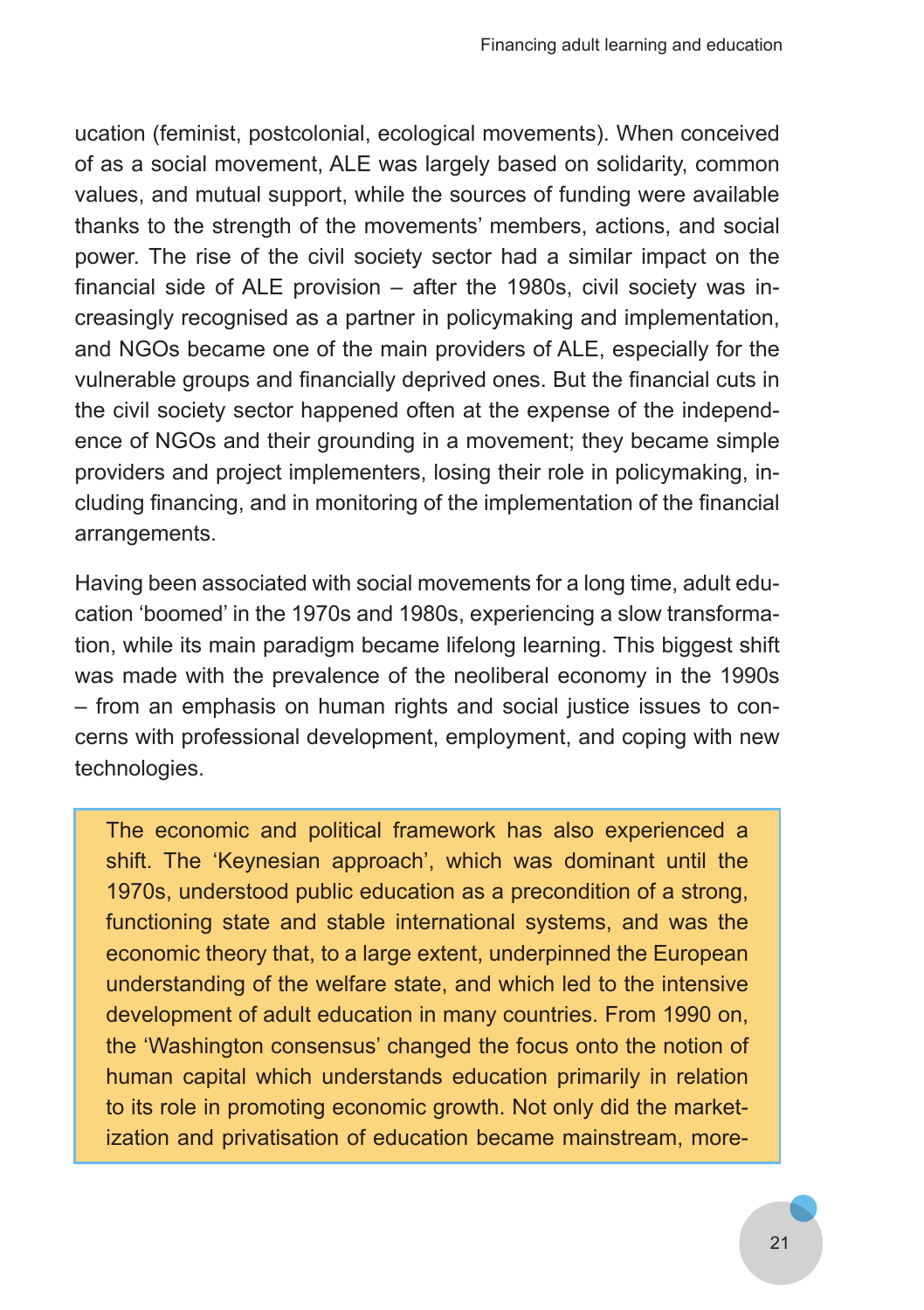over, adult education was understood as the service offered to the customers, and the role of the state was to facilitate this process of neo-liberalization. Consequently, the burden of financing was shifted to the individual, to a large extent.

Under the circumstances shaped by both Keynesian economics and the Washington Consensus, a variety of hybrid social practices have been developed and various combinations and alternatives have been found (more or less neoliberal, with varying notions of the role of the state, with dominant or limited commercial values, etc.) creating a broad range of adult education forms and mixed approaches to the theory and practice of adult education.

With the weakening of the welfare state, the provision of adult education tends to be marked by consumerism with a decreasing role of the state and increased regulation through the free market.

The beginning of the  $21<sup>st</sup>$  century is marked by crises that are cutting back on not only the resources for ALE, but also the changes that are re-shaping the whole approach and the discourse of the purpose and meaning of ALE and, consequently, its financial query: the disintegration of social structures and social services traditionally provided by the state; disappearance of the network of social bonds and solidarity that once boosted adult education as a source of transformative power in communities and societies; shrinking spaces and limited support to civil society – all these phenomena are changing the place of adult learning and education in national and global policies, in international cooperation and aid, and in their financial schemes.

### **1.3.3 Why support ALE?**

The UN Agenda 2030 includes adult learning and education in the Sustainable Development Goal 4 (SDG 4), which calls on Member States to promote lifelong learning opportunities for all. "Although lifelong learning is explicitly addressed, political focus and attention still concentrates on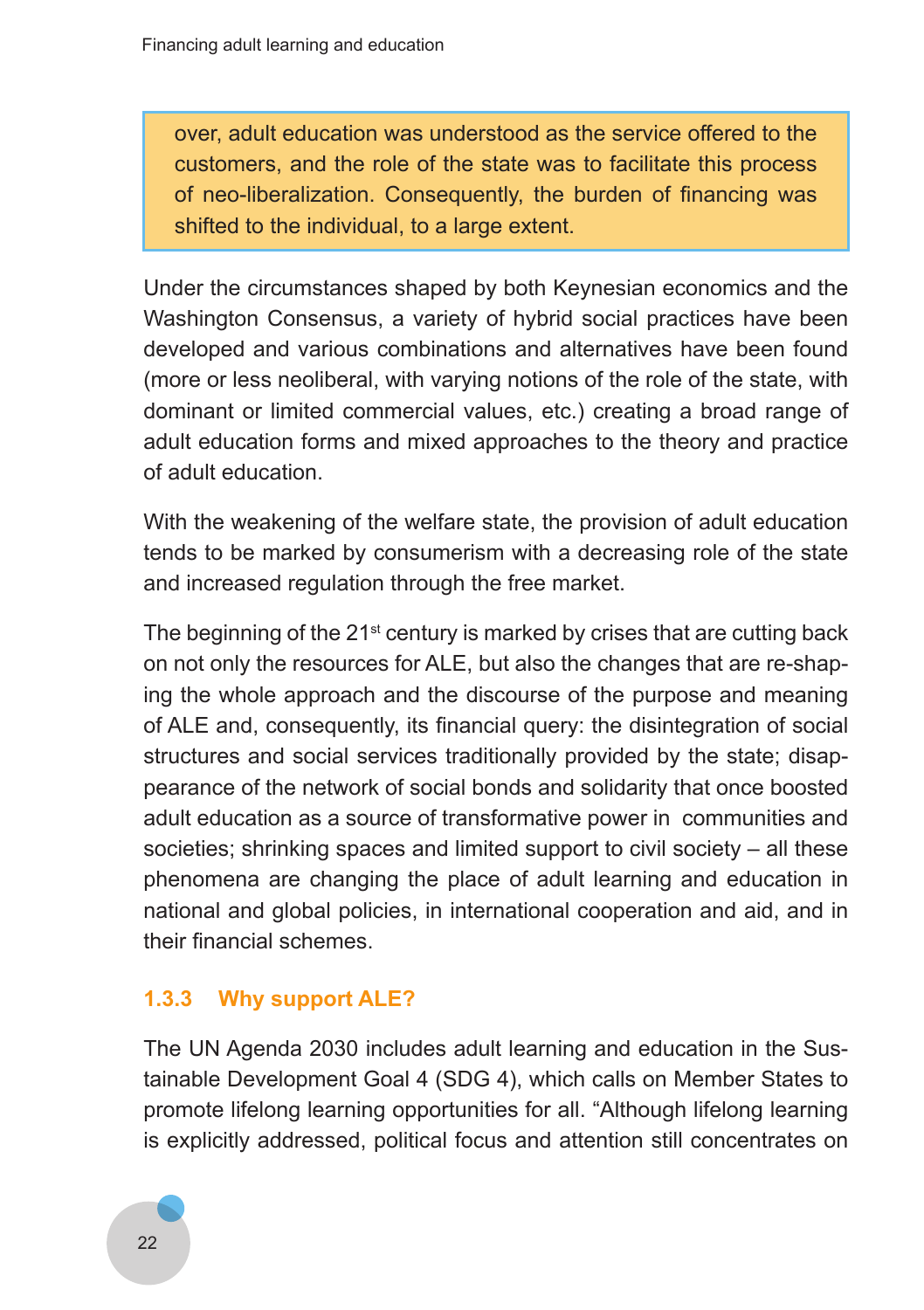formal education, taking limited account of the potential of youth and adult education" (Schweighöfer, 2019). But it is not only the matter of the SDG 4 – many other goals (no poverty, zero hunger, good health and well-being, gender equality, responsible consumption and production, environmental issues) are closely connected to lifelong learning and education of youth and adults, and many other sectors of society benefit from it.

Is adult learning and education a sector that deserves so much public attention, analysis and place in policy processes? Does it really bring much to society?

The paradigm shift that happened in educational policy requires 'hard facts', measurement, figures and empirical data that would prove that investments in adult learning and education are beneficial for the economy and society in the first place, while individual benefits, seen as a discourse belonging to the welfare state, are less important.

There are arguments saying that the benefits of adult learning and education cannot be properly measured, since they "are visible only in part… the learning outcome is not transparent… social benefits like improving life quality, sustaining and strengthening social cohesion, and promoting democracy, which have neither direct utilisation nor a commercialisation dimension – is difficult or impossible to measure" (Timmerman, 2009). But although the methodology is certainly a challenge here, the real problem is the political nature of the current paradigm  $-$  in most of the fields and sectors, policy requires short-term results, direct input-output proportions, and 'flagshippable' benefits.

An evidence-based policy is certainly needed in planning of adult learning and education and in financial arrangements, but various types of evidence should be considered – direct and indirect financial return, indicators of the contribution to the short-term and long-term development of individuals and community; various research paradigms should be used to collect the data and evidence.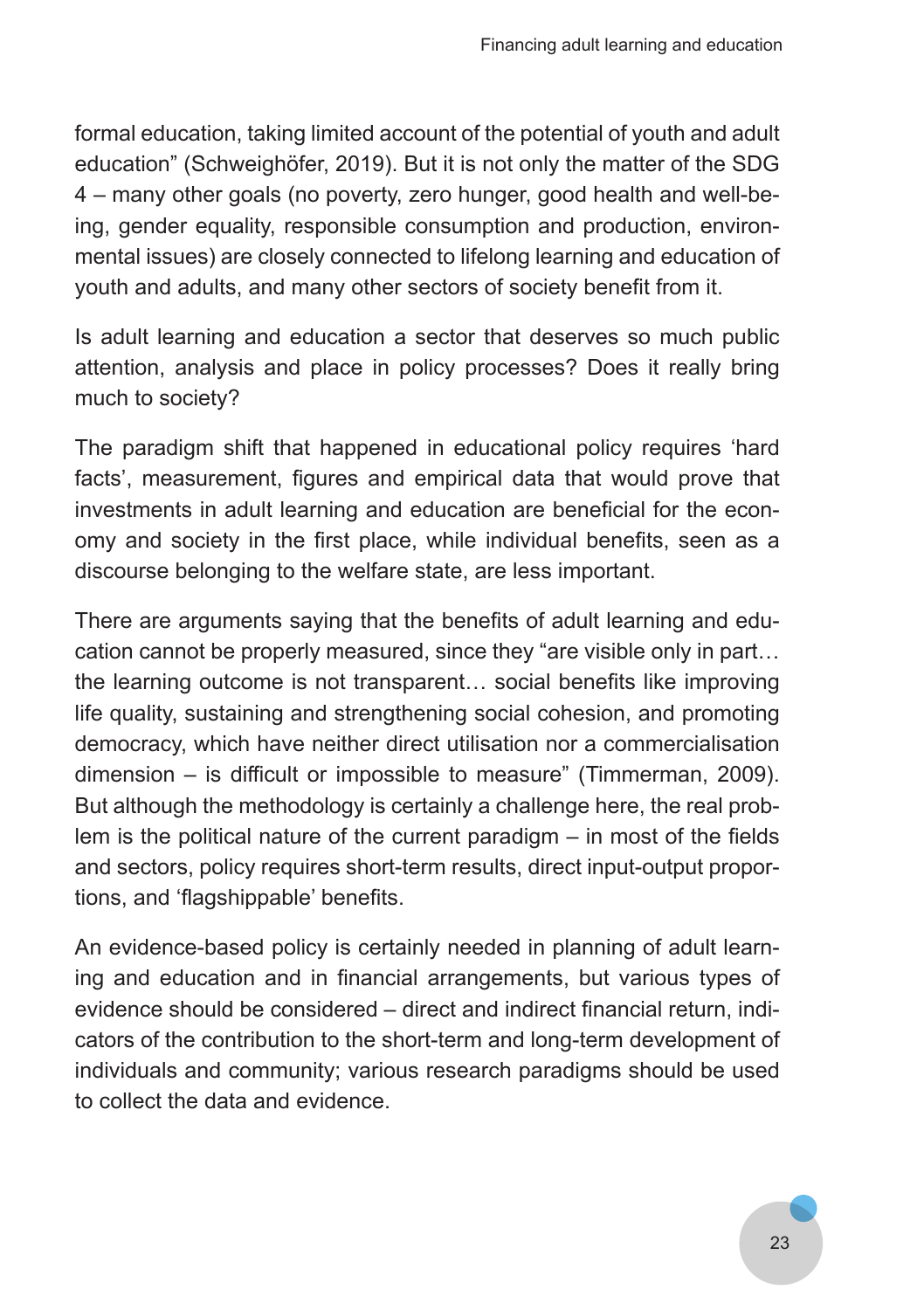Several quantitative and qualitative studies have shown wider benefits of adult learning and education. The European study FinALE summarizes the benefits for individuals, economy, and society (Fitzsimons & Magrath, 2017).

Adult education benefits individuals by:

- Increasing their employability, thereby leading to monetary effects;
- Increasing their well-being in terms of better mental and physical health;
- Increasing their self-confidence;
- Providing social benefits such as an increased social circle and civic commitment;
- Improving personal and interpersonal capabilities, such as self-esteem and empathy.

Adult education benefits the economy by:

- Increasing innovative capacity;
- Improving competitiveness through increased productivity and innovation;
- Encouraging growth due to increased employment and innovative capabilities;
- Allowing an increase in tax payments.

Adult education benefits society by:

- Improving health of the population;
- $\bullet$  Reducing criminal activity;
- Increasing sustainability and preservation of environment;
- Promoting social cohesion and respect;

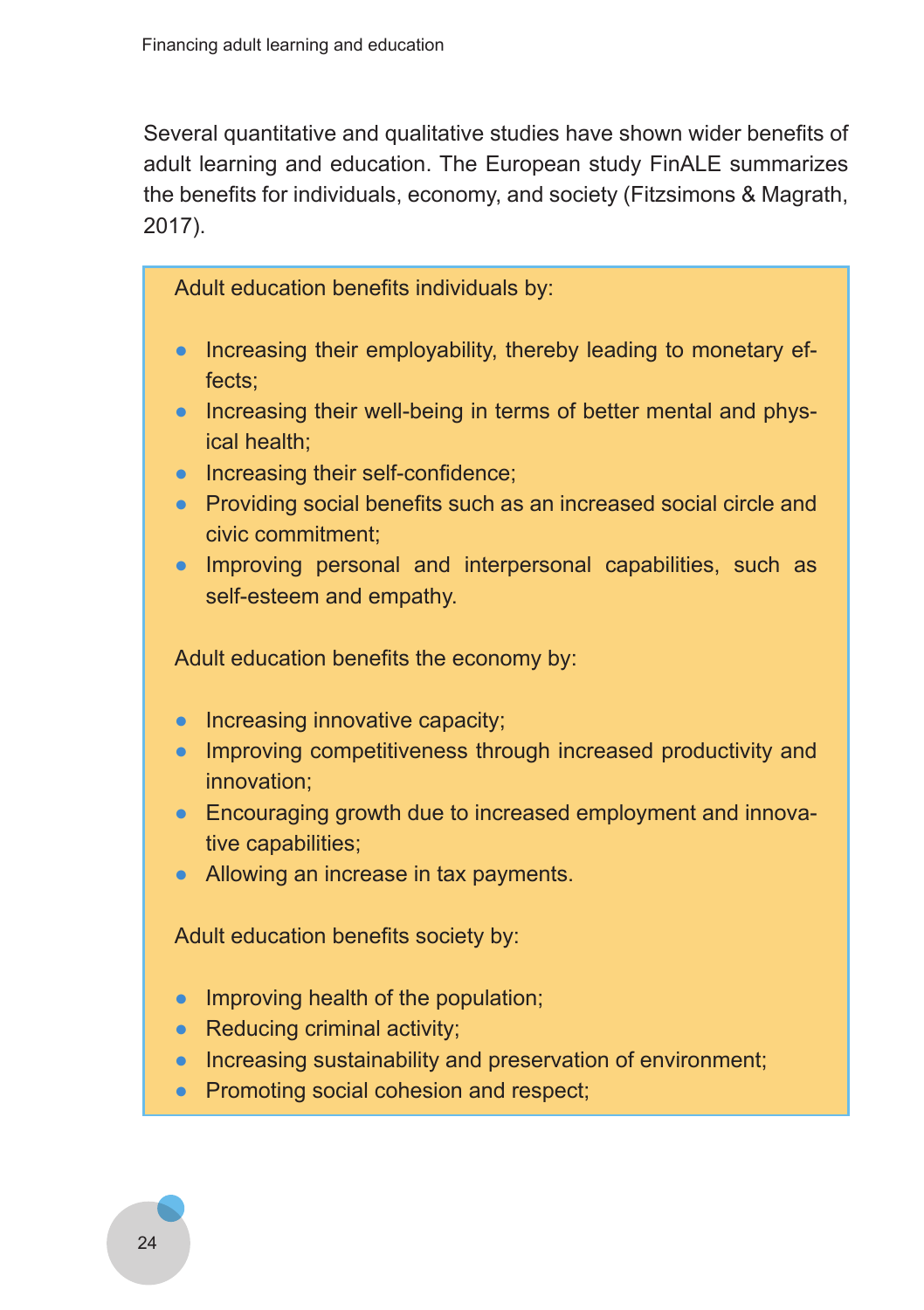- Reinforcing social/political outlook, thus development of democracy;
- Increasing active citizenship;
- Increasing cultural integration.

Adult education benefits society by

- Improving health of the population;
- $\bullet$  Reducing criminal activity;
- Increasing sustainability and preservation of environment;
- Promoting social cohesion and respect;
- Reinforcing social/political outlook, thus development of democracy;
- Increasing active citizenship;
- Increasing cultural integration. BELL Benefits of Lifelong **Learning**

(Fitzsimons & Magrath, 2017).

An earlier European study (2012–2014) –"Benefits of Lifelong Learning. What is adult education for?" (BELL) conducted in 10 countries focuses on the benefits of liberal adult learning and education. A three-year research project showed a broad spectrum of individual and social benefits, ranging from improved health, changes in smoking and alcohol use, increased self-esteem, confidence, agency, development of shared norms and tolerance, self-efficacy, and family benefits, to the civic competences and civic and social engagement (Manninen & Meriläinen, 2014).

The BELL study also offers an extensive list of related studies that demonstrate the benefits of lifelong learning, based on different theoretical concepts.

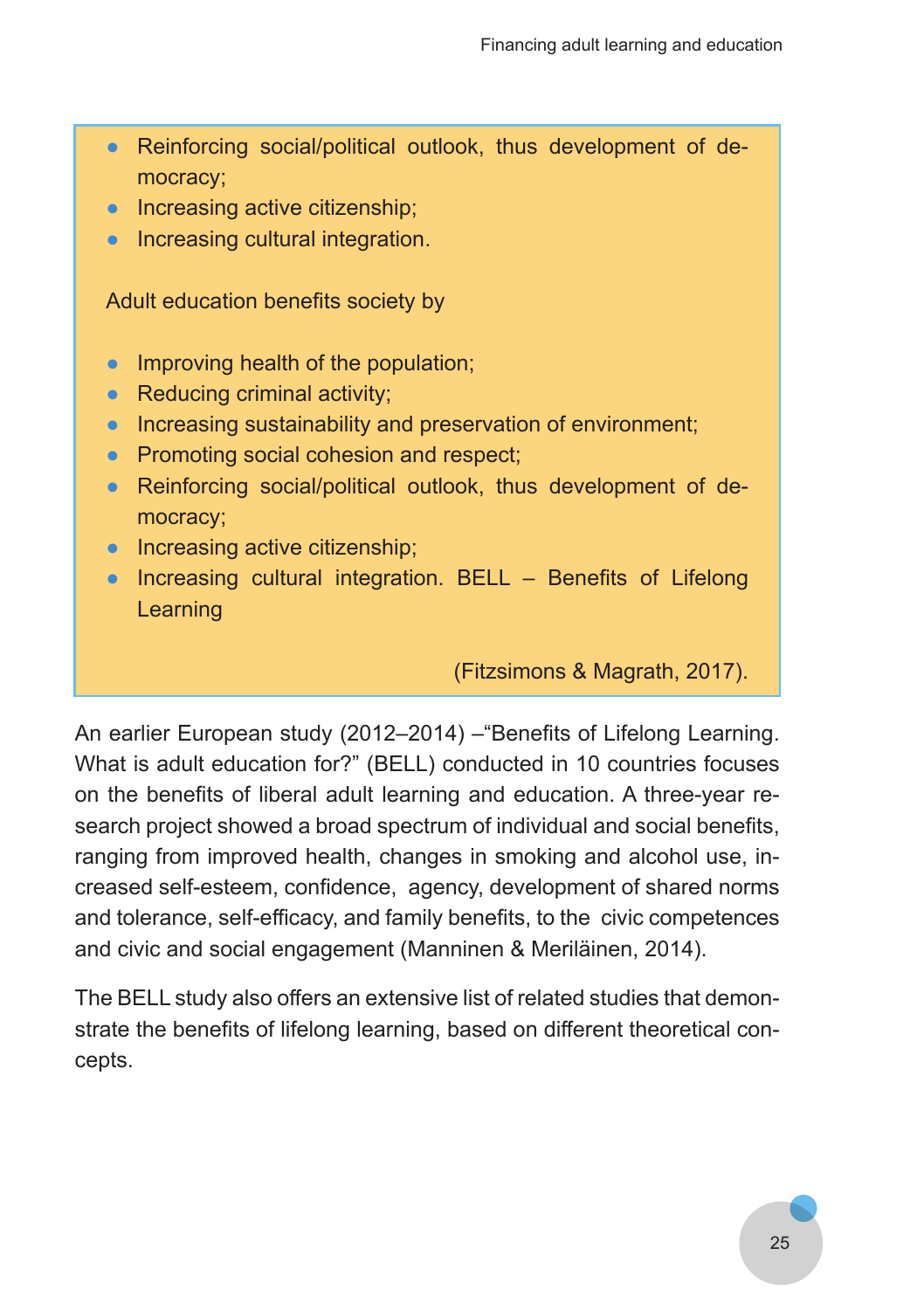

BELL study: Development of benefits – SEM model in plain language (Manninen & Meriläinen, 2014)

The UK study conducted by a group of researchers (Schuller et al., 2004) offers a detailed, systematic account (using both quantitative and qualitative data) of the impact of formal and informal education on people's lives and shows how learning affects their health, family lives and participation in civic life (people's physical and psychological well-being, family life and communication between generations, the effect on people's ability and motivation to take part in civic and community life). Similarly, Tom Schuller demonstrated the impact of lifelong learning on: work and 'careers', health services and effective consumption, social well-being and crime reduction (Schuller, 2017). He used several longitudinal studies conducted mostly, but not exclusively, in the UK.

Analysis from longitudinal studies, especially large-scale cohort studies, is arguably the most powerful evidence in this field, even when it reports associations rather than causality. The University of London's Wider Benefits of Learning Research Centre, perhaps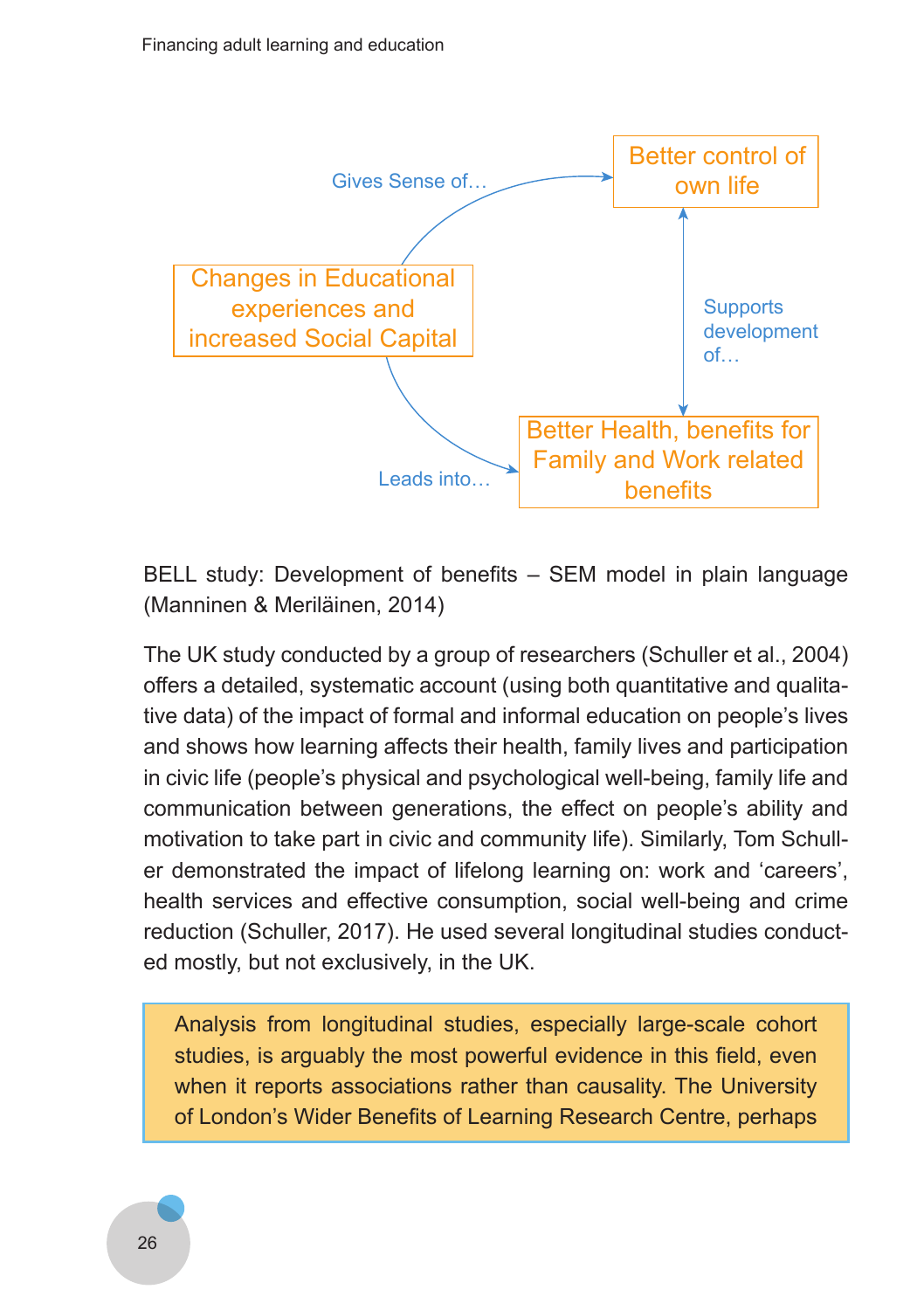the single most fertile source of evidence for the benefits of learning, has drawn extensively on the UK's rich set of cohort studies, especially the 1958 and 1970 studies, for its publications. The Research Centre on the Wider Benefits of Learning has also used results from other types of research, including case studies and randomised control trials (Schuller, 2017).

The study from 2016 in England (Gloster et al., 2016) provides a range of carefully explored and systematically presented returns of investing in adult skills, and benefits for individuals, employers, and society.

There are several researches in the USA about the benefits of ALE. One such research is published by ProLiteracy in 2017 and is based on a 10 year research study conducted by Dr Stephen Reder. He demonstrated the positive outcomes that adult basic skills programmes can have on an individual's life, career, and income. He showed a dramatic increase in income, improved literacy proficiency, as well as a high probability of increased further educational aspirations and results. "This research provides a strong case for an increased investment in adults and adult education. These outcomes directly impact all Americans in that they contribute to a healthy economy, increase employment, reduce public assistance, and lower health care costs" (Morgan, Waite & Diecuch, 2017).

The USA National Coalition for Literacy offers an overview of numerous studies dealing with the 'Return on Investment' in adult literacy and education" (NCL, 2020).

Numerous studies offer a range of evidence that ALE is beneficial for the economy, efficiency, work organisation, innovation, etc. For example, FiBS – Forschungsinstitut für Bildungs- und Sozialökonomie (The Research Institute for the Economics of Education and Social Affairs) – indicates that adult learning has significant macro-economic benefits, for short-term and mid-term growth; ALE and workplace learning might be an even more important factor for innovation than both basic and higher education (finding supported by the CEDEFOP study, 2013): "… coun-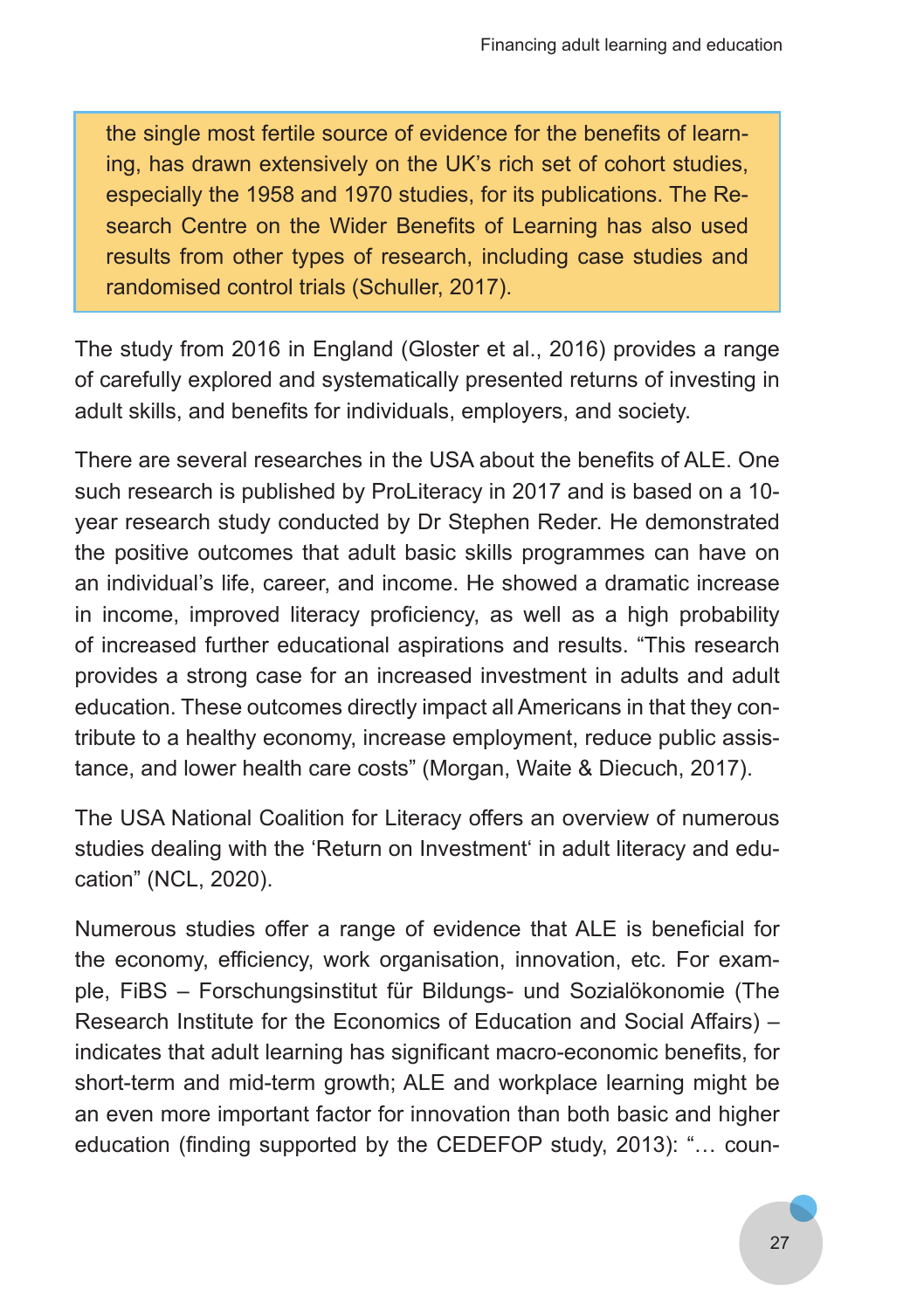tries where a larger proportion of workplaces provide a learner-friendly environment are more innovative… there is a strong indication that this combination of learning in the workplace and formalised types of adult education drive innovation and growth, rather than, conversely, growth and innovation 'enforcing' adult education" (Dohmen, 2017). As for the individual level, there are income benefits and a reduced unemployment rate, and FIBS indicates several studies supporting this (see: FIBS & DIE, 2013). There are two recent studies from the years 2018 and 2019 which have shown, on the basis of regression analysis, the connection between further training and innovation or economic growth in the EU area.

Single studies can be found about the benefits of ALE, by national organisations and institutions, and by international organisations like the World Bank and some development organisations which conducted research in developing countries. Comprehensive and exact researches that quantify the payoff specifically for ALE are lacking, but there are several studies showing clearly the benefits of investment to ALE in Africa, especially in literacy and basic education. For example, uncontested are numerous researches proving the importance for children's education of having a literate mother and their increased support for children's schooling. Lauglo (2001) offers an overview of such researches in Sub-Saharan Africa.

At the global level, the data provided by GRALE – Global Report on Adult Learning and Education (UNESCO/UIL), PIAAC study (The Programme for the International Assessment of Adult Competencies) of the OECD and the GEMR – Global Education Monitoring Report (UNESCO) provide some indirect data about the benefits countries have from the investment in adult learning and education.

The third Global Report on Adult Learning and Education (GRALE 3) showed that adult learning and education produces significant benefits across a range of policy areas. Countries reported a positive impact on health and well-being, employment and the labour market, and social, civic and community life. Adult learning and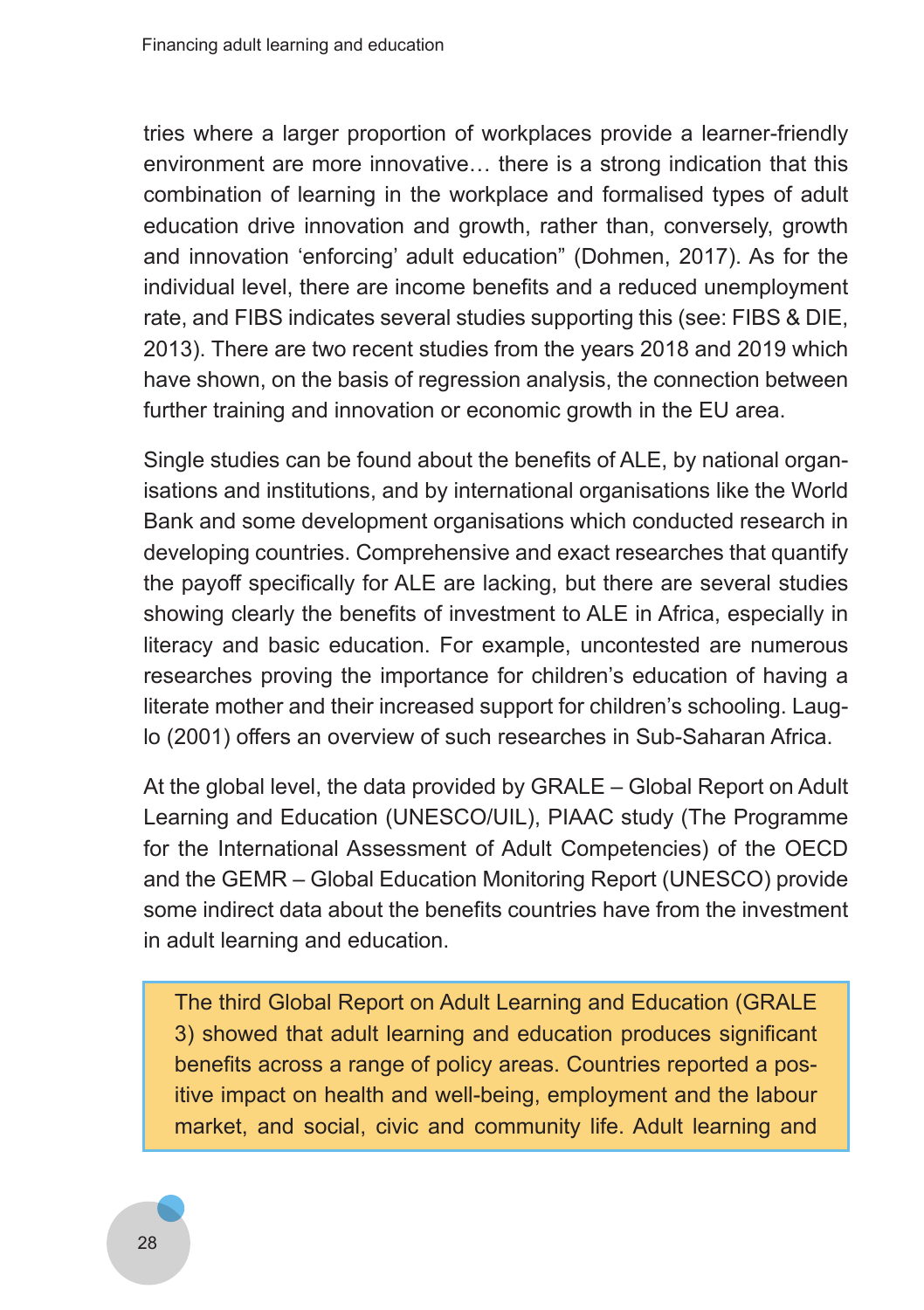education led to improved health behaviours and attitudes, higher life expectancy and a reduction in lifestyle diseases, with a commensurate reduction in health care costs, the report found. It also highlighted the significant benefits of investment in adult education for individuals in the labour market, for employers and for the economy more generally. Last, but not least, it showed how adult learning and education increases social cohesion, integration and inclusion, boosts social capital and improves participation in social, civic and community activities (UIL, 2016).

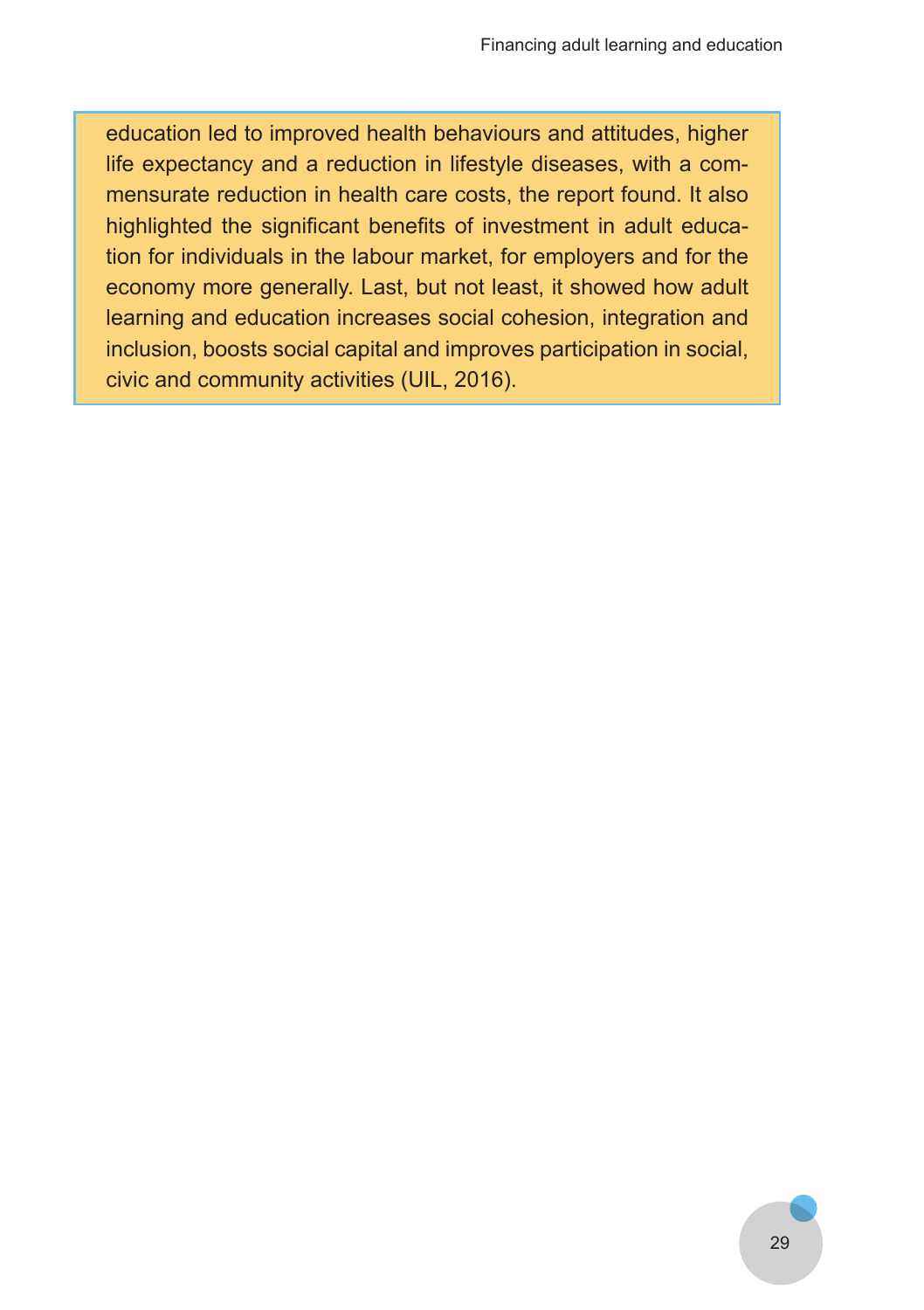# **1.4 Financing ALE in global policy agendas**

Education, including adult learning and education, is still perceived as the 'national issue', far away from global politics. "Education is one sector which had been confined to the exclusive jurisdiction of the state for long... Traditionally, education has been the state monopoly, as it is considered as a public good, producing a huge set of externalities, and a social merit good. One of its most important functions is to promote equity in the society and contribute to nation building. In addition, market imperfections, and information asymmetry justify it to be under state monopoly" (Tilak, 2016). But increased and rapid globalisation and interconnectedness of the world makes education more and more an important element of the global policy, so international efforts – policy-making and policy dissemination have become an important aspect of the international cooperation and an element in the global programmes. Since the global bodies do not have power over decisions concerning education, their policy-making is limited to the instruments of 'soft politics', which include global programmes, recommendations, guidelines and funding. Therefore, international influence might not look so obvious at the country level, but it is increasingly shaping the national policies:

- by creating a global 'climate' in the education sector, defining the dominant ideas, narratives, and concepts;
- by using education, especially ALE, in other fields and areas of global policy (economy, trade, peace) as a means to achieve results in these fields;
- by providing financing for ALE, using various mechanisms and numerous bilateral and multilateral funds.

Two aspects add to the importance of the global 'background' for financing ALE:

● ALE is more prone to the global influences than school education, since it is far less formalised and consists of education measures that are usually shorter and more flexible, it is more inclined to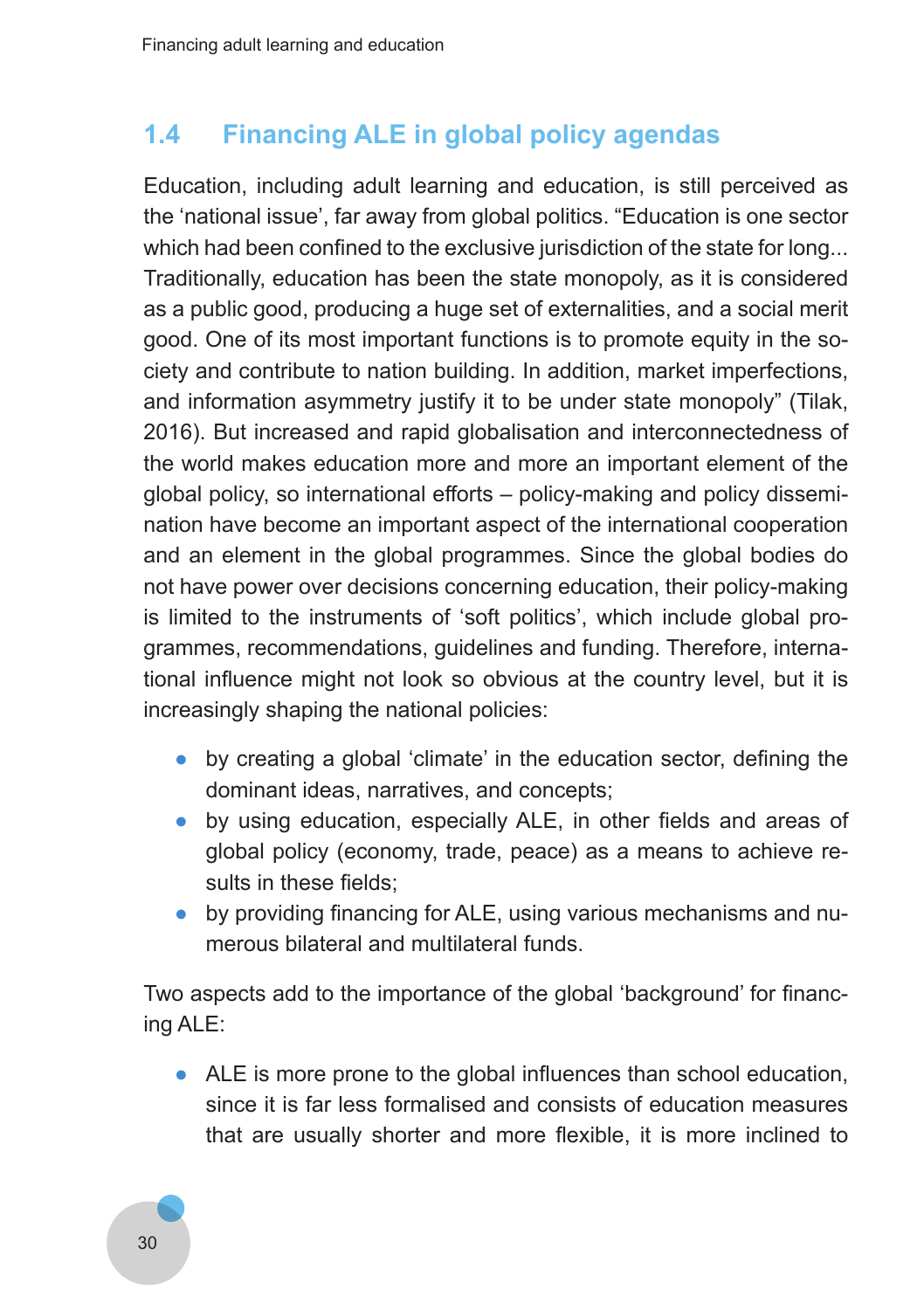adapt to fact changes, new requirements and international influences. ALE is often part of programmes and activities in other fields and sectors, and therefore more susceptible of adopting and integrating changes coming from other sectors.

• Global policy influences countries around the globe, although in a different way, but there is a clear ambition nowadays to have agendas that will be universal – for both developed and developing countries. Still, developed countries are less exposed to the instruments of soft politics than the developing ones, and much more independent in the use of international instruments. Therefore, global discussions on ALE, including financing, are very much focused on the problems around development cooperation and international aid sector. Citizens and learners around the globe, living in the countries either on the more policymaking or policy using side, have a stake in the education policy game and feel increasingly its consequences.

#### **1.4.1 Financing ALE – a spot in the global agenda**

Two main paradigms and concepts of ALE can be found in the global policy sphere. The 'human rights' discourse is dominating in the UN and UN-ESCO, but this is changing rapidly, since the neoliberal turn has drastically weakened the 'rights argument' and has vehemently strengthened the 'economic argument for ALE' (represented by the OECD and the World Bank, while Europe is still trying to balance these two approaches). As a consequence, ALE appears in the global agenda mostly in the category of basic skills and, to a large extent, among the vocational and technical skills, where the discussions on financing have a predominantly investment-return character.

In international agenda, financing ALE has appeared since Jomtien in 1990, mostly through support to an expanded vision of basic education and/or universal literacy. This was reinforced by the Education for All (EFA) Dakar Goals, whose basic education goals clearly included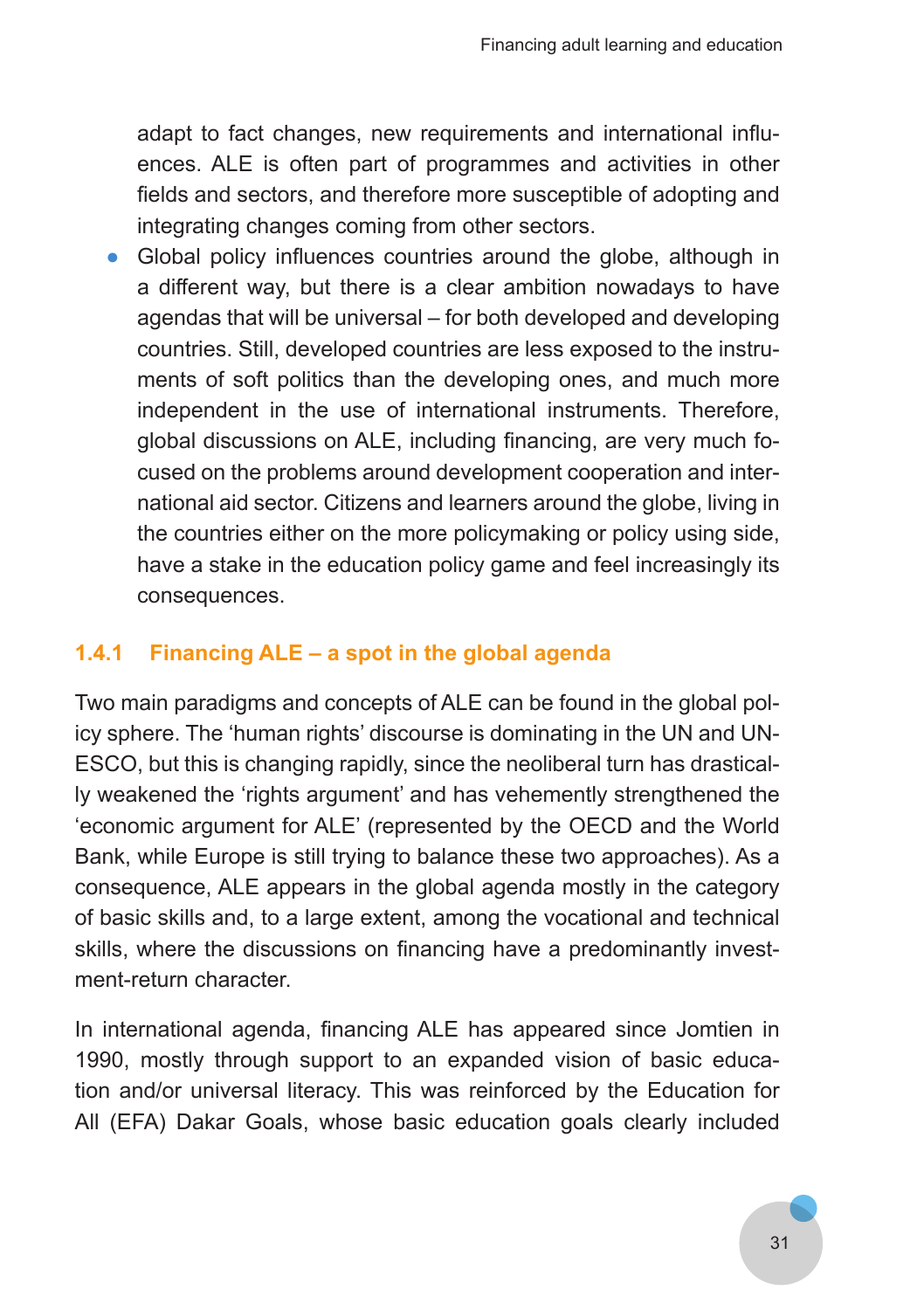adults, while "the direct notion of education in MDGs was only identified in the second goal, 'Achieve universal primary education'. In its target 2.A, neither adult education nor adults as a potential priority group were mentioned" (Orlović & Popović, 2017). Among numerous post-2015 arguments and discussion points on why these global programmes haven't fulfilled what they promised (or have fulfilled to a very limited extent) – i.e. universal literacy, there is repeated criticism that big ambitions were not followed by adequate financial support.

The decline of the global policy awareness of the importance of ALE started between the MDGs (Millennium Development Goals), where financial commitment was strong, and the SDGs. At the same time, the whole education sector was shifted towards the development cooperation, which had a direct impact on ALE.

"The implementation of the two agendas was highly dependent on the World Bank and donor agencies, who had only the 'soft power' to implement its policy. Therefore, there were serious warnings about the need to see the implementation in the context of development cooperation (such as suggestions about the donors´ commitment in International Consultations of NGOs, 2000), but it simply became part of the usual donor policies. The humanistic rhetoric of the MDGs did raise the hope that they will be really respected. There are plenty of reports about the huge amount of money that was invested in the implementation" (Popović, 2015). When the FTI started and the ninth president of the World Bank Group James Wolfensohn said in an interview "Now, let's get the cash and let's make sure that it gets there to fill the gap in the education needs" (World Bank, 2005), hope was there<sup>3</sup>. But in the

<sup>3/</sup> "The rights argument has been reinforced by the inclusion of education as a human right in the constitutions of major countries, such as India and Indonesia; by explicit statements by the World Bank, beginning under the Wolfensohn presidency, that education is a right, thereby reducing the artificial differences between the rights and economics arguments caused by their association with particular institutions; and by worldwide reaction to well-publicised attacks on education such as the shooting of the schoolgirl

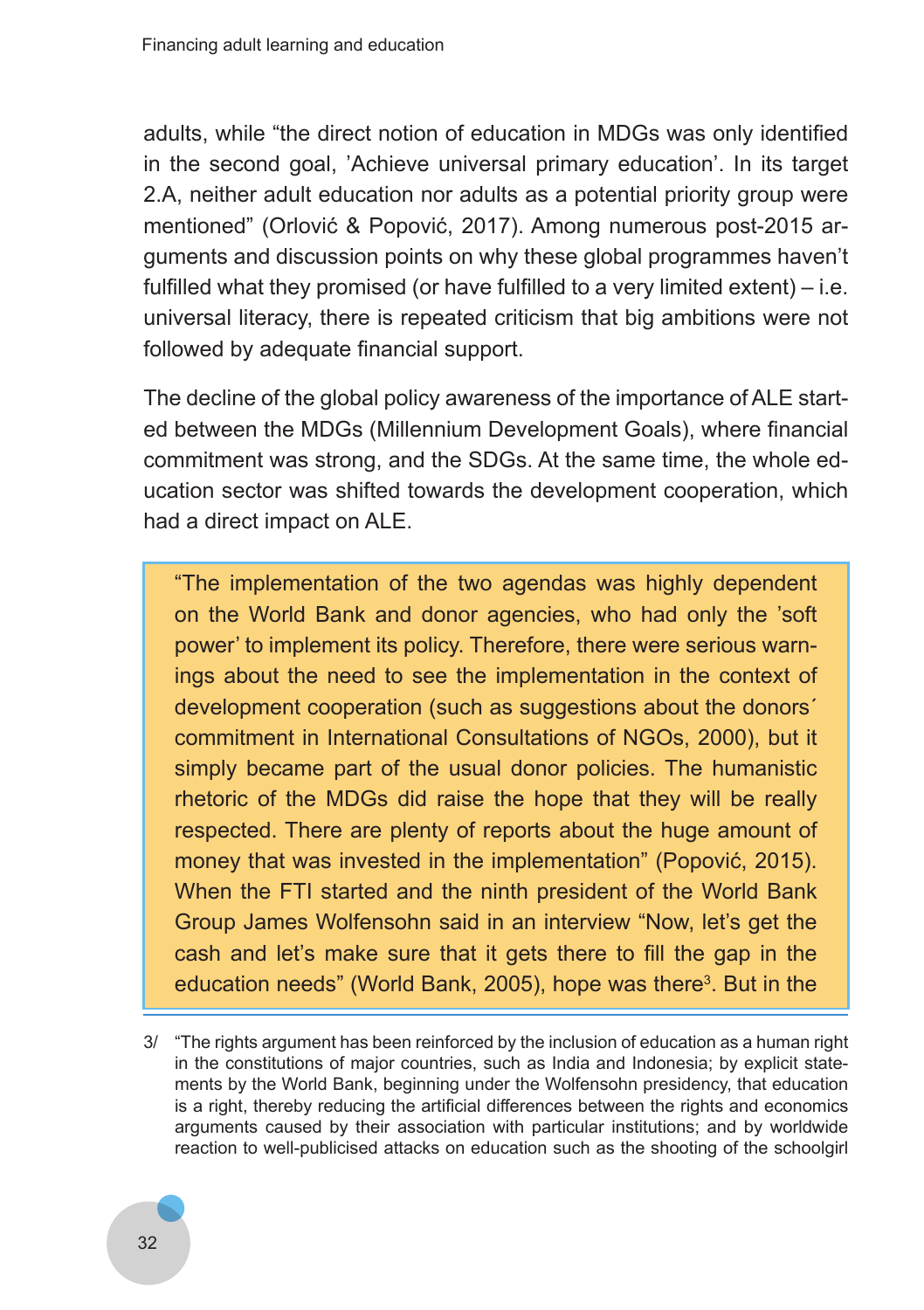reality, big share of money, which was allocated to the implementation of MDGs, went to the other sectors – almost half of it was given to the payment of debts. Wolfensohn (2003) presented the data that only half of the ODA "reaches the developing countries in cash. The rest goes to expenses, consultant fees, scholarships, emergencies, and debt relief."

The 2030 Agenda was built on the 'unfinished business' of the Millennium Development Goals and the lessons learned from them. Therefore, the world decided to set a more ambitious agenda (the 2030 Agenda was signed and adopted by 193 member states of the UN General Assembly), with 17 Sustainable Development Goals (SDGs), including an ambitious universal education agenda. ALE is included in the SDG 4, mostly as 'lifelong learning', but it is also relevant for the implementation of other SDGs. The difficulty lies in the fact that in the global policy arena the SDG 4 is 'competing' with other goals, where war and peace, international trade, and climate change are the dominant 'big topics', while education (although education does play a role in all of them) is regarded as less important. Further on, within the education sector itself, ALE is 'competing' with other sectors and target groups in policy agendas and financial plans. Thus, financing ALE (especially adult literacy) has remained one of the most important elements of 'unfinished business' of the previous agendas. Many reviews and reports (including those by UNESCO) about the implementation of the SDGs underline the huge financial gap for the implementation of the education agenda, and adult literacy belongs to the most neglected sectors (both financially and strategically). Although adult literacy is seen as the key component of the SDGs (UNESCO, UIS & GEMR, 2019), many adults, especially in low and middle-income countries, are still functionally illiterate.

Malala Yousafzai in Pakistan in 2012 and the abduction of two hundred or more schoolgirls in northern Nigeria in 2014" (Burnett, 2014).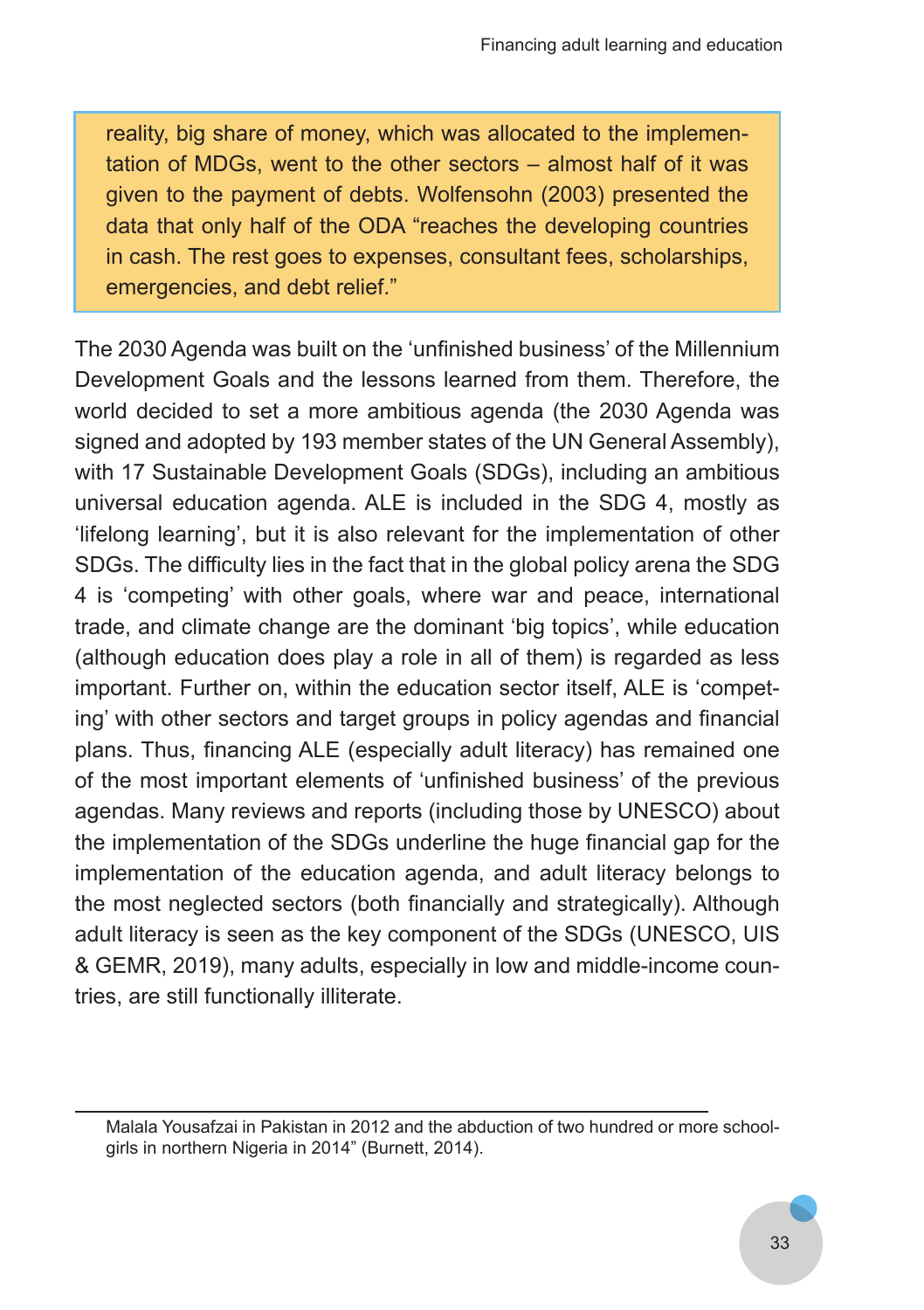Also the finance mechanisms around the SDGs clearly omit to include adult education within the funding schemes: Global Partnership for Education (GPE, 2020) doesn't see adult among their target groups, excluding them even from the literacy support measures; The Education Commission (2020) is focused on 'future generations' and its initiative 'The International Finance Facility for Education' targets clearly children and young people, while UN (2012) SG Global Education First Initiative had broader agenda, but its actions are again focused on children and youth; Financing for Development, which is perceived as one of the main mechanisms for the support to the realisation of the SDGs, says clear in Addis Ababa Action Agenda: "We recognize the importance for achieving sustainable development of delivering quality education to all girls and boys" (United Nations, 2015).

This requires re-thinking of the existing funding mechanisms and strategies in order to secure development of the full SDG agenda and in particular the development of lifelong learning, including ALE, as well as rethinking of the global financial architecture and structural problems that shape the global financial context, since they are the decisive factor for significant change in financing ALE. But, instead of support, there are recommendations; instead of solutions, there are initiatives. "In the past two years, two high-profile initiatives were expected to propose solutions to the financing conundrum: the so-called International Commission on Financing Global Education Opportunity, and the World Bank's *World De‑ velopment Report 2018*. Bizarrely, both said more about why education should be financed rather than how" (Wulff, 2019).

This is one of the sources of the high level of disappointment and criticism of the United Nations' (UN) existing funding patterns, especially related to the global goals, since they may "draw the UN further from its original and ongoing purpose and further from democratic governance" (Adams & Martens, 2015) and jeopardise the implementation of the SDGs, and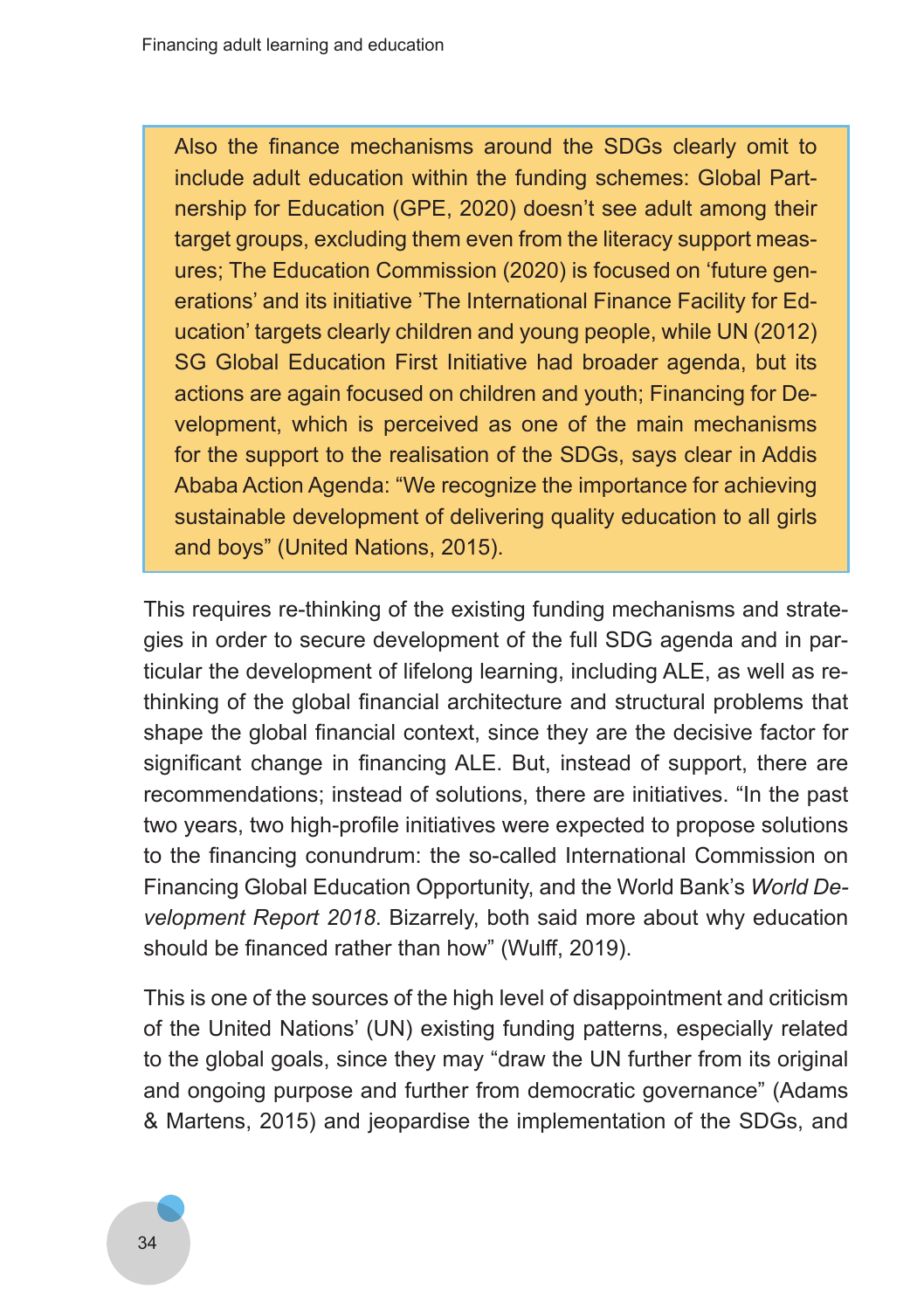especially education goals, which are behind the other goals in terms of investments.

"I am saddened by the decline of UNESCO and this community's inability to sort out the international education architecture… There is also vast under-financing and under-provision of global analyses and tools in education; only 3% of international spending in education goes to data or knowledge generation compared to 21% in health" (Burnett, 2017).

If it happens to education in general, it is even more difficult to ensure support to ALE.

# **1.4.2 CONFINTEA process – 'a shelter' for ALE financing policy**

The UNESCO Institute for Lifelong Learning makes continuous efforts in collecting data and monitoring the whole sector of ALE, including financing. In 1997, the CONFINTEA V report brought together five major papers dealing with different aspects in the economics and financing of adult learning (Singh, 1999). Over the years, it has remained one of the key areas (together with policy, governance, quality, and participation) recommended to countries for regular data collecting and reporting.

The Belém Framework for Action  $(BFA)^4$  is clear about the importance of adequate financing for education in all sectors of society, for individuals and communities: "Adult learning and education represent a valuable investment which brings social benefits by creating more democratic, peaceful, inclusive, productive, healthy and sustainable societies. Significant financial investment is essential to ensure quality provision of adult learning opportunities'. The Member States committed to 'supporting financially a systematic focus on disadvantaged groups (for example in-

<sup>4/</sup> The document adopted at the The Sixth International Conference on Adult Education (CONFINTEA VI), held in Brazil in 2009, which recorded the commitments of the Member States and presented a strategic guide for the global development of adult learning and education.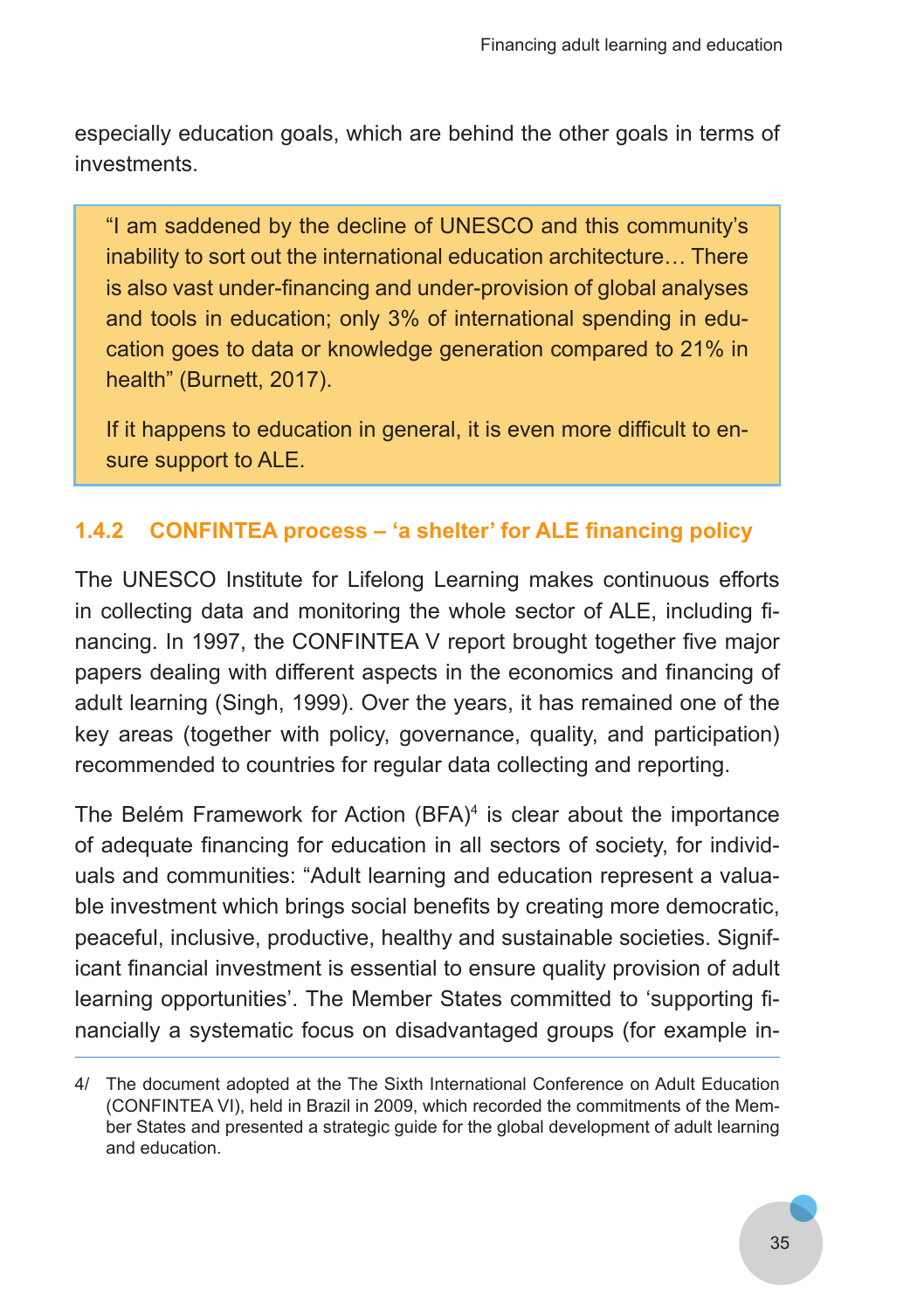digenous people, migrants, people with special needs and those living in rural areas) in all educational policies and approaches, which may include programmes that are provided free of charge or subsidised by our governments, with incentives for learning such as bursaries, fee remission and paid study leave'." (UNESCO/UIL, 2009).

The most serious effort to use a multilateral organisation such as UN-ESCO/UIL to define and recommend national target for financing ALE was done on the CONFINTEA VI in Belém, Brazil, 2009. The request to include a proposal in the final document to allocate 6% of national budget to education, and 6% from that amount to ALE, was rejected, and watered down in the BFA (Belem Framework for Action), but the Member States committed to five points of action for financing (UNESCO/UIL, 2009).

# **BFA Recommendations – Financing:**

- 1. Seek investment of at least 6% of Gross National Product (GNP) in education, increasing the allocation to ALE.
- 2. Expand resourcing across government departments in order to meet objectives of an integrated ALE strategy.
- 3. Establish transnational funding for adult literacy and education programmes.
- 4. Create incentives for a new funding sources, e.g. from the private sector, NGOs, communities and individuals.
- 5. Prioritize investment in lifelong learning for women, rural people and those with disabilities.

(UNESCO/UIL, 2009).

The UIL uses various mechanisms to ensure a certain level of commitment to ALE among governments. For example, in its *Global Reports on Adult Learning and Education,* the UIL regularly reports about the regional and global trends, with the focus on public expenditure on ALE and training.

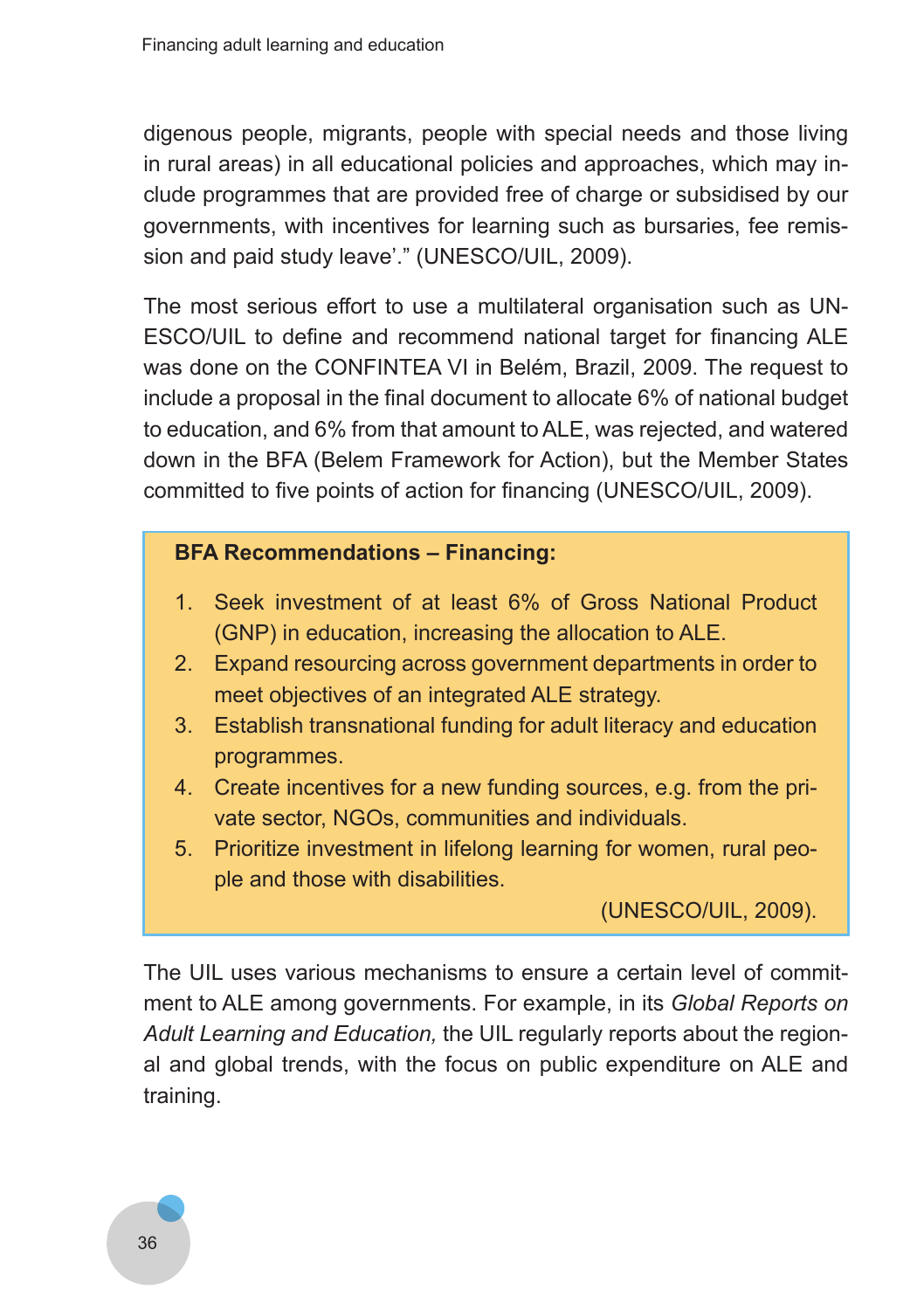# **1.4.3 Financing ALE – the figures speak**

The picture of the global ALE policy and its financial aspects would not be complete without the figures that show:

- if policy is accompanied by adequate support mechanisms and thus implementable;
- how far/close the world (and the countries) is from/to the implementation, and what is missing, e.g. if there is a gap;
- what is available for the necessary support to ALE (with the direct influence on funding models) at the global and national level .

These elements are necessary for the estimation of the funds, funding models, and mechanisms that need to be engaged and applied for the full support to ALE, if it is expected to provide the benefits and returns at all levels.

While the empirical evidences about the data clearly show the needs for ALE, the available figures indicate disappointing reality of ALE investments, regardless of the sources.

First of all, the global financial landscape, currently focused on the SDGs, does not bode well in terms of achieving goals: "The United Nations Conference on Trade and Development (UNCTAD) says achieving the SDGs will take between US\$5 to US\$7 trillion, with an investment gap in developing countries of about US\$2.5 trillion" (UN, 2019; Niculescu, 2017). And OECD adds: "Not enough of global finance is reaching the people and countries most in need. Only 20% is held in developing countries, home to 84% of the world population. It is unclear how much of it actually promotes sustainable development. And how much is actually 'SDG washing'. Over USD 30 trillion are labeled as 'sustainable' finance by hundreds of different measurement standards utilised by different actors"(OECD, 2020a).

The education sector was already facing financing problems in the MDG period ("ASPBAE notes that the chronic lack of finances was a clear fac-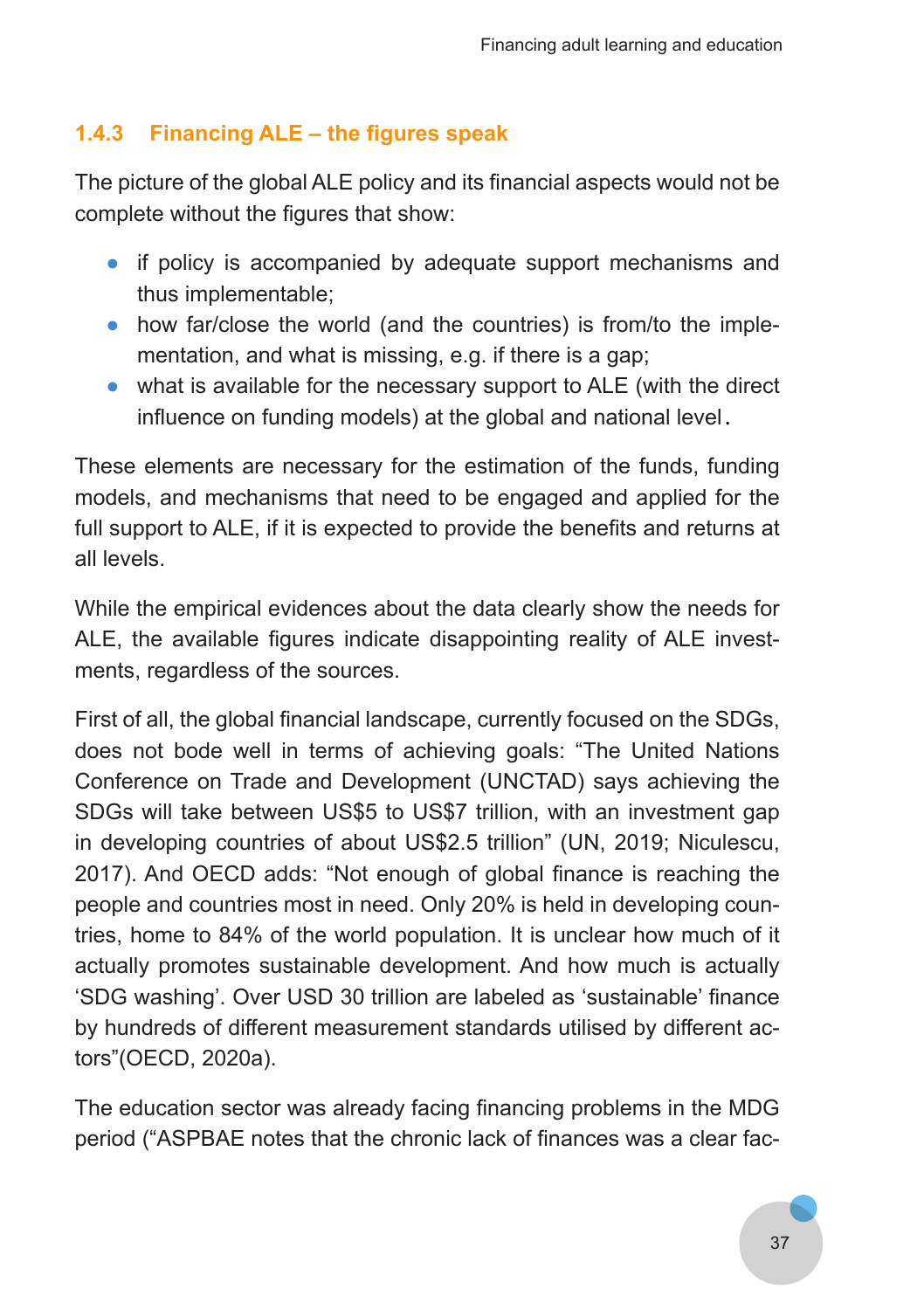tor in the failure to meet key EFA and MDG education targets" – ASPBAE, 2013), and the new agenda made the gap between ambitions and the reality even bigger: The Education 2030 Framework endorses two key benchmarks for public financing of education: allocating at least 4% to 6% of GDP, and/or at least 15% to 20% of public expenditure to education, but 1 in 4 countries does not meet both of these targets (GEMR, 2019). Furthermore, governments are supposed to integrate the global SDG 4 commitments into their national education development efforts and to develop appropriate intermediate national/local benchmarks. Referring to these benchmarks, the Global Partnership for Education states also that lower middle-income countries will need to increase public spending on education from the current US\$1 trillion per year to US\$2.7 trillion between 2015 and 2030 (GPE, 2018). The Global Education Monitoring Report estimated that low- and lower-middle-income countries would face an annual financing gap of US\$39 billion in 2015–2030 (EFA GMR, 2015) in order to achieve inclusive, equitable and quality education for all. The World Economic Forum estimates that there is a US\$40 billion annual funding gap for primary and secondary education alone (Wilson, 2016). This highlights the challenge of financing this gaps.

However, investment in education is decreasing worldwide, both in the form of domestic spending and development cooperation. GEMR and UNESCO put the issue of lacking funds into the broader context and remind: "While the overall financing gap in education may appear large, it is equal to just 8 days of annual global military expenditure, which totalled US\$1.75 trillion in 2013" (EFA GMR, 2015). Global military expenditure sees largest annual increase in a decade reaching US\$1.917 billion in 2019 (SIPRI, 2020).

It is not easy to find the data on financing ALE in the overall financial and funding data. The lack of methodological procedures to track investments in ALE sometimes requires some 'hunting out' of the data on ALE from the overall figures on education; the UIL shows that ALE receives a very small share of the total funding for education (UIL, 2013, 2016); Schull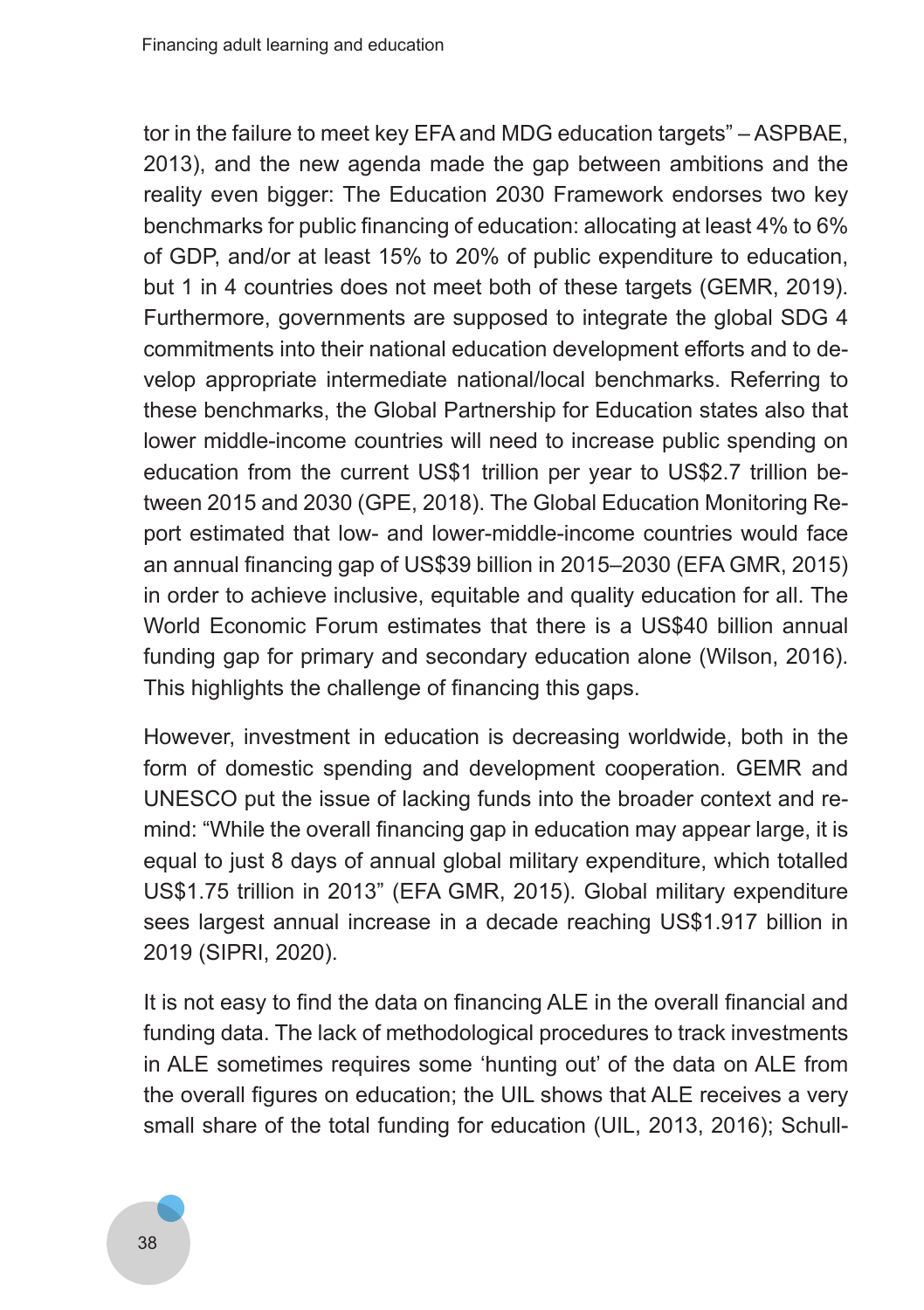er and Watson (2009) confirm that fact, adding that the "investment is heavily skewed towards young people (18–25), and those who succeed initially".

GRALE 4 reports on the global tendency of decreased public funding of ALE: "41% (61 countries) reported no progress on ALE spending as a proportion of public education spending since 2015, despite 57% of countries in GRALE 3 mentioning a planned increase in funding. This was followed by 28% (42 countries) where ALE spending as a proportion of public education spending increased and 17% (25 countries) where spending has decreased since 2015. Importantly, 14% of countries (21) indicated not knowing whether there has been a change in ALE spending over the past three years. Nineteen per cent reported spending less than 0,5% of their education budget on ALE and a further 14% reported spending less than 1%. Nineteen per cent of 107 countries reported spending more than 4% of the education budget on ALE" (UIL, 2019).

The funding of ALE from the private sector may show different characteristics compared to public funding, but the overall public investment in education is still the main reference for the investment in ALE, and the figures indicate that ALE is the least supported link in the overall lifelong learning chain. The findings of GRALE 3 and GRALE 4 confirm: ALE remains globally underfunded in many countries.

"Over the last 10 years, ALE spending has continued to decrease, not only in the low-income countries but also in lower middle- and high-income countries, suggesting that attention being paid by countries and governments to their adult learners is decreasing over time" (UIL, 2019).

The OECD emphasises the need for change: "Adult learning systems need to be adequately financed in order to function well. Although there is no benchmark for a 'sufficient level' of spending, it is clear that adult learning receives less overall funding compared to other education areas. As the demand for adult learning will likely increase in the context of the mega-trends… that are changing the skills needs of the labour market,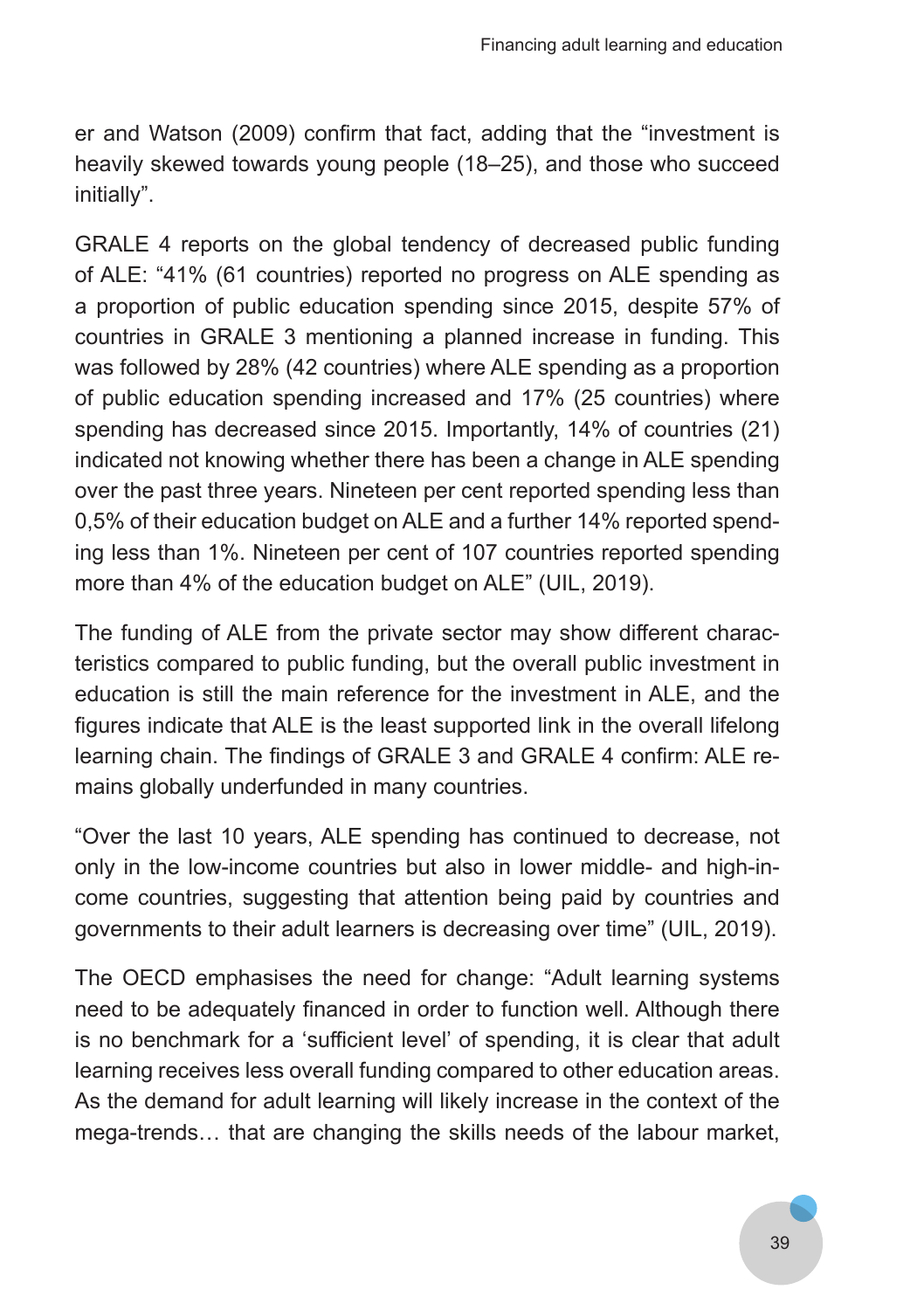the financial resources devoted to adult learning programmes will need to be adjusted" (OECD, 2019b).<br>Financing index (0-1)



The OECD (2019) provides a comparison of overall financing arrangements for a limited number of countries (Financing dimensions – see OECD, 2019 for details on data sources and methodology):

In many countries in the Global South, development cooperation is an important source of investments in education and in ALE, but the decline of investments from this source is also evident: The 2015 Addis Ababa Action Agenda calls for DAC donors to allocate 0.7% of the gross national income to aid (United Nations, 2015). If they would do it and make sure to allocate 10% of their aid to education, the gap could be significantly reduced (EFA GEMR, 2015<sup>5</sup>). But in 2015, only 6 out of 29 DAC donors met this target (GEMR, 2017) and there are no indications that this will change. Reports from the World Economic Forum include both bilateral and multilateral sources, and WEF reports that "total education aid… now accounts for just 7% of the world's total aid budget" (Brown, 2019).

ODA for education "stood at an all-time high US\$14,1 billion in 2018, an 8%-increase over the US\$13,0 billion disbursed in 2017. In 2018, edu-

<sup>5/</sup> Significantly, the EFA GEMR (2015) "does not take into account objectives in the currently proposed post-2015 education targets related to tertiary education, skills for work, adult literacy and scholarships."

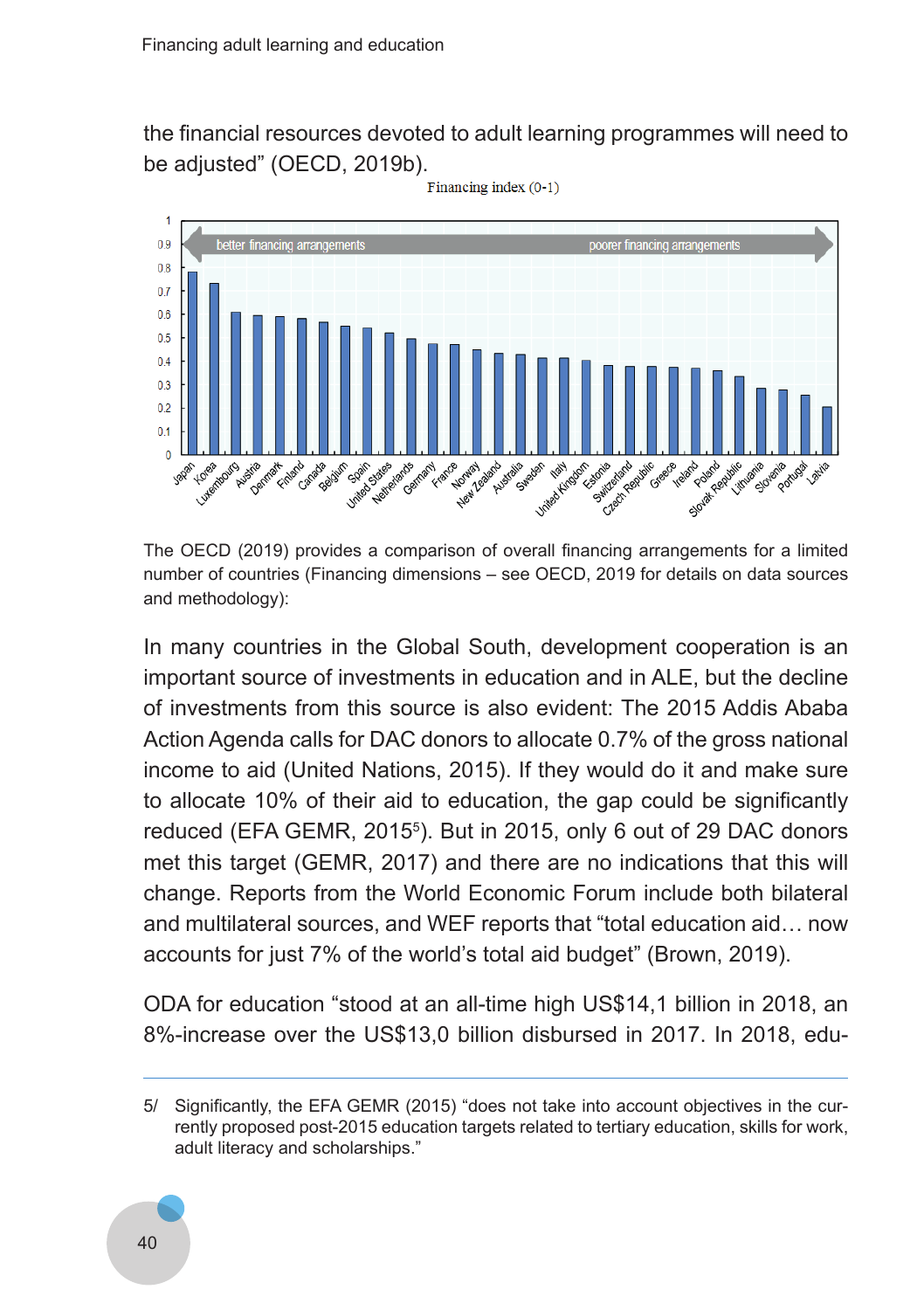cation received 7,2% of total development assistance" (Donor tracker, 2020). According to the GPE, funding for all education among country donors in the OECD's DAC was US\$7,6 billion in 2015, or 6% of the total ODA. Data show that most of this funding goes to the post-secondary education – scholarships and student costs within their borders, while the OECD donor countries allocate US\$2 billion to basic education, which includes a variety of sub/sectors: primary education, early childhood education, and basic life skills for youths and adults. (Kardish, Zühr & Campe, 2020). The amount allocated to basic life skills for youth and adults was around US\$247 million in 2016 (OECD, 2020; Schäferhof & Burnett, 2016), but no further data disaggregation is available. The amount invested in vocational education and training was around US\$1,335 billion, which indicates the clear ODA priorities within adult education sector: vocational education, followed by basic education. Apart from those data, no data on funding of other types of ALE are available.

GRALE 4 doesn't provide any data on the amount invested in ALE through ODA, except for the statement that the conclusion from GRALE 2 is that "…'adult education remains a low priority for investment for governments and international development assistance alike', rings as true today as ever" (UIL, 2019).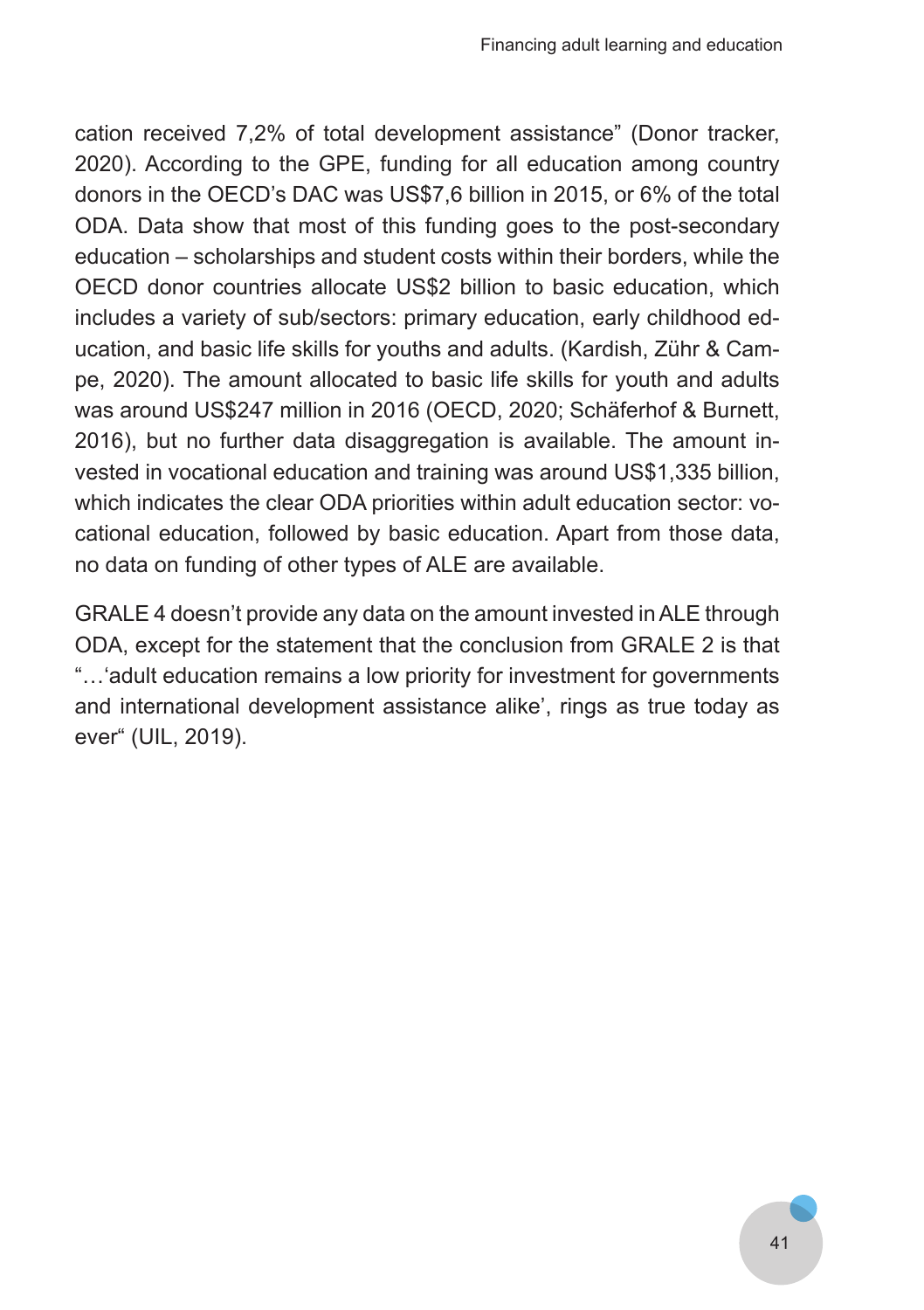# **1.5 National realities and models of financing ALE**

In the background of the global policy and the financial architecture  $$ funds and costs – it is possible to explore the directions that countries may take, the funds they could use, and the mechanisms they can apply in order to fulfil their goals in ALE and sectors that require the use of ALE.

The diversity of these goals, the complexity of their interconnectedness, and the number of actors indicate the need for different approaches to funding.

Even if it is not publicly provided, ALE is a public good; that, however, does not automatically imply funding from governmental resources. Therefore, the UNESCO's *Rethinking Education* (2015) introduces the notion of a '**common good**', which "allows us to go beyond the influence of an individualistic socio-economic theory. The principle of knowledge and education as global common goods has implications for the roles and responsibilities of various stakeholders." The collective social responsibility is required, where various partners contribute to adult education provision, but quality, affordability and accessibility have to remain the crucial principles. A 'common good' implies that "the creation of knowledge, as well as its acquisition, validation and use, are common to all people as part of a collective societal endeavour" (UNESCO, 2015).

Part of the discussion about education as the public or common good is also the question of the main actors and their responsibilities. **Partnership** among various stakeholders is one the most important messages of the 2030 Agenda, and most of the global actors underline its importance for both national efforts and in international cooperation. There is an assumed agreement that ALE should be funded from various resources, even if there are different views on who and how should take part in the process. As a matter of fact, it is already happening 'on the ground': the main contributors to the financing of adult learning are generally governments, employers, and individuals. "Available estimates for selected OECD countries (2009) show that the state on average bears the small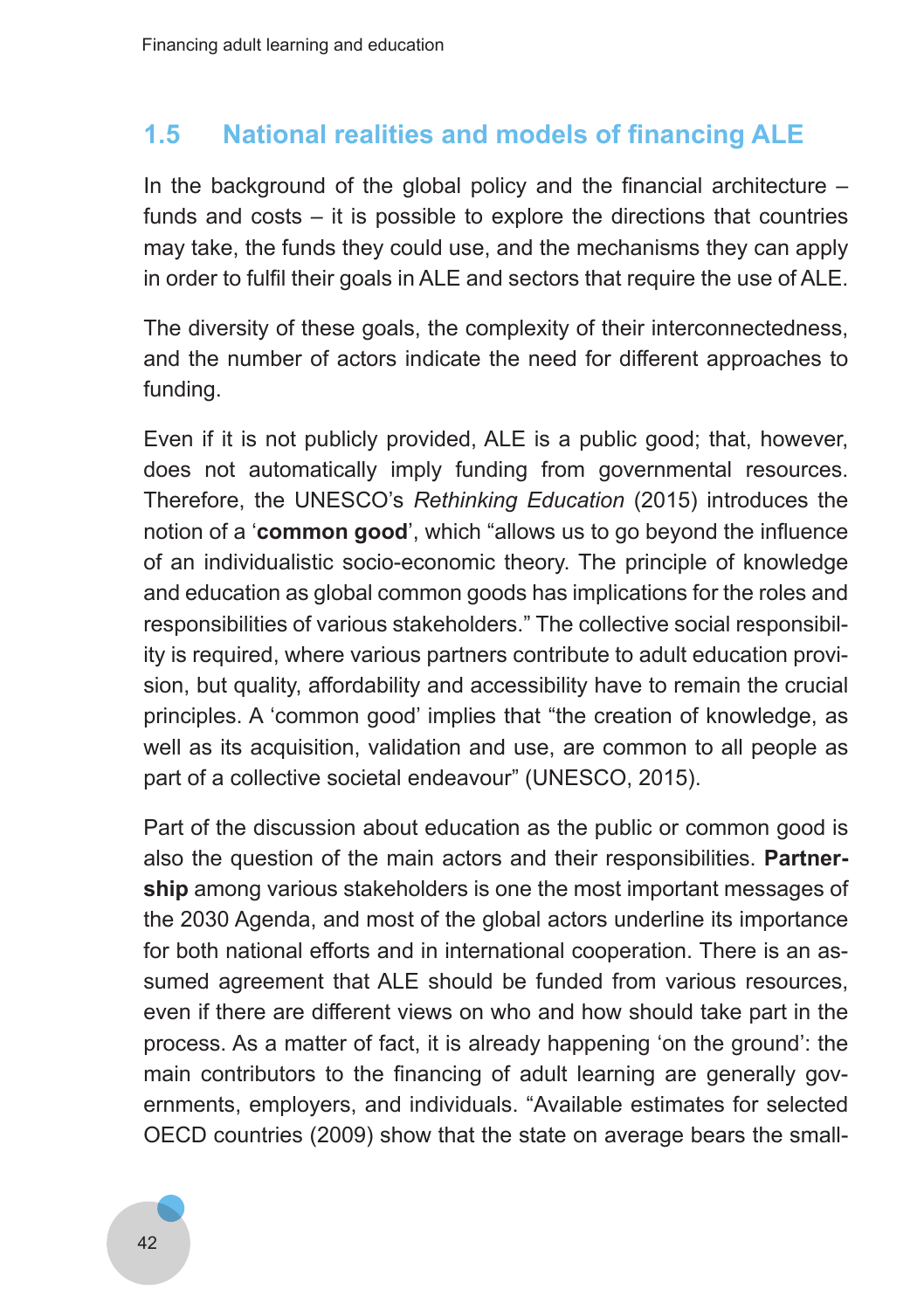est share of the financial burden (22,1% of total spending on adult learning on average), followed by individuals (24,7%)... On average across the OECD countries participating in PIAAC, 77% of participants received funding from their employer for at least one learning activity" (OECD, 2019). In EU countries (data from 2016) "some 65,1% of the non-formal learning activities followed by adults aged 25–34 were job-related and sponsored by employers" (EUROSTAT, 2020a). On average, the state bears the smallest share of the financial burden, followed by individuals and the largest share of adult learning costs rests with employers (OECD, 2019; FiBS & DIE, 2013). It does indicate that state is not playing the role of the biggest supporter, but this fact is not undermining its role. It rather opens the question of what role the state should have, and what kind of interplay should exist with other actors.

The project FinALE (2018a) has identified 11 different funding tools used in non-formal adult learning, categorised according to the demand- or supply-side:

#### **SUPPLY-SIDE: FUNDING OF PROVIDERS**

**1. Programme funding:** *A provider accepts a contract by a public authority to provide a range of courses.*

**2. Project funding:** *A funder gives a contract to providers for a specific service, such as delivering learning, developing new courses or reaching out to particular types of learners.*

**3. Formula funding:** *A standard amount paid to providers to achieve a specified outcome.*

*The funding is based on the number of teaching hours, student enrolment or programme completion rates.*

**4. Philanthropic funding:** *A philanthropic agency provides a grant for the provider. This can be project-based funding or more longterm/structural funding.*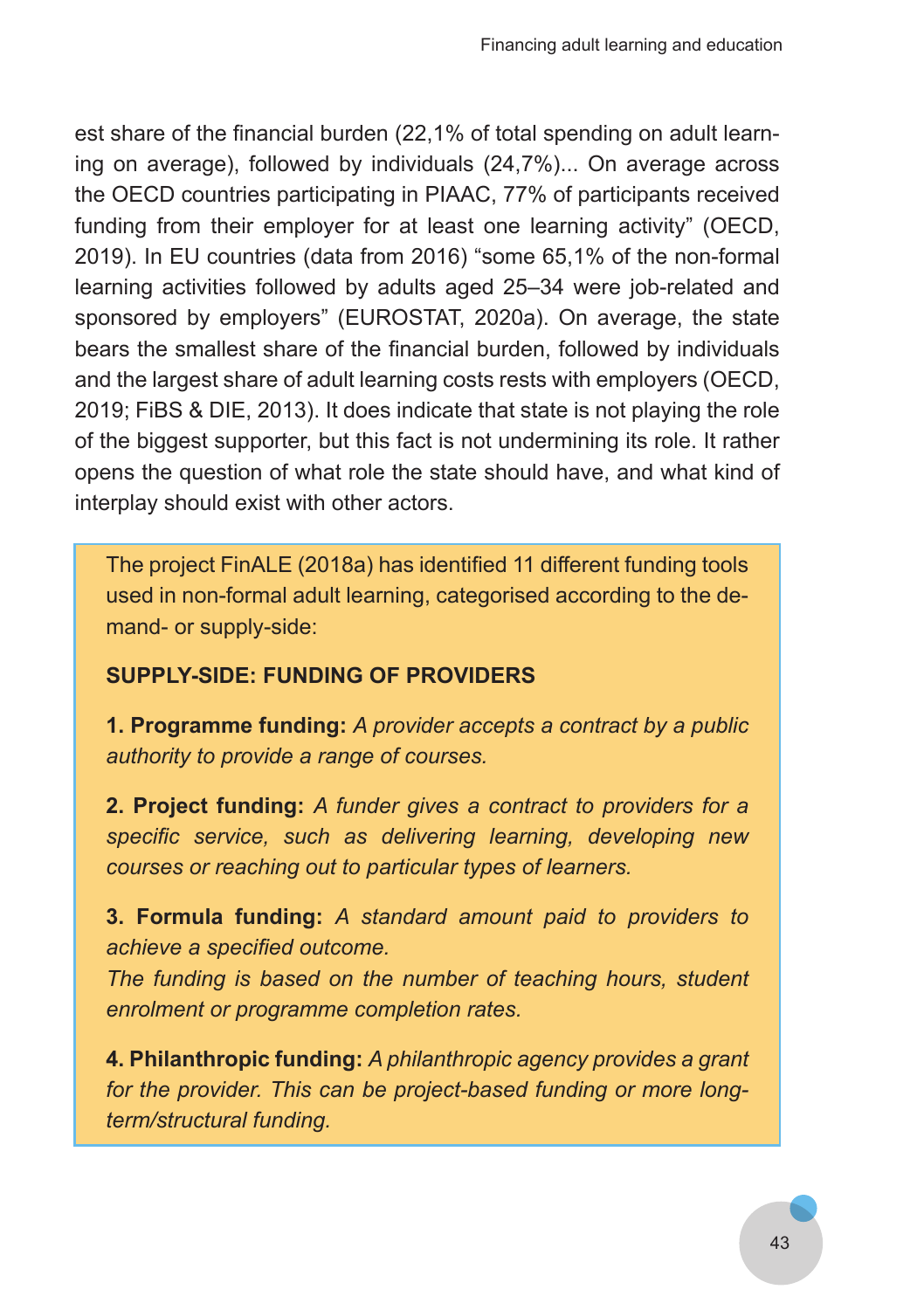**5. Learners' fee:** *Fees from learners that partly or entirely fund the provider and delivery of training.*

#### **DEMAND-SIDE: FUNDING OF LEARNERS OR EMPLOYERS**

**6. Tax incentive:** *A taxation rule which allocates financial benefits to taxpayers who participate in learning.*

**7. Direct grants:** *Subsidy to support the individual's or company's investment in learning.*

**8. Vouchers/individual learning accounts:** *A subsidy (in the form of a monetary coupon) which enables individuals or companies to access learning.*

**9. Loans:** *Schemes allowing people to borrow against their future income to cover training costs.*

**10. Training leave:** *A regulatory instrument that seeks equitable access to education by granting leave to employees for learning purposes.*

**11. Payback clauses:** *Repayment of training costs to the funding employer, if the employee decides voluntarily to discontinue the employment relationship.*

For the purpose of this study, only the models defined by the main source of funding will be considered – the most used, discussed, and most recommended in the global context, and single or specific financial mechanisms for allocation of funds will be depicted only within the chosen examples.

#### **1.5.1 Public funding**

Public funding, direct or non-direct, still plays an important role in adult education in many countries, or at least it is perceived as important. But the figures show a decline, as "even in Europe, evidence suggests that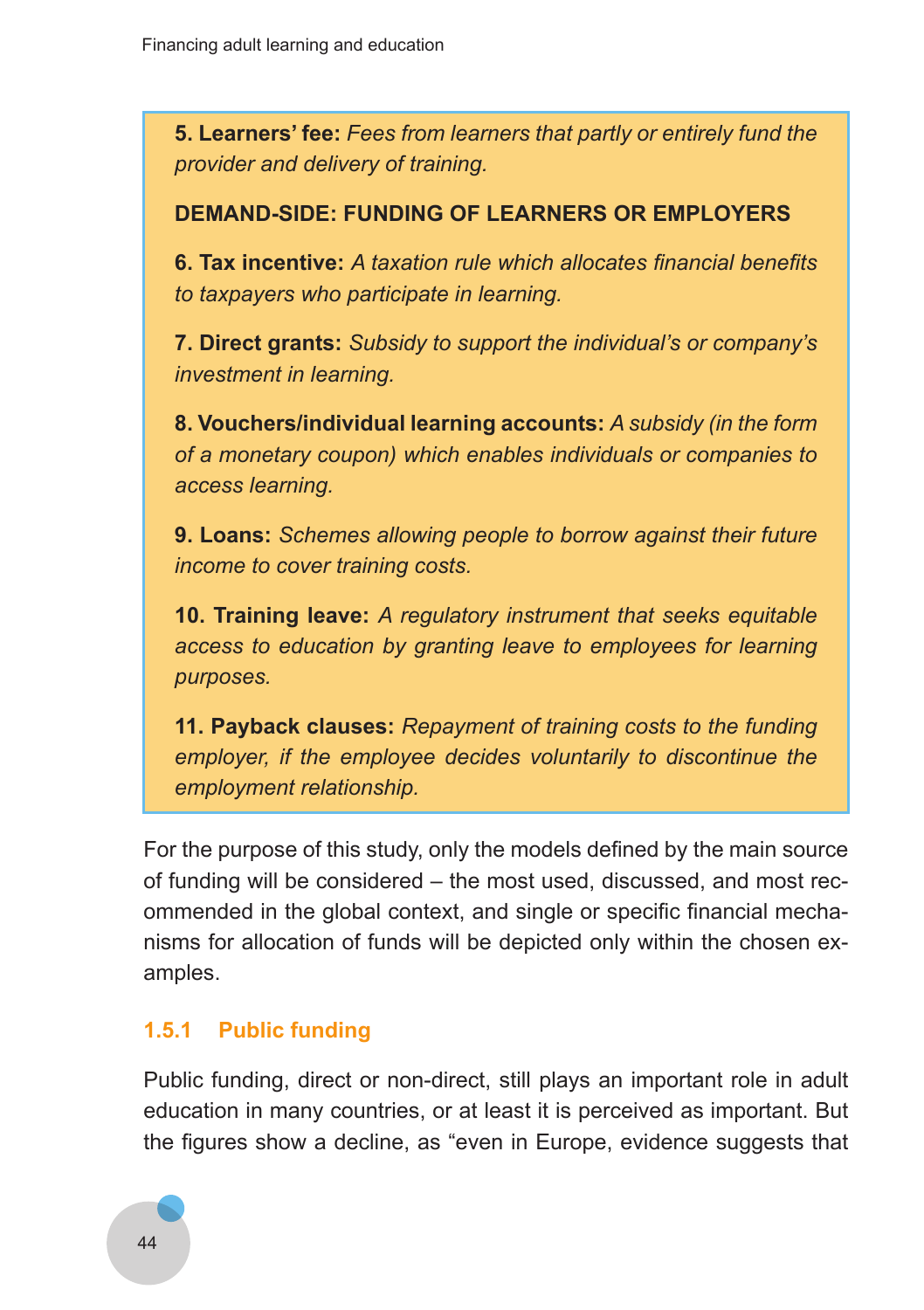around 0,1 percent to 0,2 percent of GDP are public expenditure on adult education. The total expenditure on adult education, including other financial sources such as funding through employers, learners' fees, etc., varies between 1,1 percent and less than 0,6 percent of GDP" (FinALE, 2018).

The approach to adult education as a human right and a public good secured a place for ALE in national policies and funding in many countries, for the educational needs of either the whole population or only certain groups, mostly for the vulnerable and marginalised ones. In many of the countries, there is still some level of funding, even though a minimal one, reserved for adult education. However public education in many countries is already underfunded and less than 1% of education budgets go to adult education. With the economic crisis of the past years, the funding for adult education has been further reduced, which has resulted in the discontinuity of some funding streams. The crisis has led to 'prioritisation' and the redirection of the funds to other education sectors, adding weight to the recommendation to diversify the sources of funding and to find new models.

Due to lack of reliable data on financing ALE on many countries, the existing data does not give the whole picture, but still there are some clear tendencies. Reduced public funding is one of them. This is the national reality in the countries around the globe, and the diverse nature of ALE provision, as well as diverse goals and purpose, make it inevitable. However, it is still the most important and most sustainable way of funding ALE for some social groups; whereby the questions that should be answered are related to the adequate proportion of the budget that should be allocated to ALE (and the analysis of factors that should determine this proportion), and to the choice of areas and target groups that should enjoy public funding. The common understanding of basic education as the priority area and of vulnerable groups as the priority target, is far from enough. The realities of the countries might require some other priorities (peace or intercultural education, for facing conflicts or migrant crises; or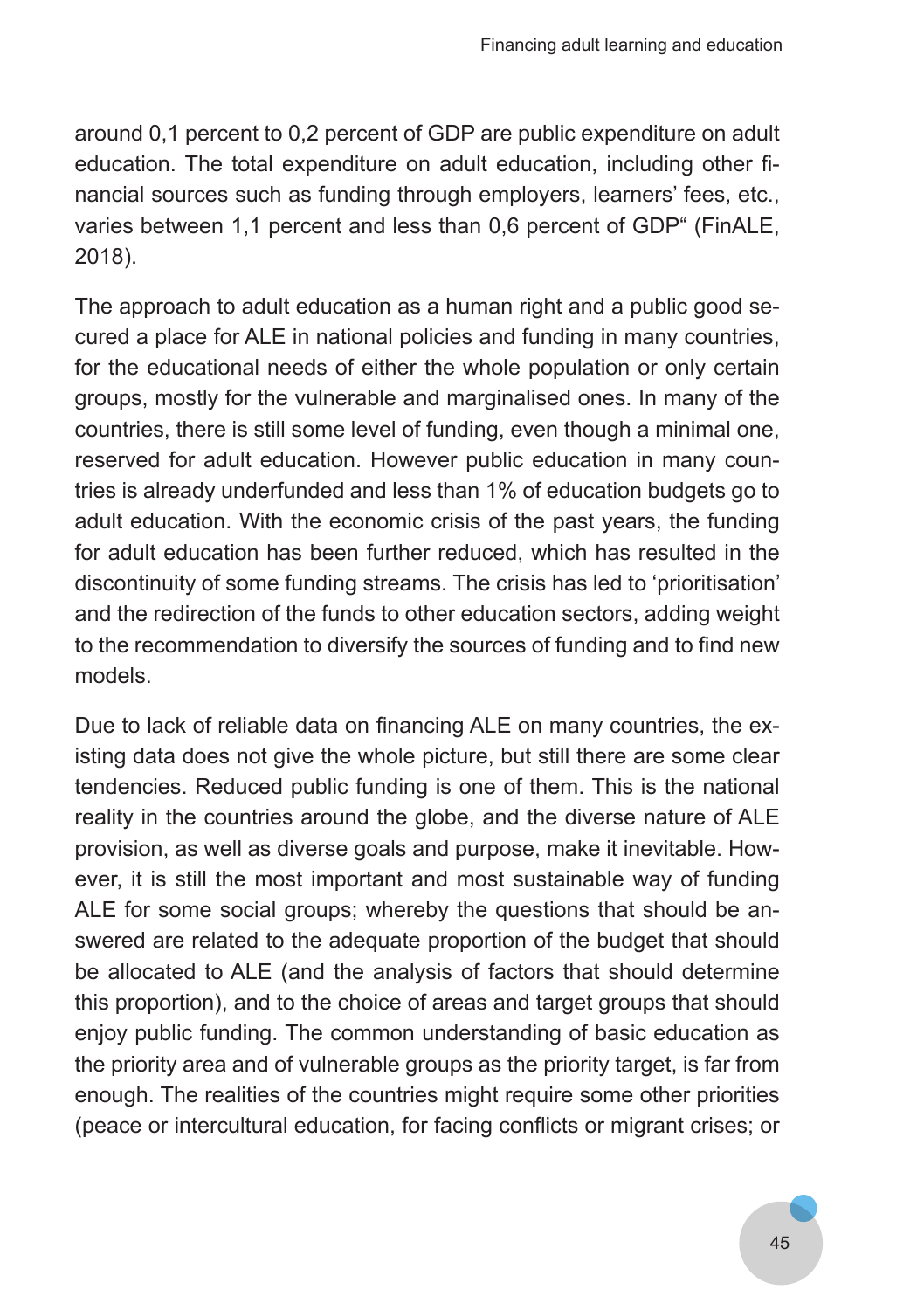entrepreneurship training, if the current stage of the economic development requires a new direction), therefore discussions on public funding must be:

- seen in the global context, especially for developing countries (having in mind the global financial architecture, including illicit tax flows and debt burden) – for the sake of long-term and sustainable solutions, especially in the countries that depend heavily on the international economic relations;
- contextualised, taking the reality of the countries into account, so the funding could be targeted, matching the needs of both the country and the groups that need the support.

The government and its bodies can use a range of various financial mechanisms for the allocation of public funds: programme funding, project funding, formula funding, grants (to the civil society or other stakeholders), etc.

Still, the need for the diversification of funding sources does not abolish the government from a range of responsibilities. Although *Abidjan Princi‑ ples* (2019) refer to the education sector in general, they remind of "the human rights obligations of States to provide public education and to regulate private involvement in education". Even when the private sector can help to "overcome government inefficiencies, increase participation and introduce innovation" (ActionAid, 2019), more careful consideration on the impact of privatisation on education is needed, so, the second part of the Abidjan commitment ("to regulate private involvement in education") remains important for ALE too. Therefore, ActionAid reminds us of the importance of public education and underlines that the private sector should "support governments to mobilise revenue in a progressive and sustainable way to adequately fund free, quality, public education" (ActionAid, 2019).

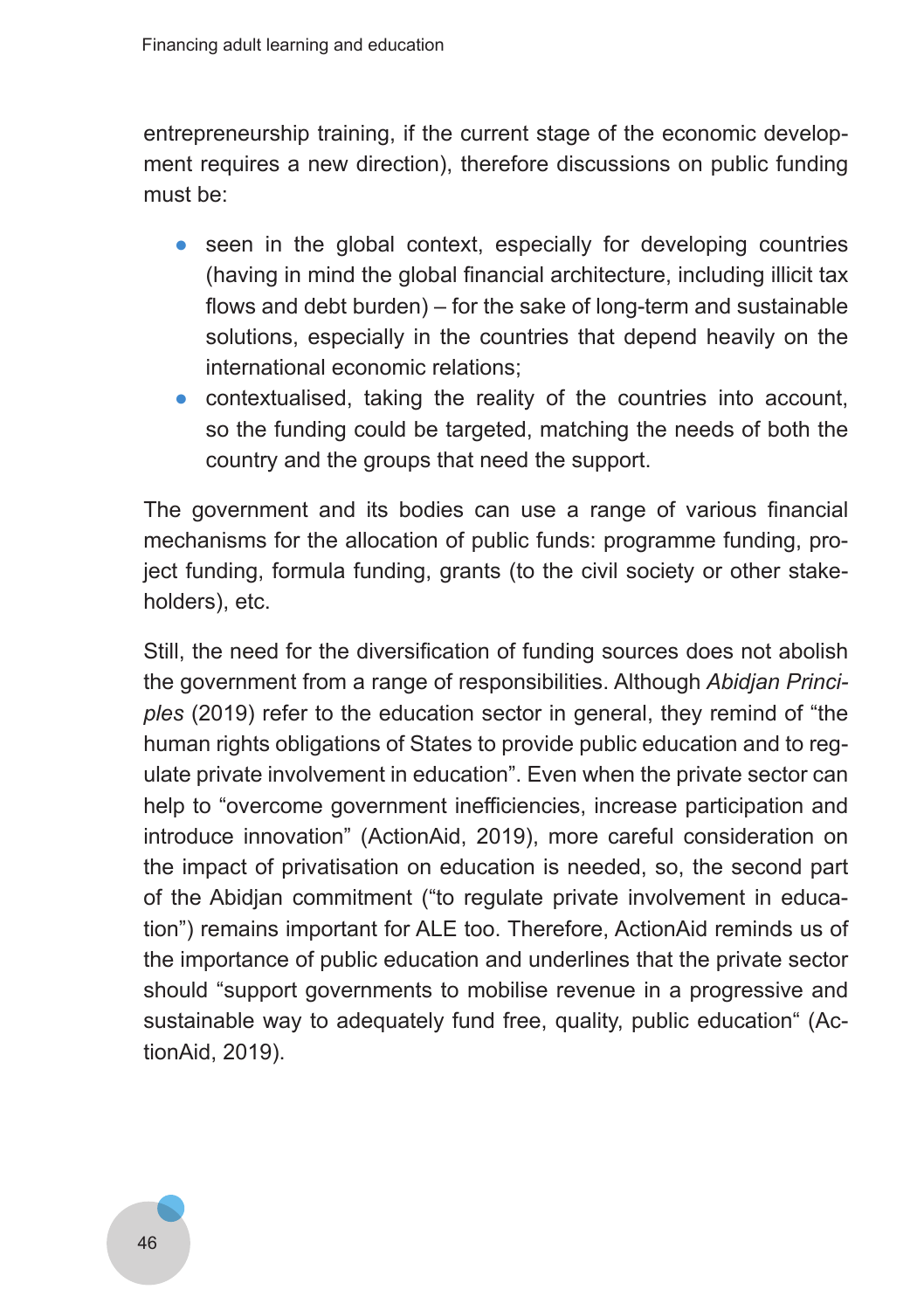| <u>I TOPOHNON OF COUNTINGS MIGHTIGHE INTROGRACIO NEW INCONSISIONS OF SOGNOGS OF</u><br>funding for ALE since 2015 |                                        |                |                   |
|-------------------------------------------------------------------------------------------------------------------|----------------------------------------|----------------|-------------------|
|                                                                                                                   | <b>Totalresponses</b><br><b>GRALE4</b> | <b>Yes</b>     | <b>Proportion</b> |
| <b>WORLD</b>                                                                                                      | 135                                    | 63             | 47%               |
| <b>REGIONAL GROUPS</b>                                                                                            |                                        |                |                   |
| Sub-Saharan Africa                                                                                                | 25                                     | 14             | 56%               |
| <b>Arab States</b>                                                                                                | 18                                     | $\overline{7}$ | 39%               |
| Asia and the Pacific                                                                                              | 30                                     | 13             | 43%               |
| <b>North America and Western Eu-</b><br>rope                                                                      | 20                                     | 10             | 50%               |
| <b>Central and Eastern Europe</b>                                                                                 | 18                                     | 9              | 50%               |
| Latin America and the Caribbean                                                                                   | 24                                     | 10             | 42%               |
| <b>INCOMEGROUPS</b>                                                                                               |                                        |                |                   |
| Lowincome                                                                                                         | 17                                     | 9              | 53%               |
| Lowermiddleincome                                                                                                 | 32                                     | 17             | 53%               |
| Uppermiddleincome                                                                                                 | 41                                     | 14             | 34%               |
| Highincome                                                                                                        | 45                                     | 23             | 51%               |

**Proportion of countries that have introduced new mechanisms or sources of** 

#### UIL, 2019

The impact of neoliberal approach to ALE and the global financial crises jointly caused numerous countries to decrease public funding and find new funding schemes for ALE: in GRALE 4, "135 countries reported on the introduction of new mechanisms for financing ALE… Of these, 47% (63 countries) have introduced new financing mechanisms since 2015. These range from cross-collaborations such as inter-ministerial, public-private, council, agency, programme and campaign initiatives, to special types of funds, unemployment insurance, scholarships, bilateral, multilateral, national and local mechanisms, and international and regional funding" (UIL, 2019).

It is interesting that low-income and lower-middle-income countries reported the highest rates of introducing new mechanisms for ALE funding. According to GRALE 4, this "might indicate that these countries are recognizing the potential of ALE and the positive return on ALE investment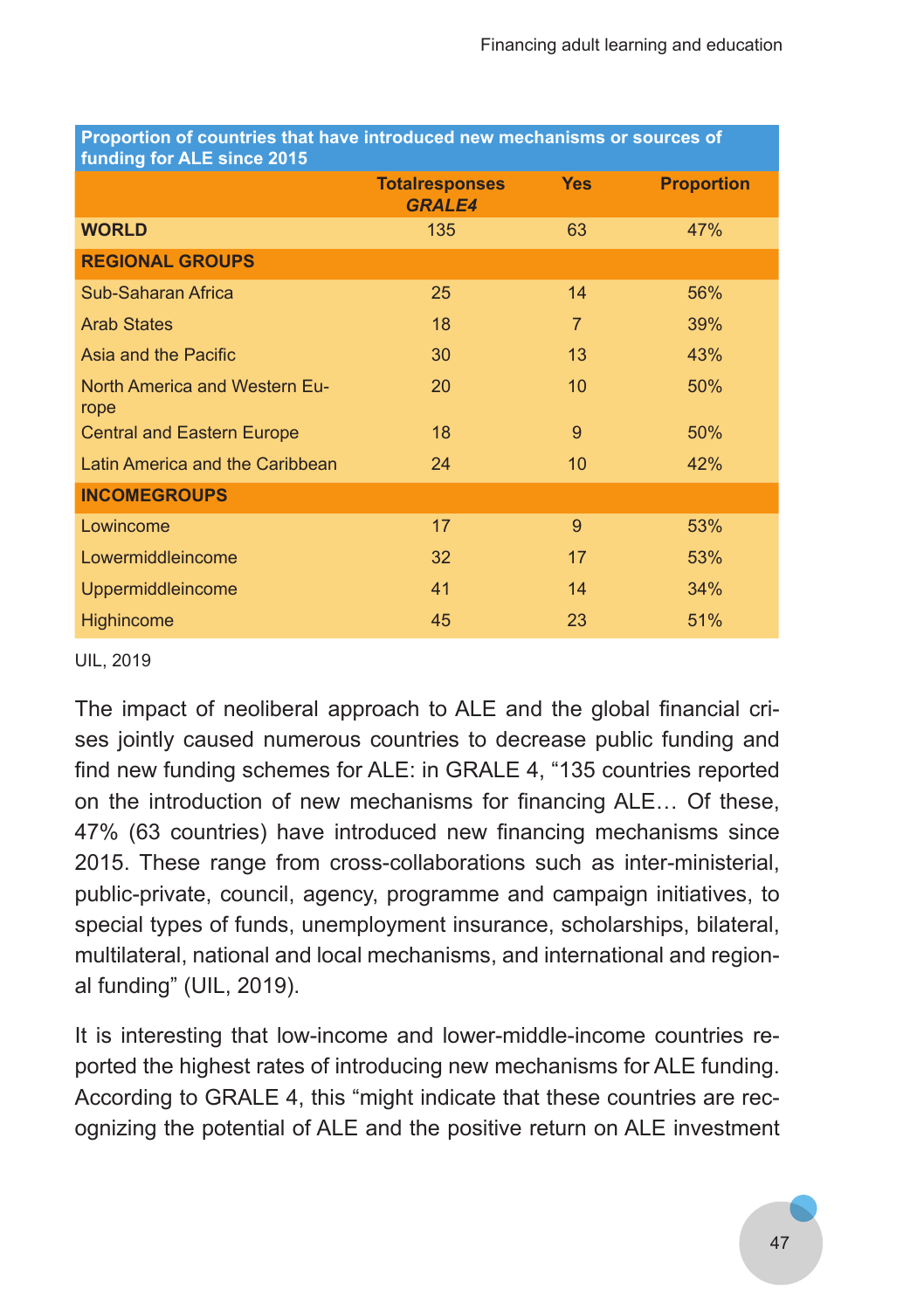not only for individuals, but also for society and the economy" (UIL, 2019), but that is probably also due to the necessity and extreme financial constraints and budgetary problems they face, causing reduction in support to ALE from the public funds. Although public funding is still the most important and most sustainable way of funding ALE for some social groups and for some areas, the question remains: what mechanisms could be used for the diversification of funding sources, but with the preservation of the coordination and regulation role of the public authorities.

# **1.5.2 Private sector, business and funding ALE**

The business, industry, and private sectors (enterprises, SMEs, national and multinational companies) are the biggest investors in ALE, predominantly (and naturally) in vocational education and training. Still, their role is not sufficiently recognised due to at least two reasons:

- Vocational education of adults is often (from the perspective of social movements, civil society, human rights activist) not seen as an integral part of ALE. This somewhat artificial distinction was/is quite harmful for the improvement of the both subsectors of ALE – vocational and general education of adults, later including literacy, civic education etc. (see more for example: Reutter, 2004; Nuissl von Rein, 2003), but might be eliminated thanks (among other factors) to the 'connecting' concepts such as 'decent work' as part of human rights agenda, and the good practices of holistic and integral approach to different ALE activities,
- The usual ways of data collection also 'suffer' from this artificial distinction and seldom include cross-sectoral investments. The official data on ALE are provided (if provided at all) by the Ministries of Education, while the data from the private sector are obtained through either research (such as that conducted by FIBS) or the projects and work of international organisations and ODA actors.

For the investments in ALE, currently, "an average across the OECD countries participating in PIAAC, 77% of participants received funding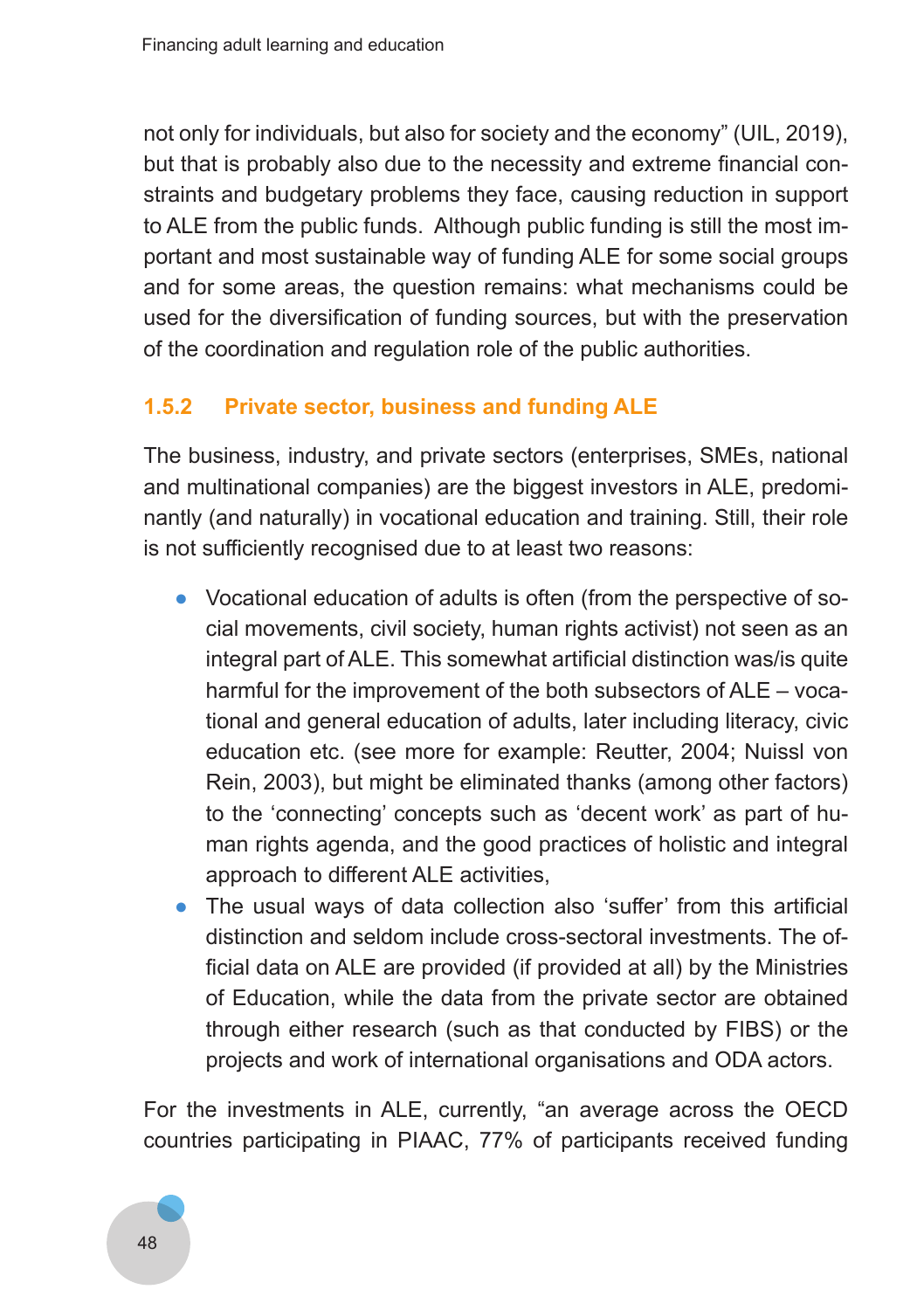from their employer for at least one learning activity, with low shares in Greece (36%) and Turkey (49%) and high shares in countries like Denmark (87,7%), France (88%) and the Netherlands (88,6%)" (OECD, 2019). Recent data from England show that the greatest investors are employers, followed by the government, European funds, and learners (Gloster et al., 2016).

The investments from the private sector may have cross-sectoral benefits and may boost development in other areas. The UNDP describes this potential and asks the crucial question: "Private funding and private capital hold another great potential for growth… The question is: how do we combine social good with profit?" (Niculescu, 2017).

"Private finance plays an increasingly important role in bringing innovation, expertise and additional resources to help developing countries achieve the Sustainable Development Goals. Recognising this, development finance providers are finding new ways of engaging with the private sector as a key partner, including through Blended Finance, Social Impact Investing and Green Finance. Delivering the resources at the scale required to achieve the SDGs within the next 10 to 15 years requires concerted action from all actors…" (OECD, 2018).

Funding coming from the private sector is usually related to the economy and the world of work, so it is traditionally seen as responsible for vocational education and training of employees or potential employees. The open question remains: Could they be engaged in other subsectors of ALE? There are already some good experiences in combining vocational training and literacy or basic skills, and several researches show the benefits for both employers and employees.

A special case of private investment is **philanthropy**. There is an increasing influence of new philanthropic actors on the global education sector, and huge amounts are invested by big foundations belonging to rich com-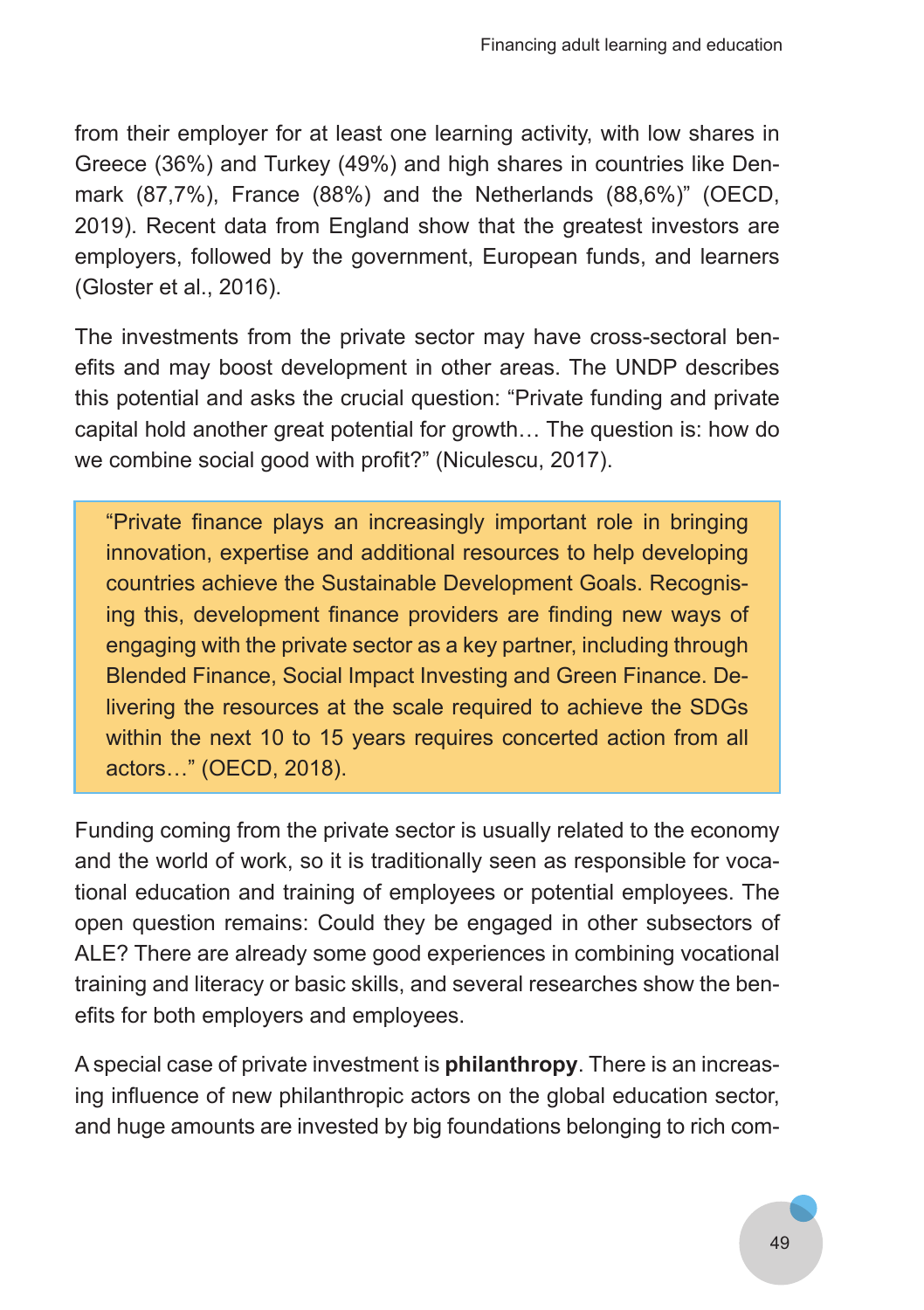panies or individuals. Private philanthropic initiatives, as well as private sector management initiative, (sometimes considered as a kind of public-private-partnership) are praised for their involvement in some of the important global education initiatives, and significant amounts invested in education sector. There is an estimation that between 1995 and 2012 a total of 383 PPP (in a broader sense) transactions have been made in the education sector, a total value of approximately US\$40 billion (PPP Knowledge Lab, n.d.).

Although many of the private, philantrophic investments go to the 'critical' sectors of education, such as youth and adult illiteracy, there is a lot of scepticism about this type of funding. The main concerns are related to equity, accountability, neutrality, effectiveness, and efficiency, and there are serious questions about their mandate and their democratic accountability. Philanthropy now actively engages in policymaking which often creates imbalances in the political arena and can disrupt the democratic structures and put important decision-making and planning into the hands of a small group of people without the mandate. It also blurs the line between profit and social goals (diminishing the role of the concept of education as a public good) while focusing on a large-scale impact (which leads to developing standardised, universalistic solutions for a very diverse set of learners and contexts) and the adoption of business thinking in the management and implementation of projects and other measures. Philanthropy is bringing about new forms of privatisation, as well as the use of large-scale technological solutions (Avelar & Patir, 2020), which often contradicts the real needs of education sector and its priorities.

Another special case is **corporate social responsibility (CSR)**, which enables companies and organizations to benefit society in a number of ways, to invest in different areas, such as education and ALE, and to empower their social impact on communities. It is rapidly growing in significance as both a strategic management instrument and the way to strengthen the ties between private sector and society, creating a winwin situation based on a shared value (economic and social). Although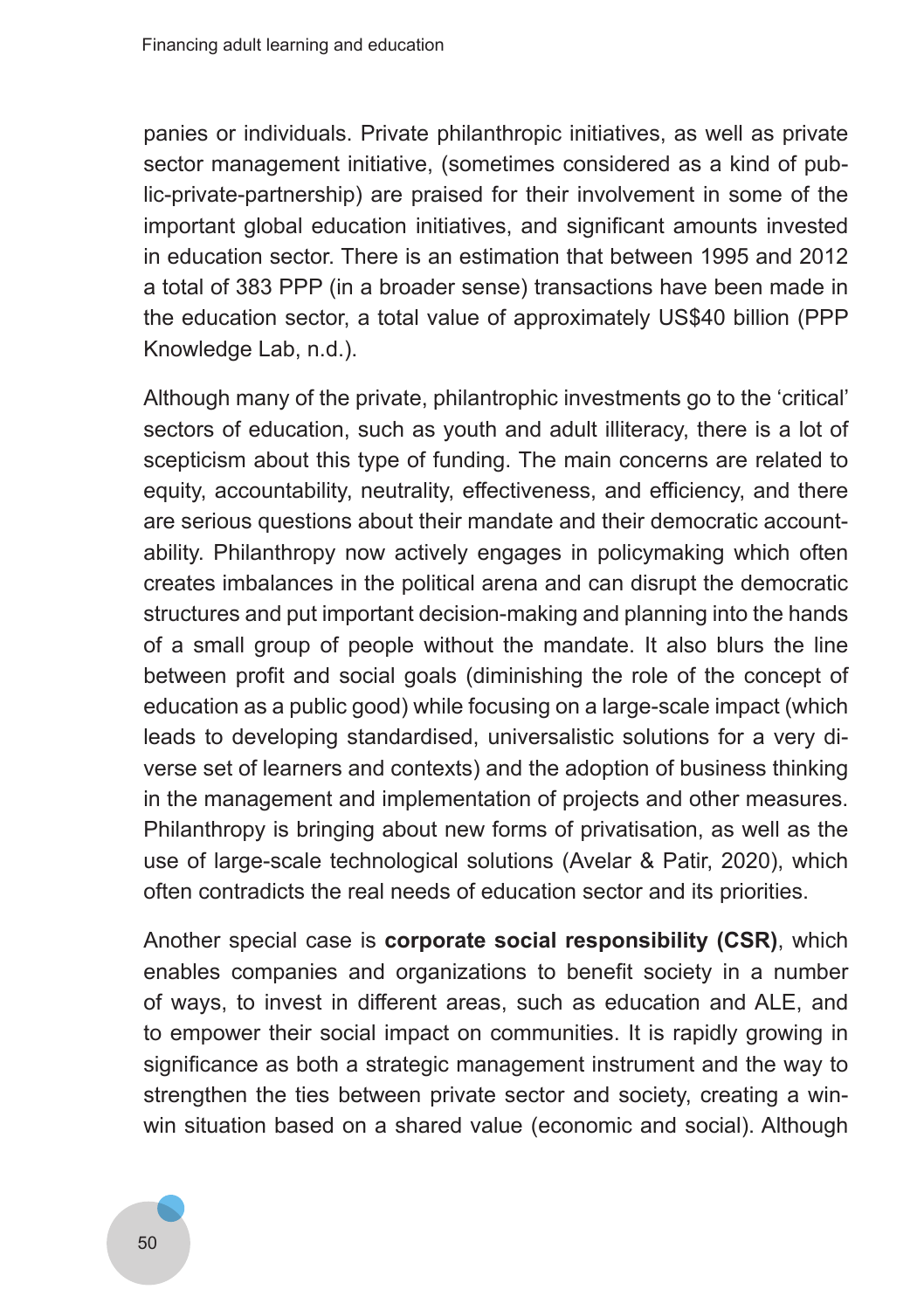there is the criticism that companies implement CSR mostly for marketing and branding purposes, promoting a positive public image, problems are more complex than that: the concept of CSR is very incoherent, and the practice is often not well coordinated (Kastru Rangan, Chase & Karim, 2015). Further more, CSR could work well under certain conditions, but it is highly dependant on companies' dynamics and changes; therefore it is not predictable and cannot not play a significant role in education policy of a country or region. Planning of CSR is seldom related to the systemic educational planning, and does not emerge from policy making but from the companies' strategies, benefits, and preferences. The issues of voluntarism and lack of accountability are also noted, although some authors (such as Tamvada, 2020) argue for "establishing the obligatory nature of responsibilities using the lens of ethical and legal jurisprudence. This new approach towards CSR recasts it as an obligatory responsibility that is linked to accountability".

#### **1.5.3 Privatisation and public-private partnership**

The last two decades, marked by overall financial crises and numerous financial challenges for education, have inspired a range of initiatives and new suggestions for overcoming the funding and structural challenges in the field. **Privatisation** of the education sector is often seen as a good way to compensate for missing resources, to increase the offer, enrolment, and participation in education. Particularly in adult education, which is perceived as an area where less state involvement is needed and more personal investment is expected, privatisation might expand the overall ALE supply and reduce the necessity for public funds, which in turn may be used for other priorities, for example the education of marginalized groups. If education is seen as the common good, it could be provided by the private sector in a more efficient or optimal way than by the state, under certain circumstances.

Making public education increasingly dependent on private funds bears many risks, leading to commercialisation and commodification of educa-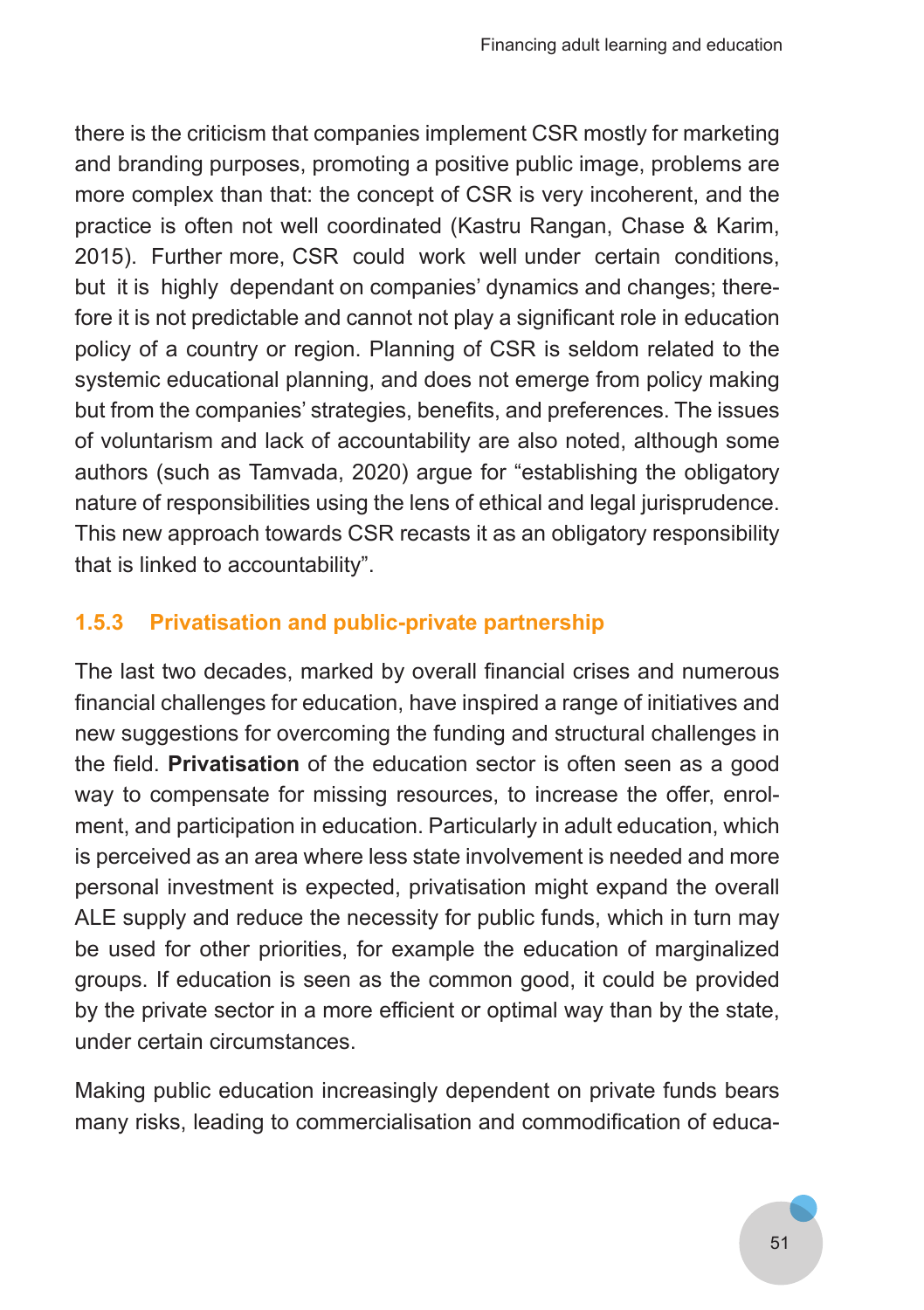tion, as well as to the increased inequalities and social-economic gaps. Pring (2006) warns: "as a consequence of privatization, the public sector of education becomes an impoverished substitute for what cannot be bought." Experiences from various regions show also the possible negative effects of privatisation. For example, ASPBAE calls the increasing trend of the privatisation of education in several countries across the Asia-Pacific region a "serious concern… and alarming development" (AS-PBAE, 2017). In 2012 Open Society Foundations launched a big initiative called *Open Society Institute's Privatisation in Education Research Initia‑ tive* and has since collected valuable research results, empirical data, indepth surveys, experiences, numerous cases and a critical case-based and comparative empirical analysis (see: CIES, 2012; Cornucopia, 2017). There are indicators showing that the massive involvement of the private sector could have a negative impact on the realisation of education as a human right, leaving large groups of population behind, especially the marginalised ones. (See for example: ActionAid, 2014, 2019; ASPBAE, 2017, 2018; Attrige & Engen, 2019; CEDAW, 2014; Ball & Youdell, 2017).

There is obviously the need to identify the factors that will unlock the potentials of the private sector for ALE, increase the possibility of its positive contribution to the quality, sustainable and inclusive solutions, but at the same time reduce the risk of the commercialisation and exclusivity of education, which may leave large groups behind.

The 2030 Agenda has brought new financing mechanisms to the stage, encouraging and recommending multi-stakeholder partnerships and promoting effective public, public-private, and civil society partnerships (United Nations, 2015a). "Is blended finance a silver bullet or a double-edged sword? Blended finance, or blending, is a slippery concept..." (Meeks, 2018). Encompassed under the umbrella term '*Blended finance*', various partnerships are often seen as an important way of overcoming the foreseen gap in the implementation of the global and national policies, since blended finance investment solutions can capitalize on partnerships among diverse actors, including international organizations, devel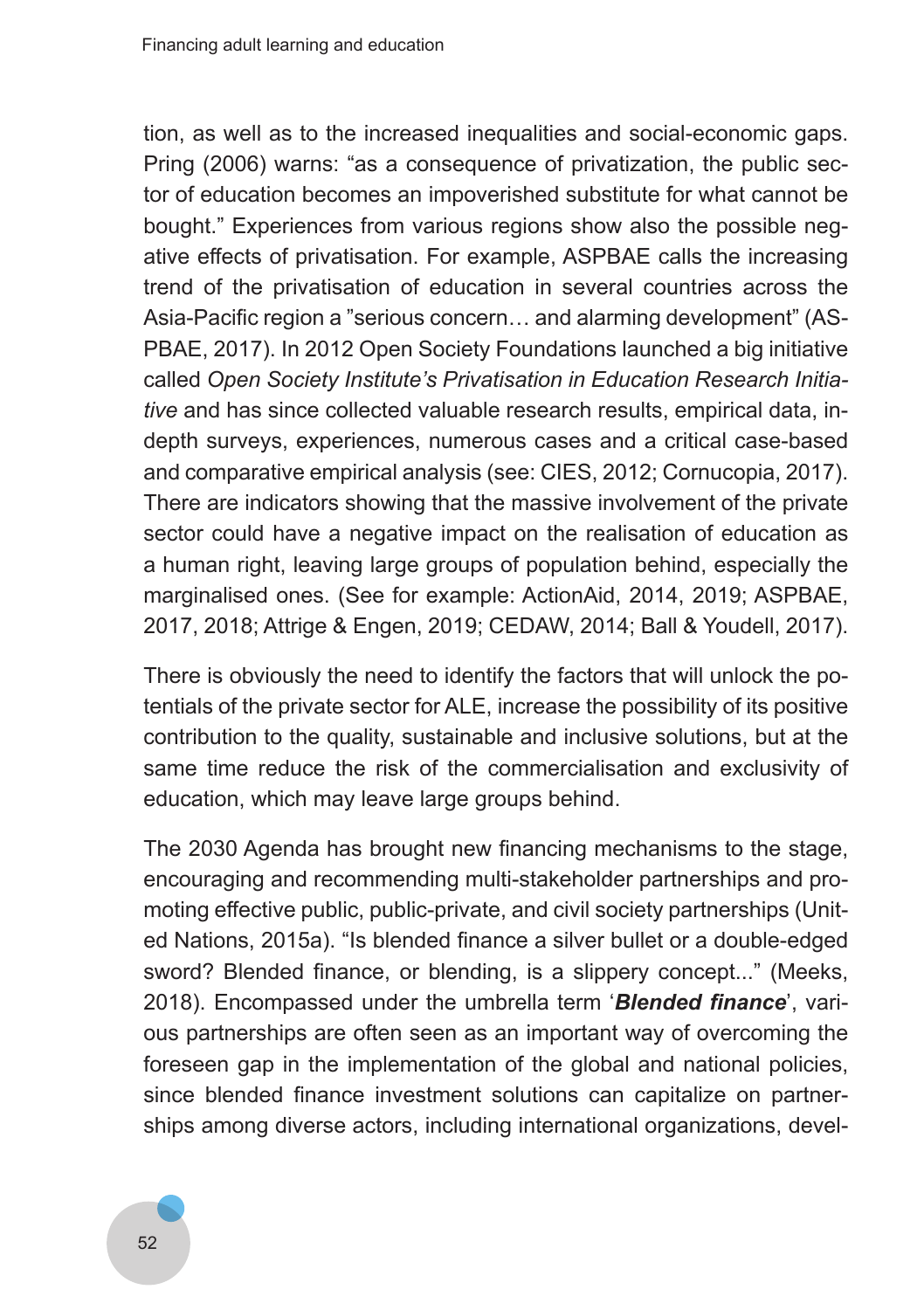opment cooperation agencies, and private enterprise. The World Bank warns about some risks, but keeps been optimistic about the potentials of blended finance: "Blended finance is not a silver bullet and should be used only as part of a broader strategy that includes regulatory and pricing reforms. But overall, blended finance has proved an effective element of the development finance toolkit and will continue to be going forward" (IFC World Bank Group, 2016).

The World Economic Forum stated about the concept of blended finance: "Where development challenges or perceptions of risk prevent investment on purely commercial terms, these models can enable the private sector to balance certain risks with appropriate rewards. This, in turn, can connect target groups to the market and eventually enable solutions to become financially sustainable. For multistakeholder partnerships to have the desired development impact, both public institutional expertise and emerging market knowledge are essential; together they permit the identification and structuring of projects that can be sustainable and replicable in the long run" (Wilson, 2016).

Especially the **public-private-partnership (PPP)** seemed promising and was even promoted as an almost magical solution that would bridge the public needs, including education, with a resourceful private sector.

PPPs first need to be compared with privatisation. Yidan Wang (as cited in LaRocque, 2008) explains privatisation as permanent transfer of control; transfer of ownership right from a public agency to one or more private parties, or a capital increase in which public sector decides not to take share. In contrast, PPPs aim to "promote improvements in the financing and provision of services from both the public and private sectors but not to increase the role of one over the other. Rather, PPPs are geared toward improvement of existing services provided by both sectors with an emphasis directed on system efficiency, effectiveness, quality, equity and accountability" (LaRocque, 2008).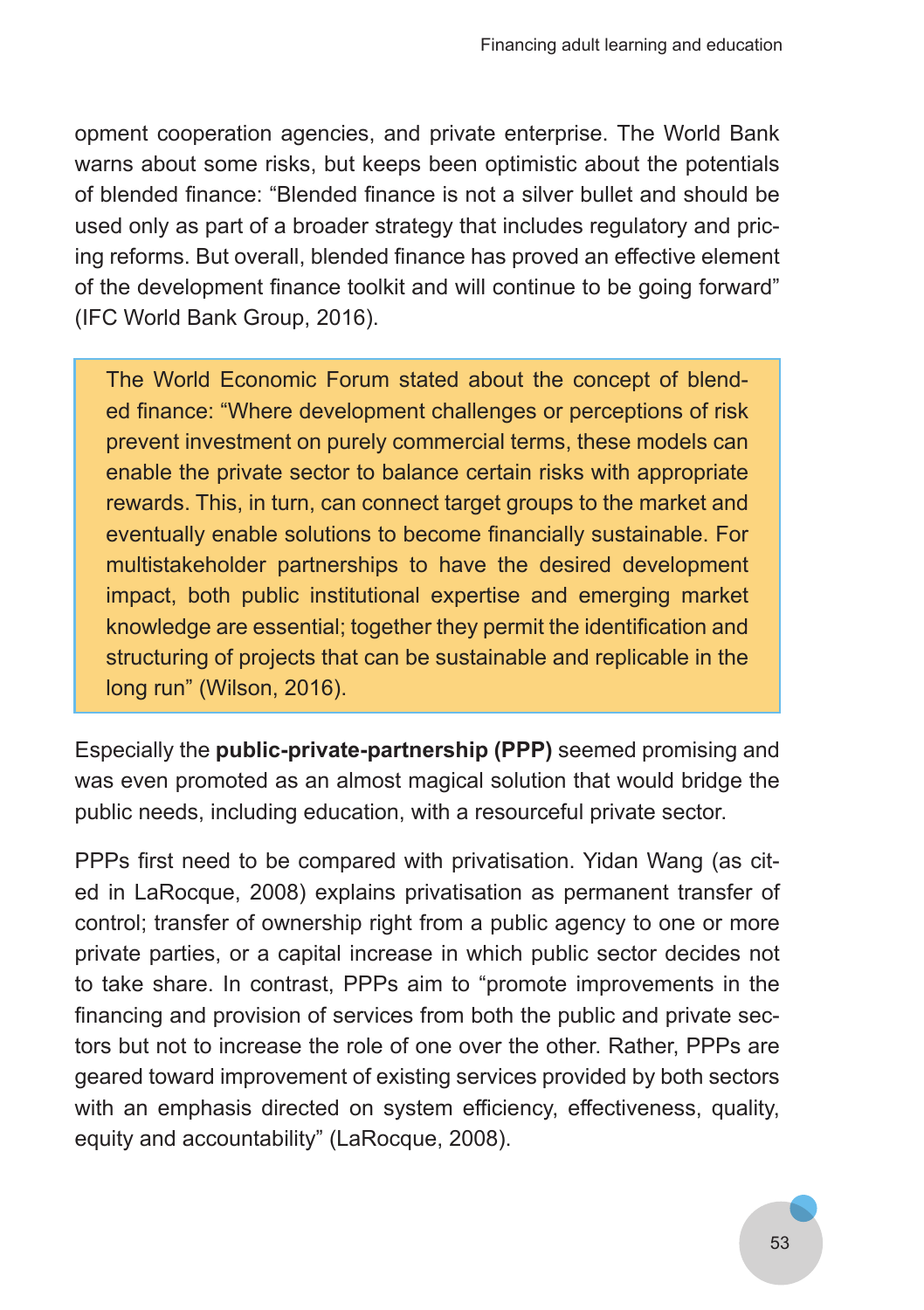As the World Bank Group (2018) defines it, public-private-partnership (PPP) is "a long-term contract between a private party and a government entity, for providing a public asset or service, in which the private party bears significant risk and management responsibility, and remuneration is linked to performance... PPPs combine the skills and resources of both the public and private sectors through sharing of risks and responsibilities. This enables governments to benefit from the expertise of the private sector, and allows them to focus instead on policy, planning and regulation by delegating day-to-day operations." There are various models – depending on who takes the initiative, how the tasks and responsibilities are shared, but PPP is essentially about state and private sectors coming together on a specific task.

PPP is widely used in building infrastructure, but it is being extended to education, including basic education. World Bank is widely promoting PPP in education: "Public-private partnerships (PPPs) in education are long-term contractual relationships between the government and a private provider for all or some part of the delivery of education infrastructure and services... PPPs can help extend the reach and effectiveness of government funds, encourage innovation in education, increase safety, efficiency, and capacity of physical educational infrastructure, and given the right public policy context, extend access to educational services and parity of services received across a population. They allow government to maintain strategic, financial and regulatory control over public education, allowing them step back from the day-to-day delivery and management of the infrastructure and/or service in situations where their resources are limited... More recently, PPPs have extended into early childhood education and technical and vocational education and training (TVET), as opportunities for PPPs in these areas are seen as viable and necessary by governments to achieve education for all throughout the education life cycle" (PPP Knowledge Lab, n.d.).

Some experiences have been made already, where the PPP showed not only a potential but also a broad range of risks and failures. "One piece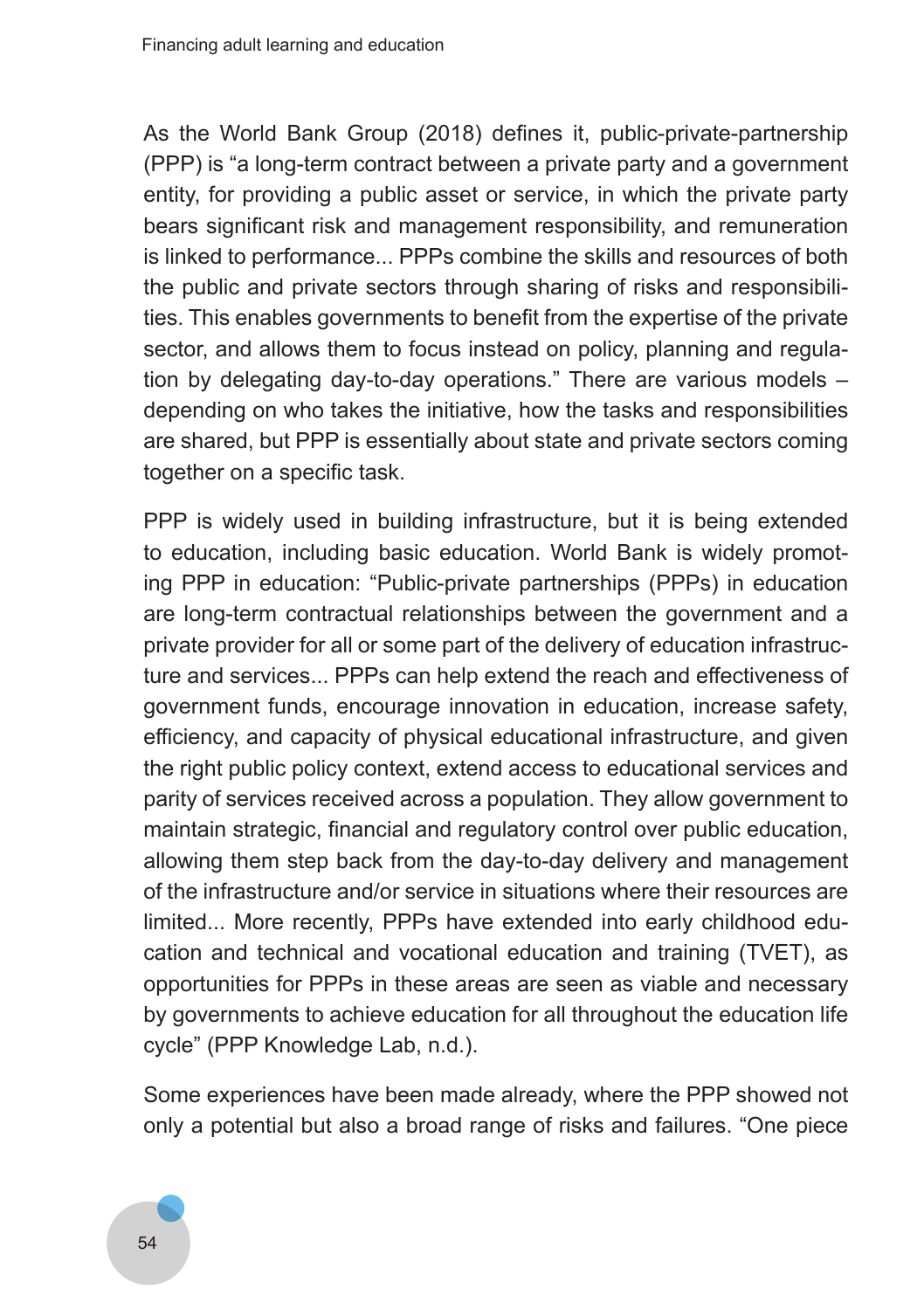of the puzzle is a sensible balance between autonomy and accountability for the regulator or PPP contract supervisors... Another piece is the legal form of the private party involved in a PPP" (Klein, 2015). Lack of proportional accountability and transparency of the financial schemes is noticed as a big problem, involving complex contractual arrangements and the fact that financial risks are usually fully taken by the state. Even the 2030 Agenda talks about the need for transparent and accountable scaling-up of appropriate public-private cooperation (United Nations, 2015a). Further on, there is a continuous problem of aligning the interest of public and private sector, whereby the latter tends to, directly or indirectly, dominate and impose the main discourse, by introducing competitive pressures in the education sector, which should generate efficiency gains, or by focusing solely on the outcomes and neglecting the educational processes etc. The criticism of the lack of implementation capacity for the PPPs could be easily mitigated by capacity building measures, but it remains that "PPPs in education have also been criticised on the grounds that they represent a first step toward full privatisation" (LaRocque, 2008).

"Recent experience has shown that the role of private sector in sectors such as education and health has been producing mixed effects, more often negative effects on quality, equity and other dimensions of education, jeopardizing the well established goals of human development. Instead of direct provision by private sector, PPP is depicted as if it is different from privatisation, and as a viable strategy in this regard that would minimise the adverse effects of private sector movement and strengthen the desirable effects of the role of public sector" (Tilak, 2016).

Additionally, boosting the 'new public managerialism' – "basically the application of private sector management systems and techniques into the public services" (Farnham & Horton, 1996), can undermine the values and principles that running the ALE sector is based on, and ruin the understanding of ALE as public good. Authors of FinALE project underline that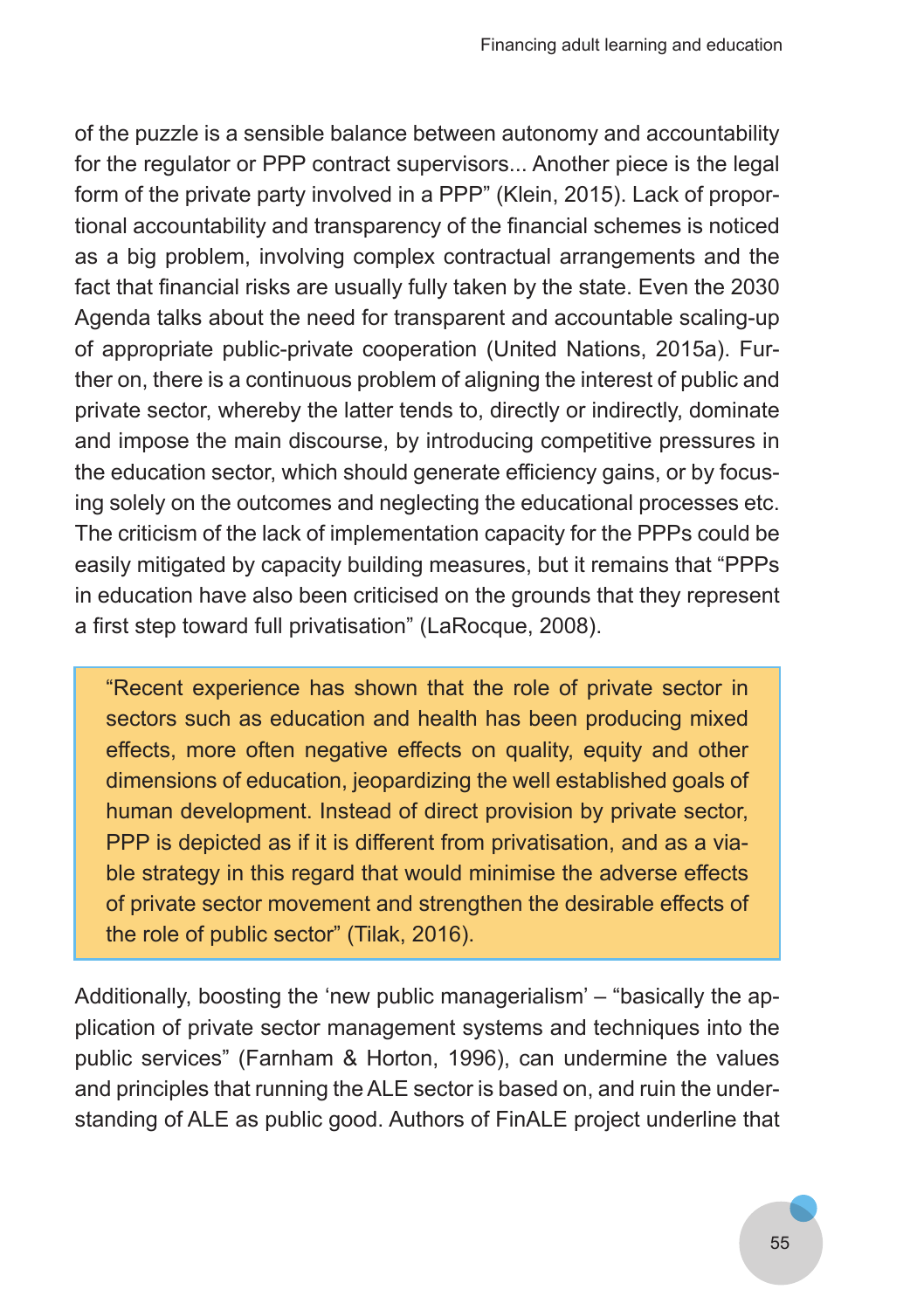"new public managerialism replaces traditional needs-based approaches with outputs based models which are enforced through measurability and compliance with performance models. Critics of neoliberalism believe this socio-economic approach has colonised adult education spaces and transformed them into spaces that satisfy market need and which negatively impact adult education's pursuit of equality" (Brookfield & Holst; 2011; Mayo & English 2013; Murray et al., 2014 - as cited in Fitzsimons & Magrath, 2017). The warning points at some important consequences: .In doing so, lifelong learning fails to appreciate the multifaceted dimensions of unemployment, and how underachievement in education is both a cause and symptom of structural inequality" (FinALE, 2018a).

There is a variety of mechanisms for the allocation of resources based on the blended funding approach – contracts, projects (involving two or more parties – the government and the private sector; in combination with further stakeholders, such as civil society, research institutions, etc.). It seems important to keep the government as the bearer of the prime responsibility for delivering education and regulating any non-state actors in education. When it comes to private providers of ALE, it is important that the state defines the framework and set of rules and principles, while the investments of private companies and foundations require a clear clarification of the roles, especially in policy making and defining priorities and desired results.

There are many attempts to develop innovative approaches to funding ALE, but most of them are simply an 'extension' or a version of the existing models, or more sophisticated forms of private involvement in education through PPP. This is the case with **Public-Private-People Partnership (PPPP)** – a new concept that combines PPP with society (people). The PPPP concept involves the current PPP financing scheme and societal participation, whether in terms of legal aspects and policies or institutional matters. This new concept can help the society (people) to achieve some progressive goals together with the institution under PPPP, and not to depend on the state budget, as it increases the pri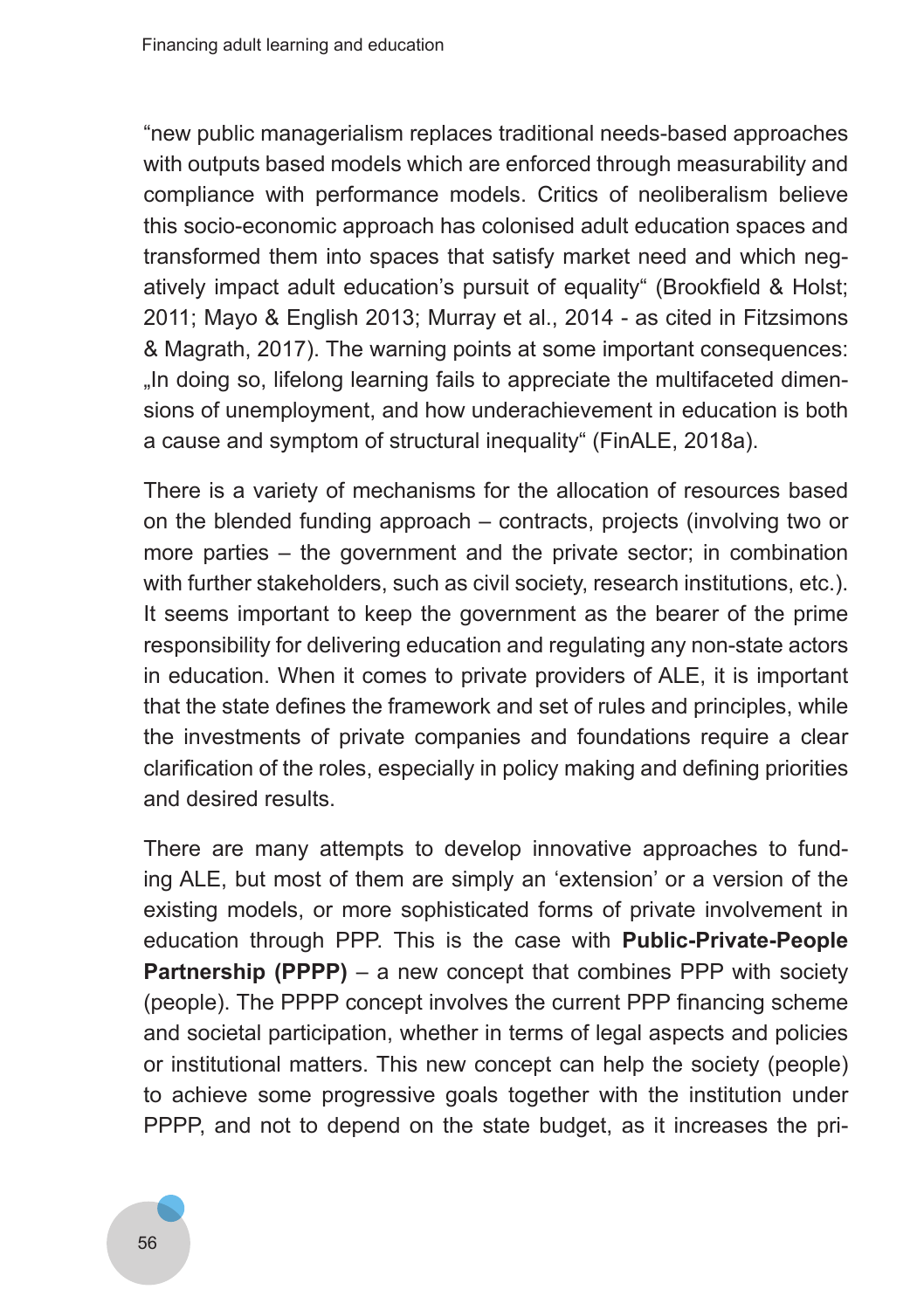vate equity. There is currently no systematic mechanism governing how social concerns should be captured at different stages of a PPP project and how to put people as a major stakeholder for PPP schemes. Since this framework embraces bottom-up participative strategies for planning, and moves decision-making power towards a shared-powered network, it would be worth exploring the potentials and possibilities of its use in adult learning and education (Thomas, Wong & Wong, 2013).

# **1.5.4 Official Development Assistance**

Cross-country support and support by supra-national bodies might have very different forms in different parts of the world. For example, the Treaty of Lisbon in Europe<sup>6</sup> has defined education as a right of every citizen of Europe, and although education and training policies remained in the hands of the Member States, the EU committed itself to the strong supporting role by securing the budget and establishing numerous mechanisms to invest in ALE (European Union, 2020). Education and training policy gained a particular momentum in the Europe 2020 Strategy, Education and Training 2020, and several lifelong learning and ALE documents, so large amount of money was available for citizens of Europe of all ages for education, learning and training, making Europe a multinational learning space.

However, development aid, later known as official development assistance (ODA), is substantially different. In this case, the international education policy is not created by a group of countries, for the same countries (as in the EU), but by 'outside' actor, sometimes far away from the regions where the support, based on that policy, will be used. This is one of the reasons for certain scepticism against ODA, including ODA in ALE – it has to do with the mandate, dependency, and power relations.

<sup>6/</sup> Treaties and amendments governing European integration, adopted in 2009, when European Community transferred all its powers and institutions to the new European 'Union'.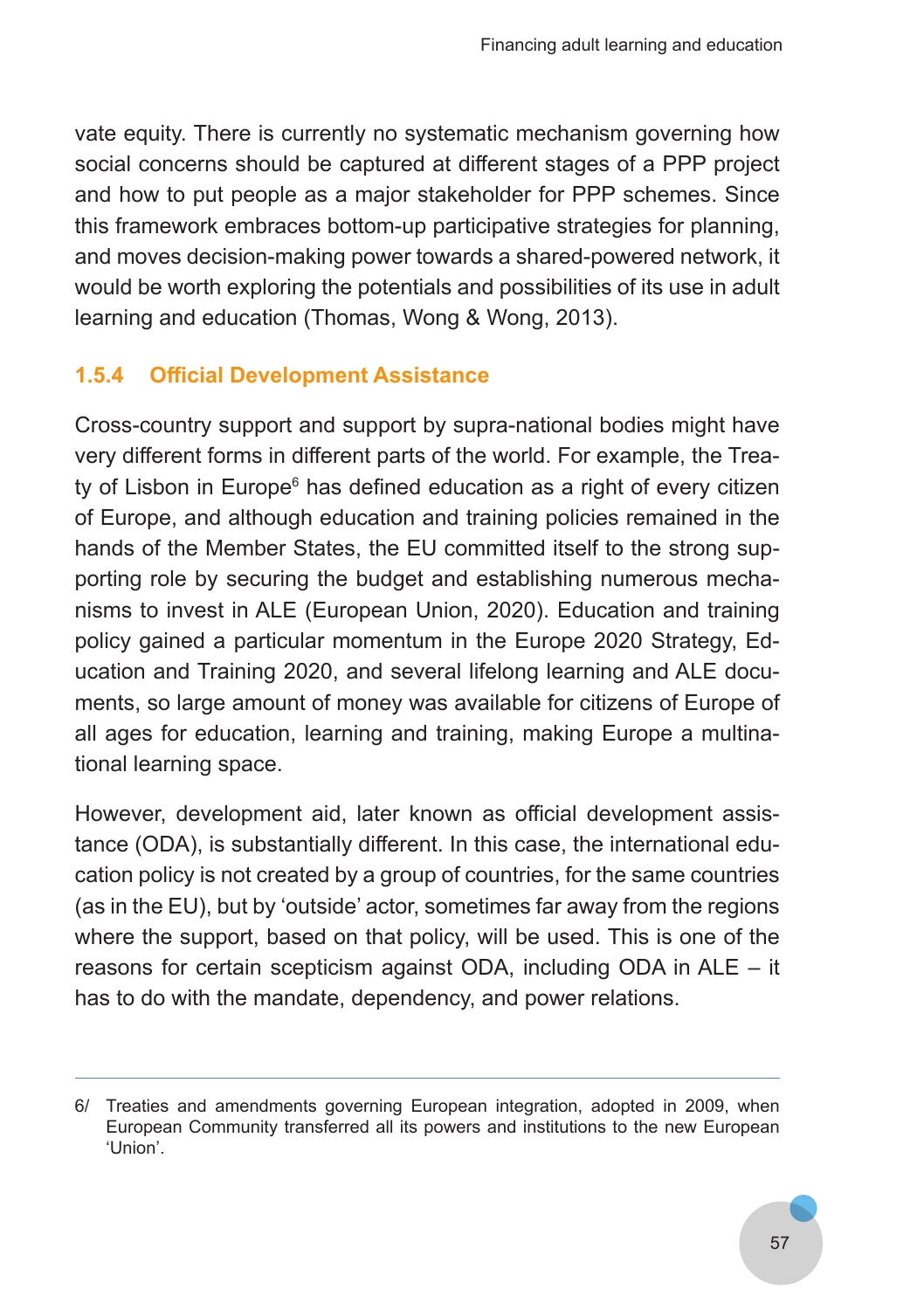Still, for many countries around the globe, development cooperation and official development assistance are an important resource for implementing educational reforms, measures, and initiatives. The overall amounts spent on ODA might seem high, but there has been a continuous decline since its peak in 2016.

ODA is not important only as a financial source but also as the mechanism to engage other sources. "An important use of international public finance, including ODA, is to catalyse additional resource mobilization from other sources, public and private. Aid will thus remain a crucial source of education finance over the next 15 years if the targets are to be met and will be complemented by the growing contribution of middle income countries" (UNESCO et al., 2015).

The data about ODA investment to ALE is scarce and unclear. It is significant that GRALE 4 is silent about ODA, probably because of the lack of data, but also because of the conceptual diversity of the ALE fields and topics that characterizes the international donors' landscape. Another example is the International Education Funders Group (IEFG), whose interest include ALE, but none of their sub-groups includes specifically adult education, except Technical & Vocational Education and Skills Training (IEFG, 2020).

Research shows that the pattern is usually the following: ALE receives a small share of the total ODA investments in education and remains a low priority in the global development cooperation. But in many developing countries it is still a very much needed resource, most notably for adult literacy – a field where high amounts have been invested, but the needs still can be hardly covered alone by certain countries.

The scepticism towards the ODA's role in further development of ALE is based on:

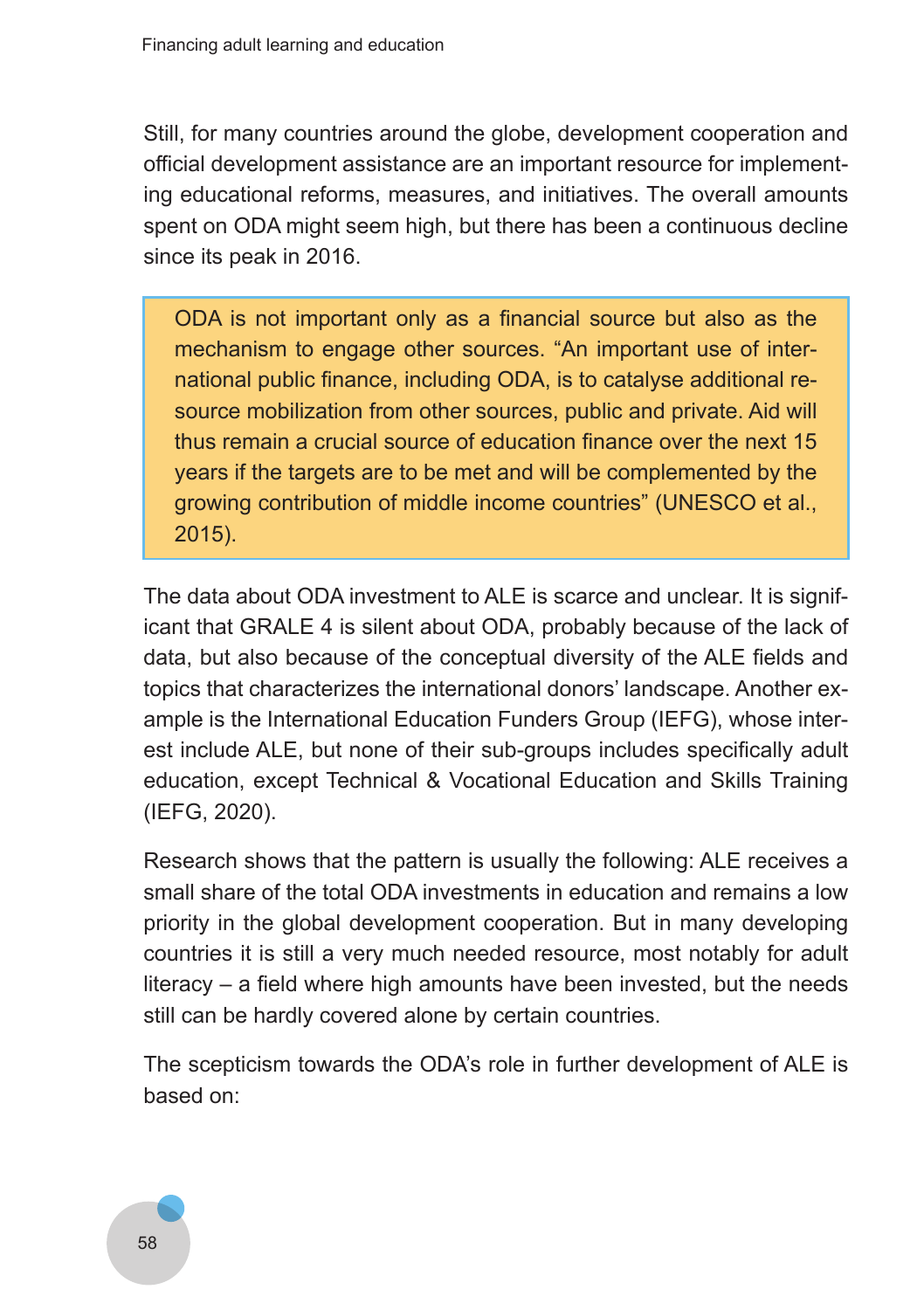- A general decrease of the ODA amount and a decreased role given to ODA in the new global agenda compared to the previous one (MDGs and EFA). Despite renewed 'commitments' to increase ODA, only a few countries reach the agreed target of 0,7% (Inter-agency task force on FfD, 2016) – the famous "ghost of 0,7 per cent of GNI" (Clemens & Moss, 2007).
- The inadequate use of ODA on both sides (the sender and the receiver), as proved by numerous studies. Very often, ODA was used for not-agreed or needed purposes and wasn't aligned with the countries' real priorities.7
- A huge percentage of the ODA amount that, firstly, goes back to the countries/regions it came from (through various schemes, arrangements and conditions), and secondly, it is not spend in an efficient and targeted way – the costs of transactions, monitoring, reporting, international staff, and country missions are proportionally big compared to the investment in countries' education.8

We must seek to better understand why current donor investments in education – and in particular basic education – are falling short of the needs and expectations. Steer and Smith (2015) identified three possible reasons:

1. "Lack of prioritization and leadership. While many donors – including multilateral agencies – have made strong public statements about the importance of education, they have not been backed by aid commitments. Given that aid agencies are increasingly decentralized, implementing central priorities will

<sup>7/</sup> For example: "\$37 billion – roughly half of global aid – is 'phantom aid', that is, it is not genuinely available to poor countries to fight poverty: At least one quarter of donor budgets – some \$19 billion in 2004 – is spent in this way: on consultants, research and training ('technical assistance')" (Shah, 2014).

<sup>8/</sup> An example from Asia: "In 2005, 18 countries had to deal with at least 12 donors for basic education alone. In 2007 Niger hosted 600 donor missions, of which less than 100 were joint." (ASPBAE & GCE, 2011).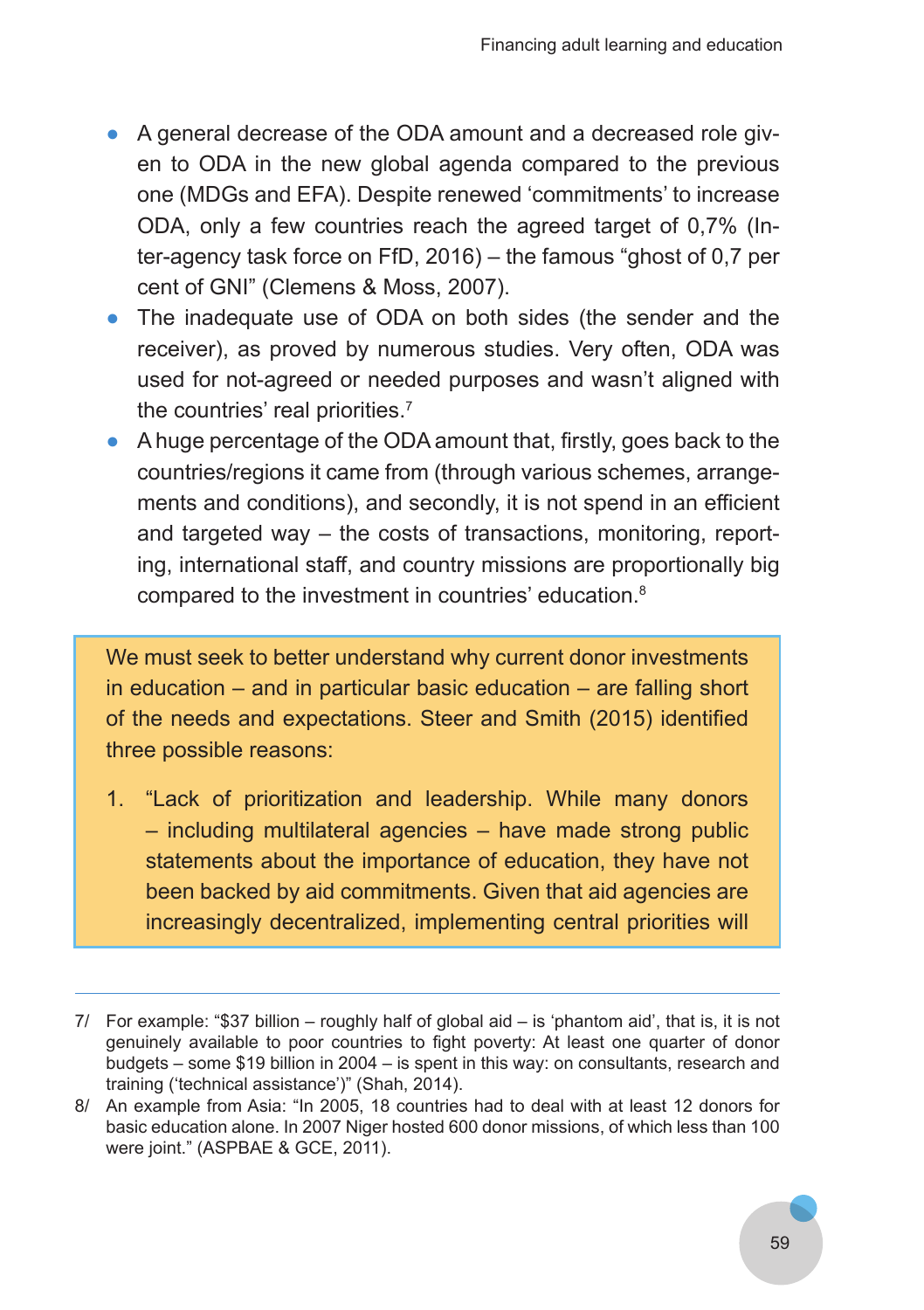require clear incentives. The sector also lacks a visionary narrative…

- 2. Failings in aid architecture. Lack of donor coordination, ineffective division of labour and unpredictability of aid have limited the scale and effectiveness of donor support to education. The lack of strong global coordination is a particular problem for the education sector. A lack of innovative approaches to raising and delivering financing are also hampering progress. Donor financing can address funding gaps directly, but perhaps more importantly it can help leverage the mobilization and allocation of domestic resources that are by far the most important sources of financing in education. Opportunities may also have been missed to engage with new players, such as private actors, in part due to ongoing ideological debates around the role of those actors in the delivery of basic education.
- 3. Poor evidence and use of evidence in advocacy… the evidence-based case for education has not been made strongly enough. While data on education systems and outcomes has improved significantly over recent years, in part due to the increasing number of rigorous evaluations, several types of evidence continue to be missing – including reliable and consistent estimates of funding needs (many education country plans do not include cost estimates) analysis of different cost recovery and financing arrangements and evidence on the impact of education interventions on learning outcomes or other socio-economic benefits later in life."

There is a variety among the different types of ODA and numerous factors determining its character, so its effects do depend very much on these differences:

● Financial supports might come from the banks in the form of loans, or from the donor organisations directly;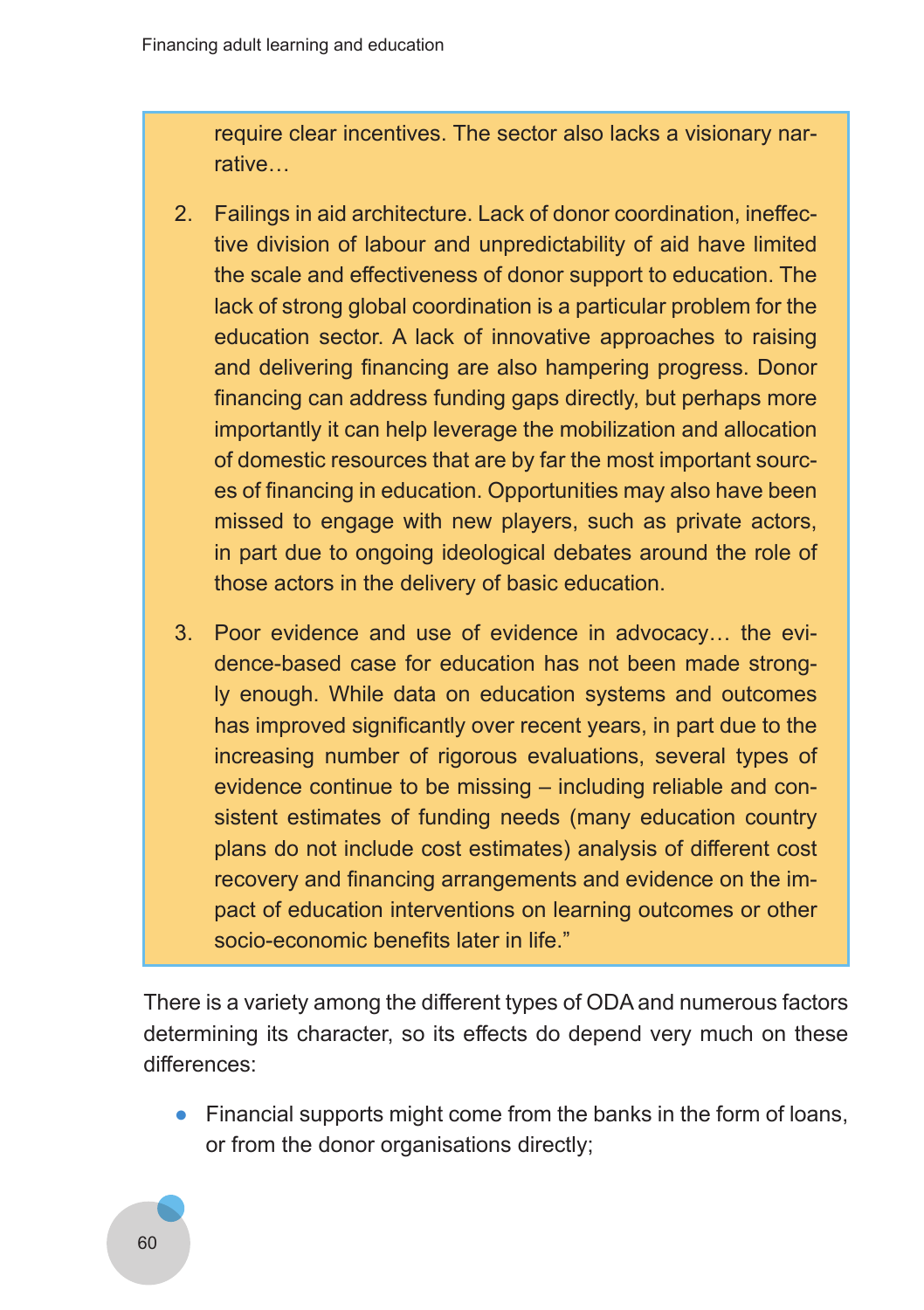- Support might be given within the global/multilateral cooperation or in bilateral cooperation;
- Aid could be conditioned or not; and the conditions could be harsh or beneficial, they could be of financial nature, or linked to the area/ group/activity that will be supported;
- $\bullet$  The way implementation is organized with the careful analysis of local/national context or imposing of pre-made plans and copypaste solutions; as short-term and project-type support, or longterm and partnership-oriented cooperation.

All these factors should be carefully analysed in order to find the most adequate type of ODA in ALE and to make it really work for the people and for the country. It has to be seen in the global context as well – ODA cannot be adequately used without addressing debt crises of developing countries, global tax-dodging, illicit financial flows, unfair trade and corruption at all level, as the main causes of existing global inequalities and the position of countries receiving ODA in the global economic and political architecture.

# **1.5.5 Personal investment**

It is an obvious fact that there is a significant growth in adult education in the private sector through personal, learners' investments. While financing adult education is still considered primarily the responsibility of the state (especially when it comes to marginalised groups, or to the field of literacy and basic education), there is a growing tendency to consider adult education as a personal responsibility that should be financed by adult learners themselves (if not covered by companies and the private sector).

The OECD (2019) provides an overview of individuals' investments in adult learning by countries, based on the Adult Education Survey in Europe, WRTAL – Data on Work-Related Training and Adult Learning in Australia, and the international PIAAC programme, which also helps to understand the level of financial barriers for the learners' participation in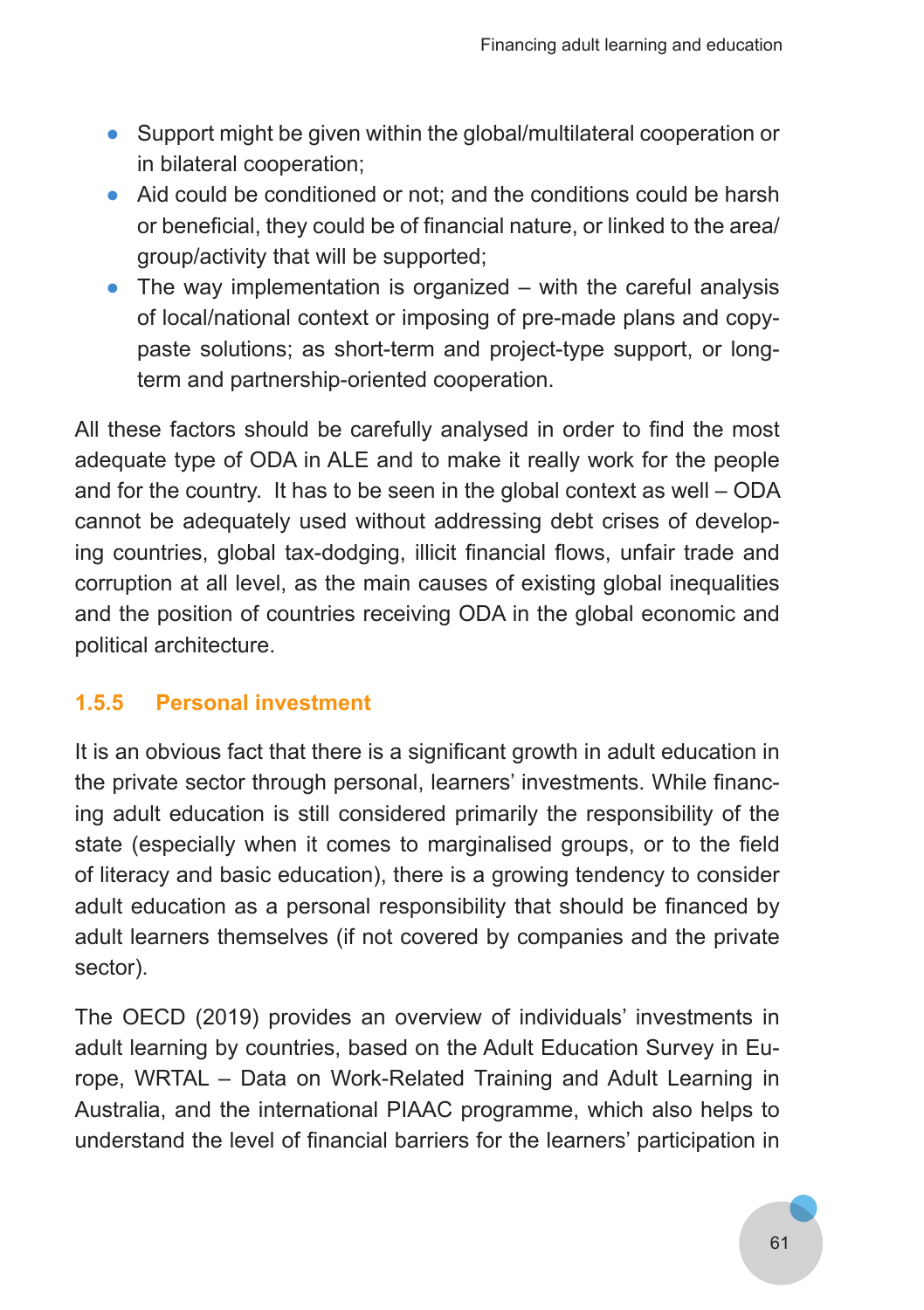ALE. One of the most important findings is that in the Nordic countries in Europe most of non-vocational adult education activities are supported by the government, so the percentage of participants that personally contribute financially to their training is low in these countries, while it is much higher in South European countries (OECD, 2019). Since the net-income and wages are higher in Nordic countries, the opposite might be expected, but these data are an important indicator of the importance attached to adult learning and education in these countries, and the priority these governments give to ALE in their financial schemes.

Although in some cases it might seem like an area that should be left to the personal demand and learners' financial capacities, without interference of education policy, there are several aspects that have to be considered when thinking of learners' investment:

- Personal investments in ALE are partially grounded in the understanding of education as commodity, something that is produced, offered and traded on the free market as any other good; policymaking could balance these approaches in certain areas or for certain groups, by targeted measures.
- Making education dependable on the level of personal income will leave a huge number of people behind, and consequently many countries. The existential problems, poverty, unemployment, austerity and other circumstances that might hinder someone in accessing education require to be taken and treated as a policy problem, not only as individual one, especially in a socially and economically depriving context. Financial reasons are one of the main reasons for low participation in ALE, especially in developing countries, therefore only certain sectors of ALE could be fully left to the free market.
- Even the types of ALE provision that do not represent an immediate priority of the country (in terms of economy, employment, or any other priority area), but are more beneficial for the individuals, do have long-term benefits for families, communities, and the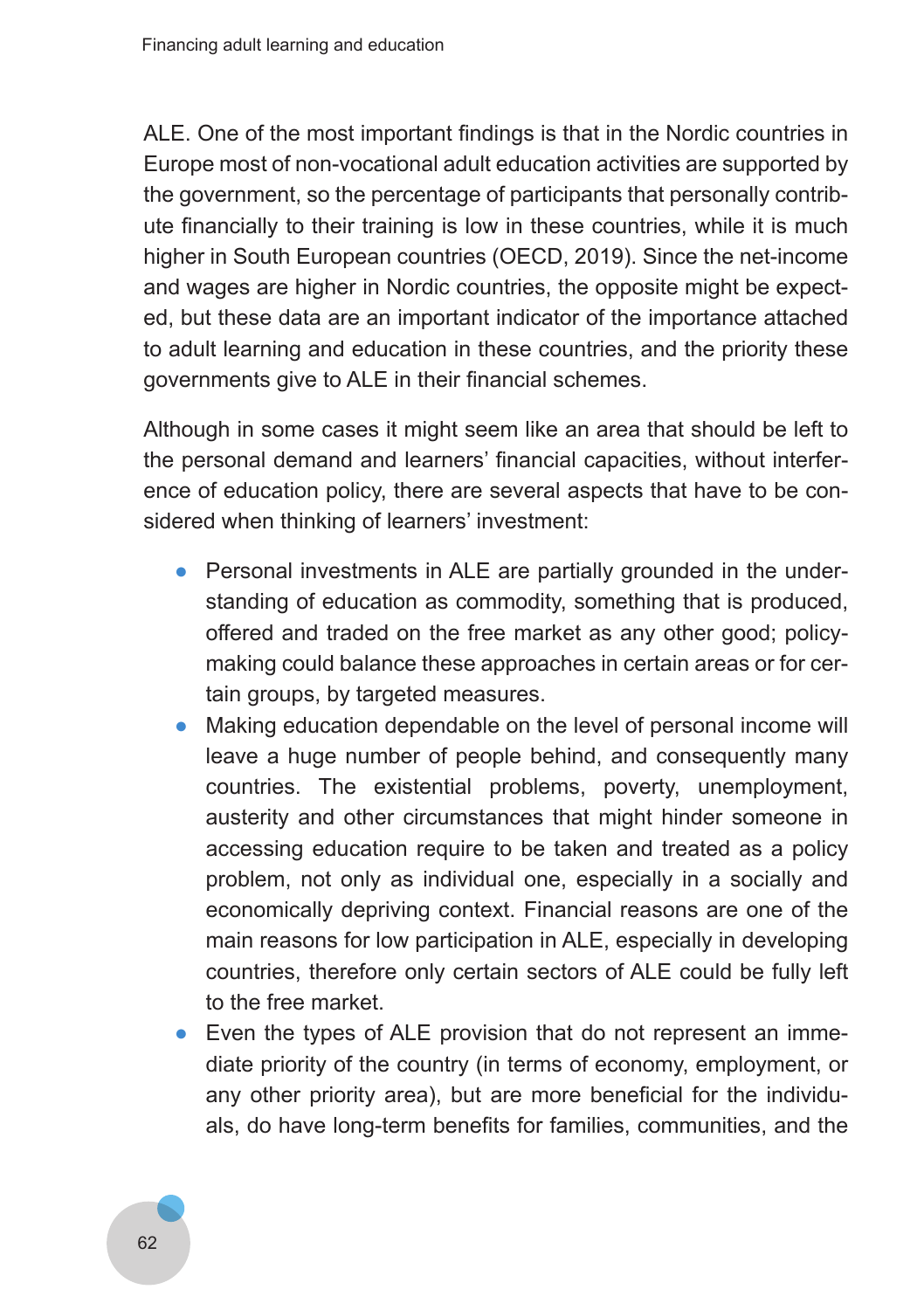country (benefits such as lower costs of the public health system, lower criminality rate, etc.)

• In addition to the direct costs of further training, individuals also face additional indirect costs (e.g. by reducing working hours, foregoing overtime or secondary employment, etc.). The proportion of indirect costs borne by the individual himself out of all the costs he has borne is likely to be around one third after all (Müller & Wenzelmann 2018).

While some of the personal interests should be satisfied from the personal budget, there is a range of mechanisms that could be used to enable access to ALE provision for individuals and to increase overall participation – either through direct support to them (direct grants, loans, vouchers/individual learning account) or support to the providers (through reduced taxation or new approaches, such as programme funding, project funding, formula funding, and tax incentive). There is also a range of financial mechanisms that could be arranged with the employers (learning voucher, training leave, payback clauses, etc.).

#### **1.5.6 Domestic resource mobilisation – a remake of a classic**

The urge to find new approaches for securing the implementation of the 2030 Agenda and the existence of a huge financial gap identified for achieving the 2030 Agenda and SDG4 inspired the search for new solutions and new recommendations regarding the manner of bridging the gap in financing education in financing education, and caused a 'comeback' of the traditional approaches.

This was the case with the shift of the financial responsibility for education from international actors back to the governments, called Domestic Resource Mobilisation (DRM), accompanied with decreased ODA and reduced involvement of organizations like the World Bank in the implementation of the SDG compared to the MDGs.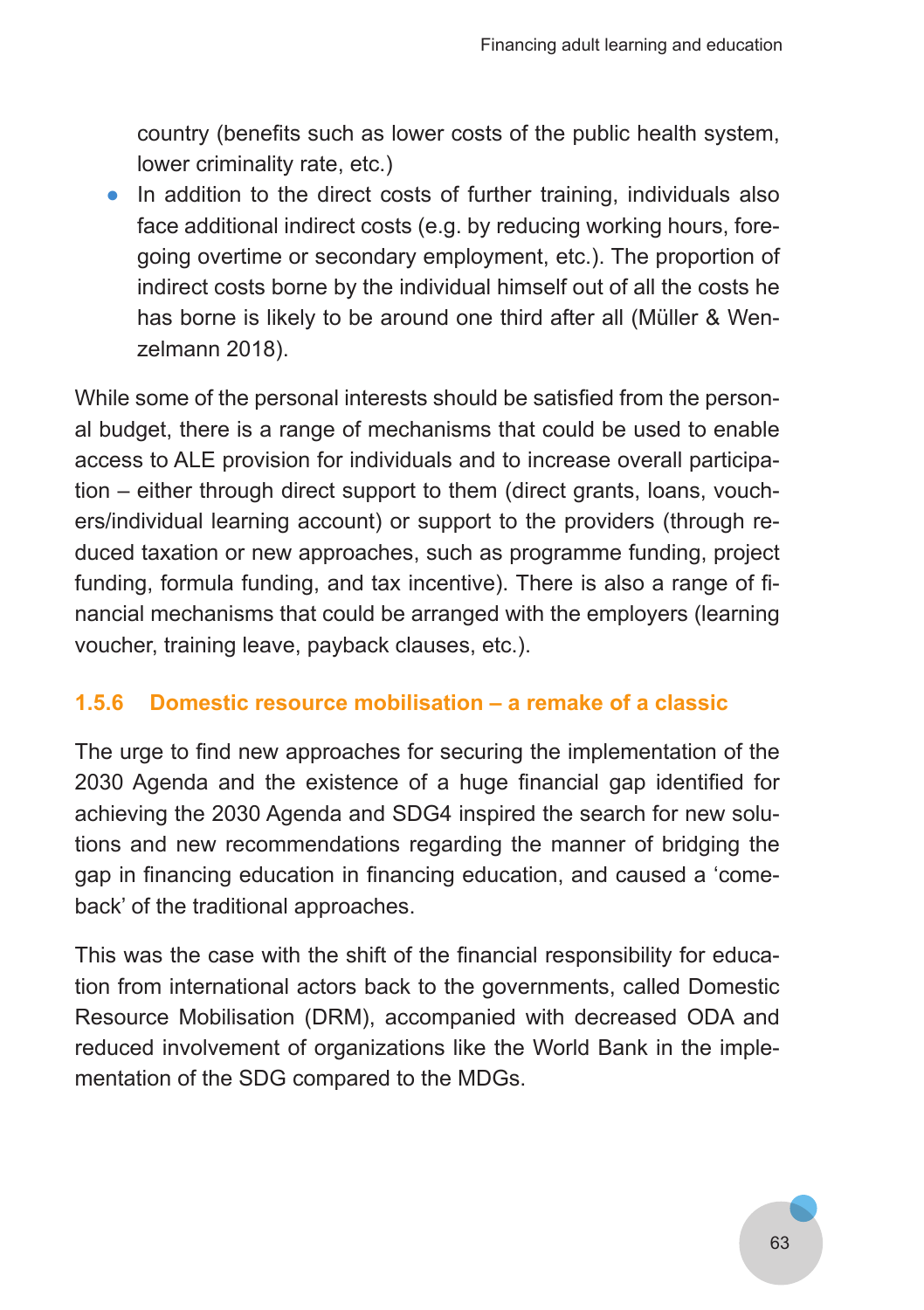Domestic resource mobilisation (DRM) became 'commonplace', especially since the Addis Ababa Action Agenda for financing development called on developing countries to step up their efforts in collecting more taxes domestically to achieve the SDGs. "Relying increasingly on domestic resources could allow developing countries to distance themselves from the volatility of official development assistance (ODA) and can increase their policy space strengthening accountability and achieve greater country ownership of their own development strategies" (Byiers & Dalleau, 2011).

Compared to the usual concept of public funding, DRM offers more – it 'promises' to mobilise further resources in the country, and this multiplayers-effect of the mobilisation of domestic tax revenues and better tax administration is perceived as a way to increase the amount of which the education could get a bigger share.

The Education Commission proposed an ambitious financial agenda, with very high financial targets for domestic resources (The Education Commission, 2016). However, the invitation to do more domestic resource mobilisation adds to the already big challenges developing countries are facing, without efficient solutions for the problems that heavily influence their economy and finances, such as tax evasion, tax dodging, and debts crises. These systemic problems play an important role in their budgetary situations and directly influence the investments in education on the national level. One example is Oxfam's estimation that "corporate tax dodging costs poor countries at least US\$100 billion every year. This is enough money to provide an education for the 124 million children and prevent the deaths of almost eight million mothers, babies and children a year" (Oxfam International, n.d.). Could domestic resource mobilisation compensate for what developing countries are losing?

"While aid amounts to around \$70 to 100 billion per year, the poor countries pay some \$200 billion to the rich each year" (Shah, 2014). As for the debts which are killing the economies of many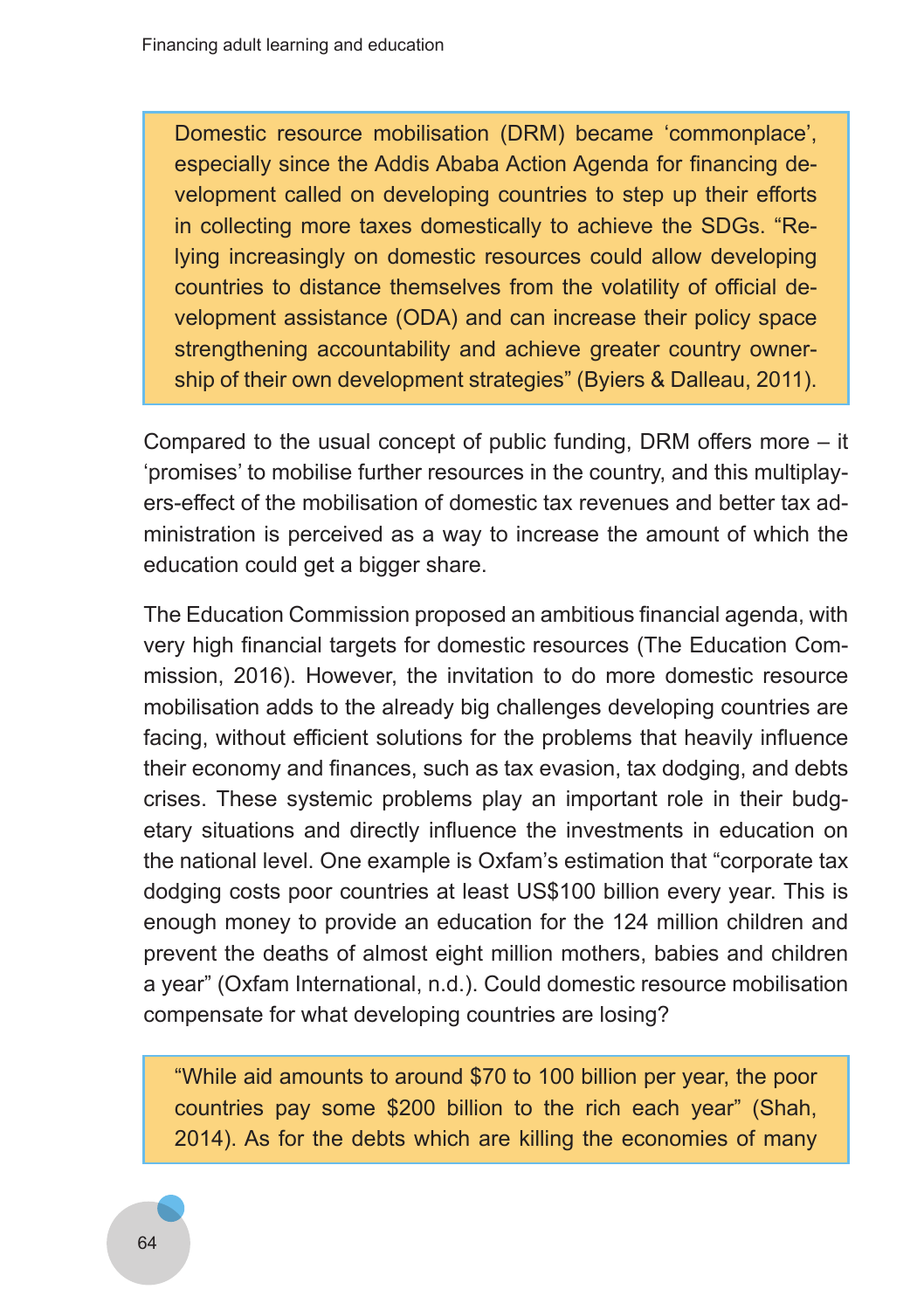African and Asian countries, ActionAid's new research shows that those countries which spend more than 12% of their budgets on debt servicing are invariably forced to cut their spending on public services" (ActionAid, 2020).

It is difficult to expect that countries that are most in need of higher investments for quality education can reach the needed budget through better domestic resource mobilisation, while their economies are at the same time plagued by economic injustice and inequalities.

The issue of financing ALE is thus left to the unsolved set of intertwined issues of politics and economy, where DRM and collection of taxes are only part of the problem: "Essentially, the social contract needed to make any revenue effort is broken. The general populous is unclear about the benefits of paying taxes and is sceptical about their social duty to contribute to a revenue system where they see large and powerful players – be they individuals or corporations – opting out, sometimes because of tax exemptions. The economically powerful in a country can keep the tax authorities at bay… Multinational corporations use a complex web of international tax laws to skirt paying taxes in low-income countries; they also exploit asymmetries in accounting capacity between them and local tax authorities to impede audits and call on powerful political networks to 'protect their investments'." (Gupta & Plant, 2019).

The Education Commission estimated that 97% of resources for education would need to come from domestic resource mobilisation (according to Archer, 2020).There is also a need for an additional effort to make sure that ALE gets its share from that budget. But this requirement ignores the main issue: Isn't the size of the cake itself more important than the size of the piece of the cake ALE gets? Problem of the lack of funding of ALE goes deeper than the efforts of national advocacy and the negotiations on the amount from the budget ALE will get, deeper than the imperative of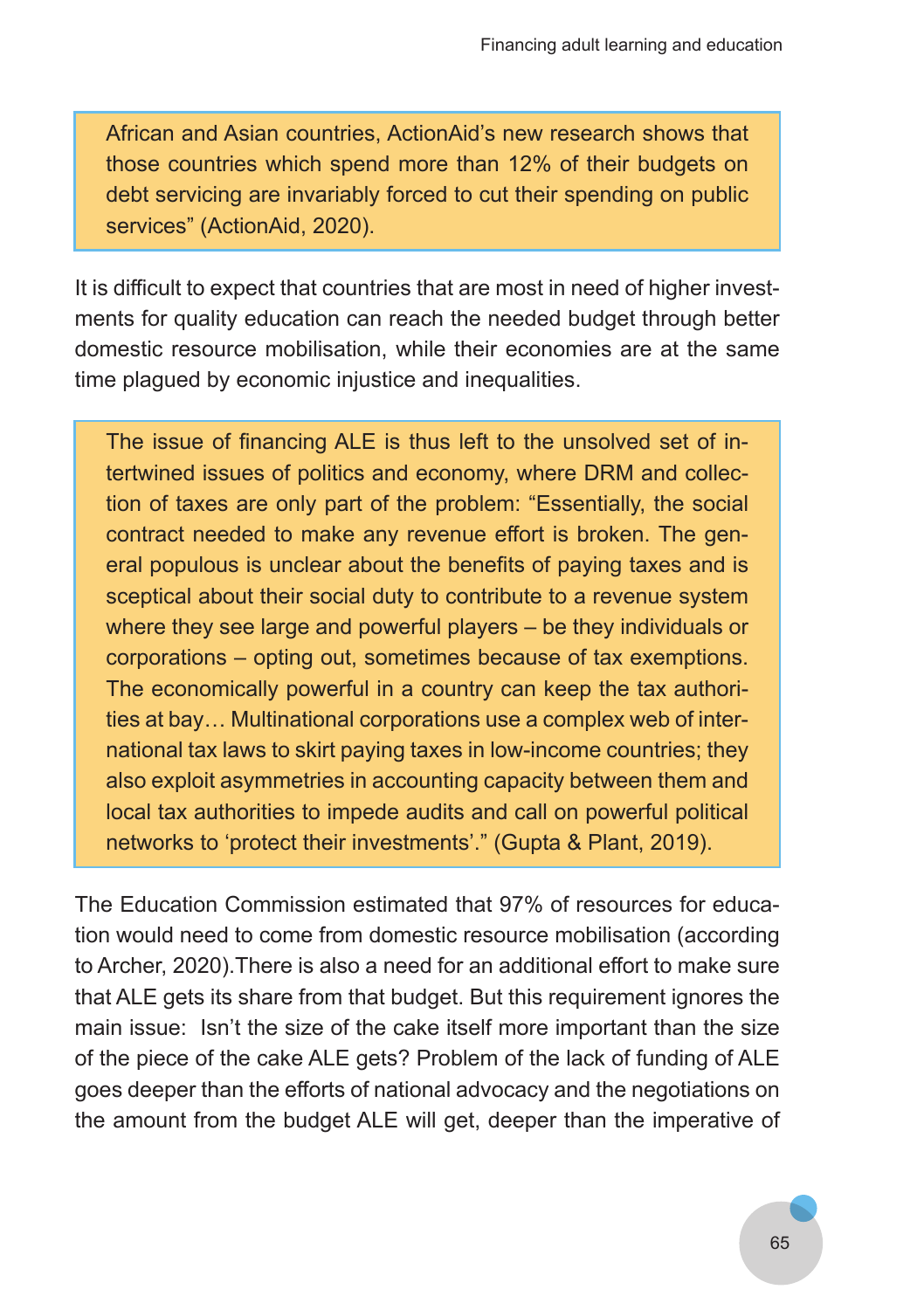the better use of existing resources – it is located in the global power architecture, the economic and political relationship that shape the financing environment for education.

Episodic examples of the low-cost but high quality education measures, in addition to an efficient use of minimal education resources and inexpensive solutions in education, are not showing the way to meet the huge educational needs of the adult population. Finding innovative, less costly solutions and ways to use existing resources in a more efficient way might help sporadically, but in the current context of many developing countries this approach is more of a distant, long-term goal than a solution that would help to solve deep, structural roots and problems.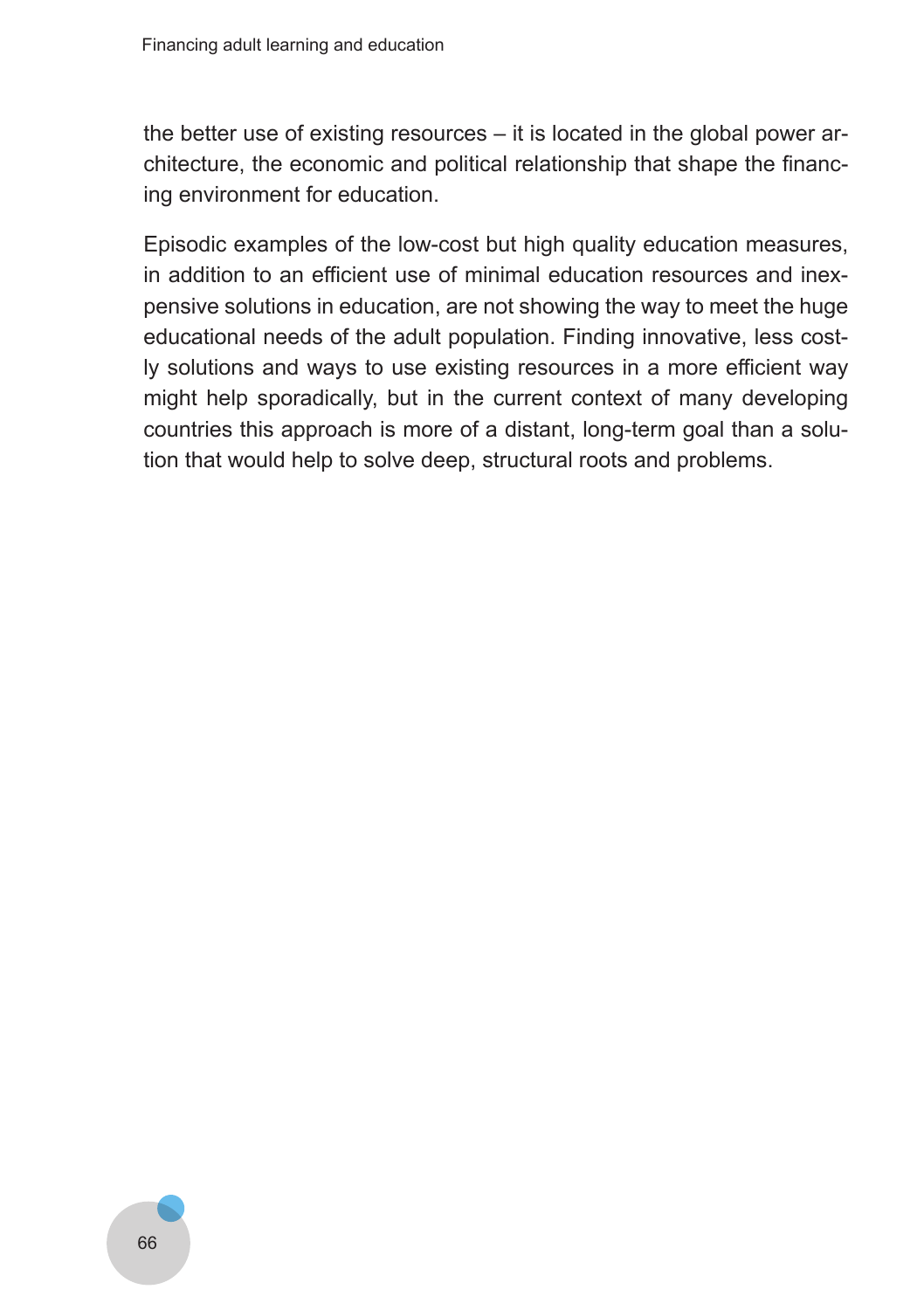# **2 GOOD PRACTICE EXAMPLES FROM THE REGIONS**

This studies explores some examples of various models of financing ALE in different regions, addressing the challenges and questions posed in the previous chapter, offering some valuable experiences and recommendations.

The six examples are chosen from the ICAE and DVV International regional members and partners in five regions: Asia and the Pacific, Europe, Africa, the Arab region, and Latin America. First, three different examples were explored from each region, and from each of them one was chosen mostly based on the criteria of diversity of the funding types and models, as well as on the OECD methodology, the PCM methodology, and the main DAC criteria – relevance, effectiveness, efficiency, and sustainability (OECD, 2019a).

Since the approach using the DAC criteria is highly discursive and grounded in a somewhat reductive understanding of adult education and in the development cooperation model often criticised in adult education, additional criteria were used, related to the satisfaction of participants and beneficiaries, impact on policy development, contribution to the social and personal development, etc.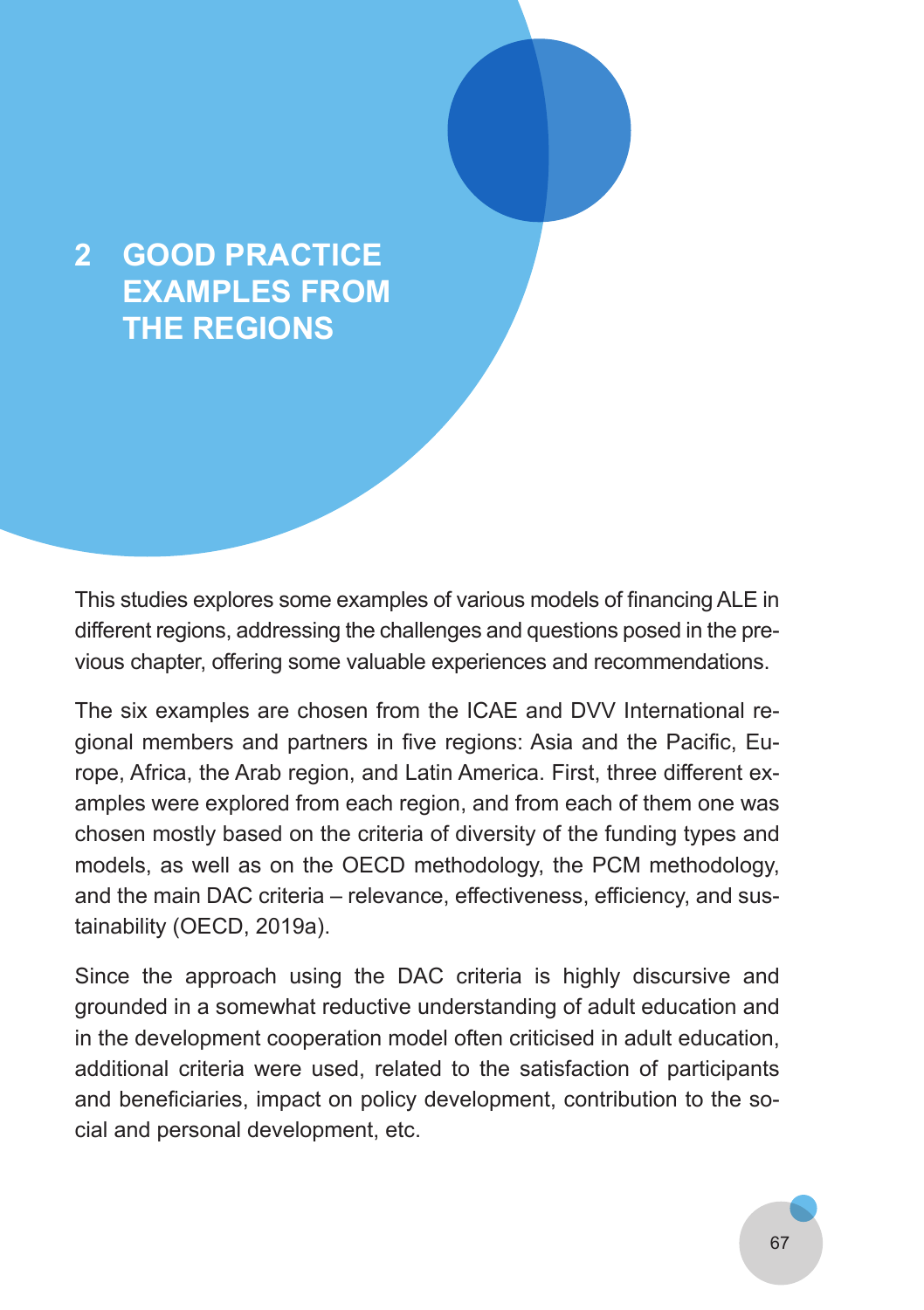# **2.1 Ethiopia's integrated functional adult education<sup>1</sup>**

# **2.1.1 Overview of ALE Financing in Ethiopia**

Funds for public ALE just as other education sub-sectors are generated largely from tax and other domestic revenues supplemented by foreign loans and grants. The education share of the national GDP has been at an average of 4% over the past few years. Its share of the national expenditure stood at over 23% in a decade. ALE expenditure forecasts are mainstreamed in the ESDPs.

The country runs a decentralised finance system. The Ministry of Finance coordinates the national budgeting process. It disburses a portion of funds for national level expenditure to the Ministry of Education, and transfers the rest of the funds to regional governments. Regional education bureaus together with zonal and district (*woreda*) education offices undertake education spending at their respective levels of jurisdictions.

For a few of years since 2005, Ethiopia implemented a tripartite financing partnership model for a gender-based ALE programme. The Federal Government partnered with DVV International and Royal Netherlands Embassy in providing resources for the Integrated Women's Empowerment Programme (IWEP). Piloted in 6 regions, the IWEP's implementation involved the Ministry of Education, regional governments' structures including bureaus, Women's Associations and other NGOs. The IWEP's engagement of state and non-state actors outside the mainstream education institutional arrangement was in a way an acknowledgement of the investment into ALE by such players whose financial and related contributions are often not captured by official statistics and reports.

<sup>1/</sup> Prepared by Robert Jjukko, Uganda, edited by K.P.

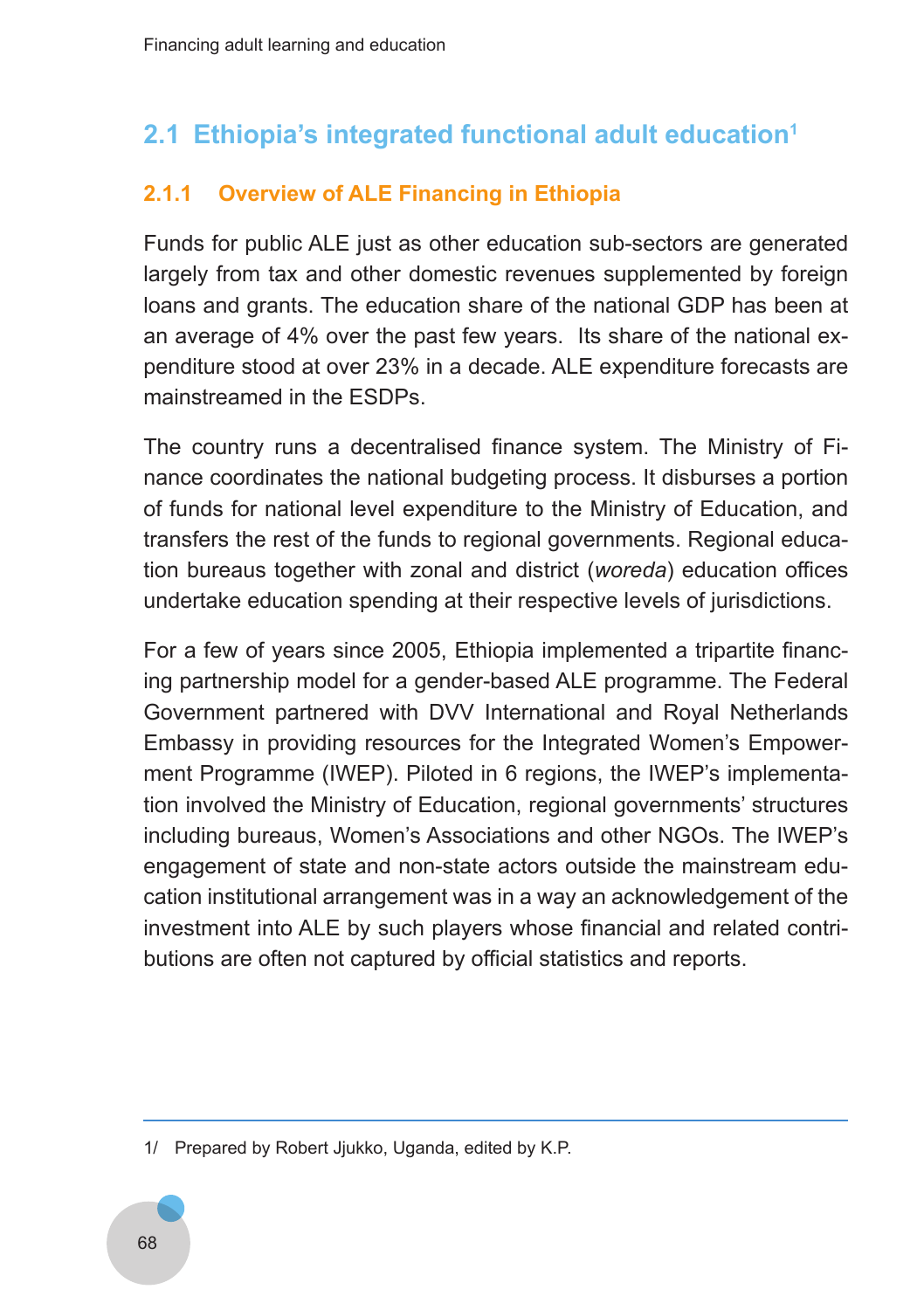# **2.1.2 Description of the Initiative: Integrated Functional Adult Education**

The Integrated Functional Adult Education (IFAE) programme is a twoyear-long course targeting out-of-school adults and young people aged 15 and above (Federal Ministry of Education, 2011). During the ESDP IV period, the IFAE enrolled 10,2 million adult learners (42% of which were female) of the revised target of 19,4 million. A contested figure between 3,5–7,5 million IFAE graduates was reported by 2015. Around 13,2 million adults (9,2 million female and 4 million male) is estimated target for the IFAE under the fifth ESDP.

The IFAE is actually a tag name for all ALE-related activities for non-literate and neo-literate Ethiopians. Anchored in a poverty eradication paradigm, the IFAE aims at supporting disadvantaged population groups to improve their livelihoods. The caution against narrowing it to reading, writing and numeracy skills development is evident in the public policy document owing to the desire to present the broadened vision of adult education.

Integration is a desired overriding principle geared at delivering a programme that is deemed to be multi-sectoral. The IFAE curriculum framework requires a teaching-learning content to integrate literacy with aspects from agriculture, health, civics & ethics, environmental conservation & protection, gender, and income generation. Policy documents including the ESDPs emphasize the engagement of strategic sectors at federal, regional and lower levels of government. Already, a memorandum of understanding (MoU) involving five federal level ministries (Agriculture, Health, Women, Children and Youth Affairs, and Labour and Social Affairs) with the Ministry of Education was signed by the end of the ESDP IV. Incidences of signed MoUs involving sectoral bureaus are indicative of deliberate attempts to forge functional inter-sectoral linkages at lower levels of government.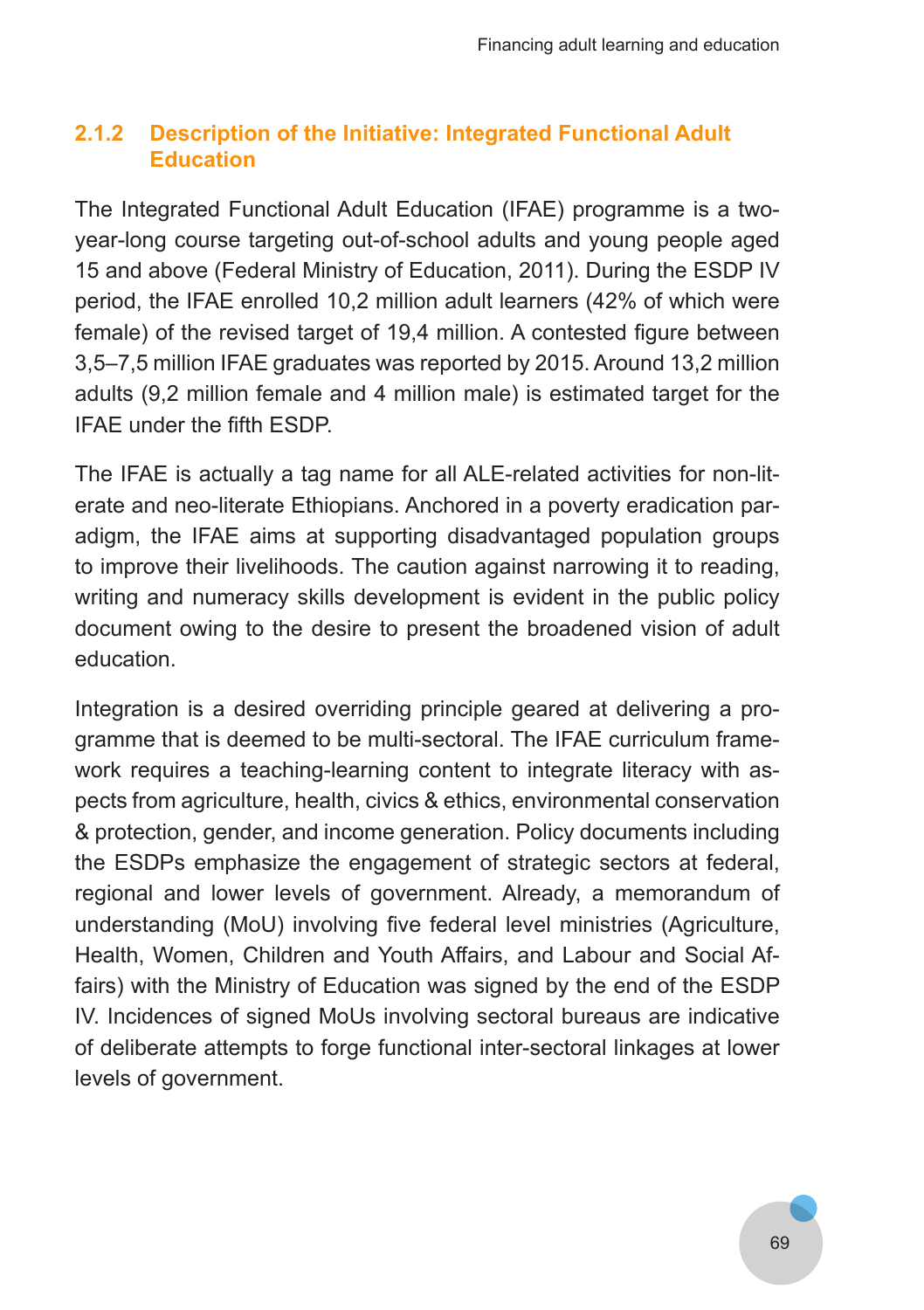Offering supportive or literate environments is technically embedded in the IFAE's strategy to establish community learning centres (CLCs). According to the ESDP V document, CLCs are expected to serve as focal points for the IFAE programme. The mission to provide and promote continuing learning pathways was expected to receive a boost through the ratification of a transfer directive by the Ministry of Education. With the directive, IFAE graduates would be able to transit to formal education as well as technical and vocational education and training (TVET) options.

### **2.1.3 Financing mechanism – description and analysis**

National finances for the IFAE are distributed by the Ministry of Finance and utilized through the framework of education bureaus at the federal ministry and regions as well as at education offices at zonal and woreda levels. The IFAE expenditure, the clearest ALE-related financing arrangement, is captured under the general education vote with 43% share of the total ESDP V budget of 453,822 million birr (ca US\$11,6 million) (Federal Ministry of Education, 2015a), which is remarkable. The current ESDP V targets a 5% share of general education in favour of the IFAE, and an overall 6% share of the entire ESDP V budget. This comparatively better positioning of ALE-related expenditure in the national education budget grew from slightly over 1% on the advent of the ESDP II in the early 2000s.

Line ministries, particularly those which are signatories to the MoU with the Ministry of Education, make occasional human and technical contributions to the IFAE. While sectoral offices and staff at regional, zonal and woreda levels are reported to be supportive in some regions, their performance in others is rather conditional and dependent on financial incentives such as per diems.

As autonomous entities, regional governments budget and allocate resources to the IFAE as they deem fit though they are expected to operate within the framework of the ESDPs. The respective regional government councils allocate financial resources to the IFAE based on the plans sub-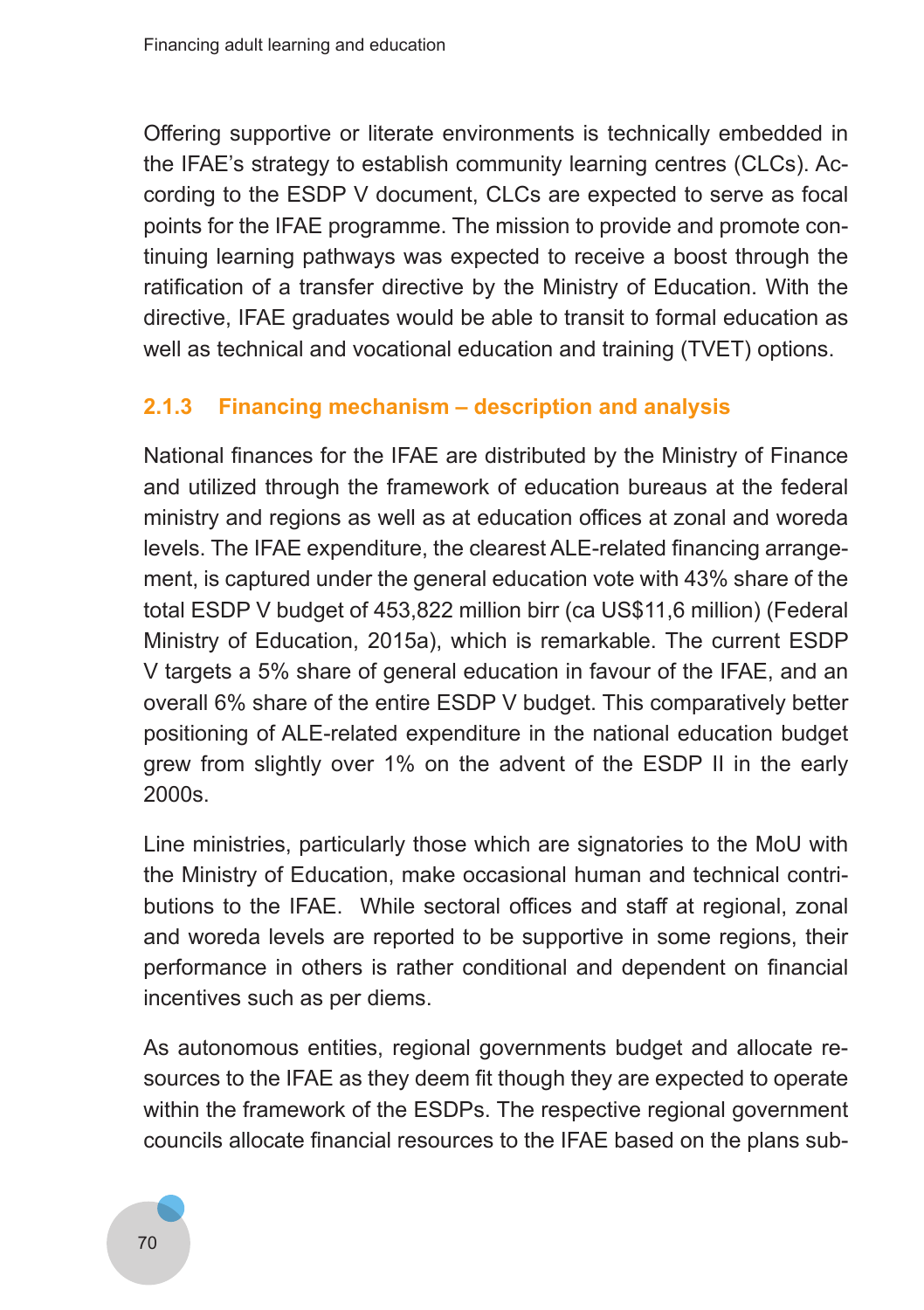mitted by education bureaus at regional and *woreda* levels. This potentially provides the ANFE technical personnel in the WEOs to participate in the planning and budgeting processes. Of course, there are variations regarding financial commitments to the programme by different regional states and woredas. While, for instance, the regions of Amhara and Tigray are reported to be allocating at least 5% of the education budget to the IFAE, it is not a regular phenomenon across the country. There are claims that planned full allocations are not always disbursed for utilization at service delivery points.

Woreda education offices (WEOs) are in charge of utilizing the disbursed funds for the IFAE. They access the resources from the Woreda finance and economic development offices. Recurrent expenditure in the form of personnel costs at woreda levels take the lion's share of capital development. Recruitment and remuneration of critical technical staff such as Experts in Adult and Non-Formal Education is mainstreamed in the regional education bureaus (REBs) and WEOs. There are progressive woredas that pay salaries to adult education tutors (facilitators). For instance, Degua-Temben and Kite-Awlaelo in the Tigray region are reported to have allocated, respectively, 2,19% and 1,17% of their education budgets to tutors' allowances. However, there are reports of uneven remuneration of adult education tutors across the regions, learning resources and related materials are provided on public finances by the woredas. Claims of limited supply of learning materials, which inevitably leads to borrowing from schools in some regions, are also evident.

Monitoring and supervision of the use of resources in the regions with relatively effective adult education boards ensures value for money. Such regions as Amhara, Oromia, Tigray, Harrari and Benishangul-Gumuz were reported to have posted good outcomes by the end of the ESDP IV. Of course, by virtue of the explicit engagement of the Federal Ministries of Finance and of Education, accounting and management of the IFAE funds is subjected to regular national financial regulations and standards.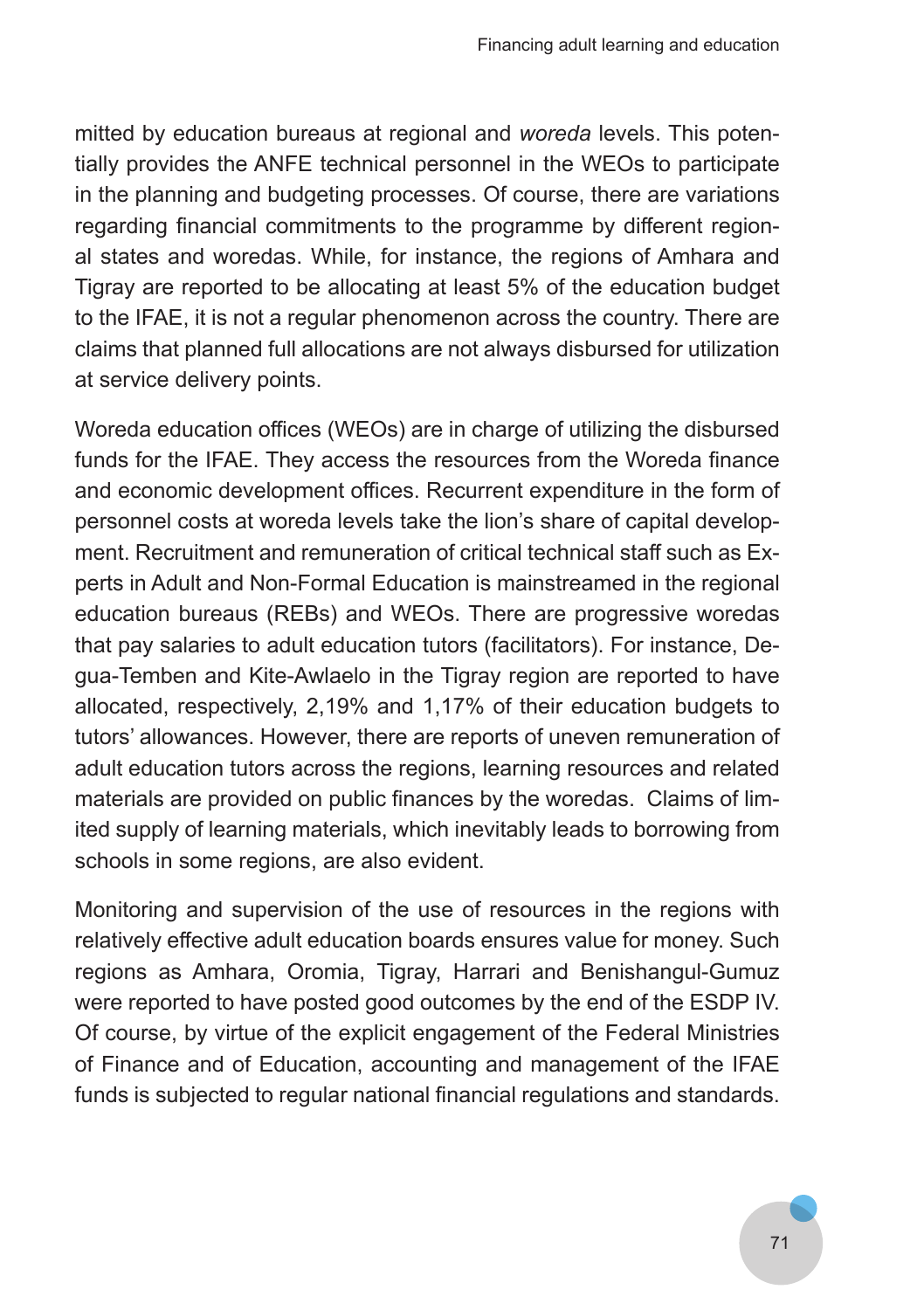### **2.1.4 Effects, lessons learned and sustainability of the financing model**

Mainstreaming IFAE planning and financing in the Education Sector Development Programmes (ESDPs) raised the profile of the programme leading to improved budget allocations, though there are still gaps. The direct engagement of REBs and WEOs potentially offers the IFAE financing and implementation a professional character. The integration strategy that in part helped to bring on board the sector ministries and bureaus at federal and regional levels enhanced opportunities for optimisation of personnel and related resources. The development of an adult education master plan and strategy together with the IFAE implementation guidelines is a great step toward setting a formidable public discourse on ALE financing. Likewise, the establishment of a national adult education board, replicated at regional governments together with the now established ANFE directorate in the MoE provides hope for a sustainable framework for IFAE planning, financing, and implementation.

However, IFAE financing optimisation is still hampered by the intricate challenges associated with decentralised service delivery systems on the one hand, and insufficient enabling environment on the other. Regional governments can only be guided by the federal education financing targets and prospects, but they retain the prerogative to manage their finances as they deem fit. There are claims that disbursements and releases of funds to IFAE implementations at woredas and kebeles is highly discretional and dependent on not only the revenue base but also the political, fiscal and technical commitment at those levels. Goodwill and real commitment vary as evidenced by reports of uneven budget allocations to the IFAE across the regions.

Enforcing national or regional financing benchmarks is rather unthinkable. Moreover, the created institutional mechanisms such as the National Adult Education Boards do not have a clear policy and legislative mandate. Actually, regional governments are not legally required to report their allocations: "financial resources for IFAE, as estimated in the ESDP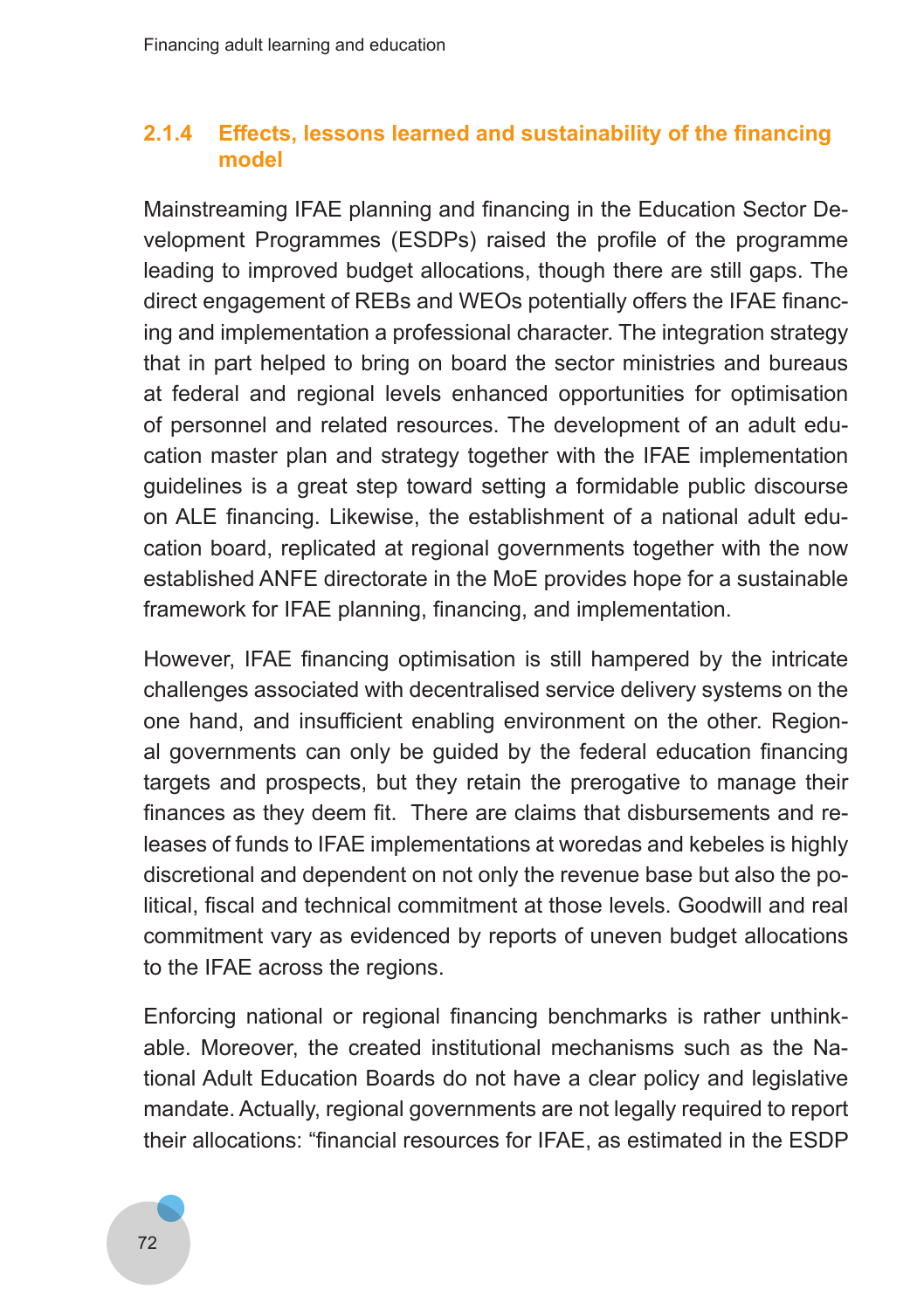IV budget, were not fully allocated by all REBs" (Federal Ministry of Education, 2015).

Relatedly, the signing of a memorandum of understanding by line ministries with the Federal MoE has not yielded financial contributions to IFAE implementations. This indicates the challenge of sector integration that can potentially deliver mutual financing amidst anticipations for per diems by individual sectoral staff as reported in some of the regions and woredas.

Overall, the IFAE financing model in Ethiopia offers interesting lessons for the rest of the region. The great attempt to mainstream and integrate the IFAE into wider education and related development needs to be augmented by appropriate enabling environment within the country's federal system of political and fiscal governance. The IFAE financing prospects are brighter once a mutually acceptable participatory budget management culture is in place that engages all stakeholders within, and beyond the education bureaus, and across other development bureaus.

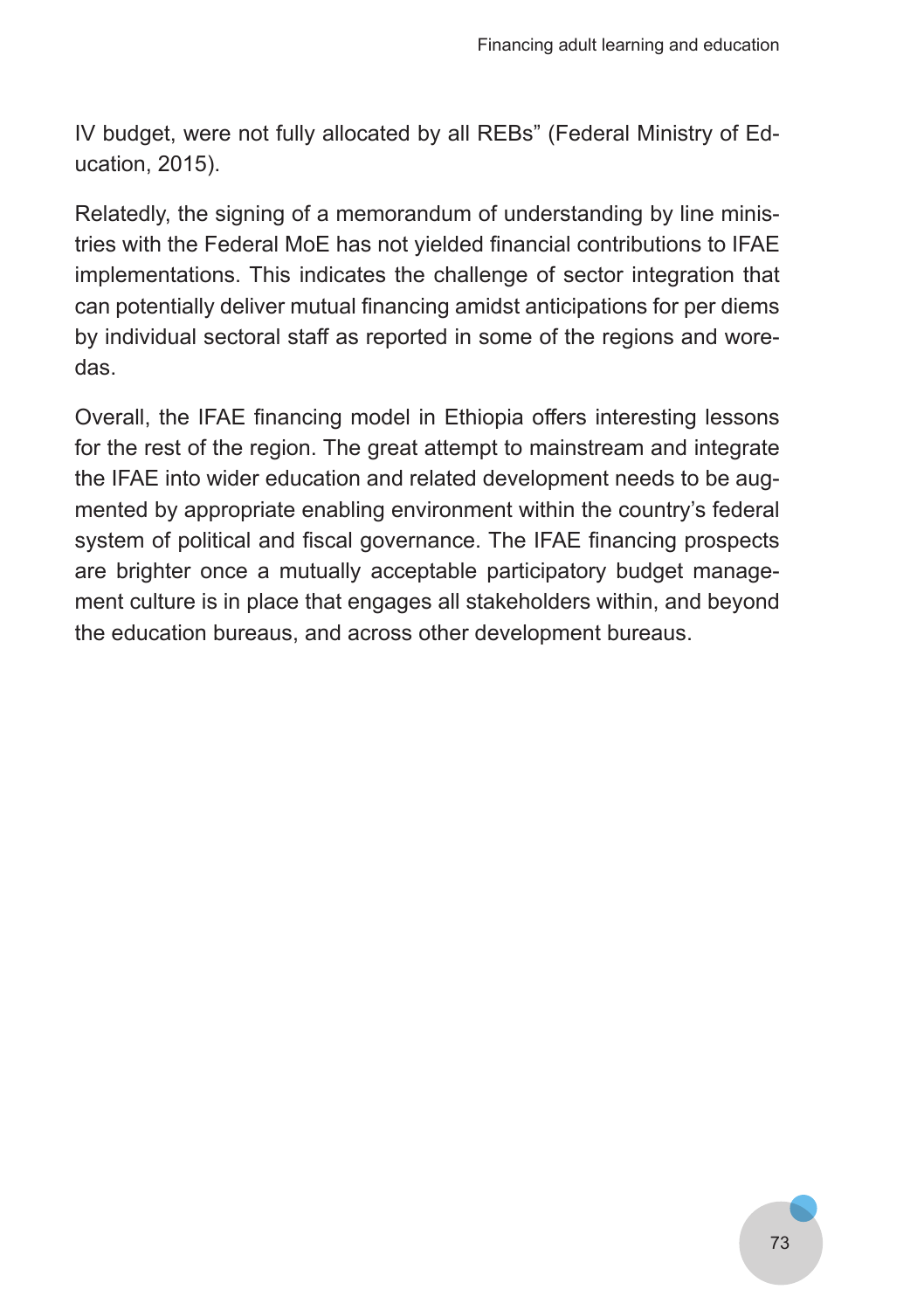# **2.2 The Nation Rebuilding Program of Canadian government<sup>2</sup>**

# **2.2.1 Financing ALE in Canada**

In all jurisdictions, provincial and territorial governments, funds should be provided for adult learning and skills development, through funding of institutional providers, community and voluntary providers, subsidies directly to learners, special project funding, and/or subsidies to and cost-sharing programmes with industry and business (CMEC, 2019). Skills development may also be facilitated through fiscal stimulus measures.

A lack of common budget indicators among provinces and territories makes it difficult to calculate total expenditures on adult learning and skills development across the country. It is even harder to determine public investments in adult literacy programming, since it is often provided in partnership with other sectors and integrated with other areas of programming (e.g., workplace safety, public libraries, public health) (CMEC, 2019).

The Government of Canada has taken on an integral role in supporting the skills development of Canadians by investing in post-secondary education, training, and literacy. It achieves this through transfer payments to provinces and territories, research and infrastructure funding, and direct support to learners (CMEC, 2019).

# **2.2.2 Description of the Initiative: The Nation Rebuilding Program**

The Government of Canada has acknowledged that "recognition of and respect for Indigenous rights is the foundation to an improved relationship with Indigenous peoples and for advancing reconciliation" (Government of Canada, 2018e). This builds on the Royal Commission on Aboriginal Peoples' 1996 recommendation that Indigenous nations should begin to

<sup>2/</sup> Prepared by Daniel Baril, Institut de coopération pour l'éducation des adultes (ICÉA), Canada, edited by K.P.

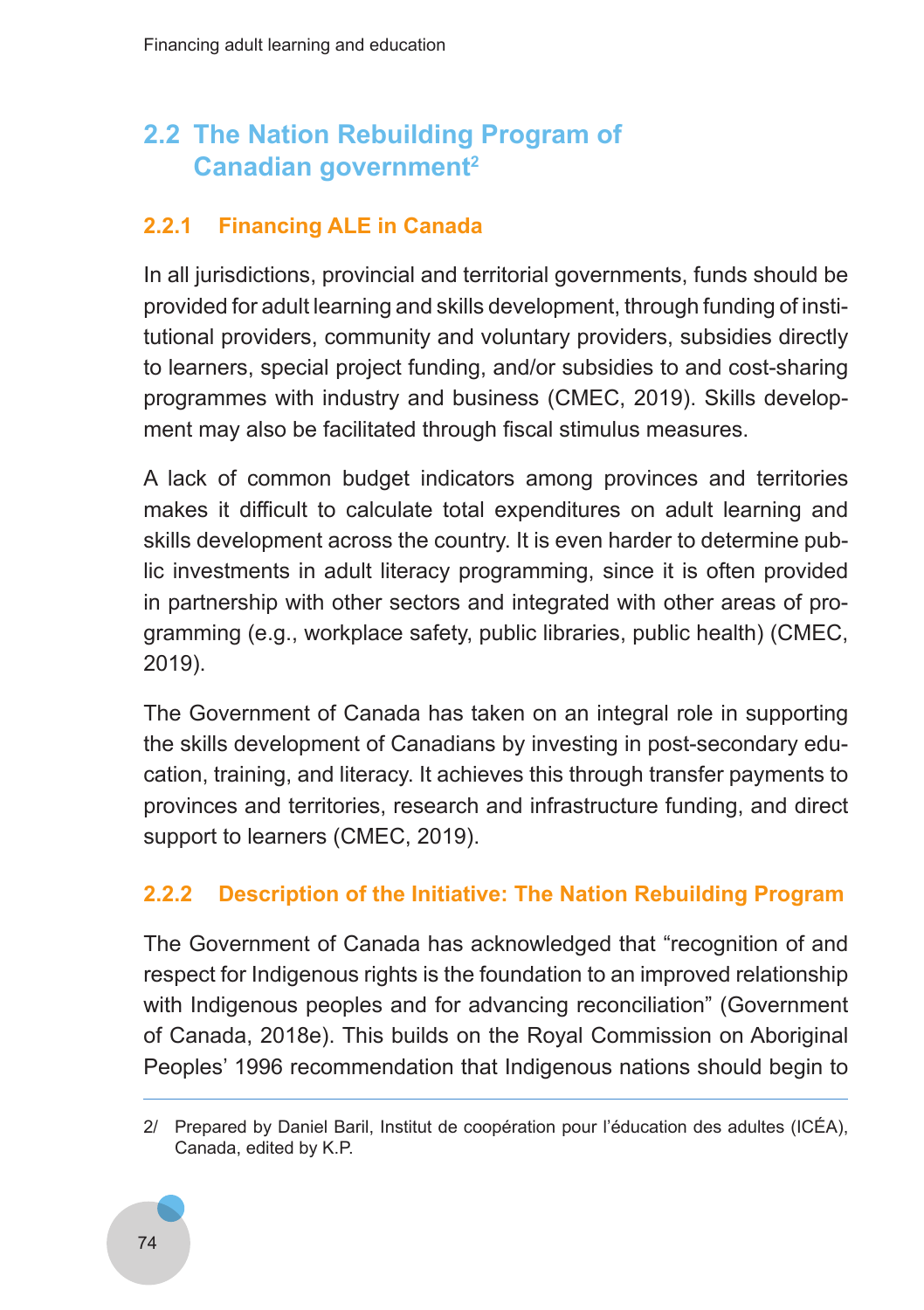reconstitute themselves as nations and create institutions with breadth and capacity to take on the exercise of rights, including self-government (Government of Canada, 2018e).

The Nation Rebuilding Program stems from the federal government's agenda "to renew relationships with Indigenous Peoples" (Government of Canada, 2018a) as well as its stated "commitment to working with First Nations, Inuit, and Métis people through a respectful and co-operative dialogue to advance reconciliation and renew their nation-to-nation and government-to-government relationship for the benefit of all Canadians" (Government of Canada, 2018c). The aim is to work with Indigenous peoples "to support them in their work to rebuild and reconstitute their nations" (Government of Canada, 2018e), by targeting the capacity building of Indigenous peoples, while doing so in a "manner that responds to their priorities and the unique needs of their communities" (Government of Canada, 2018e).

The objectives of the Program have been articulated as:

- a re-establishment of Indigenous nations
- an increase in the ability of reconstituted nations to take on greater sectoral responsibilities
- an increase in the sense of unity within Indigenous nations
- identification and agreement among member communities on priorities for action and approaches to issues
- a reduction in the duplication of the resolution of issues at the individual First Nation or Indigenous community level. (Government of Canada, 2018).

The guidelines articulated for the Nation Rebuilding Program emphasize that eligible activities include capacity development training and workshops and institutional or leadership capacity building development "in support of rebuilding efforts and taking on the exercise of rights, including self-government" (Government of Canada, 2018).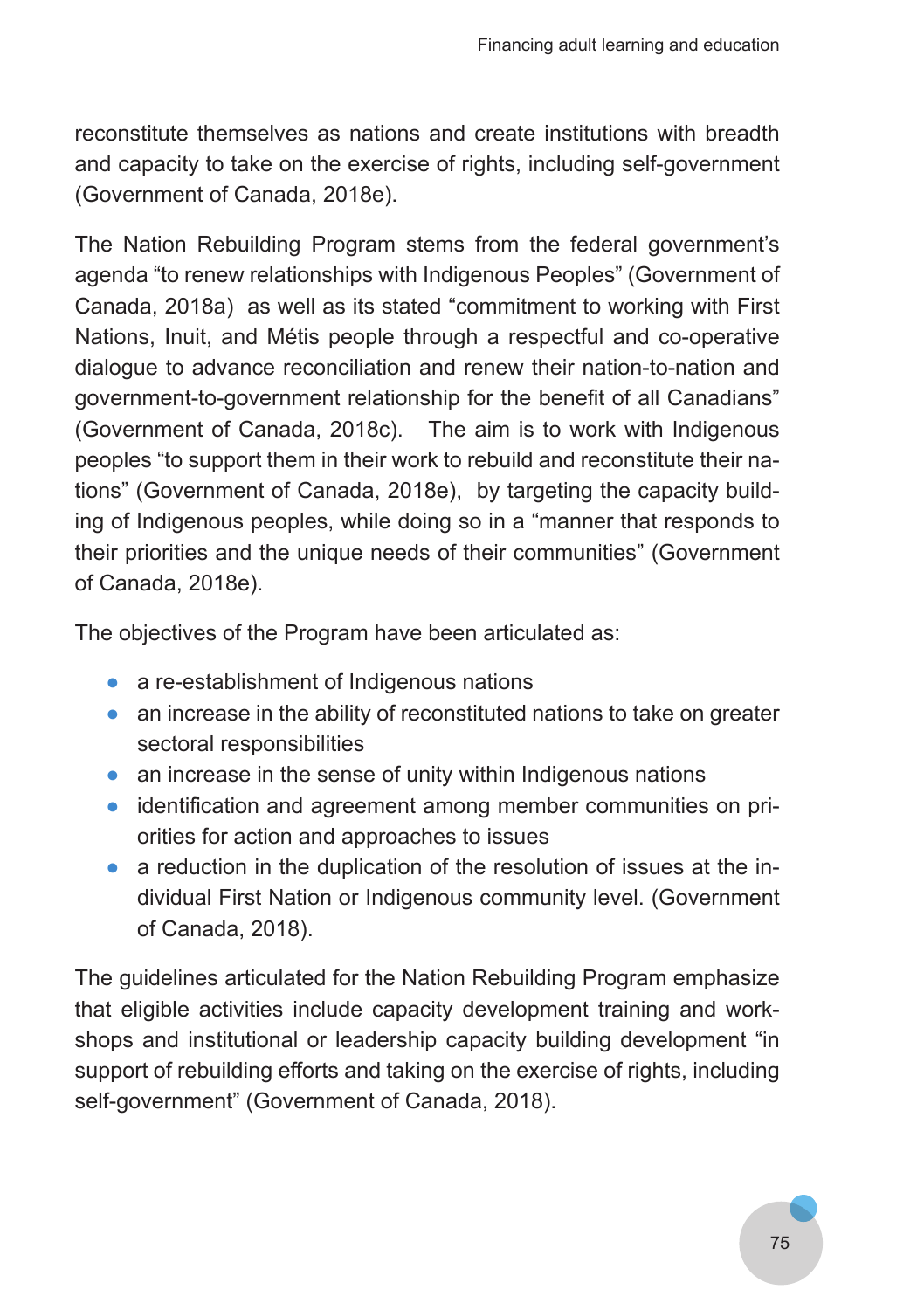# **2.2.3 Description of the Financing Model/Mechanism and Analysis**

The funding envelope: The Nation Rebuilding Program was introduced in the 2018 budget as a five-year-long commitment with a funding envelope of \$101.500.000 (CAD) (Government of Canada, 2018c). The financing mechanism is aimed at Indigenous peoples in the spirit of reconciliation and will in part support adult education within the framework of nation building. Funds will be transferred from the federal state to Indigenous nations. Nation-to-nation relationships are being built now but are not yet in place.

The Nation Rebuilding Program falls under the responsibility of Crown-Indigenous Relations and Northern Affairs Canada (CIRNAC). Maximum funding is \$1.500.000 (CAD) per year for each project, however, funds may be allocated on a multi-year basis (Government of Canada, 2018e).

Financing Mechanism: Funding will flow through fixed or flexible contribution agreements (Government of Canada, 2018e). These are governed by a Government policy on transfer payments and a directive (Government of Canada, 2017b). Specific provisions have been developed for transfers to aboriginal recipients (Government of Canada, 2017a).

**Fixed contribution** funding will be considered when the amount of the contribution can be based on a reliable estimate of the funding required to achieve the project objectives. Any unexpended funding remaining after meeting the project obligations and objectives can be spent on purposes consistent with the programme objectives or any other purpose agreed to by the department.

**Flexible contribution** funding will be considered when the project is expected to require a two or more year relationship as captured in a multi-year funding agreement. The recipient will have flexibility to redirect funding among the cost categories established in the agreement.

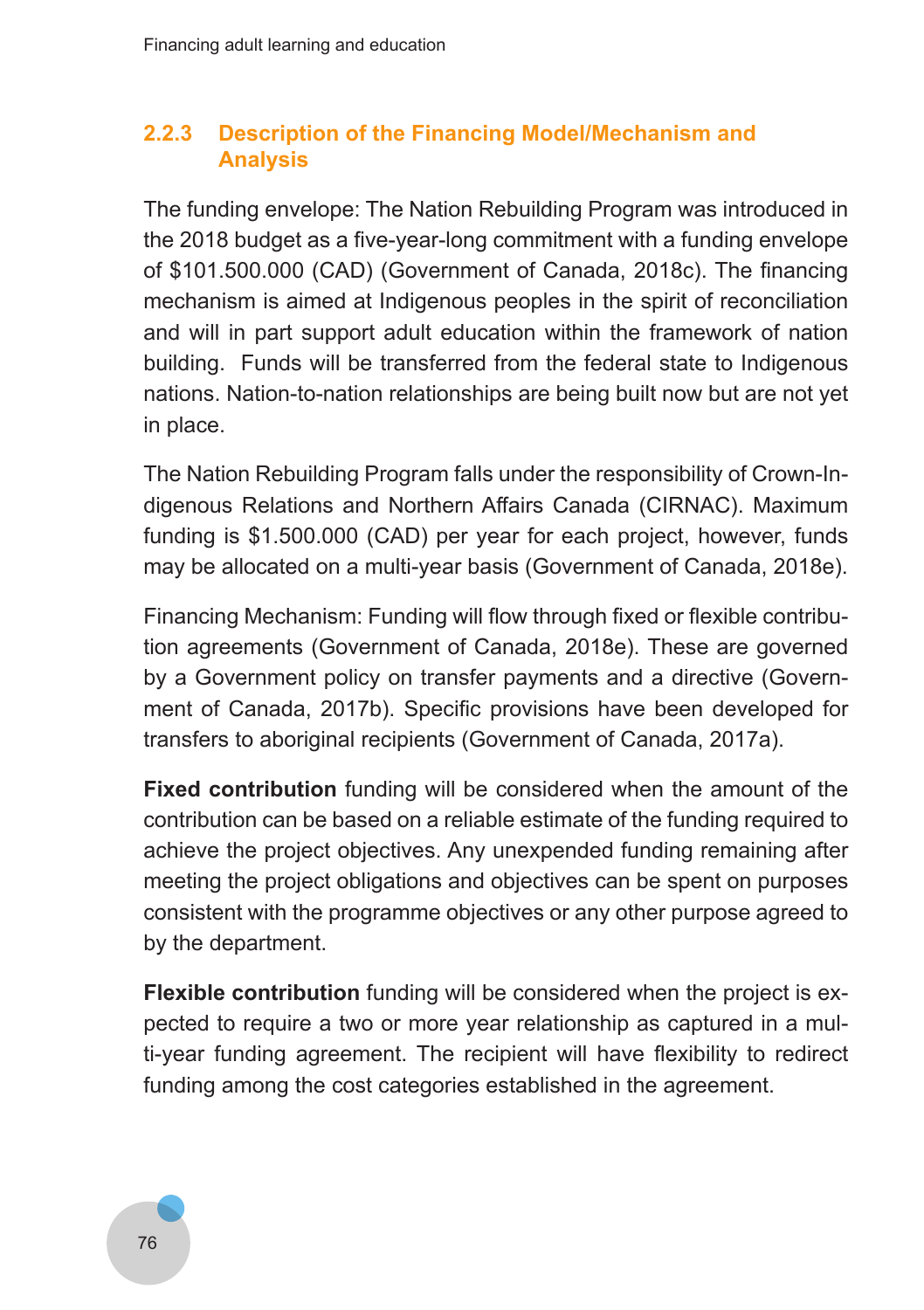The recipient may be allowed to retain unexpended funding remaining at the end of each fiscal year for use in the next fiscal year to further achieve results toward the programme objectives. Any funds remaining at the expiry of the funding agreement will be expected to be repaid.

# **2.2.4 Effects, Lessons Learned, Impact and Sustainability of the Financing Mode**

In the first year of the five-year funding cycle, the selected projects supported a variety of adult learning activities that included:

- training and capacity building
- cultural reclamation activities, including language and culture workshops
- community consultation, engagement and information processes (Government of Canada, 2018b).

Other projects included the development of citizenship codes, constitutions, charters and protocol agreements as well as research on governance models and development of culturally-appropriate governance systems, including the development of laws, policies, and standards (Government of Canada, 2018a).

According to Bob Joseph of Indigenous Corporate Training Inc., an organization was set up in British Colombia to "provide training to get everyone working effectively with Indigenous Peoples in their day-to-day jobs and lives": "there has been little negative press about the program since it was announced (Joseph, 2019).

Currently, contribution agreements are the preferred mechanism for transferring funds under the Nation Rebuilding Program. However, the entire system of government transfers to Indigenous peoples is under upheaval (Government of Canada, 2017). The challenges faced under the current fiscal relationship have been identified as:

1. Insufficient Transfers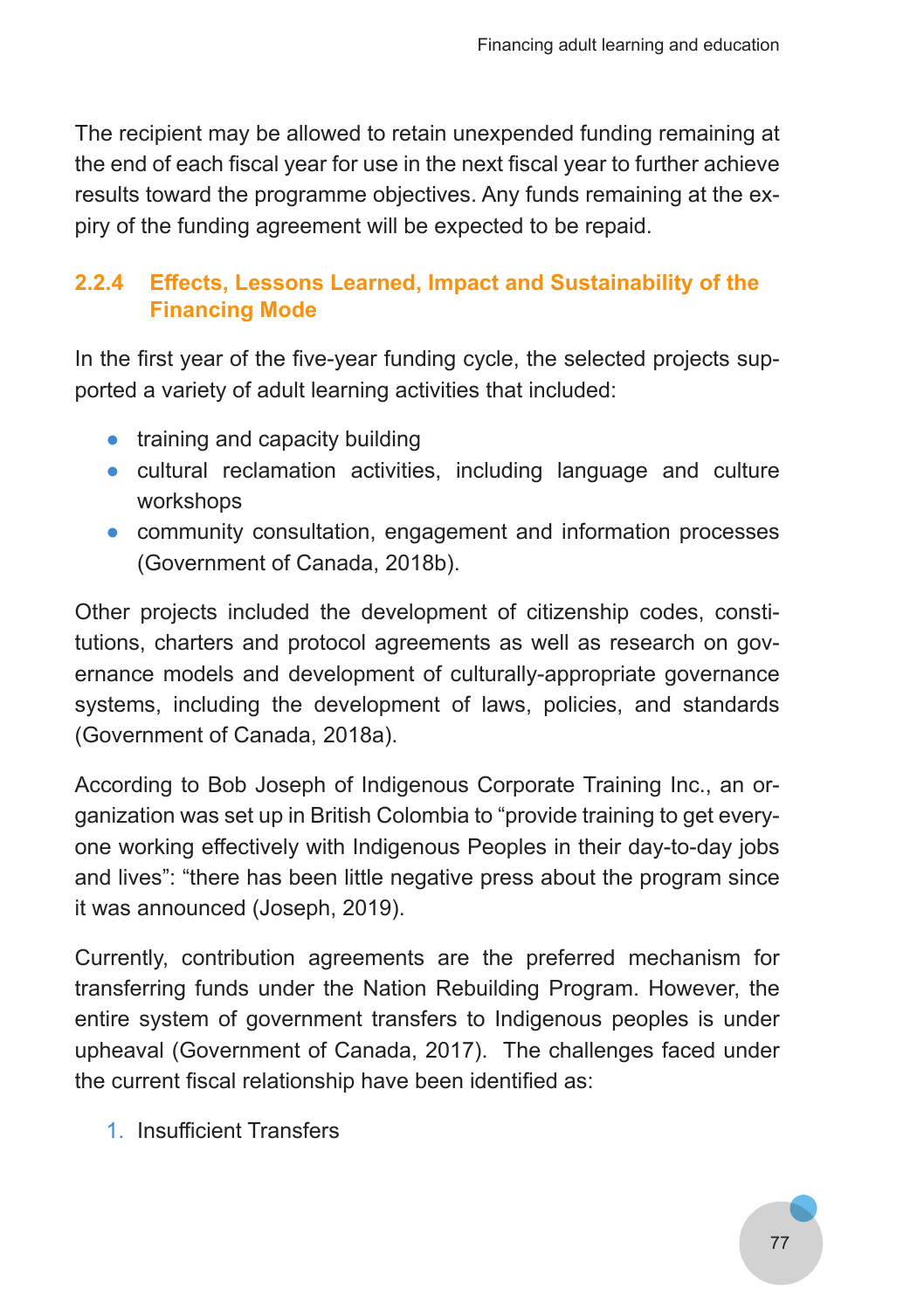- 2. Insufficient and Under-Utilized Revenue Generation Opportunities
- 3. Inflexible and Unpredictable Funding Arrangements
- 4. Excessive Administrative and Reporting Burdens
- 5. Excessive Focus on Compliance Rather than Results (Government of Canada, 2017).

These system-wide challenges would likely also apply to the contribution agreements mandated by the Nation Rebuilding Program, especially items 3, 4 and 5.

The Government of Canada has recognized that "reconciliation and self-government require a renewed fiscal relationship, developed in collaboration with Indigenous nations, that promotes a mutually supportive climate for economic partnership and resource development (Government of Canada, 2018d). Many initiatives are currently underway, including:

- creating 10-year grants
- replacing the Default Prevention and Management Policy
- developing a mutual accountability framework
- establishing an advisory committee on fiscal relations
- working jointly with 25 self-governing Indigenous governments to develop a new self-government fiscal policy framework (Government of Canada, 2019).

The goal is a new fiscal relationship between Canada and Indigenous groups, one that "enhances sufficiency, predictability, flexibility and autonomy of funding (Government of Canada, 2017).

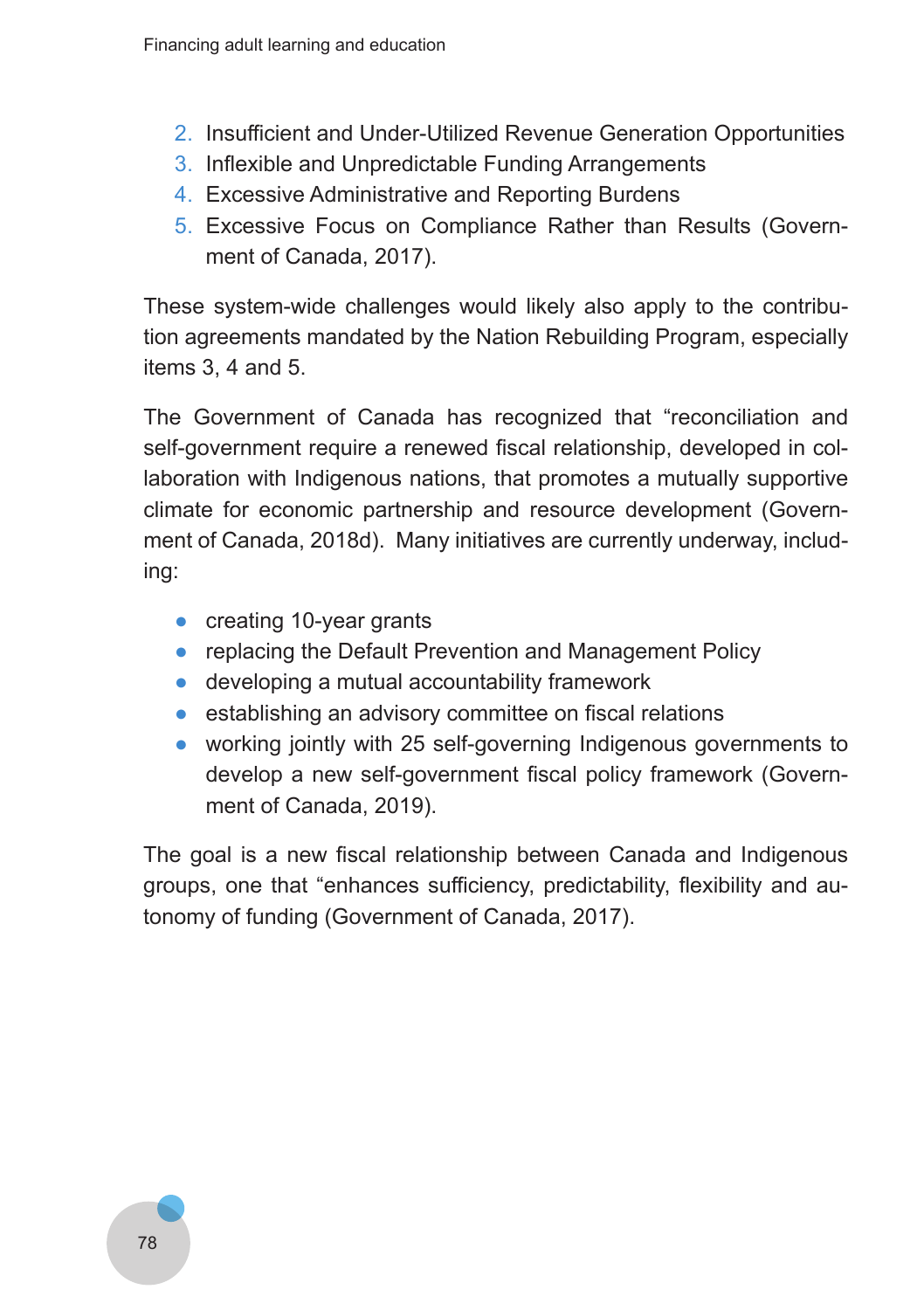# **2.3 Blended learning for Ibero-American Literacy and Lifelong Education Plan – PIALV<sup>3</sup>**

# **2.3.1 Overview of financing ALE in the region**

The financing of ALE in the LAC region continues to be a critical issue: the scope and reliability of data are limited, the commitments are not met, and funding is scarce. Furthermore, the mechanism of accounting, monitoring and evaluation of the effectivity of the programmes are only partially set up.

From the 20 LAC countries which delivered information for the third Global Report on Adult Learning and Education – GRALE III, most of them (n=8) invested less than 1 per cent of the budget in public education in ALE. The unweighted average of the public resources for ALE activities can be estimated at 2 per cent, which means a severe underfunding of the ALE sector, even considering that some activities are carried out by Ministries other than that of Education and are not declared as ALE.

Of course, the public sector is not the only promoter of ALE. Social movements, churches, NGOs and large companies promote ALE programmes using their own resources, the latter in accordance with their need for a qualified workforce. Unfortunately, reliable data about the share of non-public investment in ALE is unavailable or only partially available.

International aid for the LAC, in the case of ALE, is limited, so most national efforts must be funded using local resources. Only 36 per cent of countries related external aid (UNESCO, 2017). One of these cases is the PIA, which will be explained below. In a few cases (Brazil, Colombia) alternative mechanisms for funding have been created (royalties from oil exploration), but it can be assumed that the financing of ALE has not improved in the past years.

<sup>3/</sup> Prepared by: Timothy D. Ireland (Brazil) and Dietmar Pfeiffer (Germany), edited by K.P.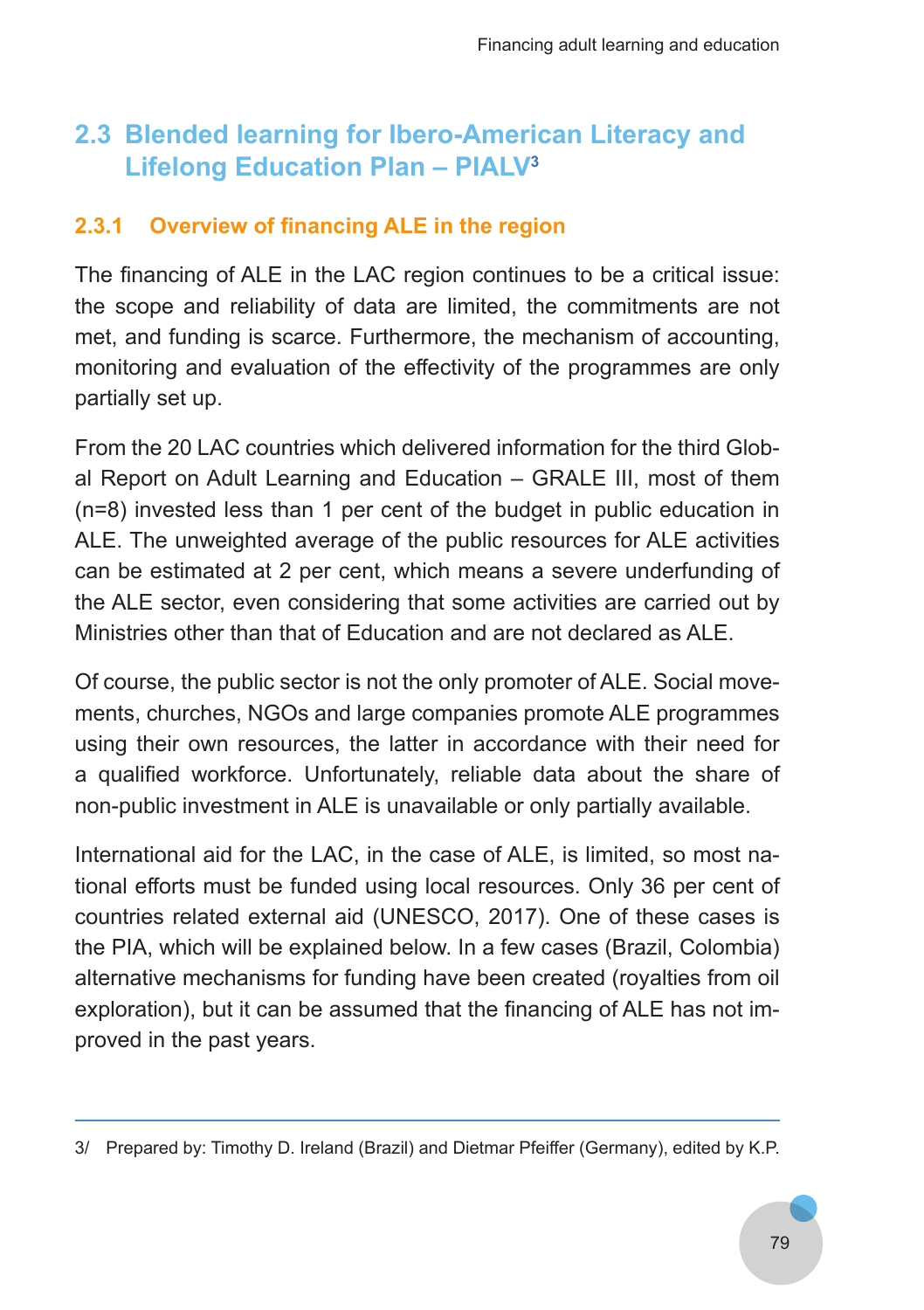#### **2.3.2 Description of the example project/ initiative: Ibero-American Literacy and Basic Education Plan for Young People and Adults**

The Ibero-American Literacy and Basic Education Plan for Young People and Adults, or the PIA as it became known, was inspired initially by the UN Literacy Decade (UNLD) 2003–2012, but also incorporated orientations and commitments contained in the UNESCO's Agenda for the Future from 1997, the Education For All initiative of UNESCO, adopted in Dakar, 2000, the Millennium Development Goals adopted in 2000, and the Regional Education Project for Latin America and the Caribbean (PRELAC) announced in 2002. It expresses an understanding of literacy as a humanitarian and ethical commitment which depends upon the political decision of governments. At the same time, it is seen as a key instrument in the fight against poverty, illness and infant mortality, based upon the creation and strengthening of a critical and reflexive conscience. Literacy and basic education constitute the indispensable foundation for critical citizenship, economic and social development and professional training and access to employment.

The PIA is a regional plan which seeks to integrate different national literacy strategies whilst respecting the sovereignty of each nation to identify and develop its own literacy and basic education strategies. Whilst a limited level of coordination among the countries of the region already existed – Cuba, Venezuela and Bolivia with regard to the literacy method "Yo si puedo", the countries which have used the PAEBAs<sup>4</sup> (El Salvador, Nicaragua, Honduras, Dominican Republic, Paraguay, Colombia and Peru) and the space provided by the Andrés Bello Agreement – the PIA's objective is to coordinate and articulate national and local government efforts, and those of NGOs, civil society and International Organisms, as a way of articulating technical, human and economic efforts. Literacy is under-

<sup>4/</sup> The Literacy and Basic Education Programme for Adults (PAEBA) was managed by the PEI with funds from the Spanish Ministry of Education and Culture.

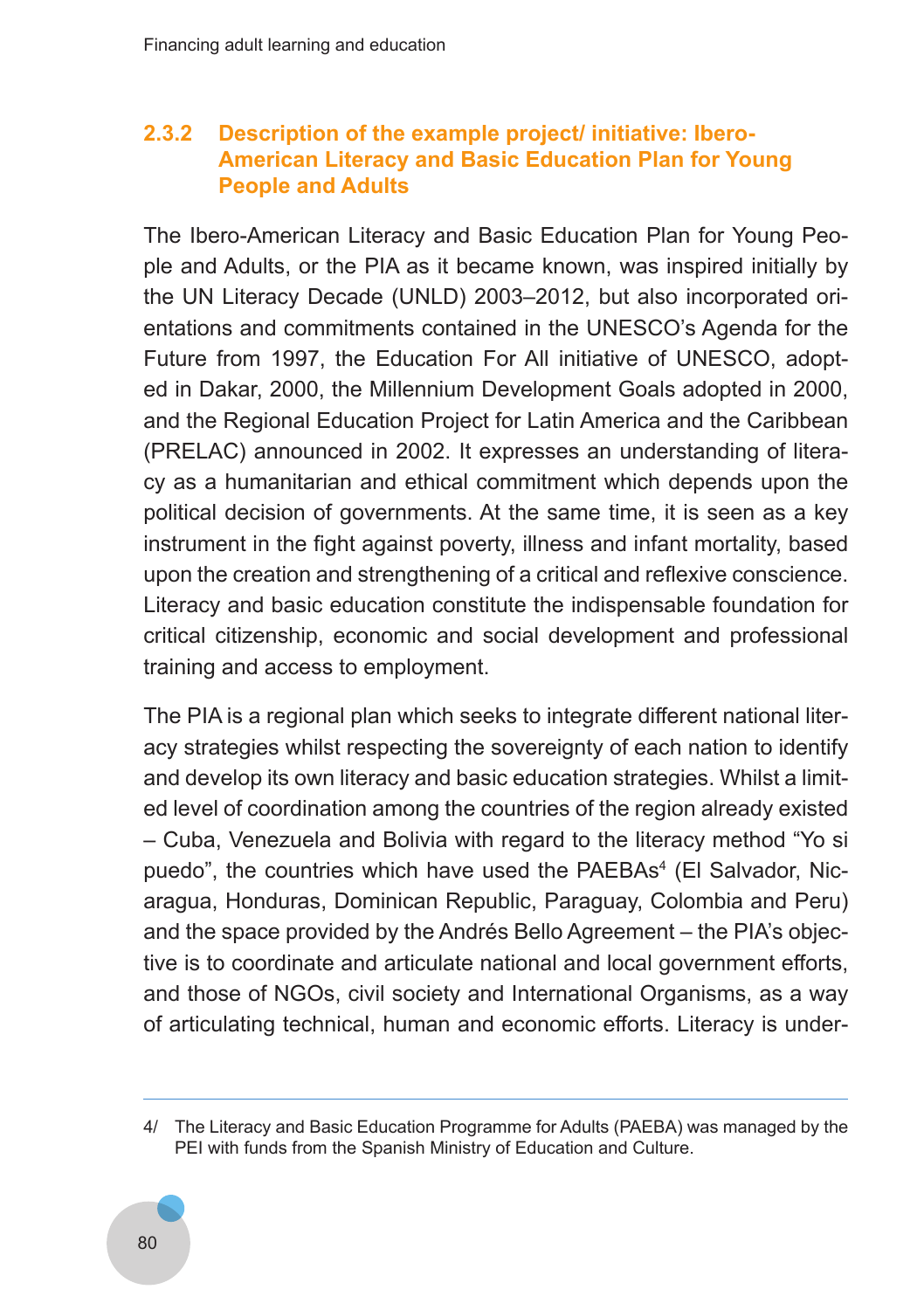stood as part of a comprehensive concept of basic education, whereby young people and adults are able to complete it.

National plans for overcoming illiteracy articulated with regional strategies of support for adult and youth basic education are the basis of the Plan which included six different functions. Firstly, the Plan was responsible for documenting and disseminating available information and knowledge about literacy among the regional partners. Secondly, the PIA sought to create networks which would facilitate the exchange of experiences and the educational resources used by each country. At a third level, research and studies were seen as an essential part of the activities of the Plan. Fourthly, the PIA offered technical assistance to those countries which requested it. Fifthly, the PIA was charged with the responsibility for coordinating efforts with other international initiatives, notably UNESCO. And, finally, importance was given to communicating and divulging information and data about the results of the Plan.

At the XXIV Ibero-American summit held in 2014 in Veracruz, México, a revised version of the PIA was approved. The Declaration of Veracruz affirmed its support for the new Ibero-American Literacy and Lifelong Education Plan – PIALV to run from 2015 to 2021, which "gives continuity whilst deepening and broadening the traditional concept of literacy contained in the 2007–2015 Plan, with a focus on lifelong learning, in reply to the needs of young people and adults for personal development and insertion in the labour market, in a knowledge society, and incorporating a gender perspective and attention to the needs of minorities in risk of social exclusion" (Cumbre Iberoamericana, 2014, article 7).

It is important to note that the PIALV is made up of two distinct lines of action: an Ibero-American line, which is executed by the OEI, and a national one, which includes all projects carried out by the individual member countries. The following description of the financing model is focused strictly on the international dimension, since the total disbursement of all projects together is considerably higher. It is notable that there was no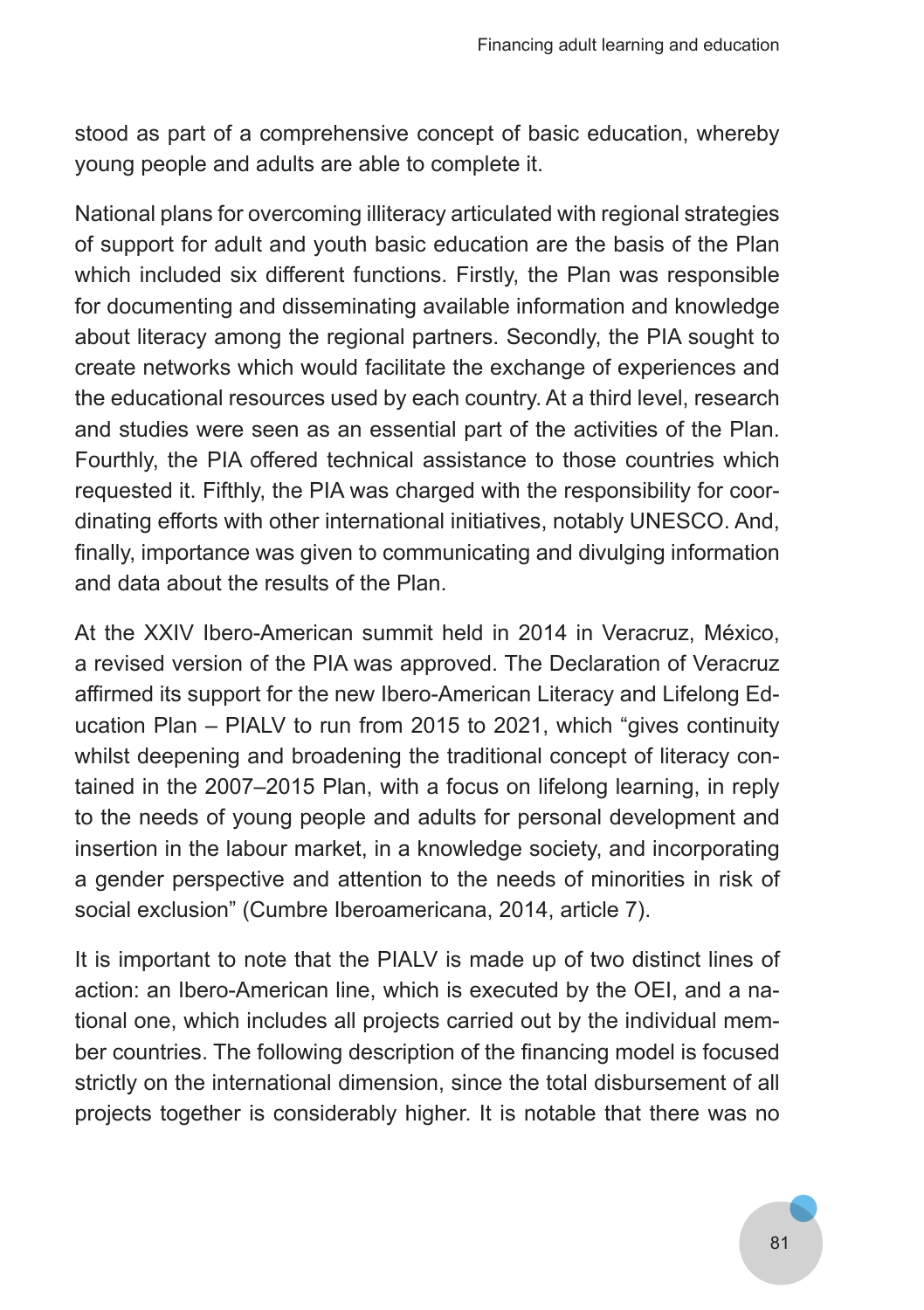budgeting for the PIALV in 2019, but a perpetuation of the AECID 2017 budget.

### **2.3.3 Description of the Financing Model/Mechanism and Analysis**

The financing structure of the programme is characterized by a multi-funding model based on three broad sources: (1) national budgets (2) international organisations, like AECID, and (3) private donors, especially companies.

However, the most important donor which disbursed 62,1 percent of the total amount of US\$42.330.247 from 2013 until 2017 is ECOPETROL. The Governments of the countries which participate in the programme disbursed a share of 28,9 percent.

ECOPETROL is the largest and primary petroleum company in Colombia. It is a mixed stock-holding corporation (80 percent governmental and 20 percent private). On the other hand, Colombia is also the most important beneficiary receiving around 77 percent of the budget during the 2013–2017 period.

In order to understand the financing mechanism, it is important to note that the PIA (LV) is a kind of an umbrella programme covering national as well as regional programmes of different scopes. The responsibility for financing of the national programmes is basically that of national governments. Other national and international donors complete the budget in case of financial gaps.

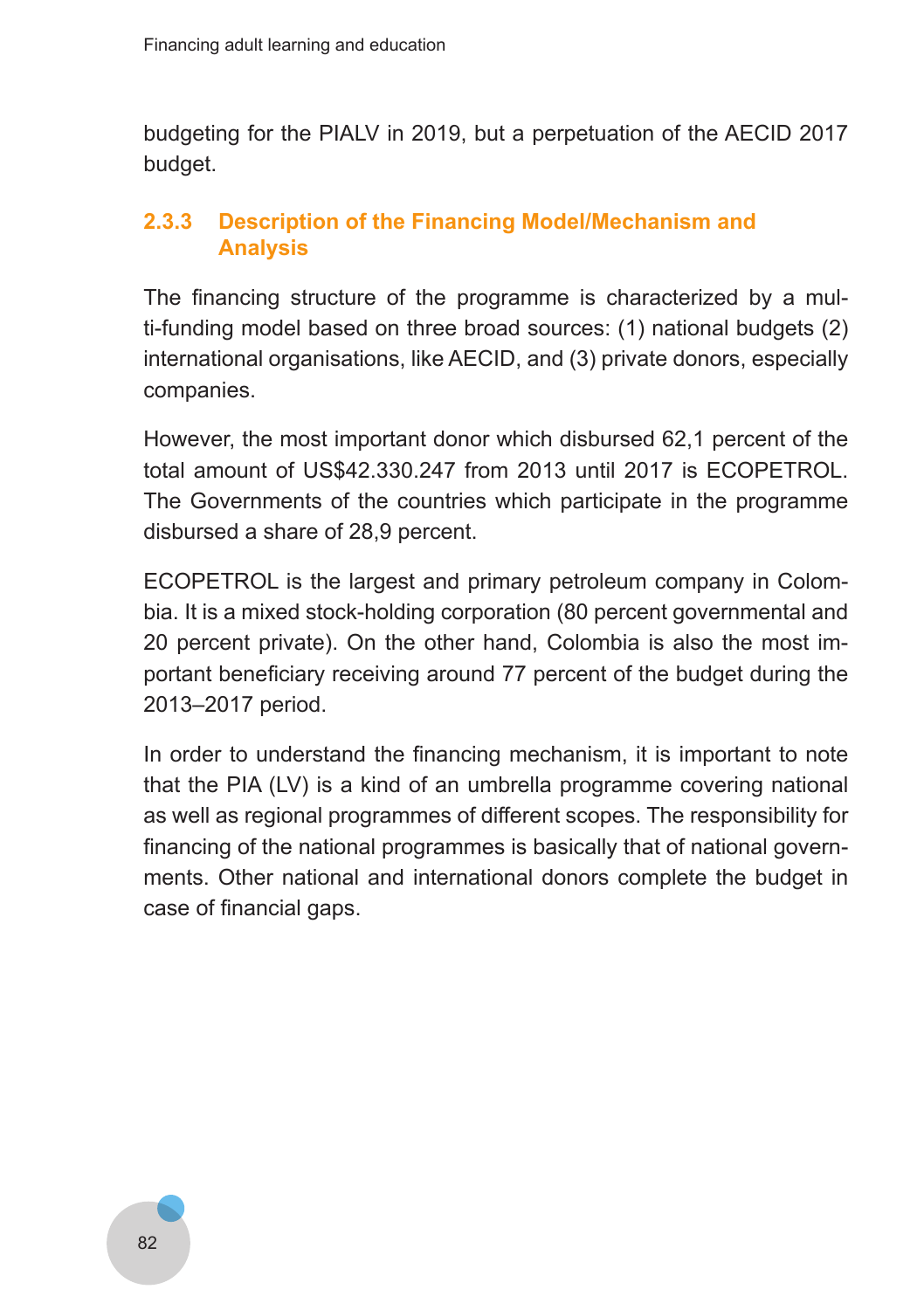The programme was calculated to last for three years on average at a cost of US\$40 per student annually – US\$120 over the three-year period, broken down as following:

| Table 1: DISTRIBUTION OF AVERAGE COSTS FOR THE LITERACY |      |
|---------------------------------------------------------|------|
| <b>PROGRAMME</b>                                        |      |
| Facilitators/Literacy teachers                          | 40%  |
| Training                                                | 20%  |
| <b>Materials</b>                                        | 20%  |
| Follow up                                               | 20%  |
| Total                                                   | 100% |

*Source*: OEI, 2014

In addition to the resources needed to cover the educational programmes, resources are also employed to finance the joint lines of action of the Plan – workshops, exchanges, studies, research, etc., and to cover the costs of coordination and management of the plan.

It is notable that the second phase of the programme started in 2013 with a disbursement of US\$21 million, which was reduced to US\$4 million by 2017 in spite of the inclusion of a lifelong learning component in the programme.

# **2.3.4 Effects, lessons learned, impact, sustainability of the financing**

Accountability is a matter of concern in all kind of adult literacy programmes. Is the programme working as expected? Are the outcomes in accordance with the goals? What are the impacts for the participants? To ensure government and private support and funding, literacy programmes need to demonstrate their effectiveness and efficiency. Accountability needs quality criteria and clear standards for evaluation, such as impact, outcomes, sustainability of the financing model, and cost-effectiveness.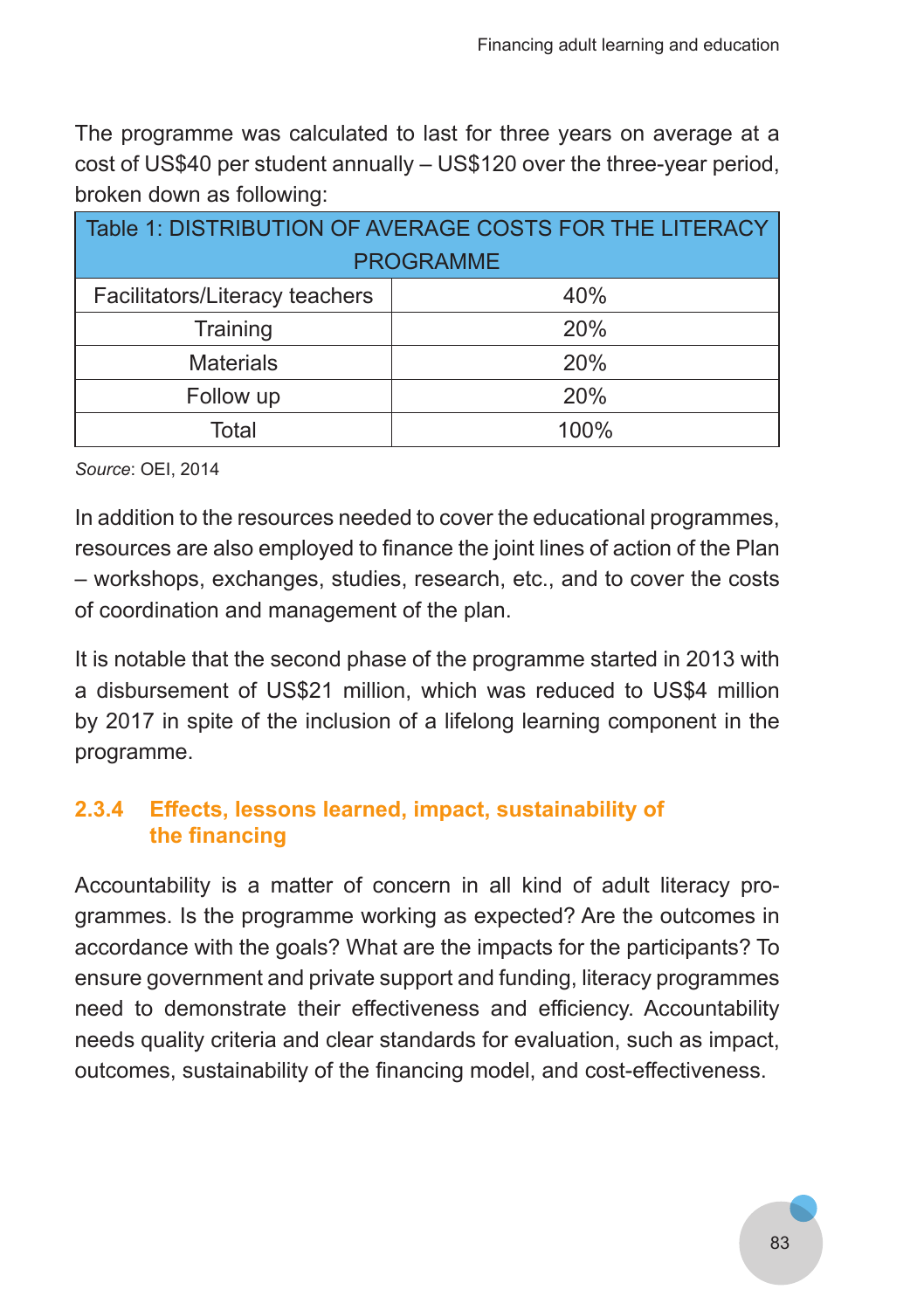The official documents - *Programa Presupuesto,* published by the OEI (2017) pointed to positive effects of the programme carried out since 2007: "Throughout these years, the PIA has contributed to the decrease in illiteracy rates in the region and to the implementation of educational policies in the countries. In 2007, absolute illiteracy reached 9% of the Ibero-American population aged 15 years and over. Whilst in 2009 the percentage of absolute illiteracy was 7% and in 2010, 6,3%, according to data reported by countries for follow-up reports. In 2013, the update of the data allowed us to see that nine countries continued to lower illiteracy rates, which accounts for the positive effects of the different actions that are being developed in each of them".

However, due to the lack of data, it is not possible to determine how much of the reduction of the illiteracy rate can be attributed to the PIALV. This points to the urgent need for an external study of impact.

The distribution of resources between different countries in the region appears to vary, although it would seem that the poorer countries of Central America (Honduras and El Salvador), together with the Dominican Republic and Colombia, have been the recipients of the greater share. In the case of the Dominican Republic, it is interesting to note that the PIALV supported both the National Literacy Plan Quisqueya "Learns with you" and an external evaluation programme in addition to material for the continuation of the programme.

With regard to the overall objectives of the plan, there is clearly a need for some kind of continental articulation which involves both national governmental programmes and those developed by NGOs and civil society in general. Unfortunately, there is no data which allows us to evaluate in an objective form those mechanisms which sought to strengthen this articulation: research projects and studies, the yearly meetings of the Intergovernmental Committee, exchanges between the countries involved and the dissemination of information concerning programmes in diverse countries.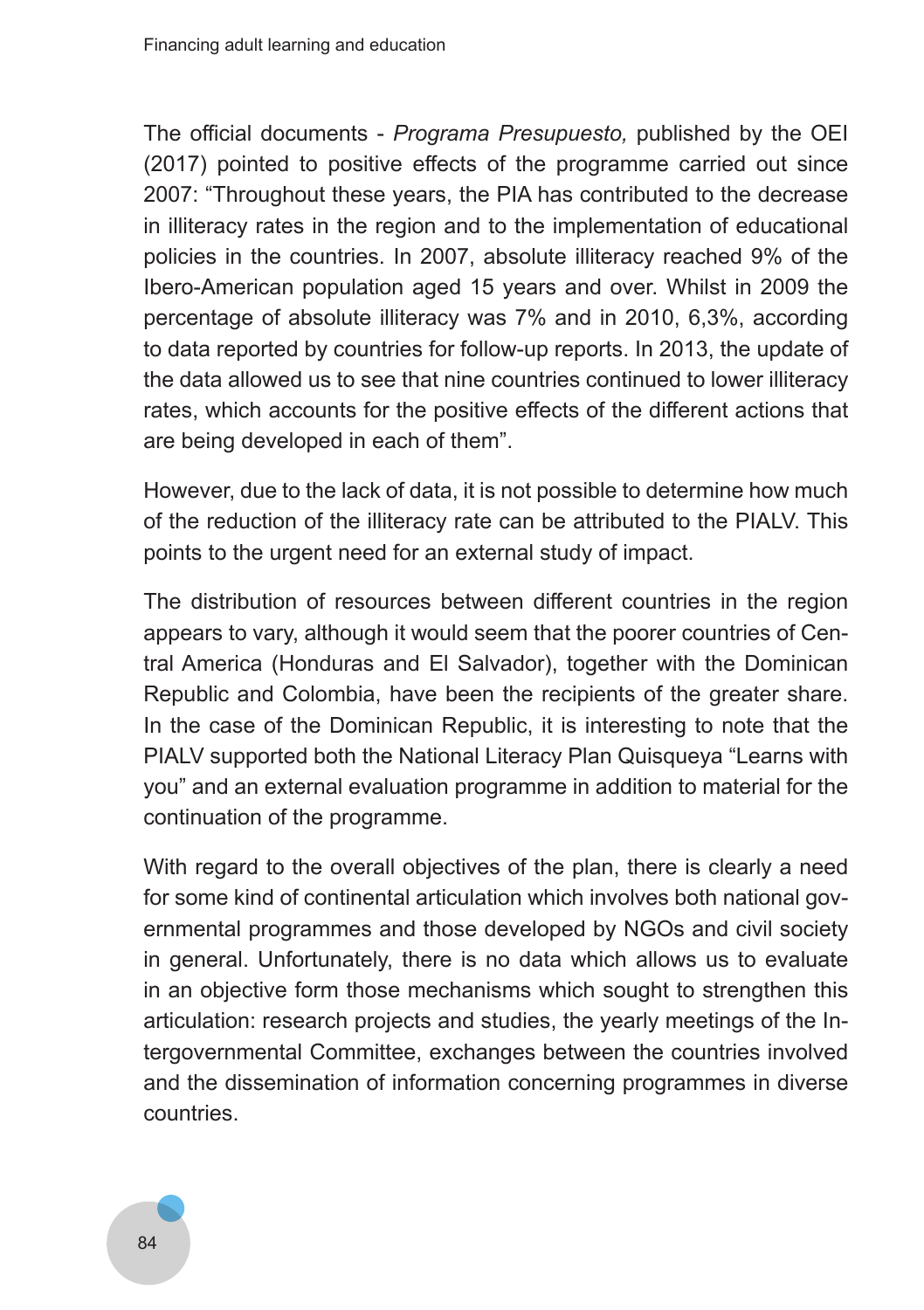The financial model which apparently depends on a majority investment by one partner would not appear to be the most effective especially when the home country – in this case Colombia – becomes the principal recipient. Of the total budget, the OEI's contribution at 6,8% is relatively low. In the Plan of this scope, perhaps the principal contributions could be in the field of pedagogical material, teaching methodology, evaluation, and the training/formation of teachers and managers. In this direction, at a meeting of the Intergovernmental Committee held in Brasília in 2016 during the CONFINTEA + VI International Seminar organized by the Brazilian Ministry of Education, two groups were created to make proposals on methodology and training.

There is now a clear option to coordinate the combined force of the PIALV with the Goals established in the 2030 Sustainable Development Agenda and in particular with SDG 4, in which Lifelong Learning is the guiding concept.

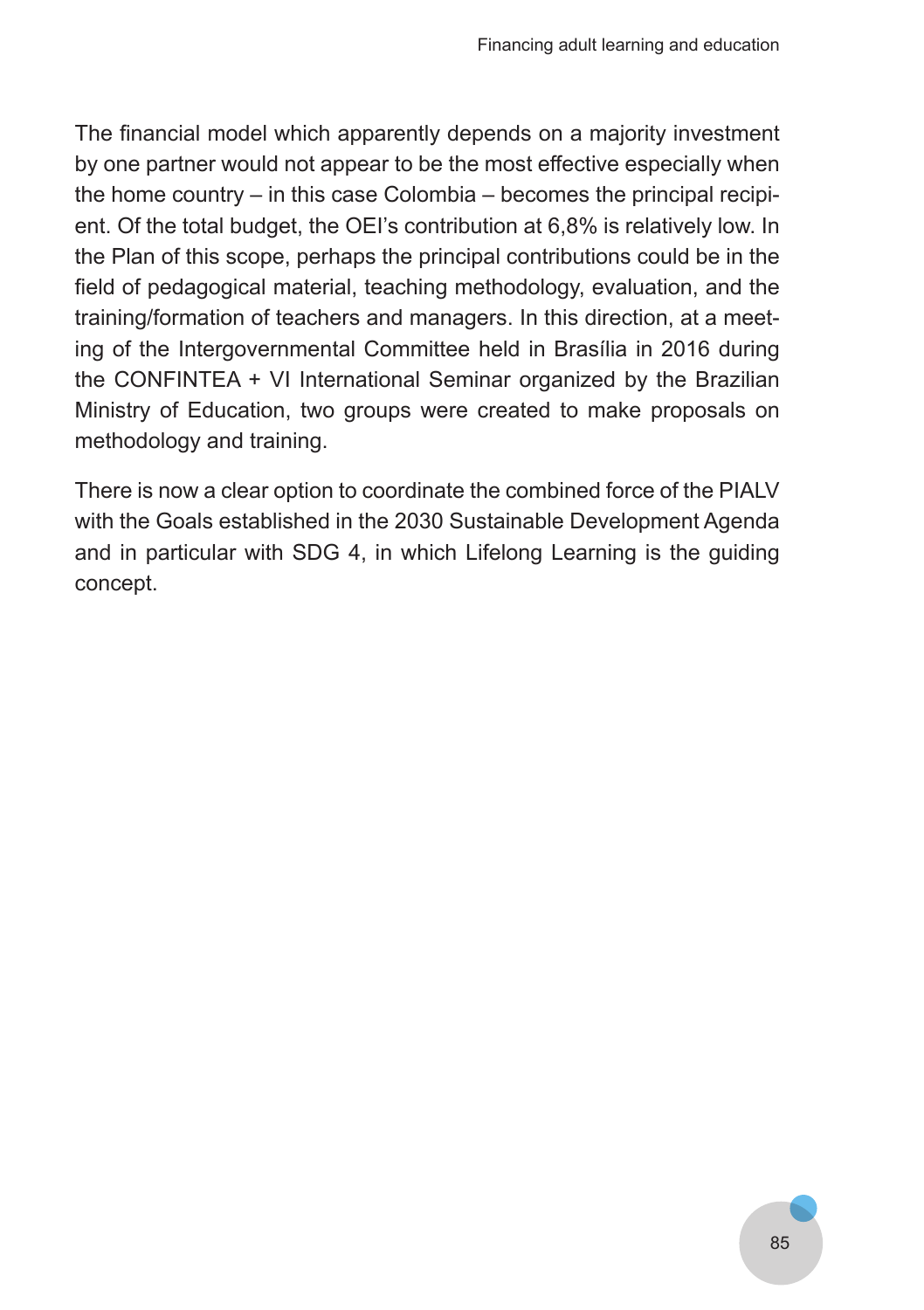# **2.4 Further training supported by metal and electrical industry in Germany5**

### **2.4.1 Overview of the financing of ALE in Germany**

It is difficult to estimate the total financial resources spent on adult training due to the lack of consistent statistics. Several attempts have been made in the past to arrive at an overall picture on the basis of the evaluation of various statistics (Dohmen, Laps, & Cristóbal Lopez, 2017; Walter, 2016; Beicht, Berger, & Moraal, 2005). Most recently, Cordes and Dohmen calculated for the year 2015 that, considering tax effects, a total of around 36 billion euros were spent in Germany on continuing training (Cordes & Dohmen, 2019a). This includes both direct costs, such as participation fees, travel costs or learning materials, and indirect costs.6 This sum is distributed among companies, private individuals, and the public sector, whereby the share of companies in these costs is somewhat higher than that of the other two groups. Public expenditure in 2015 amounted to 4,5 billion euros, of which 1,1 billion euros came from the Federal Government, 1,3 billion euros from the state governments and municipalities, and 2,1 billion euros from the Federal Employment Agency.

A number of different financing instruments are available to finance continuing training. With regard on the total sum of around 36 billion euros mentioned above, most of these instruments<sup>7</sup> describe movements in financial resources between the three groups: primarily from the public sector to enterprises and private individuals, and in some cases also from enterprises to private individuals.

<sup>7/</sup> For the sake of completeness, reference should be made to instruments within a group. An example of this would be company training funds to finance company training (Bosch). However, these are less common in Germany than in other countries such as France, Canada or Korea.



<sup>5/</sup> Prepared by Dr. Michael Cordes, Germany, edited by K.P.

<sup>6/</sup> Indirect costs are incurred by companies as a result of staff shortfalls during further training and by private individuals as a result of loss of earnings, e.g. due to a reduction in working hours or the waiving of overtime.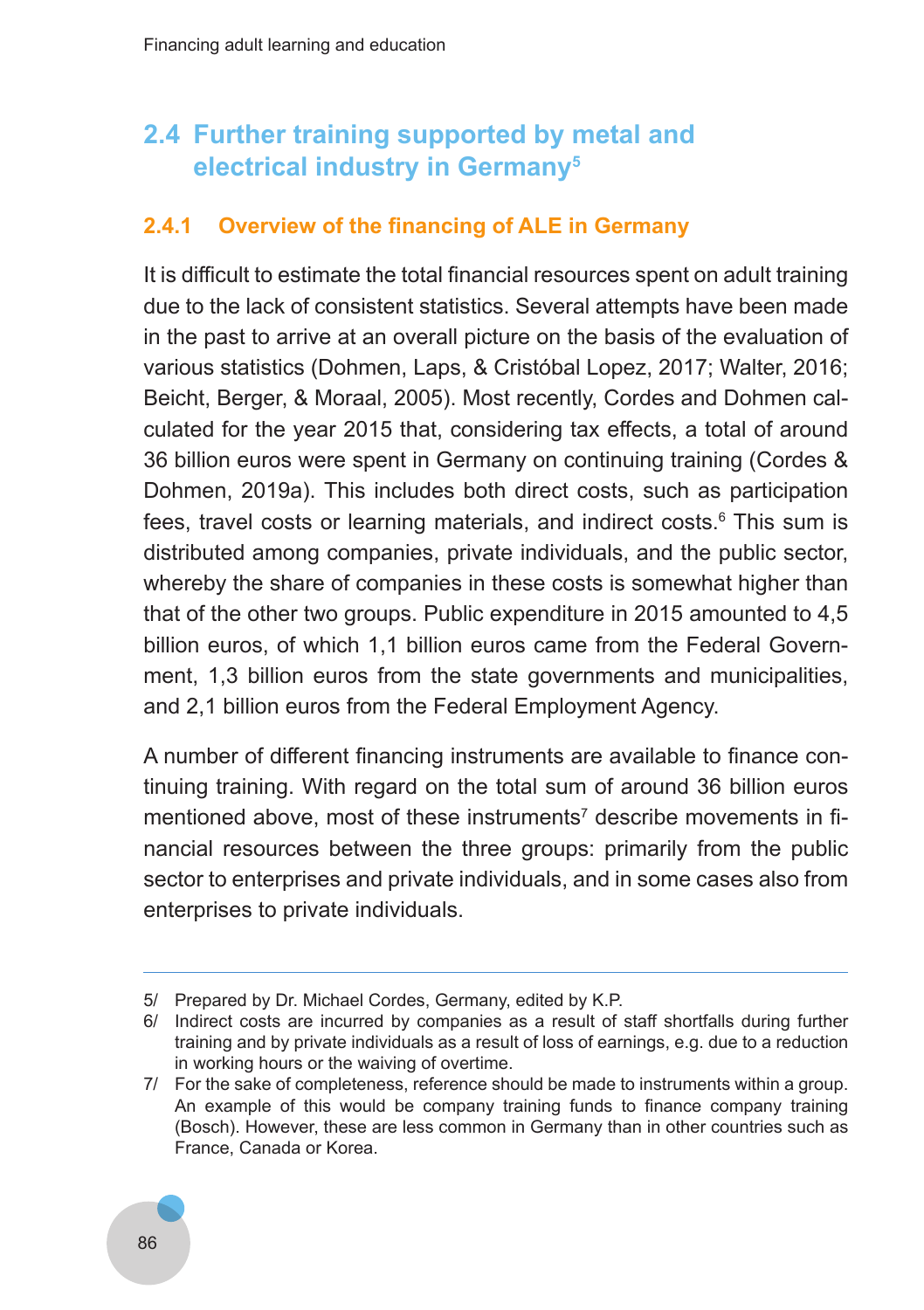Re-financing of adult education for companies and private individuals takes place in particular within the framework of tax regulations. Even though the data available at this point only permit extremely rough estimates, tax shortfalls due to continuing training are in the order of just under 7 billion euros (Cordes & Dohmen, 2019a). In addition, the state and the federal countries offer a range of different financing instruments for participants in adult education. The most significant in terms of volume and number of training places they offer are: the "Förderung der beruflichen Weiterbildung" (promotion of continuing vocational training) by the Federal Employment Agency, the "Aufstiegsfortbildungsförderungsgesetz AFBG" and – if this is used for continuing training purposes – the "Bundesausbildungsförderungsgesetz BAföG" (Cordes & Dohmen, 2019b). In January 2019, the "Qualifizierungschancengesetz" came into force, which supports the continuing training of employees (BMAS, 2019). In 2019, around 30,000 admissions to adult education were recorded through this programme (Statistik der Bundesagentur für Arbeit, 2020). In addition, the federal government, the federal countries, and local authorities are participating financially in the infrastructure of the continuing training infrastructure. These include, for example, the financing of adult education centres, but also the promotion of various continuing education programmes and offers.

In addition to public funding and financing instruments, there are regulations governing the participation of enterprises in private CVET activities. This applies in particular to educational leave laws, which exist in 14 of the 16 federal states. Educational leave laws grant employees the right to paid leave for educational purposes, usually five (depending on federal country) days a year. Although the participation fees remain with the employee, the employer participates in the indirect costs with the continued payment of wages. Another regulation is the collective bargaining exemption for education in the metal and electrical industry, which is described in detail below.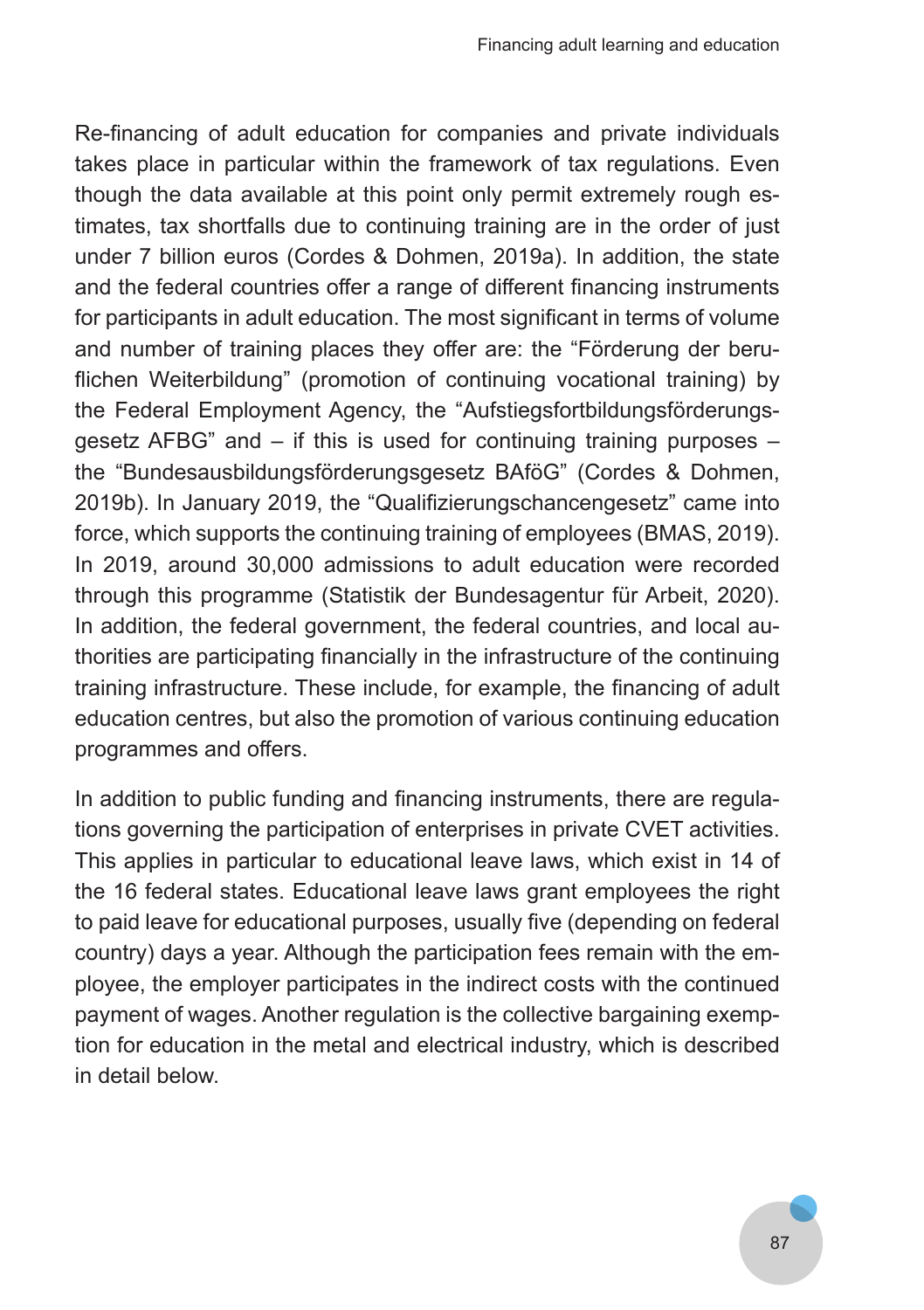#### **2.4.2 Description of the action: Collective part-time education in the metal and electrical industry in Germany**

According to the collective agreements for the metalworking and electrical industries, since 2015 employees have had a legal right to be released for further vocational training at their personal request. This regulation applies nationwide and applies to all companies covered by collective bargaining agreements. This makes it easier for employees to take the initiative on their own behalf and to continue their vocational training independently of the employer's interests.

A distinction must be made as to whether further training is necessary for the company, expedient from the company's point of view, or it takes place at the employee's personal request: further training that is necessary for a company (in order to be able to fulfil one's own area of responsibility, to adapt to changing requirements at the workplace or to change one's area of responsibility) generally takes place during working hours. The employer bears the costs of this. The employer also finances training courses which are useful for the company and which serve the purpose of being able to take on a higher-value task in the company. According to the collective agreements, half of these further training courses are to take place during the paid working hours. The other half of the time must be invested by the employee himself (unpaid). It is obvious that employers co-finance training that is necessary or appropriate from a business perspective. This should be seen as an investment in one's own human capital.

Since 2015, there has been a new option for employees to take time off for personal further training. The leave of absence is a maximum of seven years, so that the completion of a course of study, for example, is also possible during the period of leave. As far as the form of the exemption is concerned, the regulation is flexible. The leave can be taken on a fixed part-time basis or in blocks. A longer time out is also possible. It is also possible to complete a phase of working time and a phase of further training within the seven years and to distribute the salary over the entire pe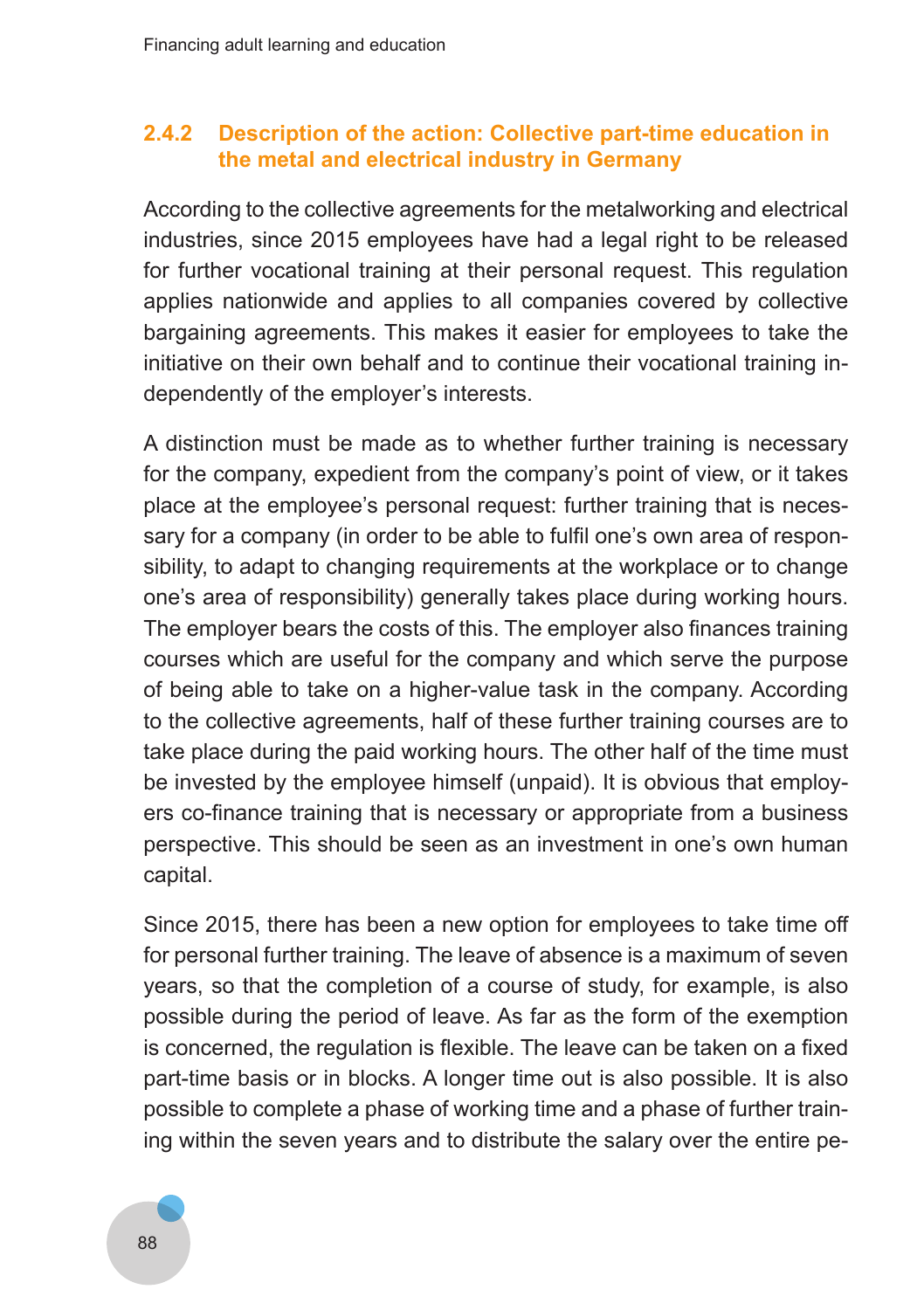riod of seven years. Although this leads to losses during the work phase, it also secures income during the education phase. After further training, they have a legal right to return to the company. The job must correspond to the qualification and salary level that the employee possessed before the start of further training.

The procedure for an exemption from training stipulates that the measure must be agreed with the employer. In this respect, the employee is not completely free in his decisions, but requires the cooperation and agreement of the employer. For this purpose, a personal qualification interview is held with the supervisor. If an agreement is reached on a qualification requirement, an individual training agreement will be concluded with the company. This agreement defines the duration of the continuing training measure, its start, the scope and duration of the leave, as well as the return and conditions for continued employment after the end of the measure. On the other hand, financing issues such as the establishment of an in-company training account (see Chapter 4) or the use of other financing instruments are regulated. If no agreement is reached in the qualification interview, the employees concerned can call the works council. In companies with more than 200 employees, a joint commission (IG Metall, n.d.) makes the decisions.

# **2.4.3 Description of the financing model/mechanism and analysis**

Most public funding instruments in the field of adult education in Germany are provided in the form of a financial contribution for the participant receiving financial resources for his adult education directly (e.g. within the framework of the "Aufstiegsfortbildungsförderungsgesetz (AFBG)" or the various voucher models of the Federal Government and the German Federal States<sup>8</sup>) or subsequently reimbursed (e.g. in the form of tax refunds). The non-public model of collective part-time training has a differ-

<sup>8/</sup> Strictly speaking, participants in voucher models do not receive any financial resources, but rather a voucher. The voucher is submitted to the training provider and billed via this provider.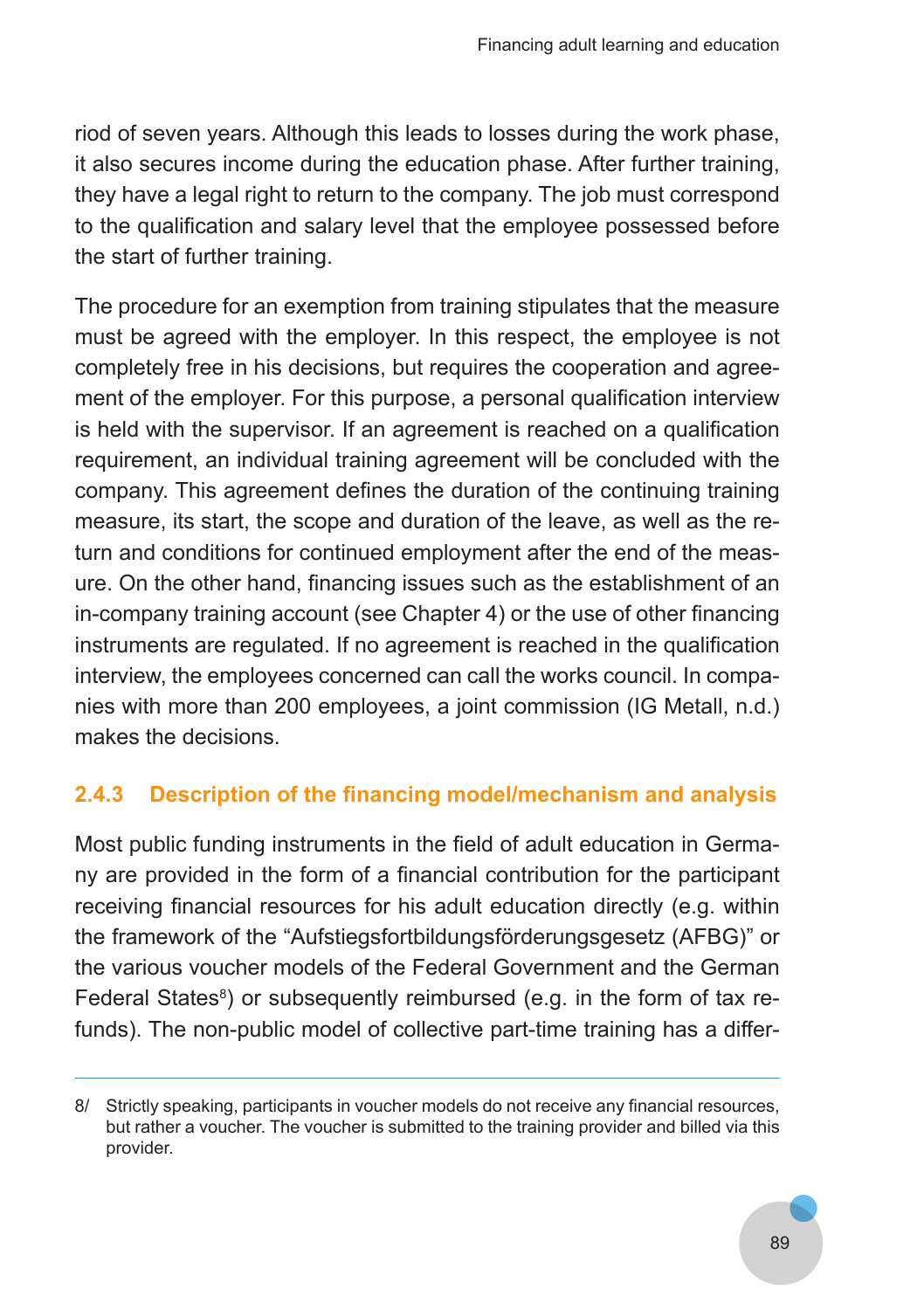ent approach in that the funding is primarily provided from funds saved or earned by the employees themselves. Possible additional subsidies by the company tend to have a supplementary function here.

The costs of a personal measure are initially borne by the employee himself. However, it is of course open to the employee to use other public funding instruments for financing purposes. The right to take time off for further personal training laid down in the collective agreement on parttime training is therefore to be seen only indirectly as an instrument of financial support. It aims to reduce income losses through participation in further training. The resulting indirect costs account for around 27% of private continuing training costs (Müller & Wenzelmann, 2018). What is important in this context, however, is that, in terms of financing, collective part-time education is less about the costs of the measure itself than about the means of subsistence during this period. The fact that this is secured is a necessary condition for the realisation of further training at all. Collectively agreed part-time training therefore offers financial security, both during and after continuing training. The latter is anchored in the right of return, which offers job security and thus reduces one's own occupational risk.

The central financing instrument within the framework of collective parttime education is the so-called education account: for an employee, an education account is set up in the company which can pay him/her, for example, the wage earned through overtime or special annual payments (e.g. Christmas bonus, holiday pay). The education account is not managed as a time account, but as a financial account. Up to 152 hours of working time can be charged per year. It is also possible to overdraw the education account to a limited extent and process the minus upon the return to work. Although the amount saved on the education account can be used directly to finance further training, the main function of the education account is to enable continued payment of wages during time off. For this purpose, the amount can be converted into paid leave. In this way, the part-time salary can be increased in case of in-service training or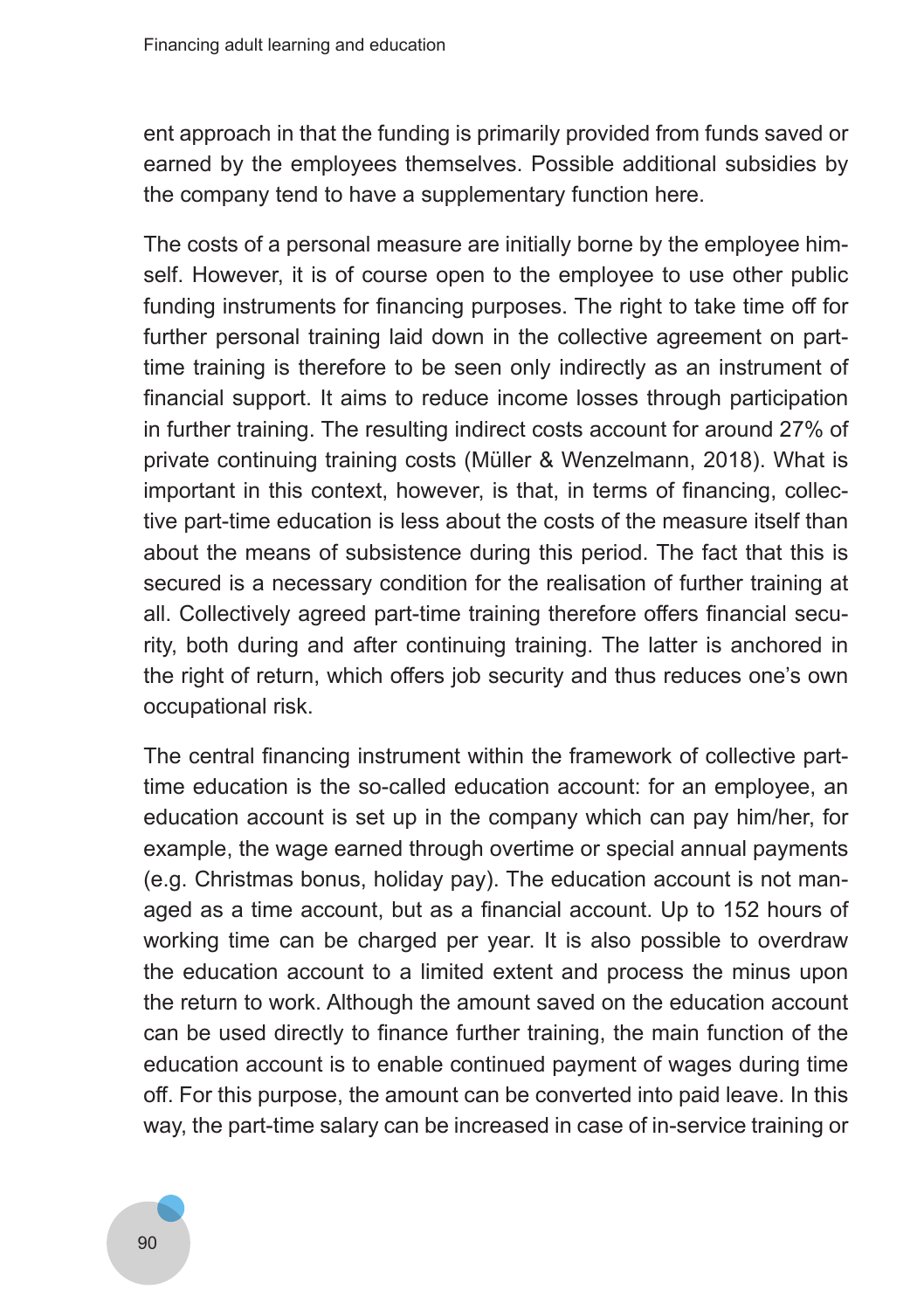the missing income can (partly) be replaced in case of full-time training. The aim is to continue to receive at least 70% of the regular monthly wage (IG Metall, 2016). It should be noted, however, that the continued wage payments taken from the education account during continuing training can have an influence on the scope of other income-dependent support instruments that are used as an accompanying measure.

Thus, the concept of collective part-time education is based on two points that are among the greatest educational barriers: financial and time resources (Bilger & Käpplinger, 2017; Kuwan & Seidel, 2013).

With the education account, the model of part-time education has a financing concept that cannot, however, be clearly integrated into the distribution of costs between companies, private individuals and public funds as described in Chapter 2. First of all, as already mentioned, it is a concept that is primarily aimed at financing one's livelihood. In this respect, only a small part of the education account is directed towards continuing training expenditure. If these continuing training expenditures are financed from saved benefits in the form of wages, holiday pay, Christmas bonus, etc., they are to be assigned to the area of private education expenditures. In the public sector, costs are only incurred if their instruments are used as a supplement. Companies participate when additional financial support is offered. However, the right of returning to work results in additional organisational, personnel and (thus) financial expenses in the area of personnel management that cannot be quantified.

## **2.4.4 Effects, Lessons Learned, and Sustainability of the Financing Model**

Data on the previous use of part-time education are not yet known due to the model's young age. It can be assumed that such a model requires a start-up phase of one to two years for its dissemination. In the case of a seven-year part-time education period, the persons concerned will therefore return to work on a larger scale at the earliest in the mid-twenties.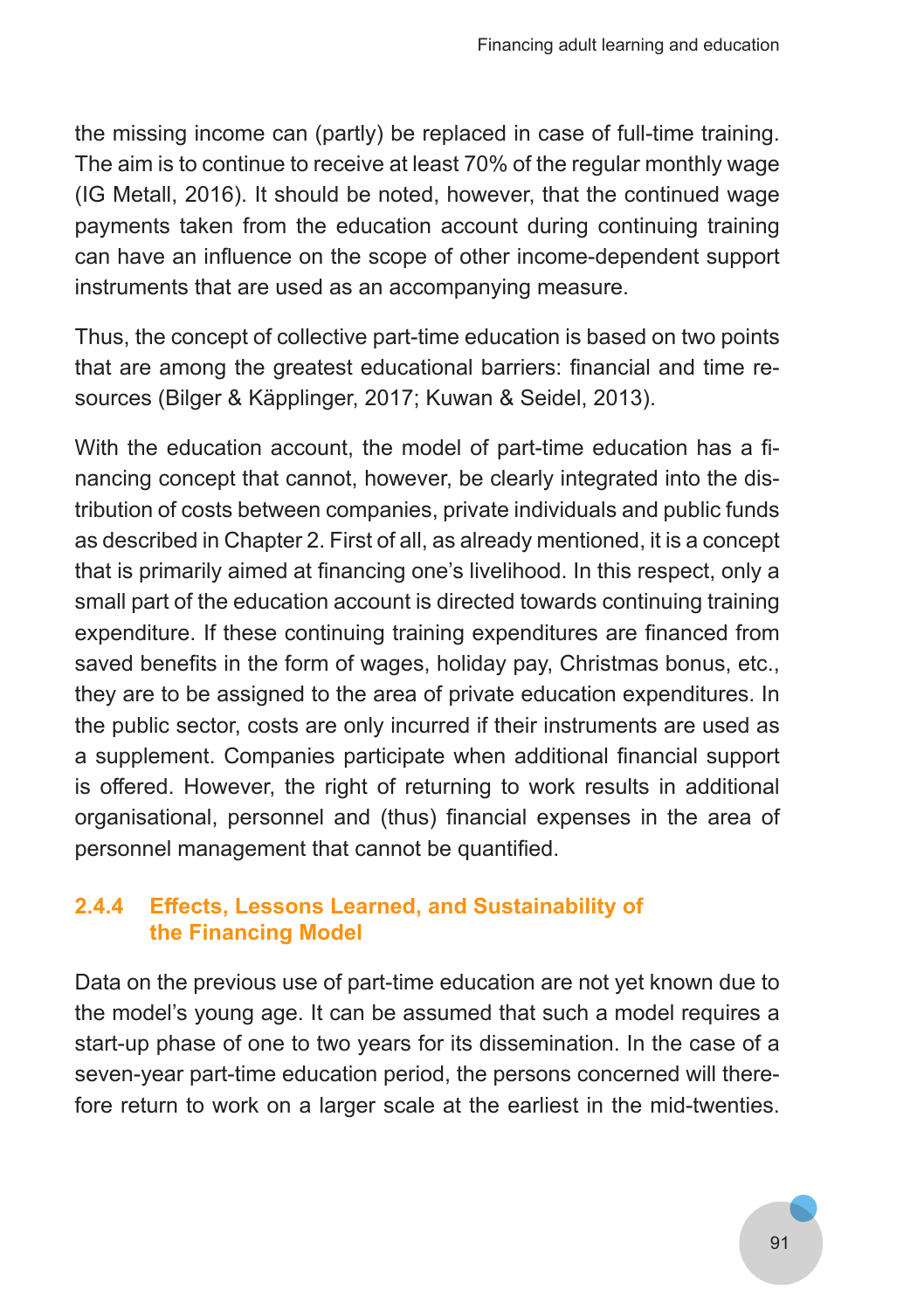Only then will it probably be possible to make any real statements about the model's success.

Nevertheless, it is already possible to draw some conclusions about the significance of the model insofar as the concept of part-time work for education in Germany is increasingly moving into the political debate and is seen as one of several answers to fundamentally changed employment structures and working conditions. Thus, Objective 2 of the National Strategy for Adult Education states: "For this reason, the BMAS will examine measures such as state-subsidised training periods and part-time training periods for employed workers in order to promote in particular the significantly increasing demand for development qualifications and, in some cases, retraining of employed workers, also across sectors." (BMAS & BMBF, 2019, translated by the author). A reference to the collective agreement on part-time education in the metal and electrical industry is obvious here.

However, it should be noted that part-time education models are neither a new nor a specifically German approach. The Austrian "Bildungskarenz", according to which Austrian employees can be released from work for up to two years for educational purposes, should be mentioned here above all. Unusual on the German regulation in the metal and electrical industry, however, is the long duration of up to seven years. This becomes particularly important when one considers the differences between company and individual educational decisions: company education decisions are geared in particular to rapid usability and less to formal qualifications. As a result, training that is necessary in enterprises is usually shorter. Only every tenth of these lasts more than 50 hours (Schönfeld & Behringer, 2017). The average annual duration of continuing training per participant in continuing vocational training in enterprises in Germany is 22,2 hours, while the total duration of continuing training per participant is 124 hours (Eurostat, 2018). This can be explained by the fact that private educational decisions are less likely to focus on short-term adjustments, but rather on one's own career and thus more often on comprehensive, systematic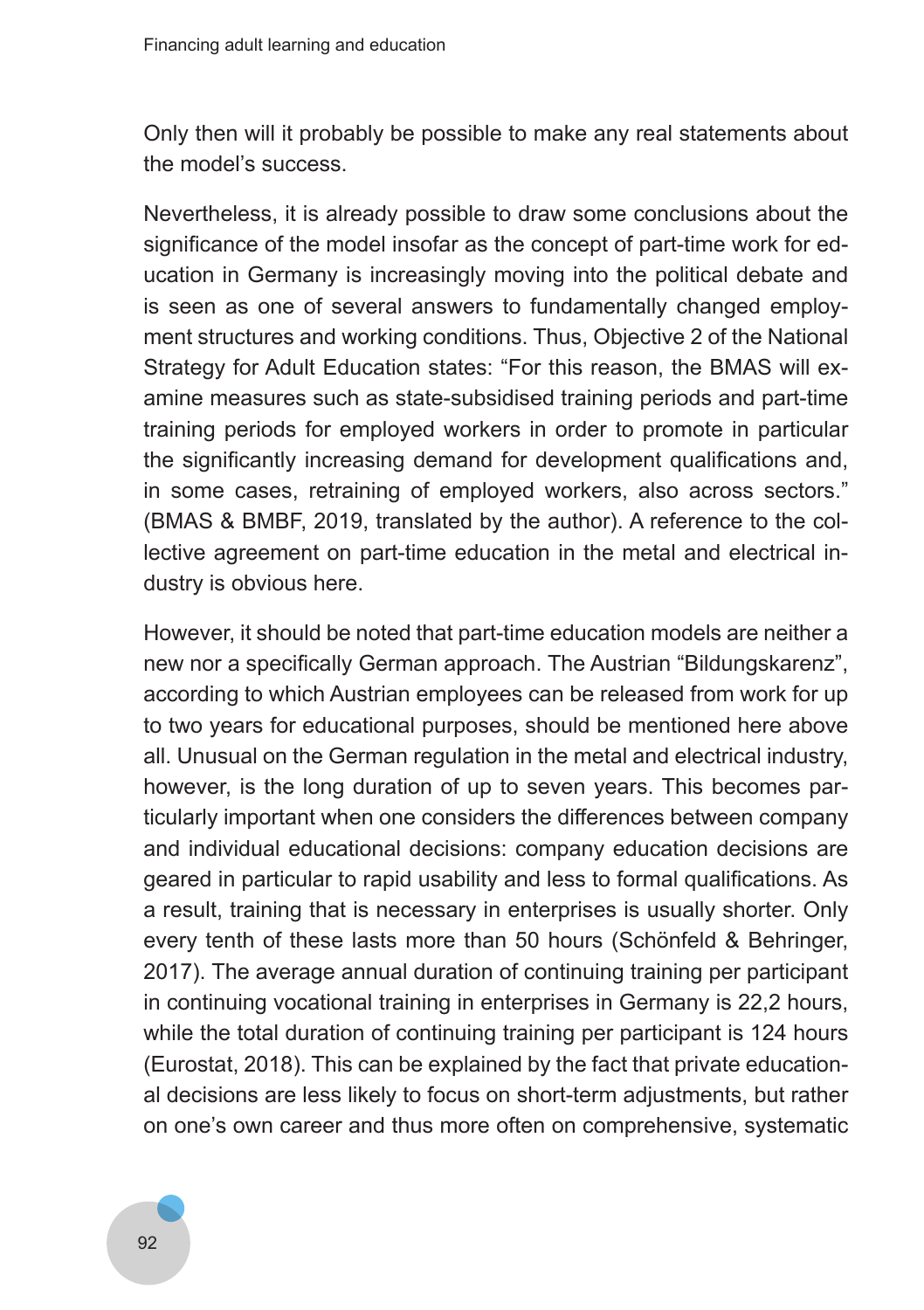competence acquisition or presentable qualifications. At this point, educational decisions can become life decisions by determining one's own future career path.

The associated utility value is often used as an argument in favour of further training for private individuals. However, this argument loses its power of persuasion at the moment when not only the time and financial expenditure but also the associated occupational insecurity becomes clear. From a statistical point of view, mostly certificate-oriented further training is worthwhile (WZB, 2018). However, it remains uncertain whether this will be the case in individual instances, so that a weighing must be made between the opportunities offered by further training and the associated disadvantages and risks. This shows the importance of collective parttime education by granting time resources (exemption), facilitating financing (education account) and offering security (right of return). This can break down educational barriers and force decisions for further training. Building blocks such as part-time training under collective agreements thus offer the prerequisites for making the recently called-for new further training culture possible at all. However, this model from the metal and electrical industries is only suitable for removing or reducing obstacles to education. This does not remove them. Irrespective of the question of whether and, if so, what problems are associated with the reintegration of those returning from education after several years, this is reflected in the aspect of income during leave: even if the goal of having 70% of the former net income at one's disposal is achieved, this would still mean an income loss of 30%. Especially for people with a low income this is a high, often unrealisable burden – apart from the fact that the previous savings on the education account are made from special payments or wages. These funds are therefore not available to those affected.

In order to actually achieve the educational goals geared to economic, social, and individual needs, further assistance is required. The example of collective part-time education shows a sector-specific approach, but it would be desirable to have a cross-sector concept that is closely inter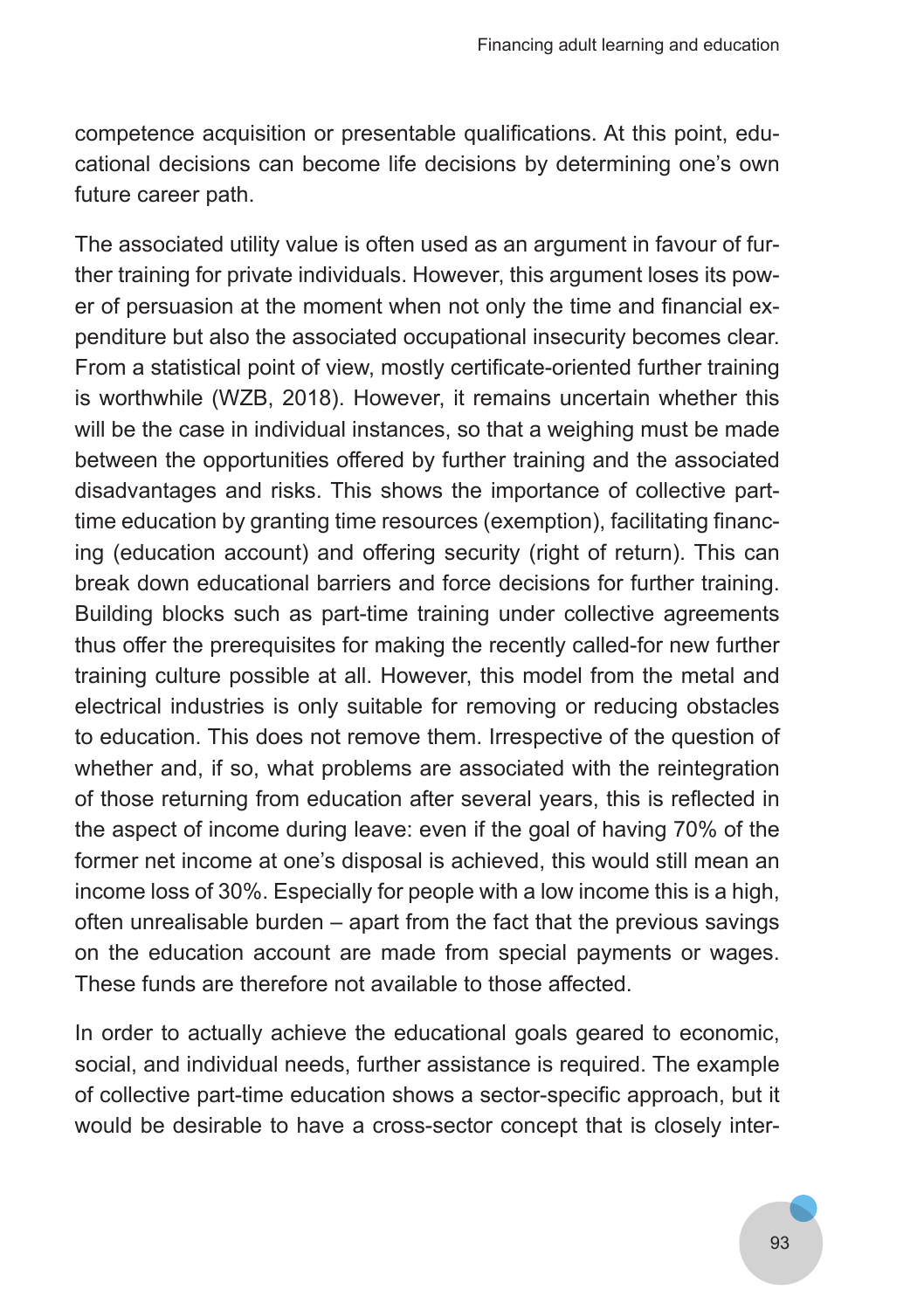linked with other measures to promote education (e.g. public funding). The initiative of political actors is called-for here. It remains to be seen what effects the National Adult Education Strategy of the current Federal Government will have in this context in the future.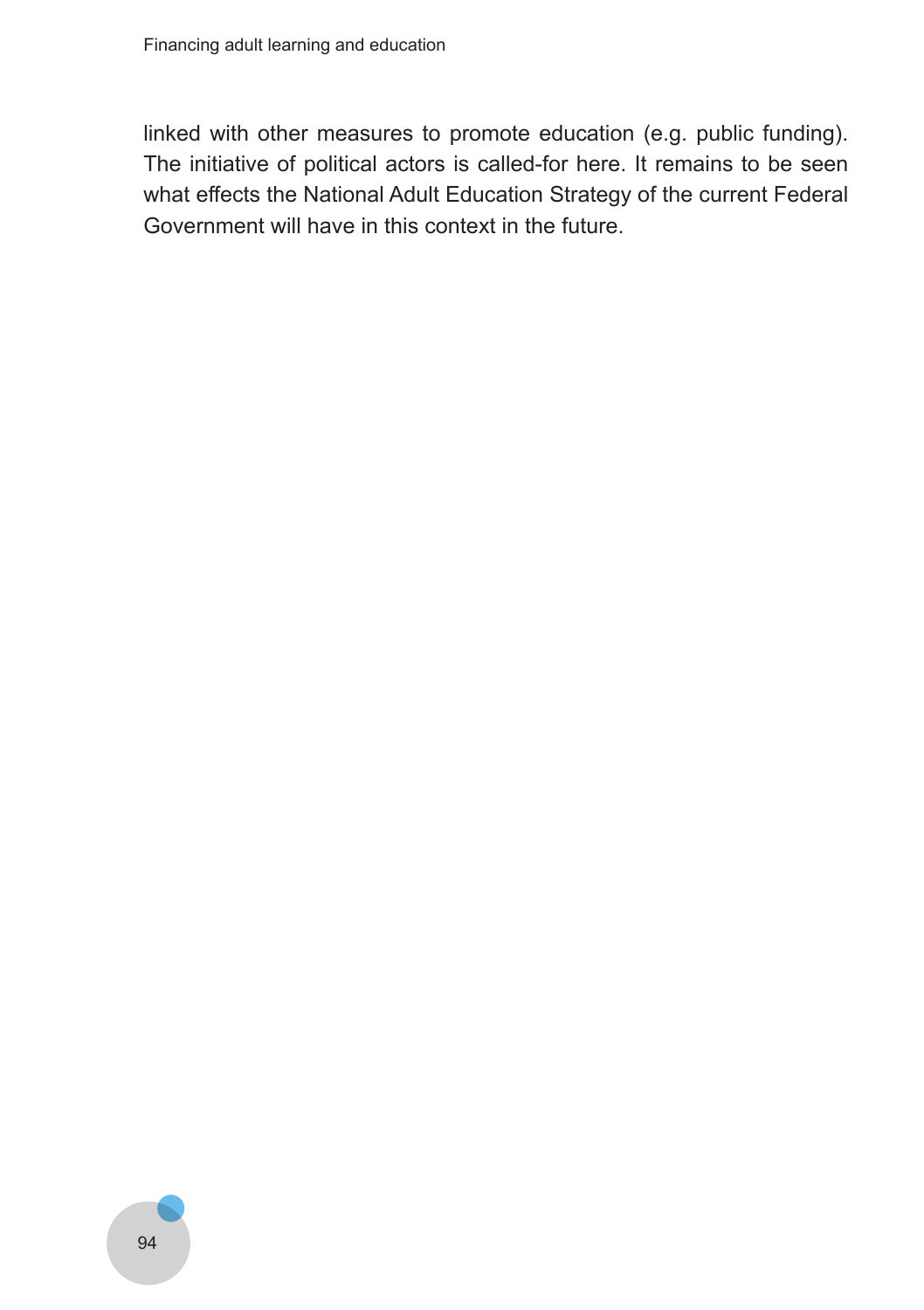# **2.5 Smart investment in adult education of Māori and Pacific peoples in New Zealand<sup>9</sup>**

## **2.5.1 Successful funding instruments and schemes**

For the indigenous people of NZ, the Māori ways of learning were through osmosis which can be categorised as non-formal, informal and lifelong, therefore creating the suggestion that adult and community education is not new to NZ (Morrison & Vaioleti, 2011). During the post-contact times, ACE formally began in 1895 with the introduction of the Manual Technical Instruction Act. In 1947 the Government passed the Adult Education Act, the first stand-alone piece of legislation dealing with adult education. From 1963 onward universities were free to deliver adult education as they wanted and this was referred to as university extension or continuing education (Pollock, n.d).

ACE boomed and expanded in the 1970s. The decade opened with the establishment of the Committee on Lifelong Education, sponsored by the NZ National Commission for UNESCO. Starting with 1974 adults could attend daytime classes at secondary schools and even Radio NZ created its own adult education programmes. By the end of the decade the Rural Education Activities Programmes (REAP) was established aiming to provide adult education for rural communities.

Internationally, there was a growing awareness that adult education was not reaching the most disadvantaged matching similar arguments in NZ regarding inequity in education, especially for Māori. Institutions were established for Māori and Pacific language learning and English as a Second Language (ESOL) tuition began in the 1970s. In 1974 the Association of NZ Community Education (now ACE Aotearoa and a subject of this report) was formed to represent non-formal adult education providers (Pollock, n.d).

<sup>9/</sup> Prepared by: Dr Timote M Vaioleti and Associate Professor Sandra Morrison, Indigenous Māori and Pacific Adult Education Charitable Trust, edited by K.P.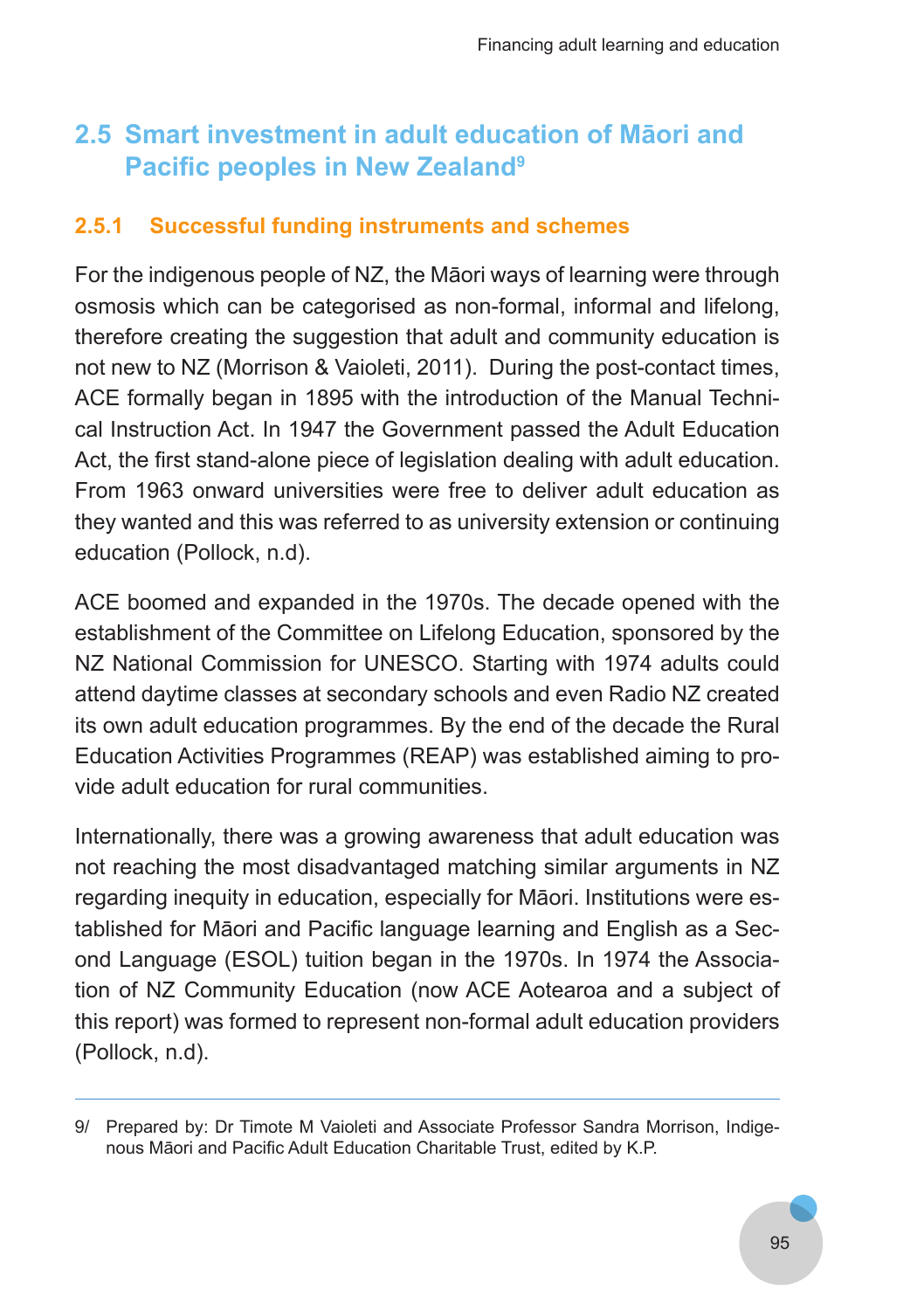Since the 1970s the Government slowly started to reduce funding as well as increasingly taking away control from communities. The 1970s were also a period when NZ reached its height of service to the community through ACE and indirectly a service to the social and economic well-being of the country. A meaningful contribution was made possible by support from the Government under a favourable international environment set by UNESCO.

## **2.5.2 NZ experiences and how could funding ALE be improved in different contexts**

In the early 2000s, the Government clustered the community, vocational and academic education together. Through these tertiary reforms, the new neoliberal, largely demand-driven model of tertiary funding was modified and a 'third way' mixed-model was introduced containing both regulated and competitive elements.

In addition, the barriers between 'academic', 'general' and 'vocational' or 'work-oriented' types of post-school education were reduced to one sector, and the justification for providing publicly funded tertiary education shifted from one based on individual rights to one which viewed tertiary education as a tool for national economic growth and social and cultural development. Funding of post compulsory education which now included adult and community education were now based on contractual arrangements between educational institutions or community organization within the newly created Tertiary Education Commission acting on behalf of the Government. Their mandate of work and priorities were outlined in a Tertiary Education Strategy (TES), which has been renewed every five years.

The TES has six priorities:

- 1. Deliver skills for the Industry
- 2. Getting at-risk young people into a career
- 3. Boosting achievement of Māori

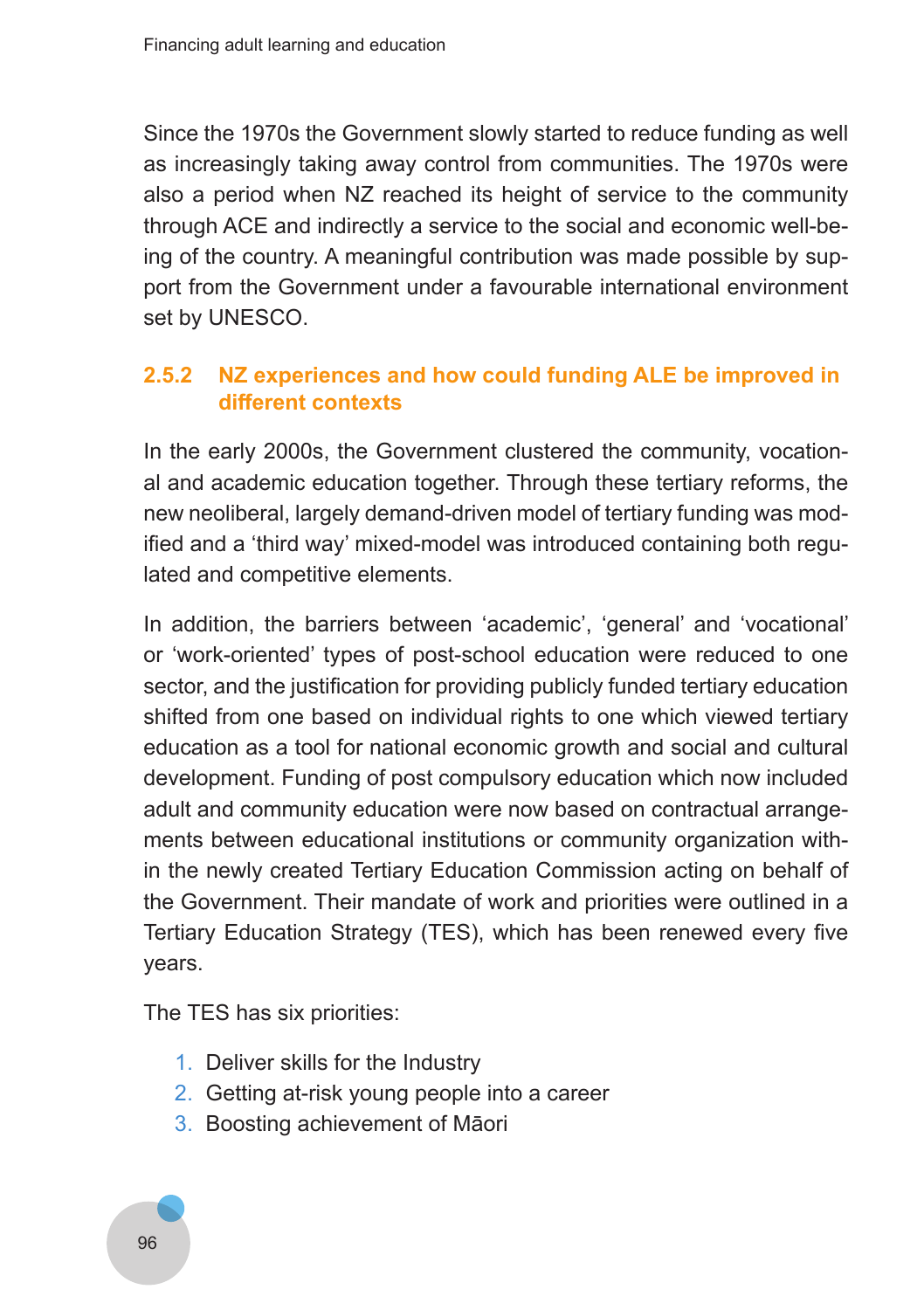- 4. Boosting achievement of Pasifika (people who identify with Pacific ancestry)
- 5. Strengthening research-based institutions
- 6. Growing international linkages.

For funding ACE, the TEC also outlined its three priorities namely:

- target learners whose initial learning was not successful
- raise foundation skills
- strengthen social cohesion, enhancing a learner's ability to participate in society and economic life.

(Tertiary Education Commission, 2020)

ACE is delivered by different sectors: ACE in schools; ACE in communities and ACE at the Institute of Technologies and Polytechnics (ITP) and Wānanga (Māori based tertiary institutions of learning).

The ACE in Schools funding is for informal, community-based education provided by schools. Funding is agreed through a school's investment plan submitted to the TEC and allocated at a fixed rate of US\$7,40 per hour.

Adult and Community Education (ACE) in ITPs and Wānanga is for community education delivered by institutes of technology and polytechnics (ITPs) and wānanga. The funding rate for ACE provision by them is US\$4.524 per EFTS (Equivalent full time student).

The ACE in Communities funding is for informal, community-based education provided by private training establishments (PTEs), rural education activity programme (REAP) providers and community organisations. The funding allocation for these are a mix of provision (MoP) and contracted volume and delivery are agreed with each organisation through the Investment Plan processes. Funding allocated by these means contributes to the growth and expansion of ACE in New Zealand and moreover responds to local community needs, these being the philosophical drivers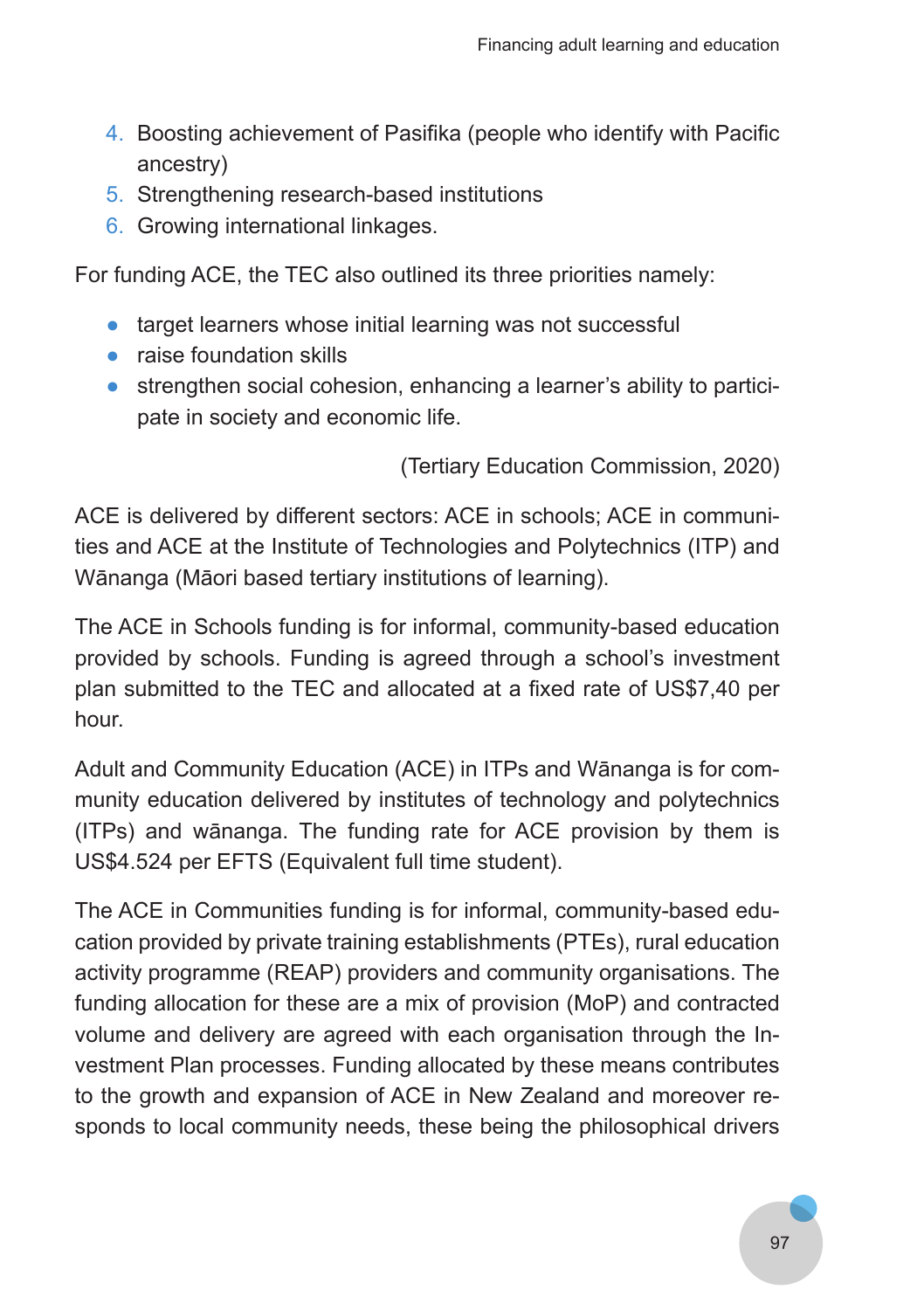to the success of ACE. The Government also funded and directed establishments, such as the Universities, in order to provide support for the communities through their support of local ACE.

## **2.5.3 Factors of success and determinants of progress**

As an example of a "smart" investment in adult education with successful outcomes in the funding arrangement is that which the TEC has with ACE Aotearoa. ACE Aotearoa is the national lead body for adult and community educators and a voice for adult learners. It has a responsibility to serve all learners, providers and practitioners across the ACE sector. It is an umbrella body for 450 ACE organisations, TEC-funded, self-funded or funded by others. As a membership organization, it also is a communication conduit between the Government and the wider sector, directing and advising on policy development and supporting its implementation (ACE Aotearoa, 2017).

ACE Aotearoa receives funding from a broad mix of individual and philanthropic supports, but the TEC is its main funder contributing around US\$1.500.000 annually (ACE Aotearoa, 2018). Although ACE Aotearoa works within the limitations of the Government's set of priorities and focuses on learners with previous low or no success in their educational experience, it goes well beyond its specific contractual obligations, which is to provide primarily a Professional Development programme, but also an ACE Pool programme, such as the annual Festival of Adult Learning.

These endeavours contribute to achieving SDG 11 (Building Sustainable Cities and Communities). Indeed, as part of its overall trajectory of work, the ACE Aotearoa 2018 Annual Report articulates an impressive set of key events/projects with key indicators of success and key outcomes. Some examples include: resources and services to support ACE learner outcomes, building capability to improve learner outcomes, revision of ACE Sector standards and a Quality Assurance and External Evaluation Review which is reflective of analysing what quality education is according to SDG 4. A key strategy for ACE Aotearoa is to increase the partici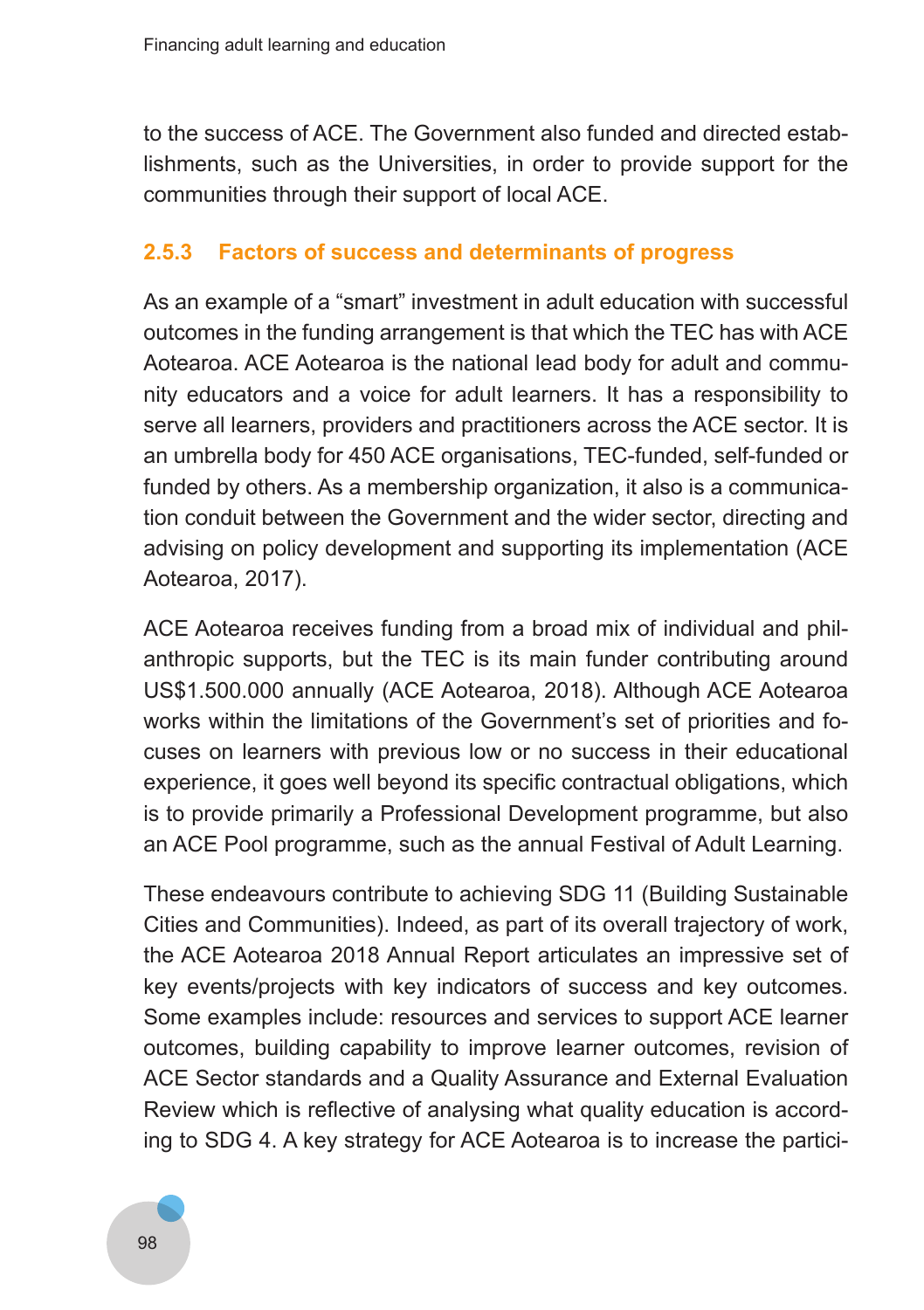pation and success of Māori and Pacific learners in the sector. This is in line with its constitutional commitment to Te Tiriti o Waitangi/the Treaty of Waitangi<sup>10</sup> and further reflects the requirements of SDG 1 (No Poverty), SDG 8 (Decent Work and Economic Growth), and SDG 10 (Reducing Inequality).

ACE Aotearoa has made targeted funding available as well as targeted activity which has had considerable success in increasing numbers of Māori and Pacific peoples in the ACE sector (Phillips, 2015). Increasing Māori educational success is also a key government goal as there are significant equity gaps between Māori and the total population. Although ACE certainly provides many Māori (and Pacific learners as well) with the opportunity of further learning, it is important to note that for Māori (as with other indigenous populations) adult education is part of a broader political and cultural agenda with an aim towards cultural and linguistic retention (Morrison & Vaioleti, 2011).

Many Māori tribes are committed to improving the educational outcomes of their people and around the country and there are numerous fora of learning occurring in Māori places of learning, only it is not called adult education. It takes on nomenclature that has cultural relevance and cultural appropriateness. The concept of adult education is embedded within the collective political aim of self-determination. To this end, adult education can be perceived as a western, linear concept as opposed to a holistic and integrated approach to learning which has tribal well-being as its end goal contributing also to meeting SDG 3 (Good Health and Well-being), SDG 15 (Life on Land) and SDG 16 (Peace, Justice and Strong Institutions).

Be that as it may, there are some benefits to having ACE Aotearoa as a national leadership body receive investment from the government funding. Those are:

<sup>10/</sup> Te Tiriti o Waitangi/ the Treaty of Waitangi is a document signed by Māori chiefs and representatives of the British Crown in 1840, which allowed for European settlement.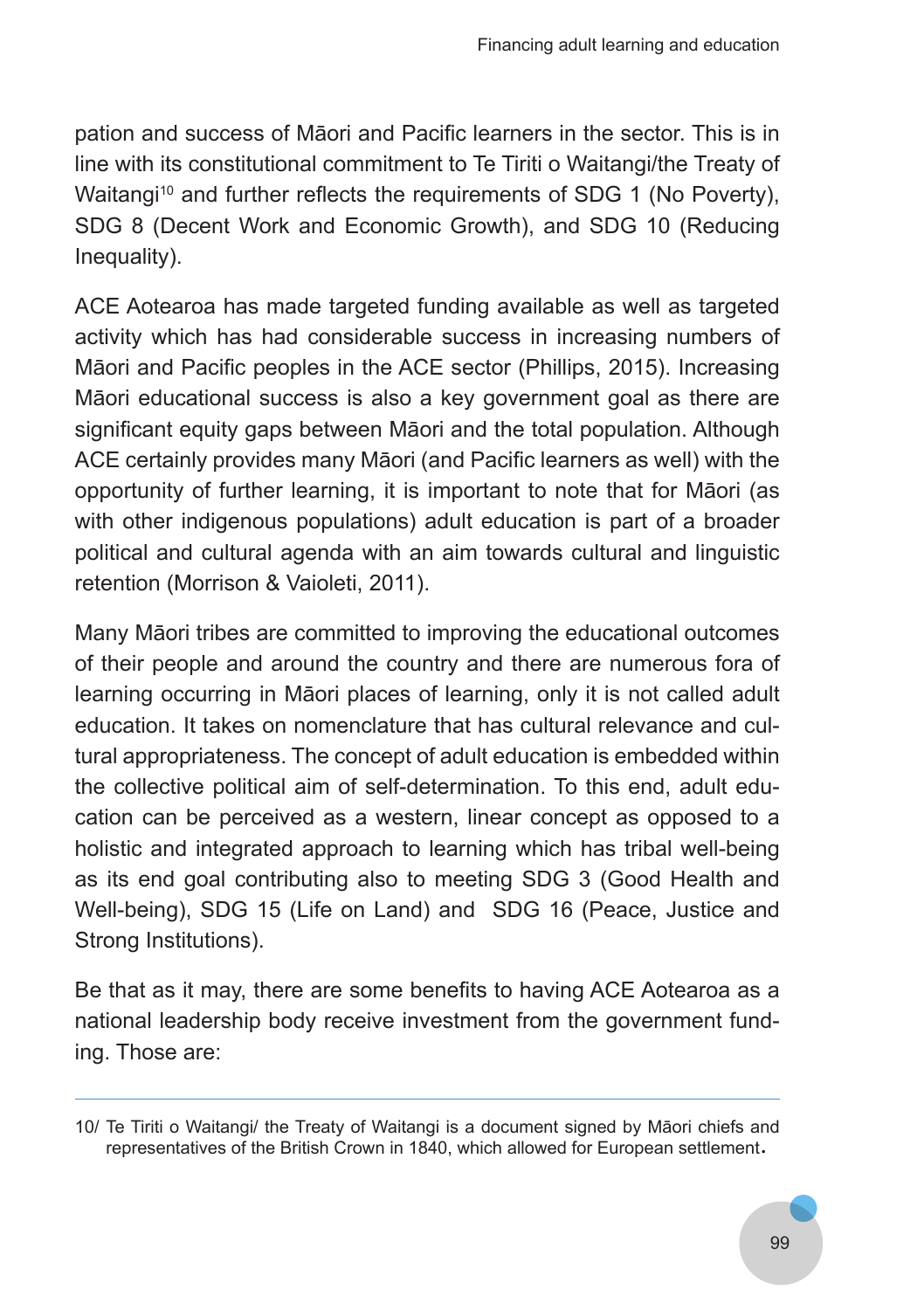- An acknowledgement from the Government that the work being undertaken by ACE Aotearoa is important
- ACE Aotearoa can rely on a base fund towards certain activities, even if they are contracted (if not limited) to meeting government priorities, thus reducing pressure on membership fees
- The certainty of funding allows for some space to find other funders
- Working in collaboration with the Government enables ACE Aotearoa to have a preferential place to contributing to policy and strategic advice, especially in regard to the financing of adult education .

The success of ACE Aotearoa in NZ has been through it staying relevant to the local needs of its communities. Its membership is diverse, and its service to the needs of Māori, Pacific peoples and migrants are to be commended. It responds to local changes and community needs, but is also informed by international trends. To this point, it has been an active member of the ASPBAE and the ICAE. Its philosophies, management, policies and activities are based on the principles of ACE and partnership with Māori, which is a requirement of the Treaty of Waitangi.

It carries out professional development for marginalised groups at no cost to the communities. It involves itself in advocacy as well as making submissions to promote ACE. While the Government now insists on a market model to deliver adult education, ACE Aotearoa is nimble enough to complete a broad agenda of activity in which the joy of learning for itself can be celebrated. This is achieved through annual awards.

It could be argued that the independence of ACE Aotearoa is compromised by receiving funding. However, this needs to be measured against the activity that could not occur if base funding was not available. ACE Aotearoa has successfully managed to continue its work while enjoying the trust of the Government and its members being a strong responsive advocate for the ACE sector. The Government policy and funding is, however, subject to change depending on the Government in power, and historically the ACE sector has had a feast or famine financing arrangement.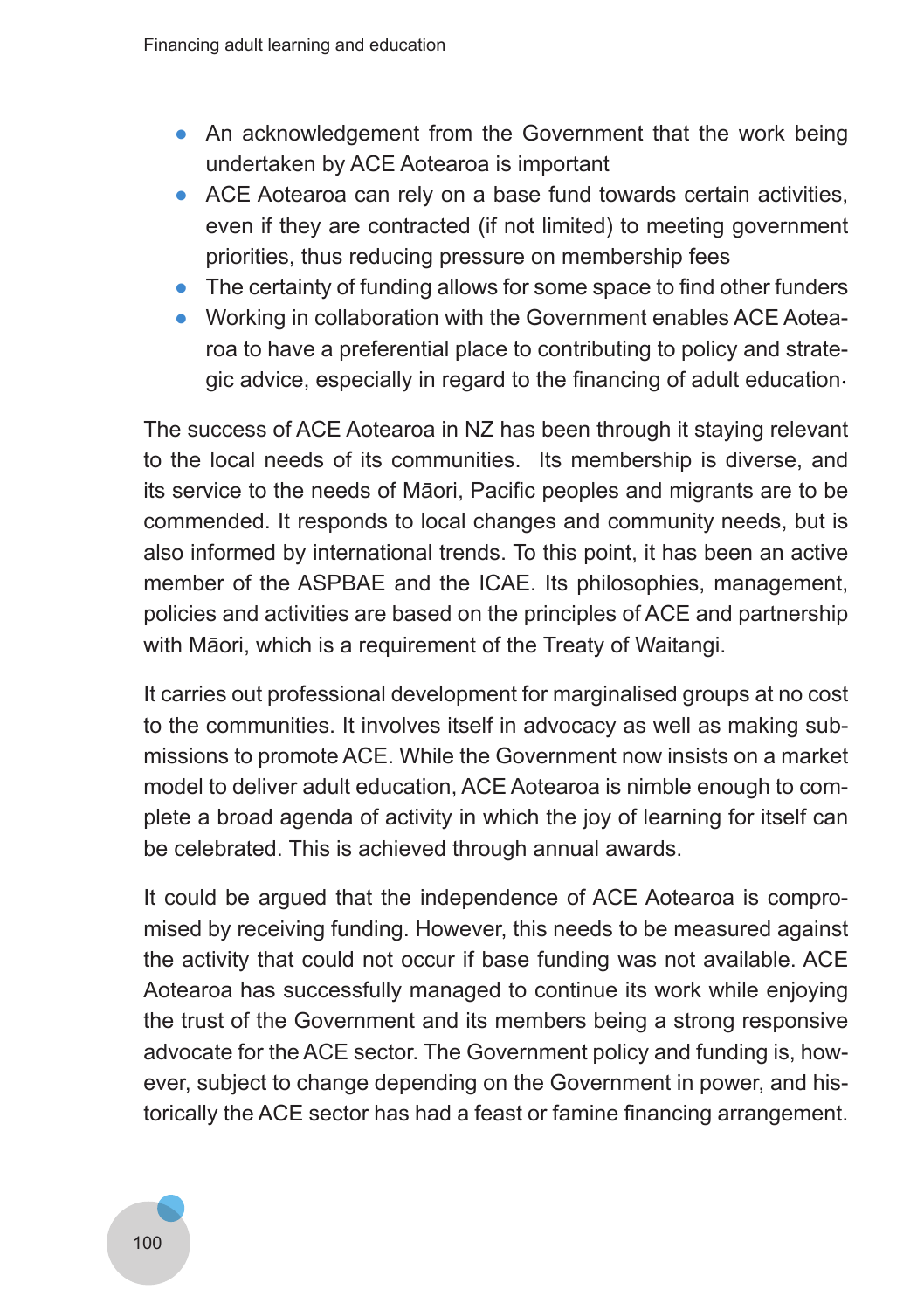Yet a recent report commissioned by ACE has noted the participation of 600+ ACE organisations plus 73.000 learners, and these are conservative numbers (Chauvel, 2019). While many of these organisations and learners may not come under ACE Aotearoa specifically, one can see the breadth and depth of the sector. ACE also supports the achievement of the Sustainable Development Goals and wider challenges that beset Aotearoa NZ as well as the globe. In preparing this report, we acknowledge that the world is dealing with COVID-19, which is a reminder of our global interdependence and of our need to help adults and young people all over the world to adapt behaviour and work together to manage the pandemic and its aftermath.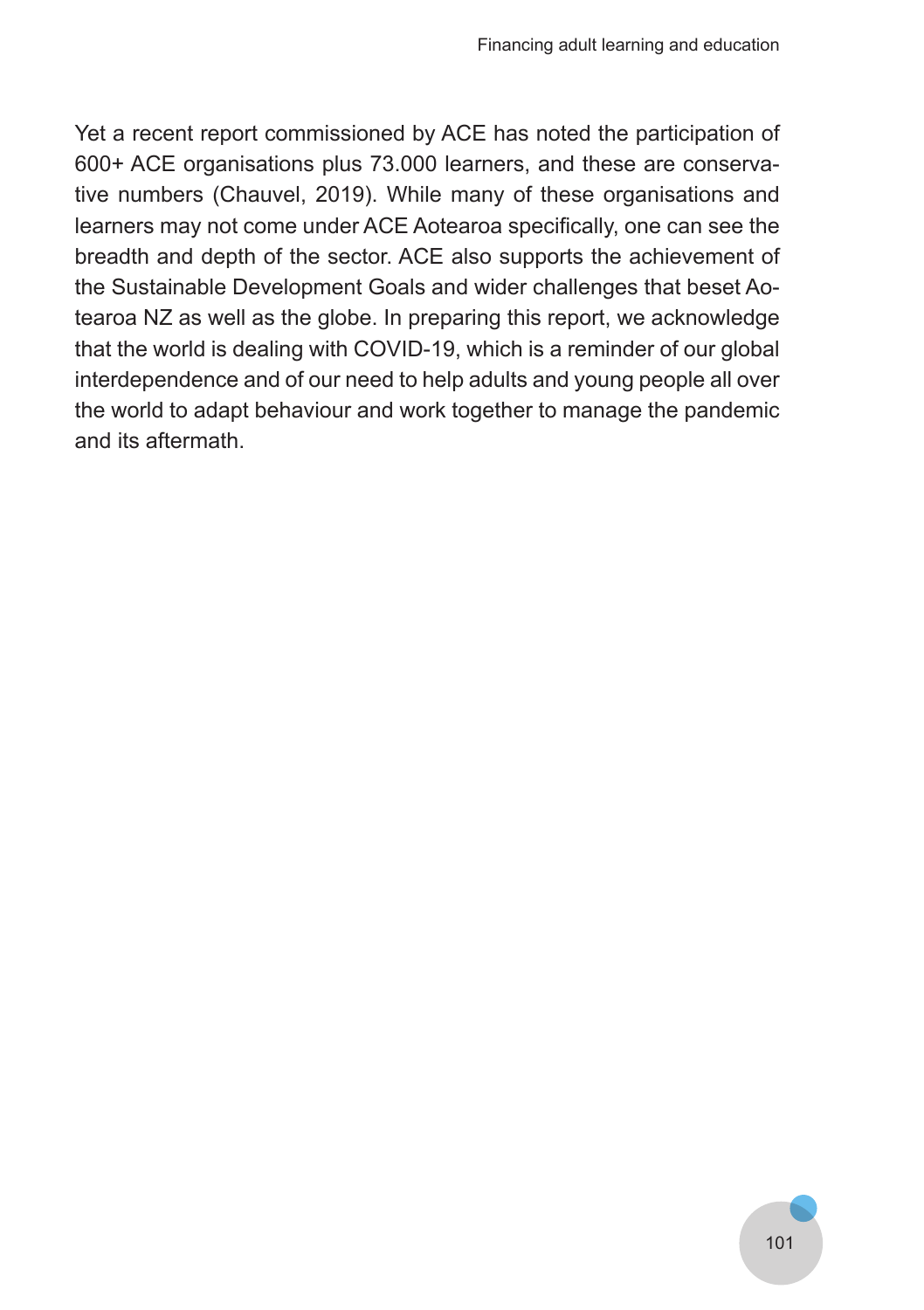# **2.6 ODA: Second chance in Serbia through**  the EU pre-accession funds<sup>11</sup>

### **2.6.1 Financing ALE in Serbia**

Adult education in Serbia is not treated as a strategically significant factor for the development of economy and society. Within the education policy, education is put on the level with schooling, meaning that the Government has desisted from the provision of systemic solutions to adult education and has greatly diverted its interest from this field, focusing its concerns solely on schools, i.e. on formal education.

Budgetary financing of adult education is reduced to such a low level that both the adult education system and national interests in this field are jeopardized. The Government conducts a generally restrictive and non-selective tax policy towards adult education. It is indicative that taxes are not imposed on formal, but only on non-formal education.

The years of conflicts, political upheavals, and disastrous economic phases have made the country highly dependable on international support and official development assistance. After the devastating decade of the 1990s and a 'new start', there was a range of donors investing in adult learning and education, supporting various areas – vocational education and training, professionalization and train the trainers, policy and governance – legislative and strategic measures, international cooperation, etc. The donors were international organisations (such as the World Bank and the EU). In addition, the EU Member States have also provided substantial bilateral assistance through their agencies and organisations for development cooperation (USA, Germany, Sweden, Switzerland, Austria, etc.). EU Member States donations have reached €523,86 million (between 2007 and 2016), while investments from the Member States reached almost €6 billion during a three-year period (2014–2017) (The delegation of EU to the republic of Serbia, 2019). The EU is also the larg-

<sup>11/</sup> Prepared by: Prof. Katarina Popović, University of Belgrade.

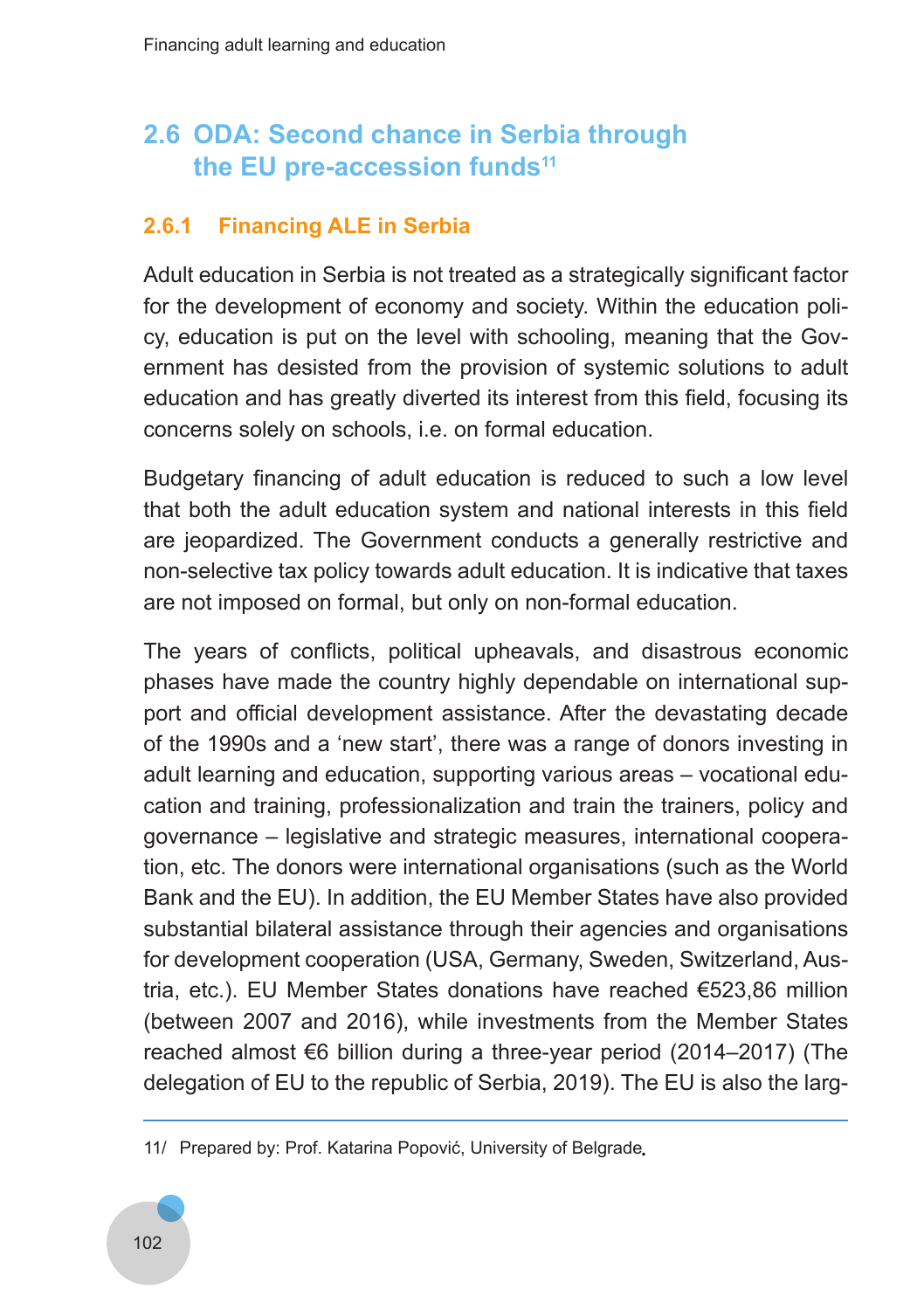est lender to Serbia, with more than €4,3 billion worth of loan agreements, including support by: the European Investment Bank – EIB, the European Bank for Reconstruction and Development – EBRD, the Council of Europe Development Bank – COEDB, KfW) for a total of €4,377 billion during the 2007–2018 period. Of this sum, the EIB separately has provided €2,913 billion during the 2007–2018 period (The delegation of EU to the Republic of Serbia, 2019; EC, 2015).

With almost €200 million annually. Serbia is the biggest recipient of EU funds among the Western Balkans countries (EC, 2015; The delegation of EU to the Republic of Serbia, 2020). Since 2000, the EU has implemented projects regarding the rule of law, justice, public administration reform, social development, transport infrastructure, environment (air and water quality, solid waste treatment…), agriculture, and health care, in order to deliver better services to citizens. In recent years, support is increasingly oriented towards preparations for EU membership (The delegation of EU to the Republic of Serbia, 2020). The EU, the biggest donor in Serbia, has invested with more than €3,6 billion – through the following mechanisms (The delegation of EU to the Republic of Serbia, 2019):

- Instrument for Pre-Accession Assistance (2007–2018): €2,1667 billion
- CARDS 2000–2006: €1,15 billion
- $\bullet$  Multi-country programmes (2014–2017): €0,378 billion

The financial assistance provided through the Instrument for Pre-Accession (IPA) aimed to help Serbia prepare for assuming and effectively implementing obligations of its future membership in the EU.

On top of the national IPA programme, EU funds for Serbia are also available through the Civil Society Facility (€2,5 million), the TEMPUS programme (€4 million), and funds for refugees under the Regional Housing Programme (€12 million).

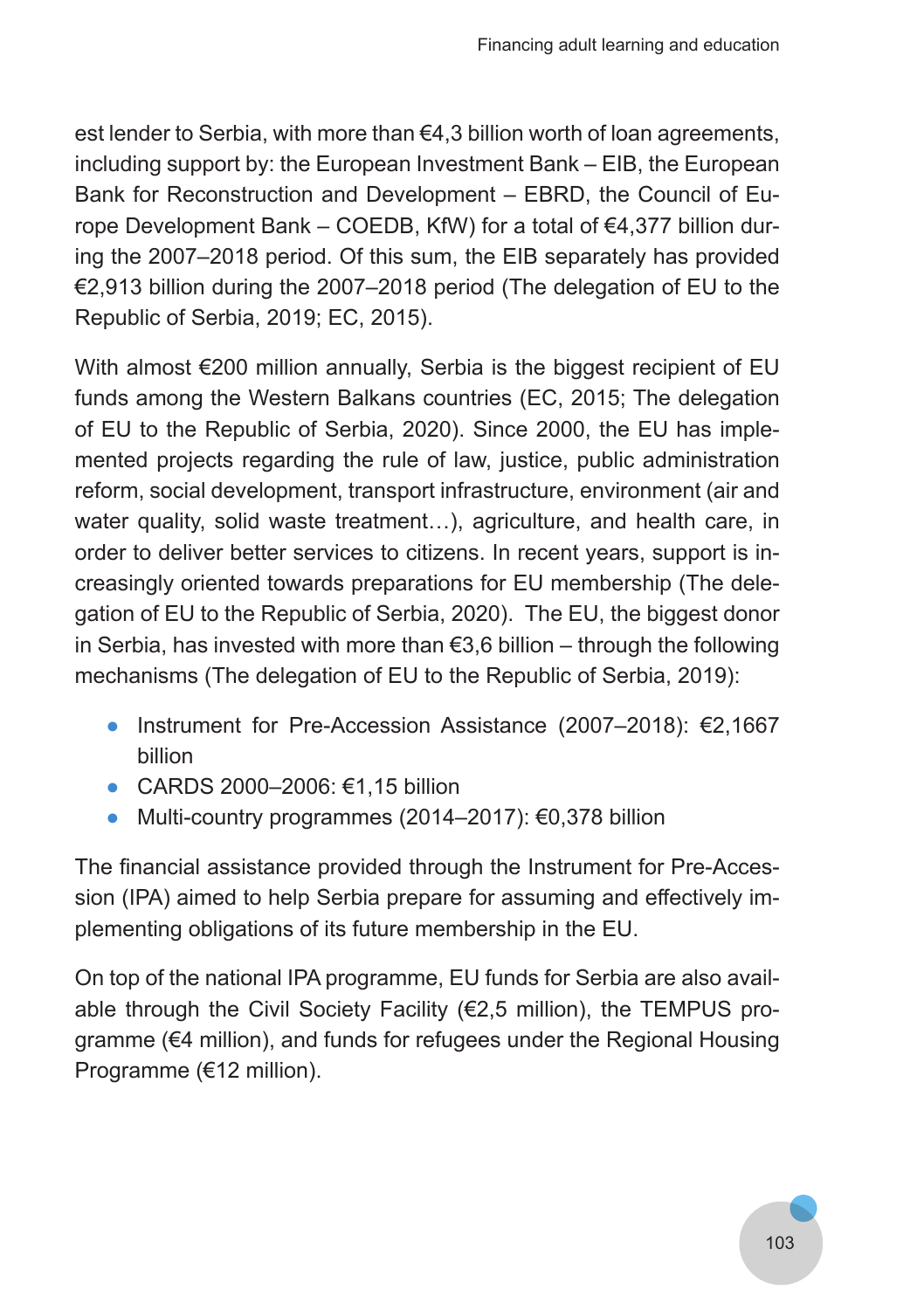Under IPA II for 2014–2020, the European Commission together with the Serbian authorities is focusing on the fact that only strategically important and mature projects will be considered for funding under the sectoral approach (The delegation of EU to the Republic of Serbia, 2019). The Serbian authorities need to create the legal and institutional structures that will enable a more efficient and effective absorption of EU and other donor funds (including loans by international financial institutions), especially in infrastructure projects.

### **2.6.2 Description of the action: Second chance – Functional basic education of adults in Serbia**

Second chance: functional basic education of adults was a three-yearlong project in Serbia, supported mostly by the European Union (EU) and the Serbian Ministry of Education, Science and Technological Development, that was also the main beneficiary. The aim of the project was a systemic development of elementary, practice-based adult education in Serbia and the establishment of a system of functional elementary adult education in Serbia that is accessible and adaptable to the needs of adult learners, focused on life skills and competencies, and based upon lifelong learning. The project is based on the examples of good practice and positive experiences gained primarily in the programme of reform of vocational education (CARDS I and CARDS II) and the Functional Elementary Education of Adult Roma (FEEAR) project (Medić et al., 2010), financed by the Roma Education Fund (REF), as well as a number of individual programmes realised with the assistance of various international organisations. This was one of the main factors for the success of the project. It was tailor-made according to the needs of the country, based on the lessons learned from the previous relevant projects, while most of the experts and staff were local people.

The Second Chance piloted a concept of the *Functional Elementary Ed‑ ucation for Adults* (FEEA) involving 4.000 participants during two school years (September 2011 – June 2012 and September 2012 – June 2013).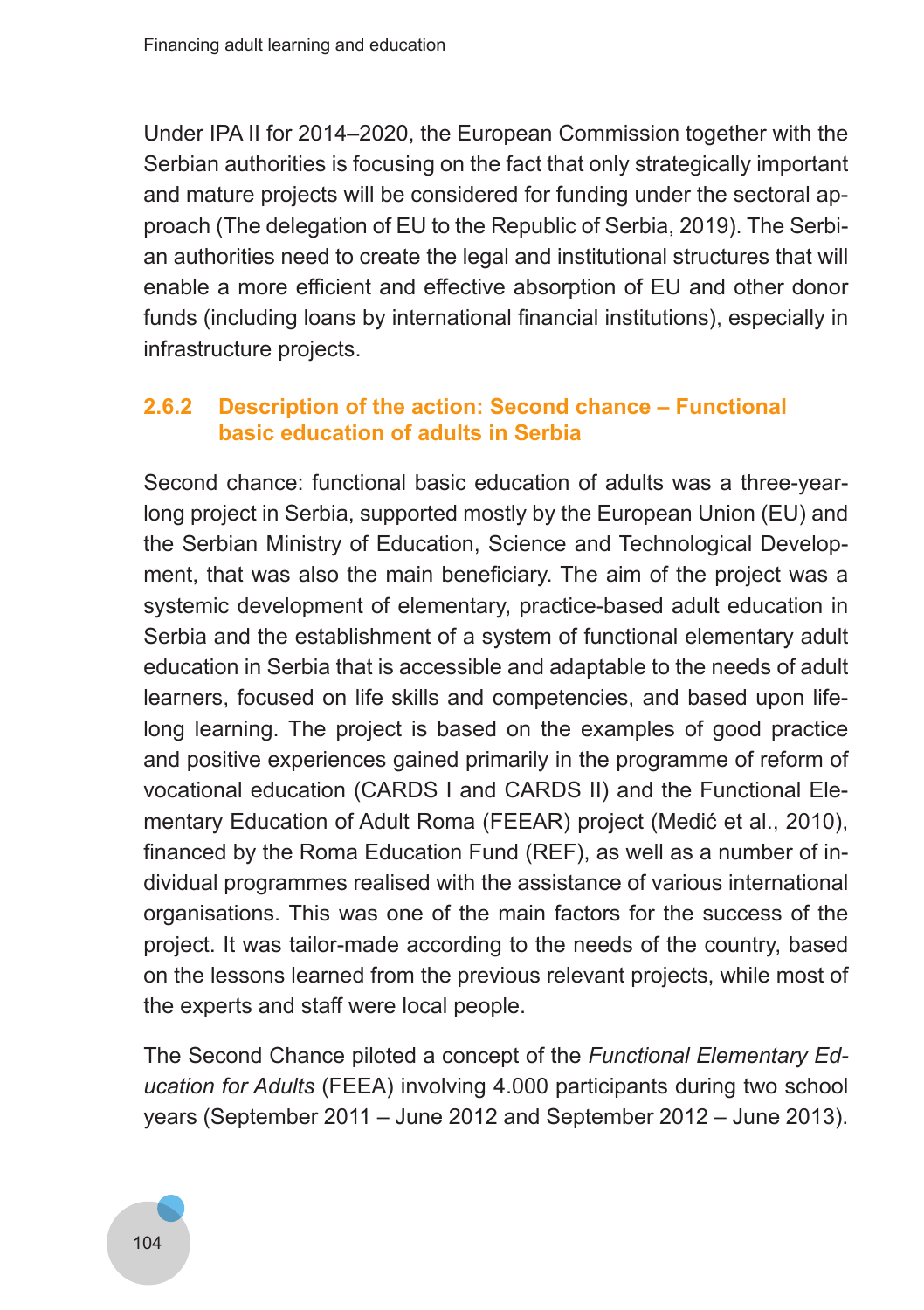The education programme was intended for adults above 15 years of age with incomplete elementary education or without vocational qualifications, a priority being given to socially vulnerable target groups.

The FEEA represents a second chance for acquiring elementary education and is accessible to all above 15 years of age who have not acquired a complete elementary education and professional skills. It was the first step in developing a system of adult education which targets the most vulnerable and difficult to employ people and offers them a unique chance to complete elementary education and thus become eligible to progress further with their education or to gain access to better jobs by gathering essential life skills (EU, 2008; Popović, 2019; Second chance, 2013) and initial professional competence. Since the completion of elementary education is a prerequisite for entering into any form of vocational education, the FEEA helped to bridge the gap in learning and professional qualification for this target group. The purpose of the FEEA was to improve the social integration, employability and quality of life for adults.

The curriculum was organized in three cycles, each lasting one school year: the first cycle (grades 1–4), the second cycle (grades 5–6), and the third cycle (grades 7–8 and training for 30 vocational profiles). All those who successfully completed the FEEA curriculum received an elementary school diploma and a certificate on vocational competence. Adding knowledge to their life experience, participants and their families got a second chance to live a better life through improved literacy, general education and obtained certificate of vocational training (The delegation of EU to the Republic of Serbia, 2013; Second chance, 2013).

The FEEA concept was piloted by 80 elementary school teams (directors, teachers, psychologists, and pedagogical assistants) and 75 teams in secondary vocational schools. More than 1000 teachers have been trained in delivering the curriculum for adults by 50 teacher-trainers (Second chance, 2013).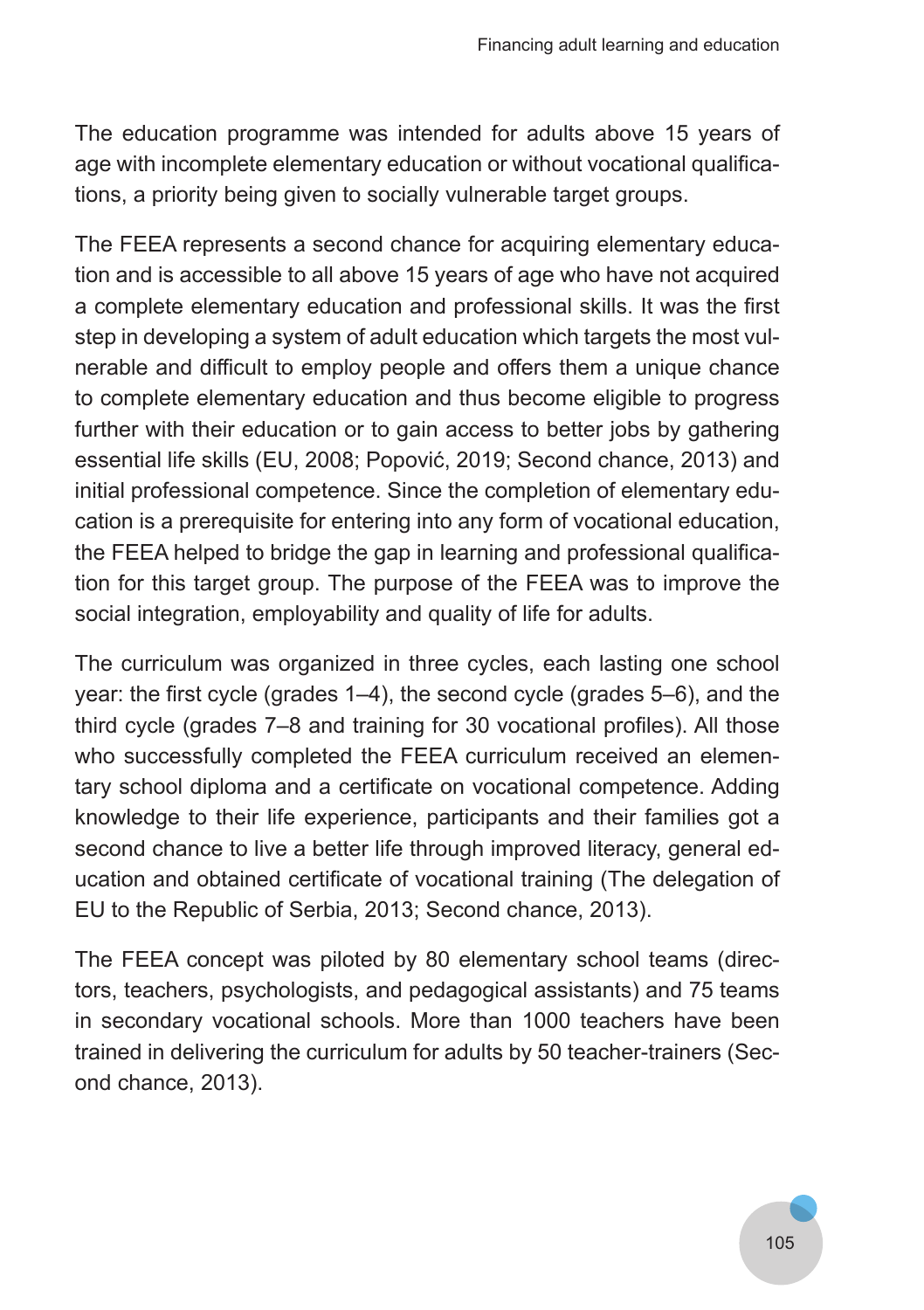In order to achieve the defined results, national and local partnerships will be established with all FEEA stakeholders such as: the Ministry of Education, the Ministry of Economy and Regional Development, other relevant ministries, the Institute for Education Quality and Evaluation, the Institute for Improvement of Education, the National Employment Service, the Standing Conference of Towns and Municipalities, NGOs, employers, centres for social work, etc. (Second chance, 2013).

The implementation of the project leaned upon the legislative framework defined through the Law on the Basis of the System of Education, the Law on Elementary School, and the Law on Secondary School. This legislation permits conducting experimental work aimed at testing the quality of existing solutions, suggesting alterations and verifying the effect of new solutions. On the basis of the pilot phase results and the evaluation, a legislative framework allowed the introduction of the FEEA in the education system and the FEEA concept turned into a systemic solution, replacing the old, obsolete system of basic education for adults (EU, 2008; The delegation of EU to the Republic of Serbia, 2013; Second chance, 2013).

# **2.6.3 Financing mechanisms applied in the project**

The project was led by a consortium, consisting of GOPA, DVV International, and the European Association for the Education of Adults (EAEA). The project was implemented during the 2010–2012 period and included 80 schools in Serbia. The total project value was 7,5 million EUR – the European Union granted 4,5 million EUR for the implementation of the Second Chance Project of the Ministry of Education and Science in Serbia (within the framework of IPA funds – funds for pre-accession aid), and 3 million EUR are the national co-financing funds (EU, 2008; The delegation of EU to the Republic of Serbia, 2013; Second chance, 2013).

Most costs were covered from the project budget (EU IPA funds), especially technical support, capacity building, expert works, curriculum development, etc. In that sense, this is one of the usual forms of ODA funding. But, typically for this kind of EU funded initiatives, it is required that the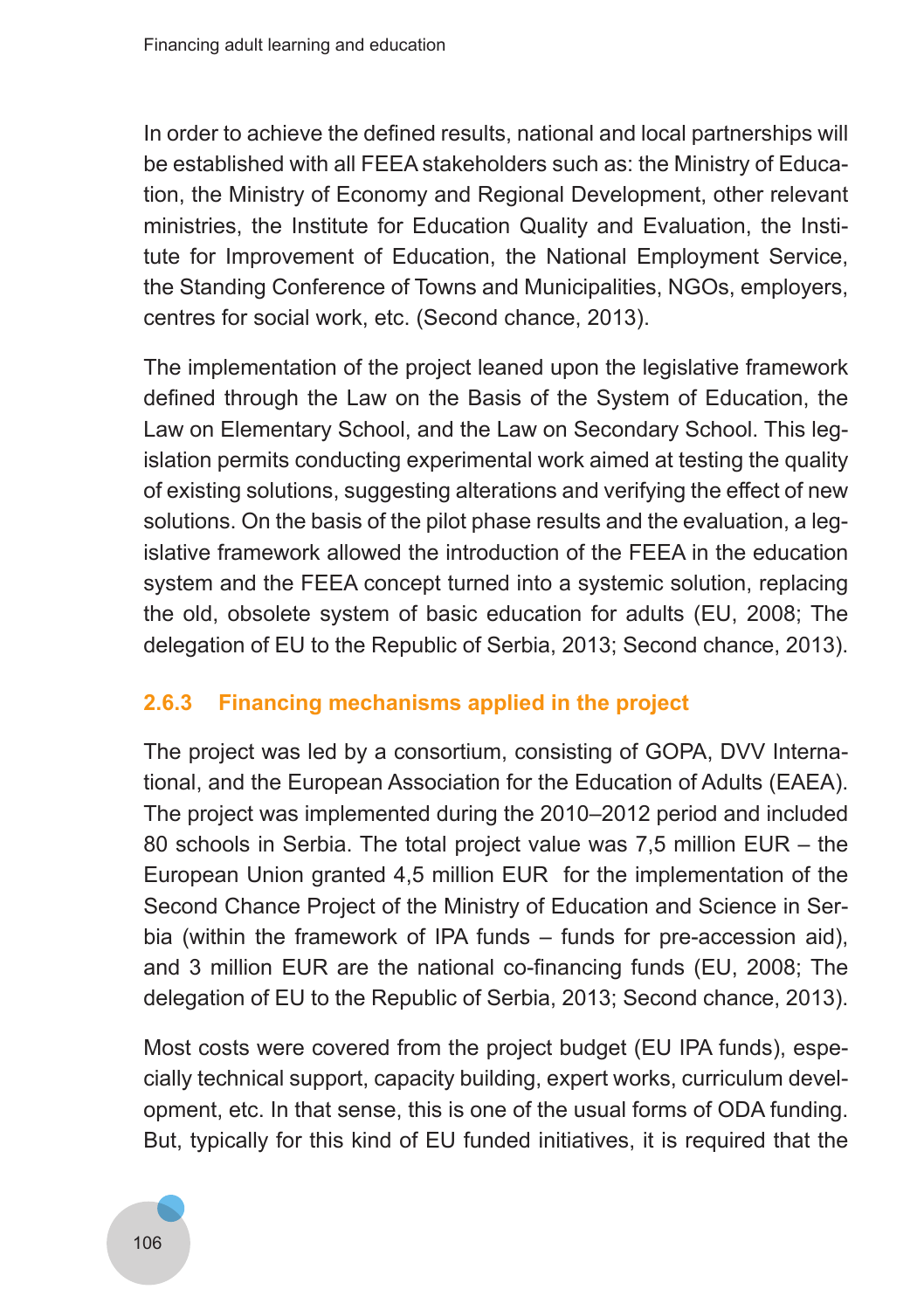recipient country contributes to it, since this is seen as a guarantee of the systemic impact, sustainable results, sense of ownership, and continuous commitment. This is both an advantage and a risk, depending on how the costs are shared, what management and control mechanisms are, and if there is a true partnership among the actors. In the FEEA project, the Ministry of Education, in cooperation with the Ministry of Labour, provided financial support for the vocational trainings of the participants who enrolled in the general education programmes. The in-kind contribution included the work of teachers in the schools and the Ministry staff. Further institutions were also involved – the Ministry of Economy and Regional Development (MERD) and the National Employment Service (NES) (EU, 2008; Second chance, 2013). Their contributions have not expanded the frame of their usual work, but have functionally connected it with the project, thus paving the way for the inclusion of the measures and the project outcomes into the education system, and increasing the capacity of the involved partners. Projects with only ODA funding will probably have less success in terms of a systemic impact and sustainable results .

A very complex system of contracts and subcontracts was applied, involving several ministries and governmental bodies (at the national and the local levels), as well as civil society organisations and local employers. The administrative work was burdening, with many complicated legal and administrative procedures, but together with a strict monitoring and reporting, rigorous control of all financial aspects, full accountability was provided, as well as the transformation of the pilot-project into the integral part of the system.

A targeted, well-structured partnership, both in the project implementation and in planning and budgeting, was one of the key success factors.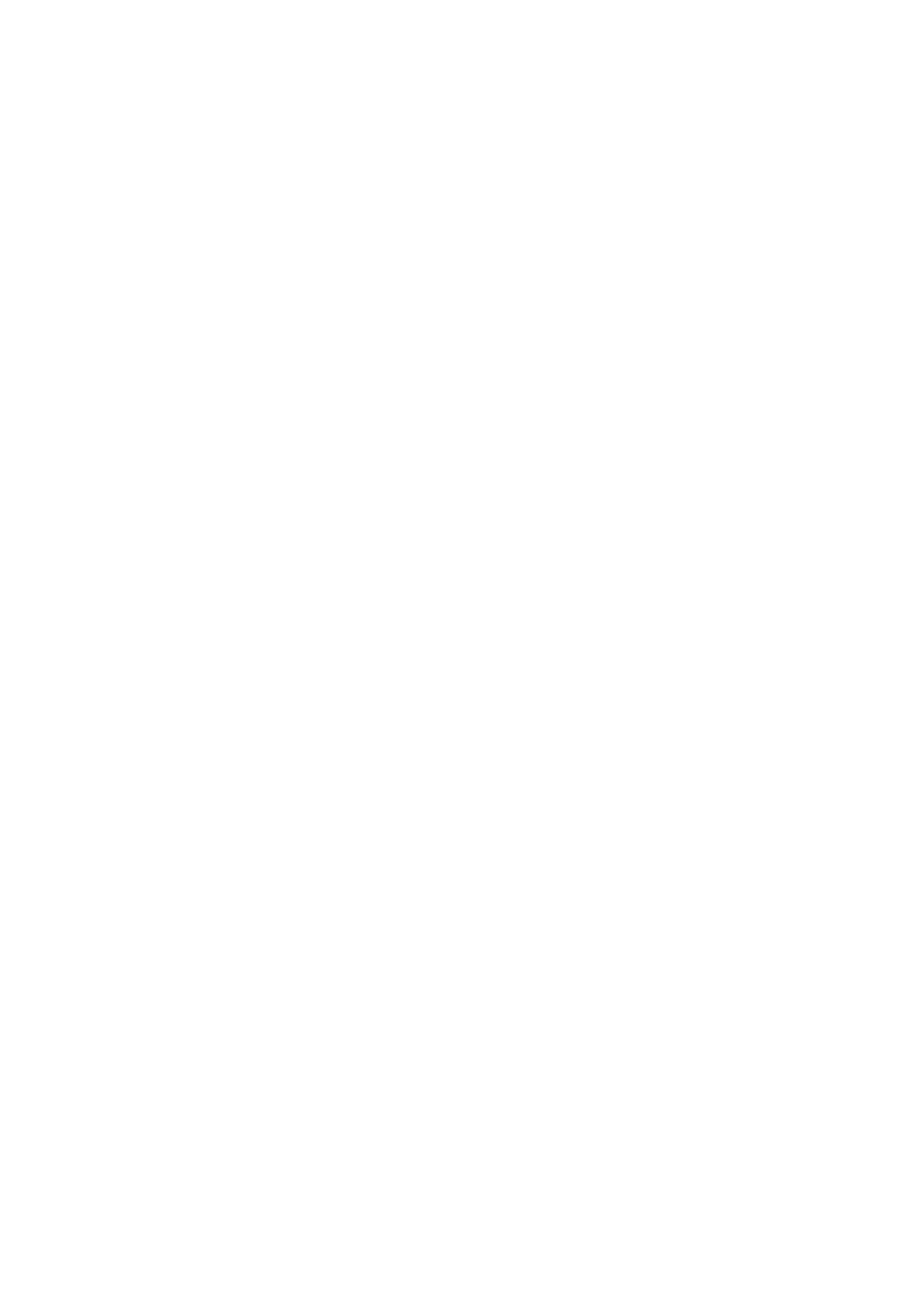# **3 RECOMMENDATIONS FOR FINANCING ADULT LEARNING AND EDUCATION**

It is difficult to draw universally valid recommendations for various contexts, but the existing experiences and the examples from different regions allow drawing numerous conclusions, observing the tendencies (both positive and negative), and recognising possible developments, both beneficial and risky ones. The lessons learned and the recommendations provided are taken from the examples chosen by DVV International and the ICAE and presented above, as well as from other described studies, projects, and research. Since the examples include, touch upon (directly or indirectly) or discuss various types of funding, each of the models provided various lessons learned and messages for different funding models.

The recommendations are structured according to the previously chosen main groups of funding models, therefore they do not target any specific group, but could be used by policy makers, ALE providers and organisers, donors, evaluators, etc.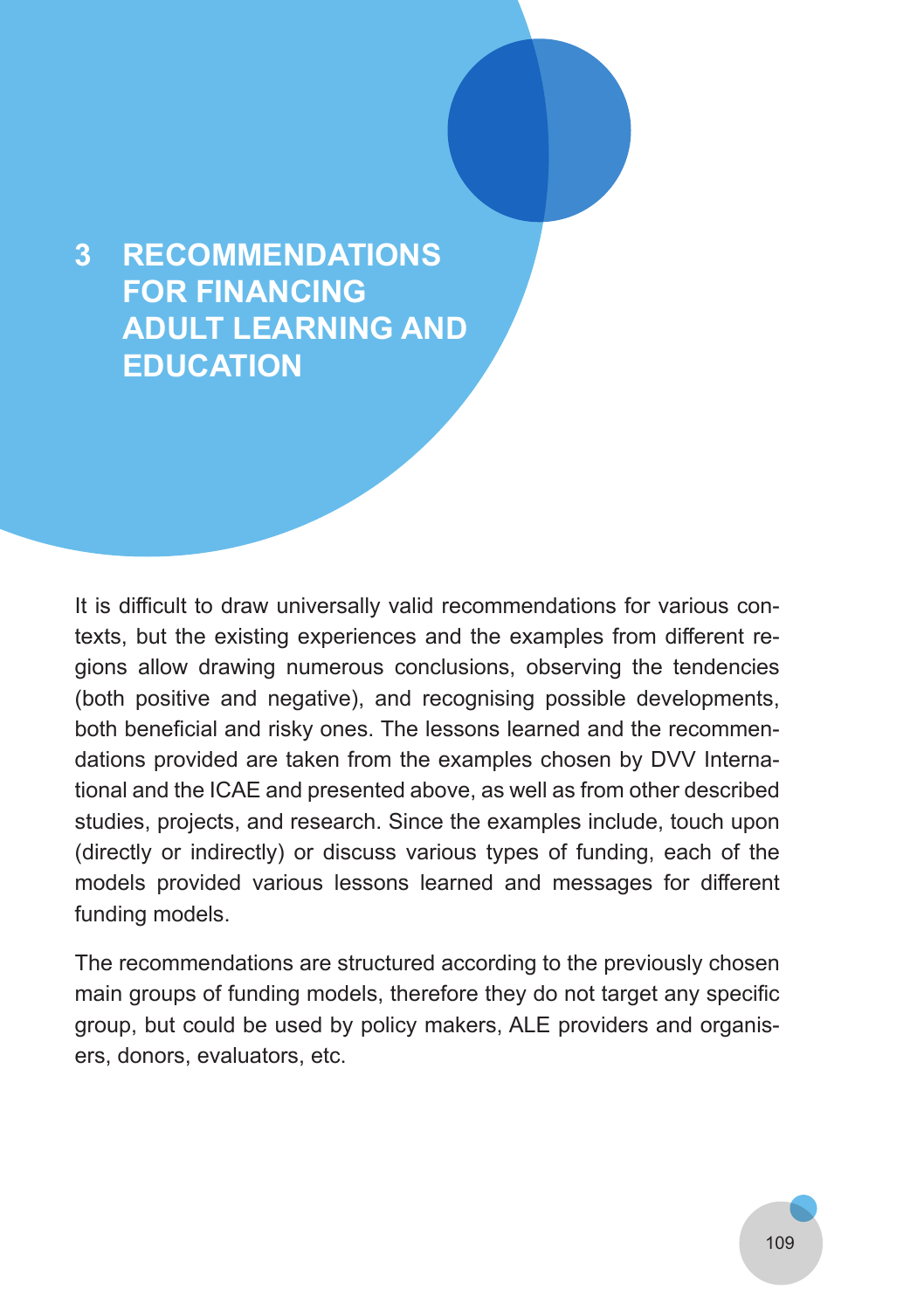### **3.1 General recommendations**

- The diversity of adult education types, forms, content, target groups, as well as the specificity of the context, require a range of various financial mechanisms, depending on who/what and where is supported and for what purpose. The FinALE study (2018a) put it simple: "Recognise and finance all forms of adult learning." This also contributes to broader policy goals: "Adult education challenges are common to several policy domains such as skills needs, training provision, investment and funding issues. Therefore, combining various policy dimensions (e.g. education, finance, employment, and migration) can help contribute to developing a systematic and comprehensive policy response" (Dohmen & Yelubayeva, 2018).
- It is recommended to include diverse providers or implementing organisations of funded programmes and/or combination thereof. The actors outside the mainstream education institutional arrangement should be considered too. Although their financial and related contributions are often not captured by official statistics and reports, they might be great partners for the work 'on the ground', as the experience from Ethiopia shows. For measures targeting a specific group, the national leading body for that group, with the most relevant experience, is a good choice (New Zealand), while for systemic-oriented measures an adult education professional association and/or academic unity are good strategic partners (Serbia). Usually, they go well beyond the specific contractual obligations.
- Civil society was and still is one of the main providers of ALE, therefore they should be considered as one the main partners. Including and supporting NGOs is crucial in the measures for vulnerable and marginalised groups (clearly the case in New Zealand) – very often this is one of the success factors, but also a way to strengthen civil society sector and to improve their capacities.

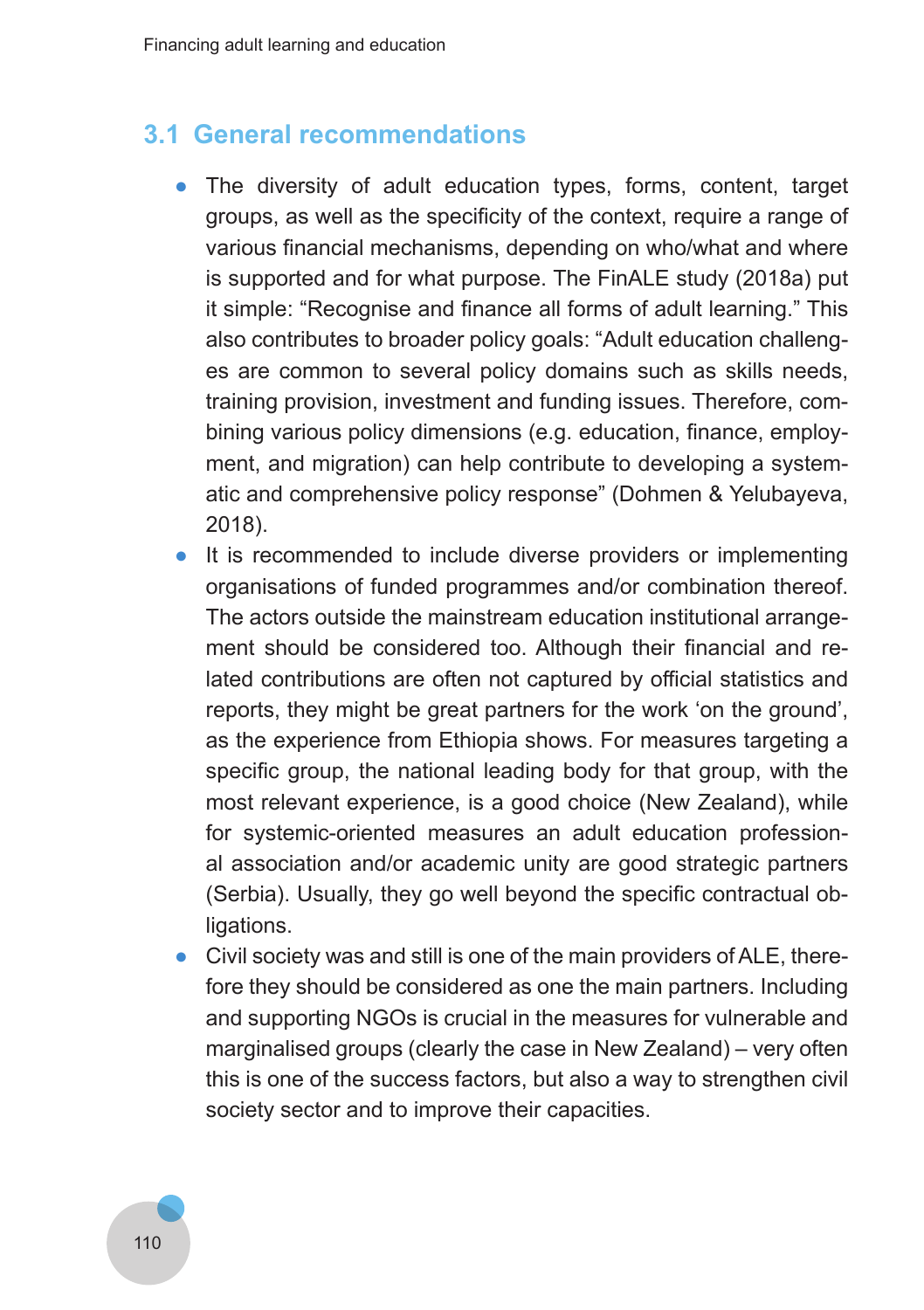- Long-term measures do require robust investments, but they also promise better, more sustainable, and comprehensive results. Most of the good examples, including the FinALE project, report about initiatives lasting several years: measures that are temporary by nature (such as project-based funding) tend to undermine the financial sustainability of ALE systems; efforts towards accessing external funds can 'devour' the work on the substantial problems and increase the focus on the short-term outcomes.
- It has proved to be efficient and sustainable if one action/initiative targets several goals, including various fields (like in the example from Ethiopia), or several subsectors of education and/or targeting several Sustainable Development Goals (as the New Zealand example shows). Cross-sectoral cooperation may also save a lot of resources through joint funding; however, it does not mean that focused measures are not needed – they could be even the best approach in certain contexts.
- It is important to carefully analyse what worked well in the past in the specific context, and what has not, and to build upon the lessons learned. In order to estimate the criteria for 'what worked well', the FinALE project (2018a) recommends "avoiding single outcome indicators in order to understand the return on investment. Instead, the project suggests using what is called the 'sequential mixed-methods research' consisting of a large scale survey among participants followed up by qualitative interviews. This will help capture the complexity of outcomes."
- In order to ensure any kind of support (government, private sector, ODA), funded programmes need to demonstrate their effectiveness and efficiency. Usually, accountability needs quality criteria and clear standards for evaluation, such as impact, outcomes, sustainability of the financing model, and cost-effectiveness. But evaluation and assessment should also include different approaches and methodologies, both quantitative and qualitative, internal and external, and should include partners, conduct researches, etc.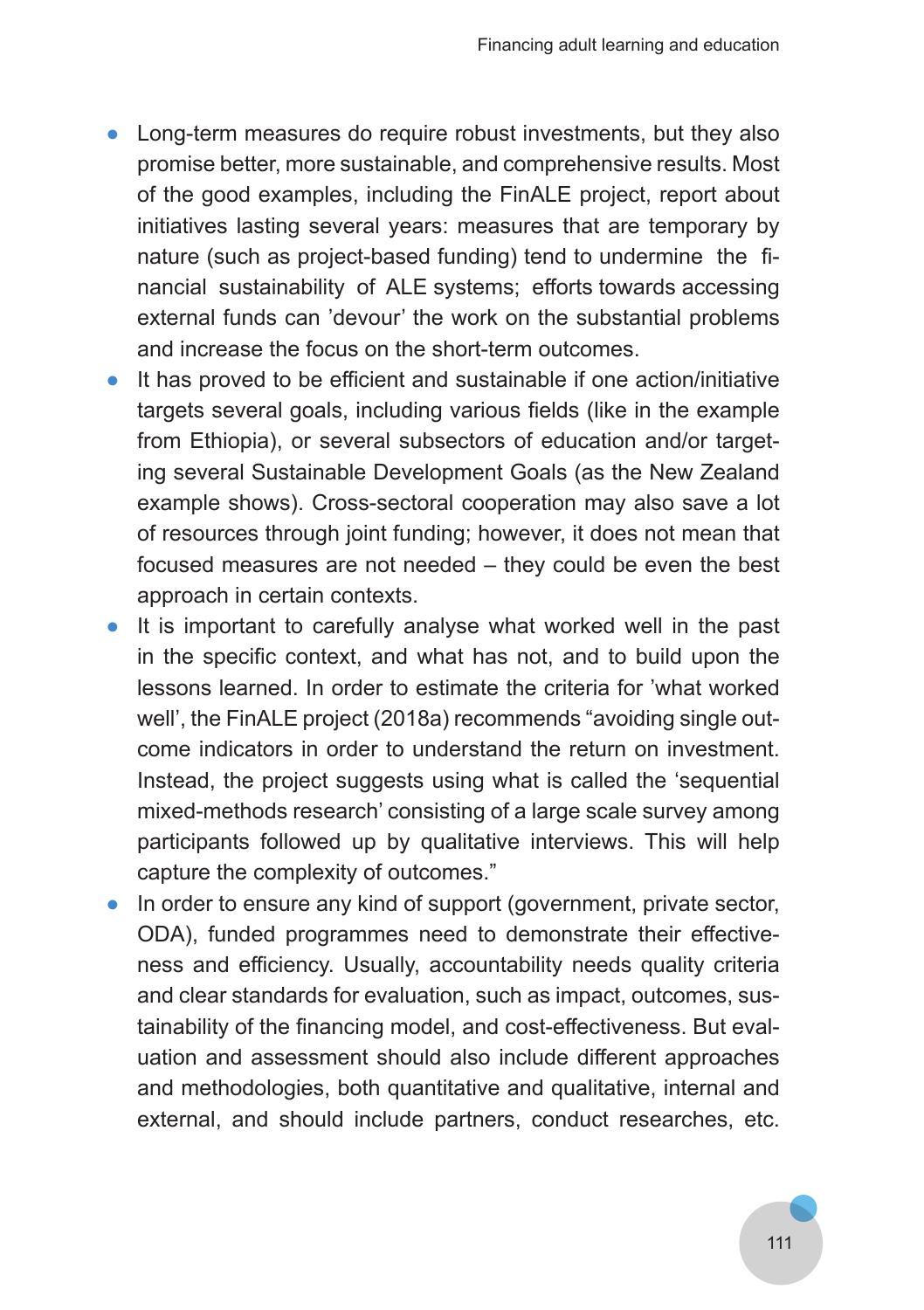Considering a change of paradigm may be very beneficial: from the outcome based to the needs-based approach (FinALE, 2018). Links to broader strategies and policy plans are important as well.

- The comparative analysis of the efficiency of different models should carefully explore different aspects and avoid the assessment based on a single discourse or paradigm. The discursive character of different evaluation instruments should be taken into account.
- Involvement of academia and more research are needed for evidence-based planning, focused monitoring and the analysis of success factors. The FinALE project (2018) recommends more research and cooperation among experts in the field of funding for adult learning. This is a way to inspire and enhance the learning process within the teams and projects.
- Regular data collection on financial aspects of ALE policy and provision should be established. The data on non-formal ALE is usually missing, and when needed, it is difficult to get them in a short time; long-term mechanisms should be established, since this is sometimes the best start for the new planning and new initiatives. It should be noted that some of the financing data are not clearly assigned to the political departments. This applies in particular to the demarcation from labour market policy or economic policy.
- No matter which sources of funding and which mechanisms are used, it is necessary to ensure that planned projects, measures, activities, etc. follow the principles of the human-rights and civic-rights approach and involve gender aspects and the needs of minorities and vulnerable groups, while taking the most sustainable, environmentally friendly approach. This must not be treated as a financial burden and a superfluous cost, but as a necessary investment for obtaining comprehensive, sustainable results.

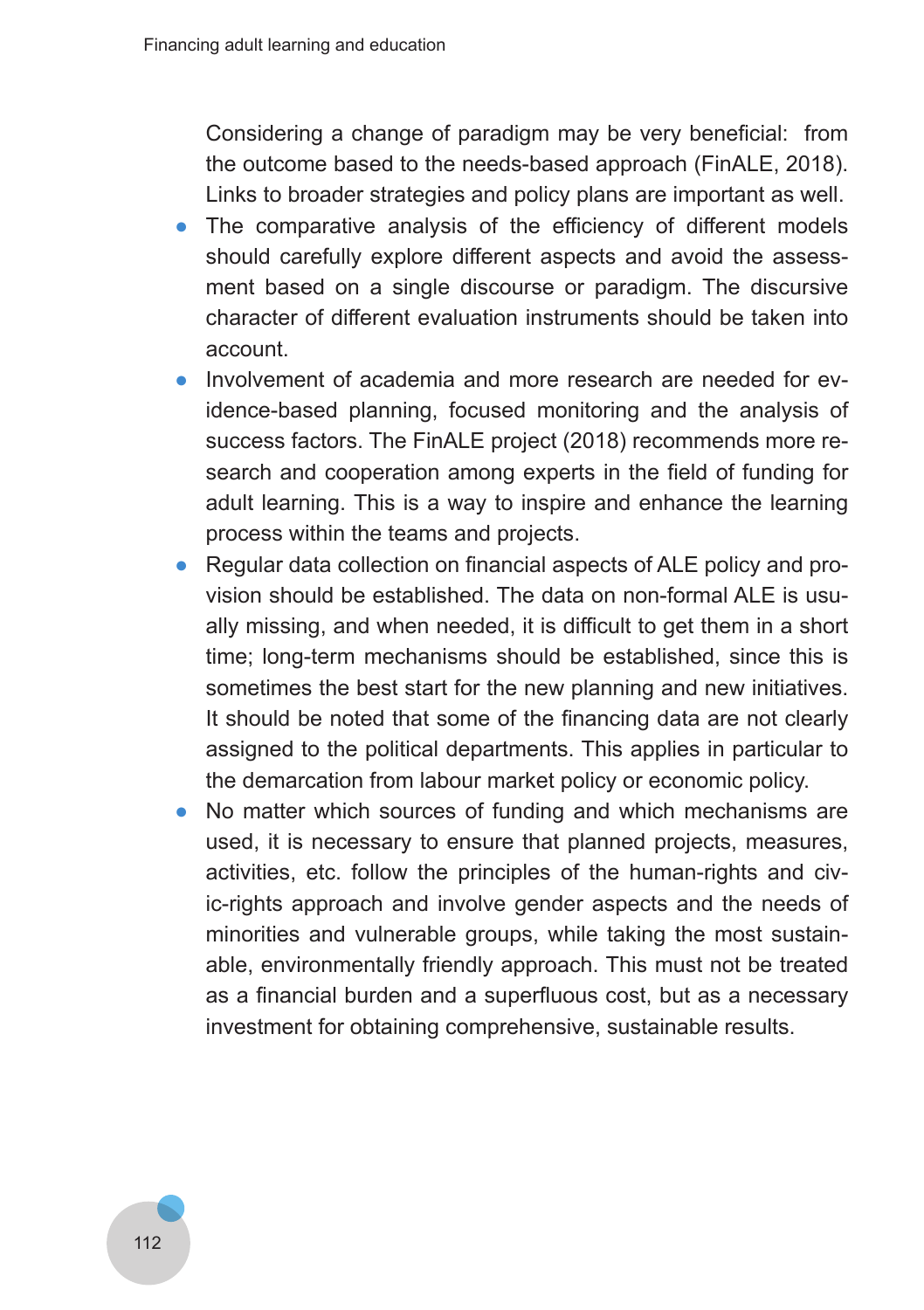#### **3.1.1 Recommendations for public investment in adult learning and education**

The state remains one of the main funders of ALE, not necessary in the volume of funding, but more with the tasks of setting the framework, defining the principles and rules, ensuring quality, and providing support to priority groups. The government, in partnership with other national stakeholders, remains in charge in terms of the framework definition, quality assurance, inclusion and participation and cross-sectoral approach. The following should be observed:

- The context is decisive in deciding about the funding priorities. Although direct economic benefits might be attractive for funding, public adult education should consider broader goals and target groups that have social and cultural benefits (such as indigenous people) and goals that bring integration, emancipation, and longterm stability, such as reconciliation, nation building, etc. However, there is a danger of an excessive focus on compliance rather than on results, which may reduce the positive effects of such measures.
- Recommended is a combination of centralised measures in terms of the coordination by the main governmental body and dispersed financing support to the regional and local bodies (Ethiopia), and a transfer of payments to provinces and territories, research and infrastructure funding, and direct support to learners (Canada). It strengthened the partners' involvement and sense of ownership.

There is a risk of imbalance between decentralised service delivery systems on the one hand, and an insufficient enabling environment on the other. In Ethiopia, there were claims that disbursements and releases of funds to regional actors were highly discretional and dependent on not only the revenue base but also the political, fiscal and technical commitment at those levels. Good will and the commitment can vary, while uneven budget allocations may worsen the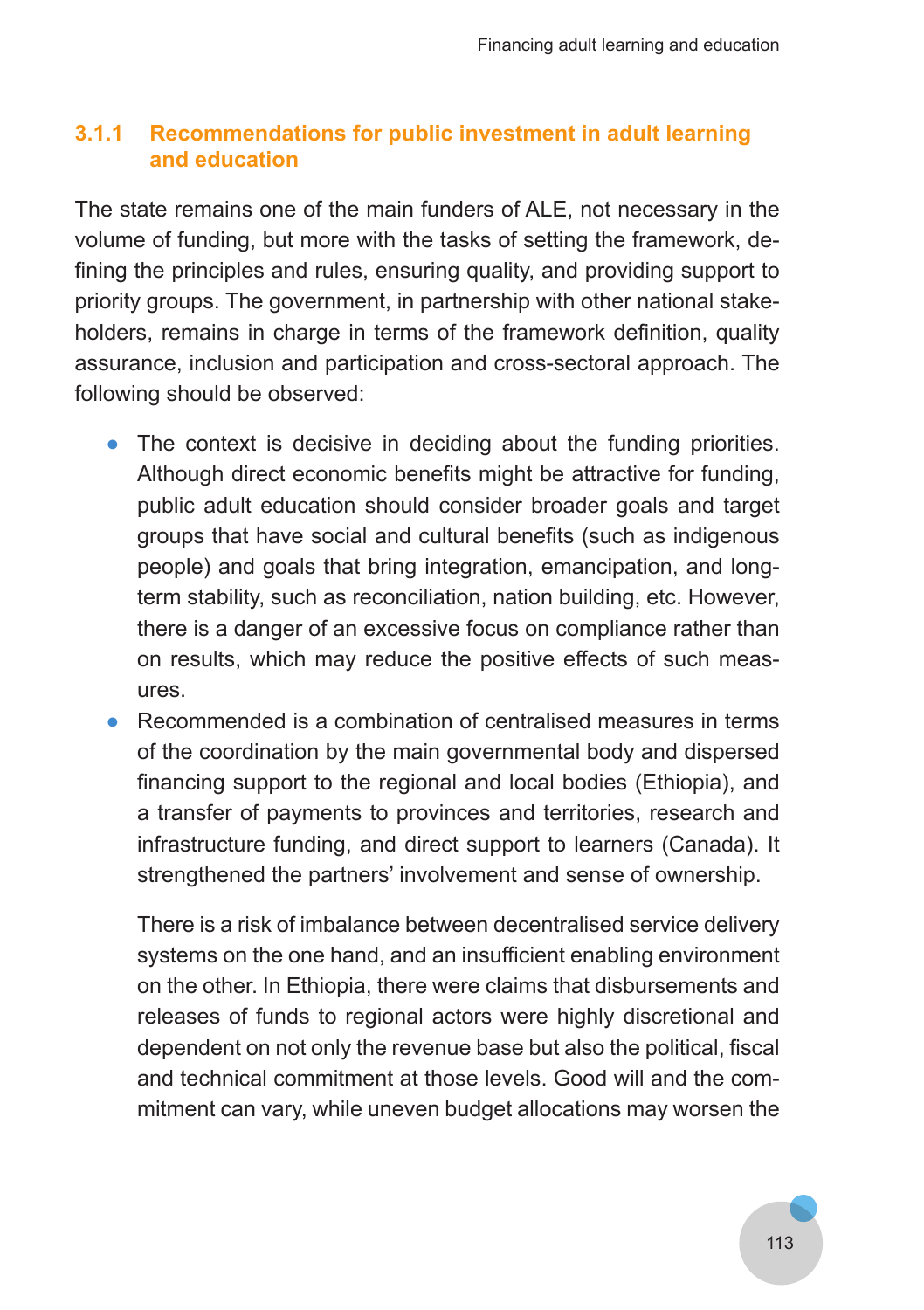situation (including uneven remuneration of adult education tutors, learning resources, and related materials).

- Sometimes the full allocation of funds is not always disbursed for utilization at service delivery points. These and other administrative difficulties could hamper the process.
- What is usually seen as a difficulty, could be an advantage. It is not easy to track public investments in adult education, since it is often provided in partnership with other sectors and integrated with other areas of programming. However, bringing them together may be beneficial. The integration strategy is recommended especially for broader actions, which target bigger groups and have several goals. Various ministries should be brought on board, which may also enhance the opportunities for optimisation of personnel and related resources.

A possible difficulty may arise if the new institutional mechanisms or bodies do not have a clear policy and legislative mandate. It is advisable to have memorandums of understanding and contractual arrangements between educational institutions or community organization, between the ministries, etc.

- Partners and actors chosen for the implementation should participate already in the planning and budgeting processes, as that increases commitment and the sense of ownership, but it has also to do with the right to self-determination and understanding of the concepts and goals of the project/initiative. It is important to engage implementation partners close to the local needs, since that can also financially strengthen them, and through the certainty of funding they can have some space to find other funders.
- Flexibility in financial management is an asset, both fixed and flexible contribution agreements can work, as long as accounting and management of the funds are subjected to regular national financial regulations and standards.
- Financial and fiscal management could face various troubles, related to insufficient transfers, underutilized revenue generation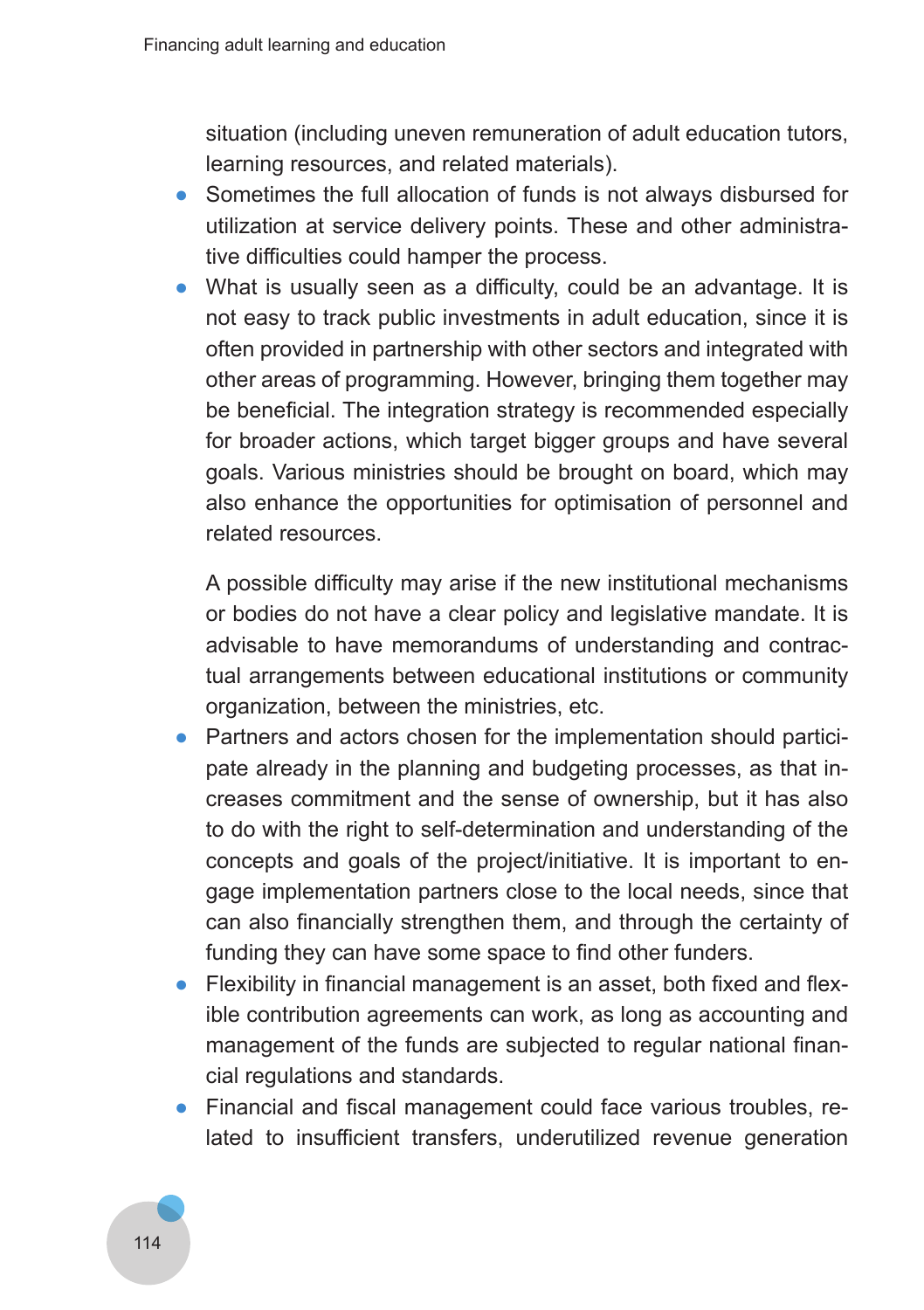opportunities, inflexible and unpredictable funding arrangements, excessive administrative and reporting burdens, etc. The Canadian government has even developed a plan for a renewed fiscal relationship along with a set of diverse initiatives, aiming at new fiscal relationship between the Government and the target group. Improvement of these aspects contribute to the domestic resource mobilisation.

- The government can contribute and support the communities indirectly, for example by establishing and funding institutions (such as the University) that will be engaged with the communities, supporting adult learning and education together.
- The sustainability of the results can be provided also by mainstreaming and integration of the initiative into the wider education and related development needs, by setting a formidable public discourse for a sustainable framework and the creation of appropriate enabling environment within the country's federal system of political and fiscal governance, which is one of the important steps in ensuring a better domestic resource mobilisation.
- National public investments could be part of the broader, regional strategies and initiatives that can create networks, facilitating in the process the exchange of experiences and the educational resources used by each country, as it was the case in Latin America.

#### **3.1.2 Public and blended financing – in international context**

There are few experiences of cross-country projects, but they are very relevant and could be a good approach for a region where countries have a lot of commonalities (historical, cultural…) or they face similar challenges (economic, political, ecological…). Regardless of whether it is a developed region, where countries invest together in order to improve adult education (such as the Nordic countries in Europe), a region recovering from wars and armed conflicts (such as the Western Balkans) or one facing illiteracy as a big problem (Latin America) – funding adult learning and education is very complex and requires a lot of careful planning and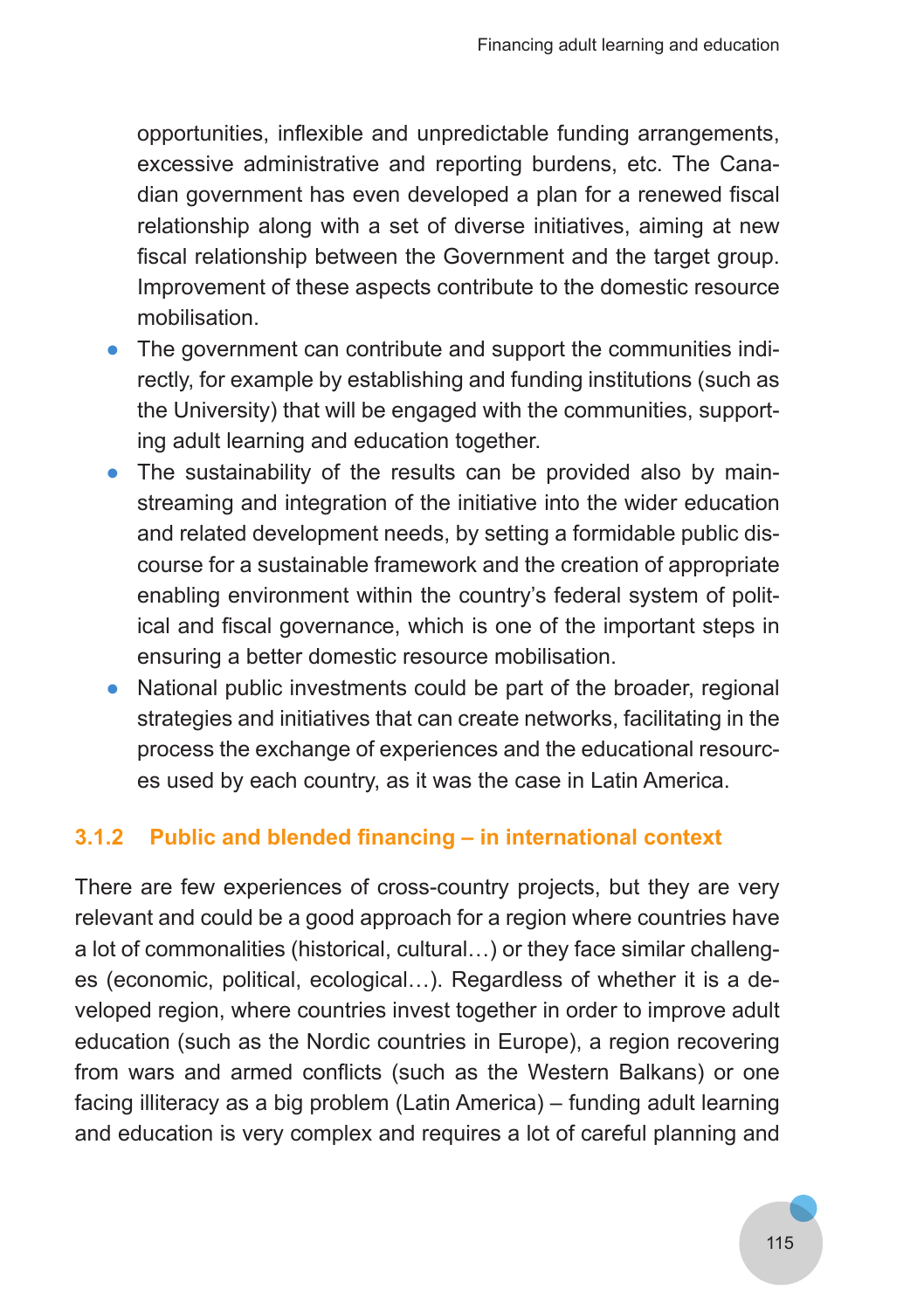balancing of multiple factors. At the same time, the potential for joining resources is huge (national resources, regional banks, international organisations), while the possibilities for mutual learning and networking is also significant. Some of the lessons learned are:

- Coordinating efforts with other international players, donors and initiatives is highly recommended in both ODA-funded and in blended financing models on cross-countries projects, as the case of Latin America shows.
- In the case of an international multi-funding model (as in the case of Latin America), the responsibility for the financing of the national programmes should be in the hands of the national governments, while other national and international donors may complete the budget. The financial model which depends on a majority investment by one partner would not appear to be the most effective.
- In combining the resources within or among the countries, a flexible approach to the type of investment may be beneficial, and contributions could be various, including pedagogical material, teaching methodology, evaluation and the training/formation of teachers and managers.

### **3.1.3 Business and the private sector**

The private sector is one of the biggest funders of adult learning and education nowadays, although this fact is not so often captured by the statistical data on education. Although the private providers of adult education could be also seen as investors (Dohmen, Frommberger & Busemeyer, 2016), the focus is more on companies in various industries that invest in education of their employees (financially or for example through the on-job training) and support it in different ways. The financial benefit plays an important role in companies' investment policies, but these are not always understood as a financial, directly measurable return, but also as broader benefits in terms of innovation, growth, competitiveness, etc. (Dohmen & Yelubayeva, 2018).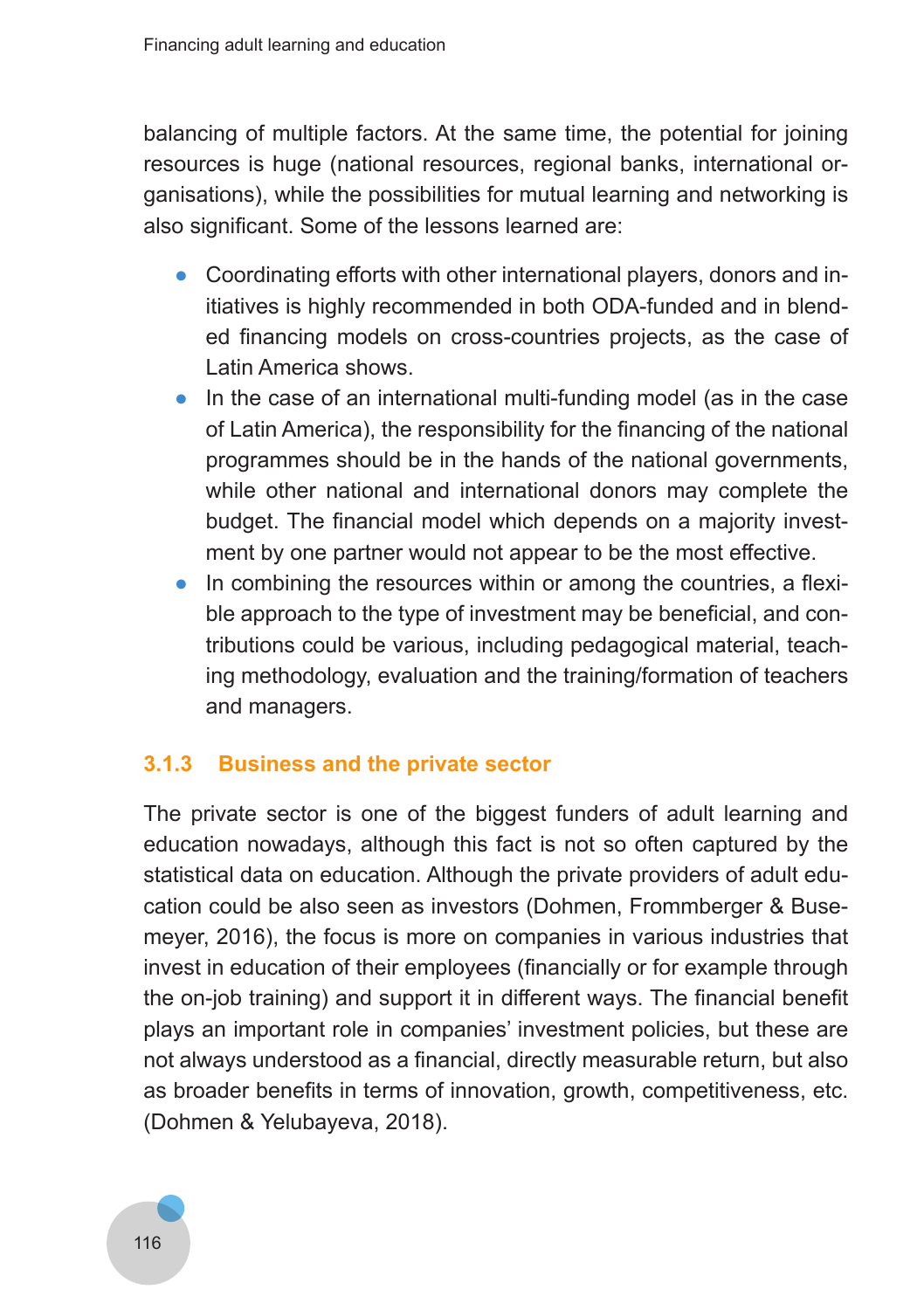- Re-financing of adult education for companies and private individuals takes place in particular within the framework of tax regulations, so the educational policy should perceive discussions and decisions about the tax policy as an area of its interest too. This could be included in a country's efforts towards a domestic resource mobilisation. A progressive tax can lead to unequal effects: in Germany, for example, training costs can be offset against tax. However, people with a higher tax rate benefit more than people with lower tax rates. For someone who earns so little that he does not pay income tax, there is no refinancing through taxes at all.
- Support to adult education from the private sector, business and economy is expected to go to continuing education and training of employees, but different models and combinations are possible and should be used. The modalities of leave and payments vary depending on the economic sector and context, only if the economic sectors have their own models.
- The diversity of forms of support by the company could be used (educational leave, collective bargaining exemption for education, education account). Securing the subsistence by the employer during the period when the employee is in the education process is the main channel – enabling financial security, job security, and right of return. This might be restricted because if "securing the subsistence by the employer" means wage payments despite absence, then this can only be a task for the employer if the training is necessary for the company – but not if the employee has a personal wish for further training (except for wage payments for short training courses during educational leave – in Germany this is usually five calendar days per year (regulated differently in the federal states)). Employers may be able to provide support here, but a more important role is played here by public financing instruments and the private investments of participants. Three elements can break down educational barriers and force decisions for further training: granting time resources to the employee (exemption), fa-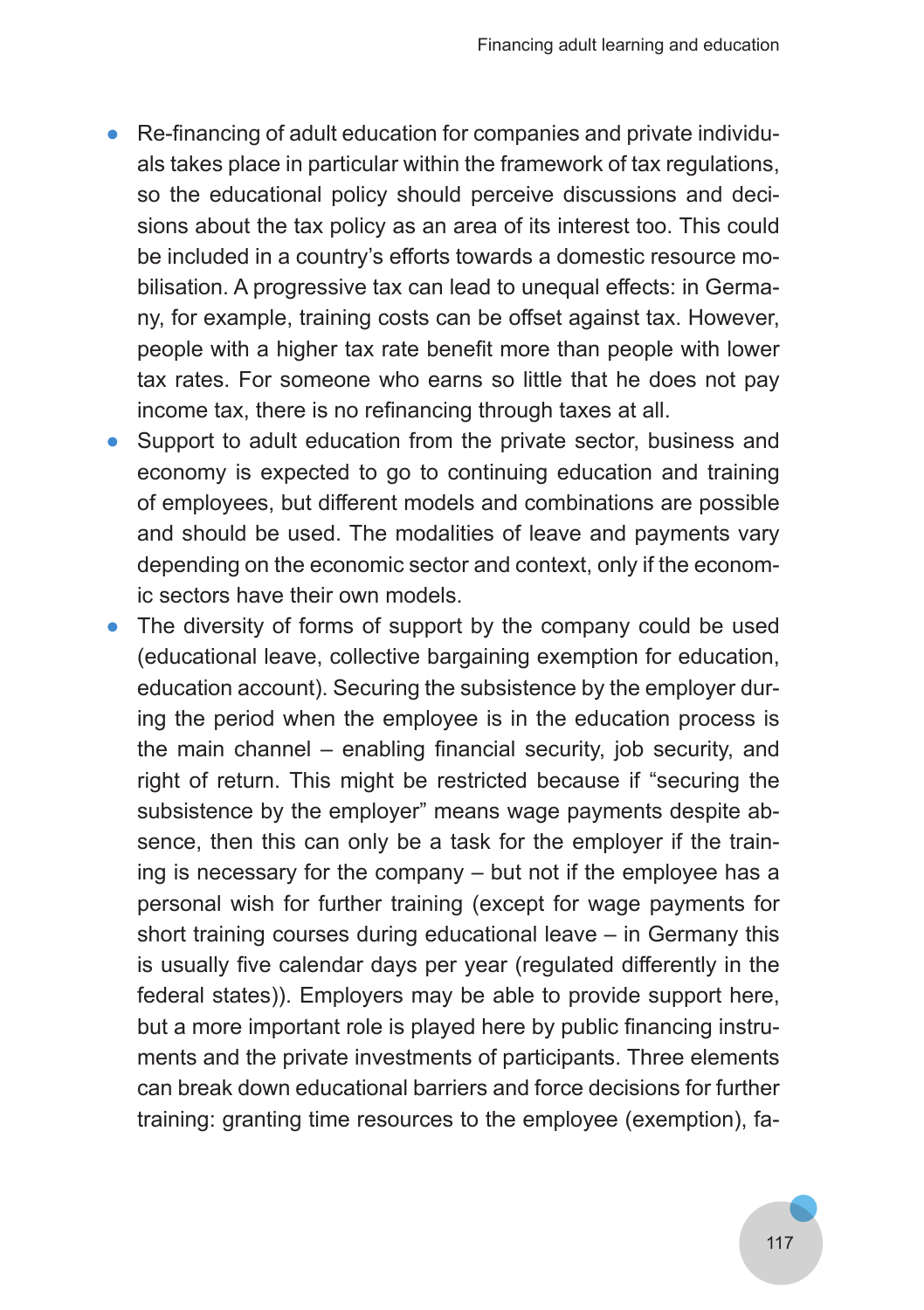cilitating financing (education account), and offering security (right of return).

- Collective part-time education is a form that promises satisfaction to both the needs of employers and those of employees. The regulation can be flexible – leave can be taken on a fixed part-time basis or in blocks and could be for a longer period.
- Since private educational decisions are less likely to focus on short-term adjustments, but rather on one's own career and thus more often on comprehensive, systematic competence acquisition or presentable qualifications, company education decisions are geared in particular towards rapid usability and less towards formal qualifications. As a result, training that is necessary in enterprises is usually shorter.
- The risk of a longer part-time education model within companies is associated with the reintegration of those returning from education after several years (as the example from Germany indicates). This is reflected in the reduced aspect of income during the leave; income loss is especially high for people with a low income, which may drastically reduce their motivation for further education.
- The ASPBAE (2017) recommends implementation of an effective monitoring system and adoption of stronger regulatory measures to ensure compliance by the private sector.

#### **3.1.4 Private and blended financing – in companies and private sector**

The investment into ALE by the private sector and companies is an area where multiple interest and different investments meet – those of the government (cross-cutting point of economic and education policy), employers (benefits for the company), and employees (pursuing their own educational goals or improving education and skills for work or life). Thus, funding ALE in the business and industry is always a meeting point of those three groups of stakeholders. The recommendations reflect the following:

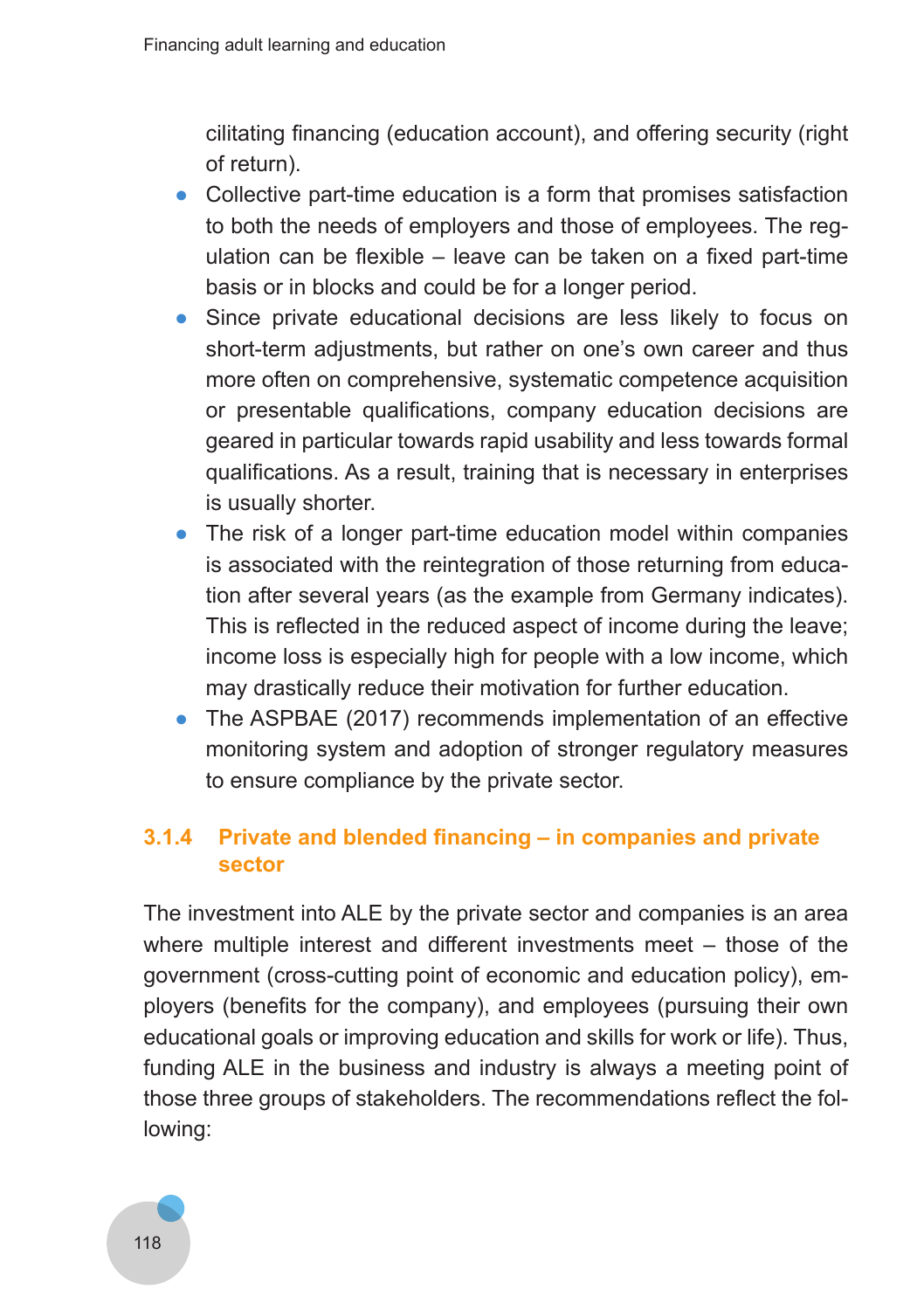- Diverse combinations of funding percentage and forms between companies, private individuals, and the public sector are available and could be beneficial for all stakeholders.
- Governments can use a range of "financial incentives to reduce the financial burden on the individual and employers, encourage them to participate and contribute to adult learning, and reduce under-investments. Financial incentives can encourage individuals and employers to financially contribute to adult learning" (OECD, 2019).
- The type and share of governmental contribution (public investment) may be indirect – in the infrastructure of the continuing training (such as financing of adult education centres) or through the promotion of various continuing education programmes and offers.
- The balance of public interest, companies' needs, and personal strivings is of utmost importance.
- Although the prevalence of the interest of the employer (company) or of the employee will shape the share of the covered costs, the cooperation and agreement in making educational decisions should be pursued. Co-finance training by the employers is often necessary or appropriate from a business perspective, but this should be seen as an investment in one's own human capital.
- Employees should be enabled to use and combine various public funding instruments for financing purposes.
- Since most financial incentive schemes require shared co-financing from the employees, it should be ensured "that those who cannot pay for training are not left behind, these financial incentives are often targeted at those who need most support" (OECD, 2019, also for an overview of the financial incentives).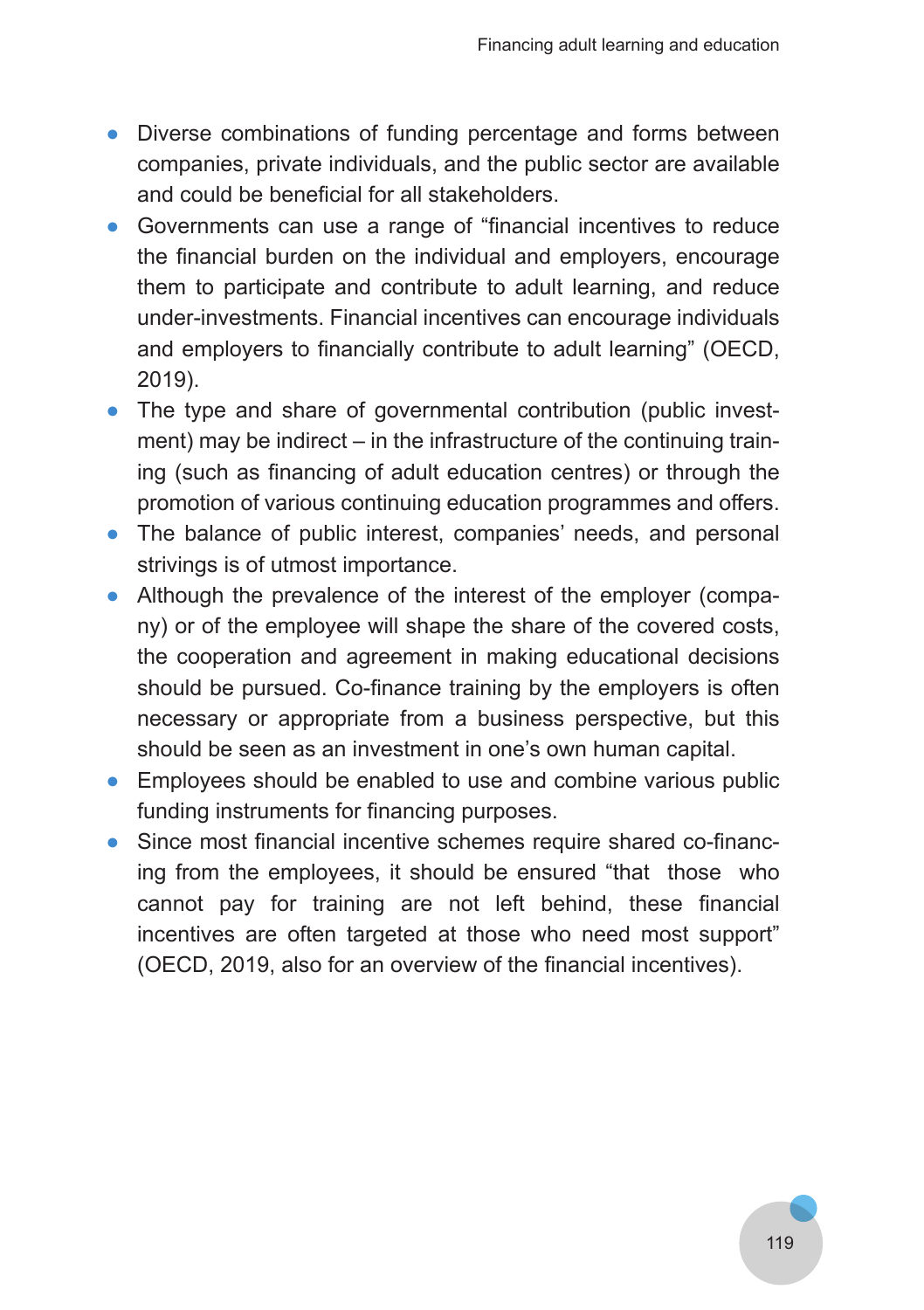### **3.2 Official Development Assistance**

Once praised as a powerful solution to the problems of developing countries, ODA seems to play a far smaller role nowadays. But in the context of the global financial architecture, it will remain one of the primary sources for funding ALE in many countries. However, having in mind the frequent criticism of the nature of ODA and its use, it is of crucial importance to review its use in development cooperation on adult learning and education.

- 'Pure' ODA models of funding ALE have less chances of success in terms of systemic impact and sustainable results. The best outcomes can be expected when ODA is combined with the national resources – it increases the systemic impact, sustainable results, the sense of ownership, and continuous commitment, like in the example of Serbia. However, the financial requirements and arrangements should be balanced and realistic in terms of the country's possibilities, with various type of contributions recognized. The example from Latin America also points out that balancing the share of investments and costs among stakeholders is extremely important.
- ASPBA and GCE (2011) recommend that "ODA for education should be more, better and faster with focus on basic education, targeting countries facing the greatest challenges. It should expand support to recurrent expenditure. Education is not consumption but investment for growth and poverty reduction."
- A partnership between international actors and national partners should be functional – based on the roles and activities defined in the project, and in line with national strategies, action plans, and priorities. They could also aim at an increased domestic resource mobilisation.
- Involvement of several national stakeholders and the operationalization of their role through agreements and contracts require a lot of administrative work, careful planning, and excellent management. Still, administrative work could 'kill' the motivation and move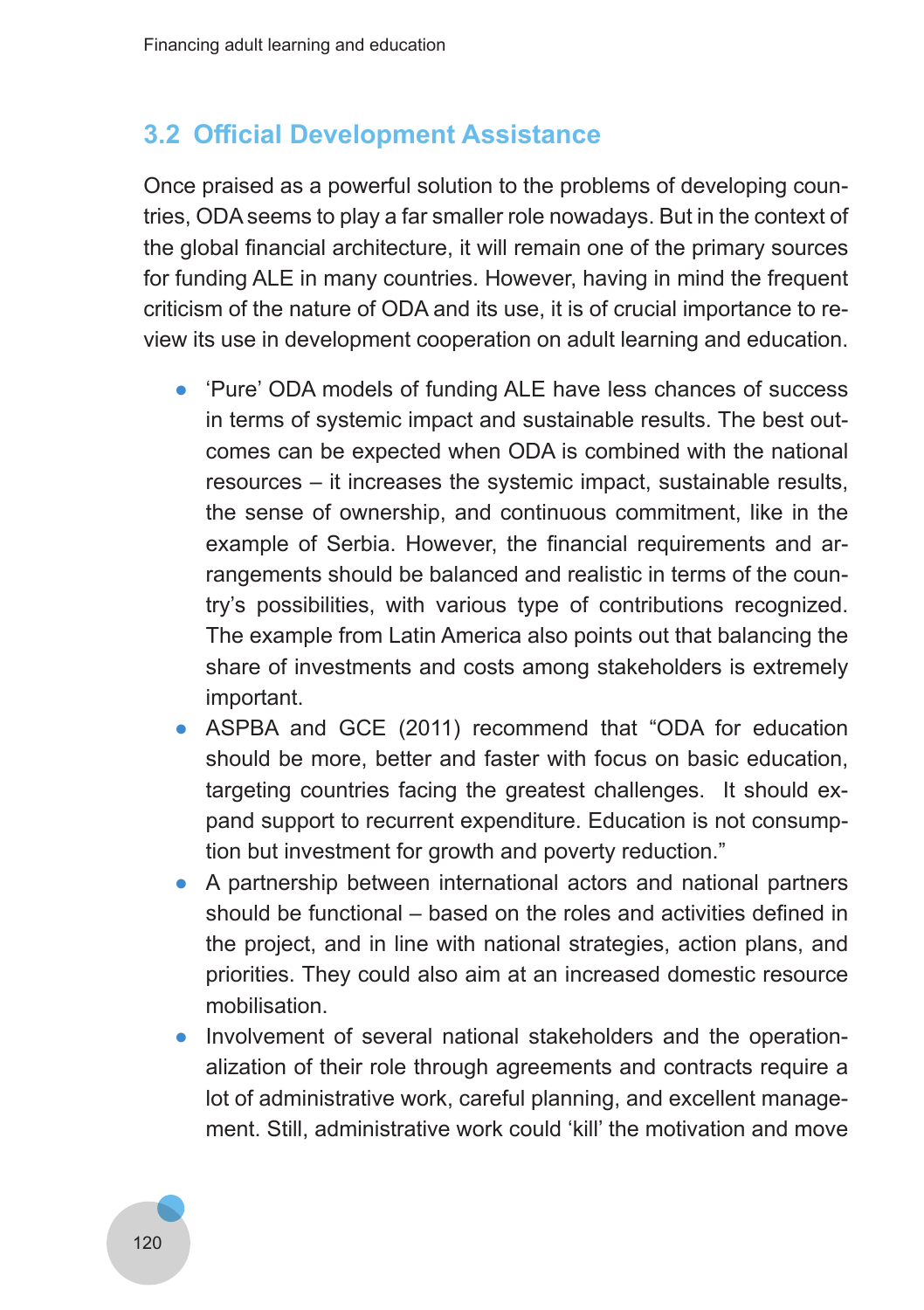the focus away from the results and achievement. "Ensure less bureaucracy" is the message from the experiences of the organisations taking part in the FinALE project (2018a).

- Strict monitoring and reporting about financial issues and a rigorous control of all financial aspects are required for both poles: for the sending country/organisation and for the receiving country.
- Control and reports should focus primarily on the question if the money allocated for ALE has been used for this purpose. Countries sending ODA and their missions should reduce the transaction cost, including the costs of monitoring and reporting.
- In certain areas a change of the model should be considered, and the aid should be moved from project support to more programme/ sector support (ASPBAE & GCE, 2011).
- Projects and initiatives supported through ODA should:
	- carefully study previous relevant projects, activities, and experiences, and rely on them (like in the example of the EU project in Serbia); the experience, principles, and methods from previous projects could not only guide the activities but also save a lot of time and resources;
	- carefully explore other projects and activities of donors, international or national organisations and build up on them and connect when possible, creating synergies (like in the example from Latin America).
- Participatory planning with national partners is extremely important, while taking into account the national context, without copy-paste solutions from other countries, but with tailor-made approaches developed in true partnership.
- An unequal position of international and national implementing staff, such as key experts and trainers, in terms of inclusion in the processes and remuneration, could jeopardize some activities and cooperation.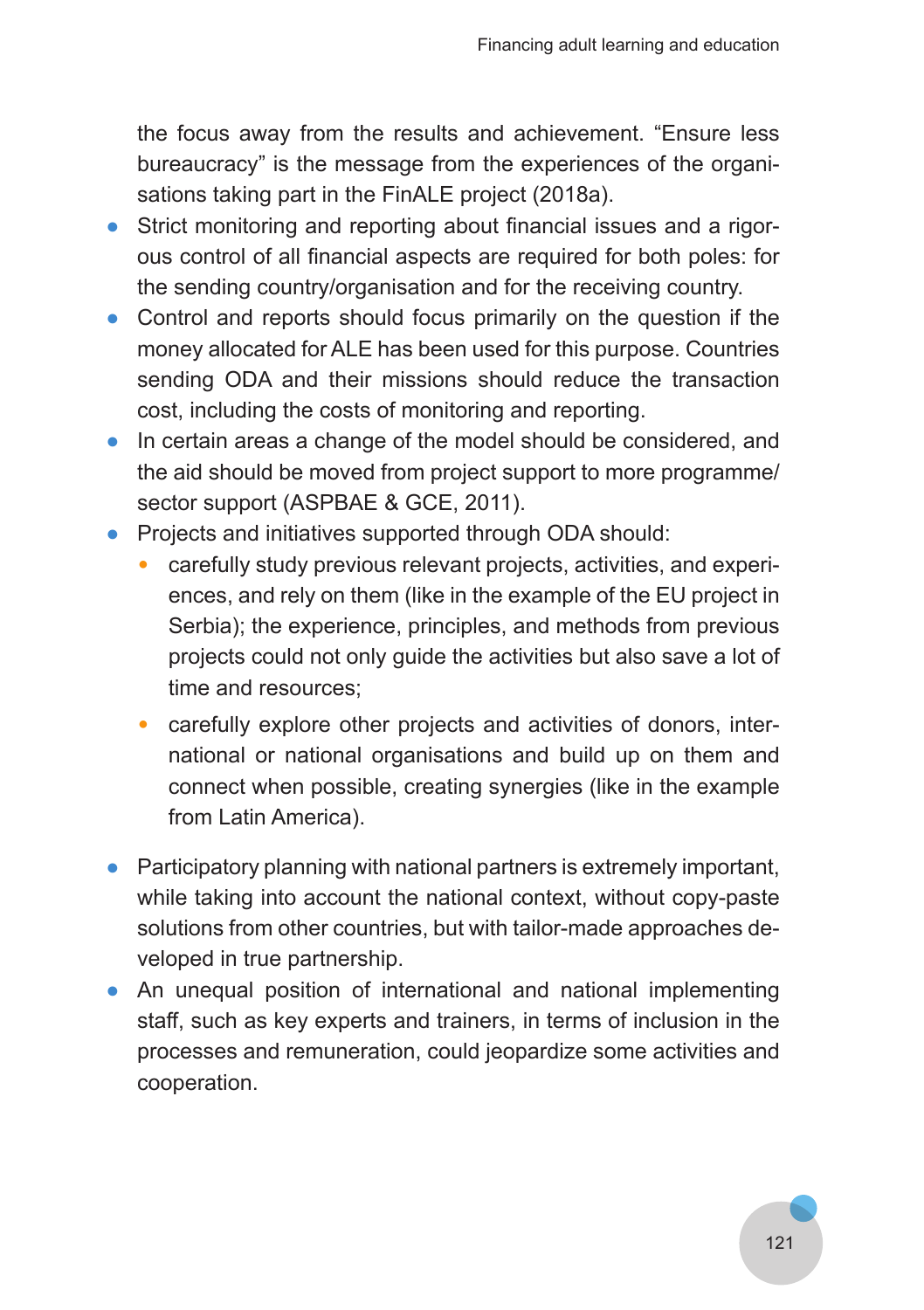#### **3.2.1 Public-private partnership in ODA context**

As a type of blended financing, public-private partnership could be applied in different contexts – within one country, through the cooperation of public funding and business and private sectors, or in cross-country projects. Examples of these are shown above, therefore these recommendations include PPPs in the context of ODA.

- Donors should support governments "to mobilise revenue in a progressive and sustainable way to adequately fund free, quality, public education, as suggested by ActionAid" (2019) – this should be a growing task of ODA, helping domestic resource mobilisation for education, which leads to more sustainable and independent financing.
- Funding ALE in developing countries should be linked to the measures for reducing financial inequalities among the countries.
- The joined action of stakeholders in ALE should follow the national strategies and in the first place serve educational goals, not the agendas of single actors.
- The realisation of the right to equality in the enjoyment of the right to education should guide the drafting and enforcing regulations. It is recommended to "undertake gender, socio-economic and other equality audits of the effects of private provision and PPPs on the whole education system using evaluative frameworks suggested in the Abidjan Principles" (ActionAid, 2019) .
- The goals, conditions and financial arrangement have to be transparent. PPPs should be regulated and monitored, ensuring they comply with applicable human rights laws and standards and strictly observe all substantive, procedural, and operational requirements, as suggested by ActionAid (2019).
- Transfer of funds from the public sector to the private sector bears a lot of risks (ASPBAE, 2018) and therefore should be well grounded (in the research results, previous experience and practices, through benchmarking…), clearly regulated, carefully monitored,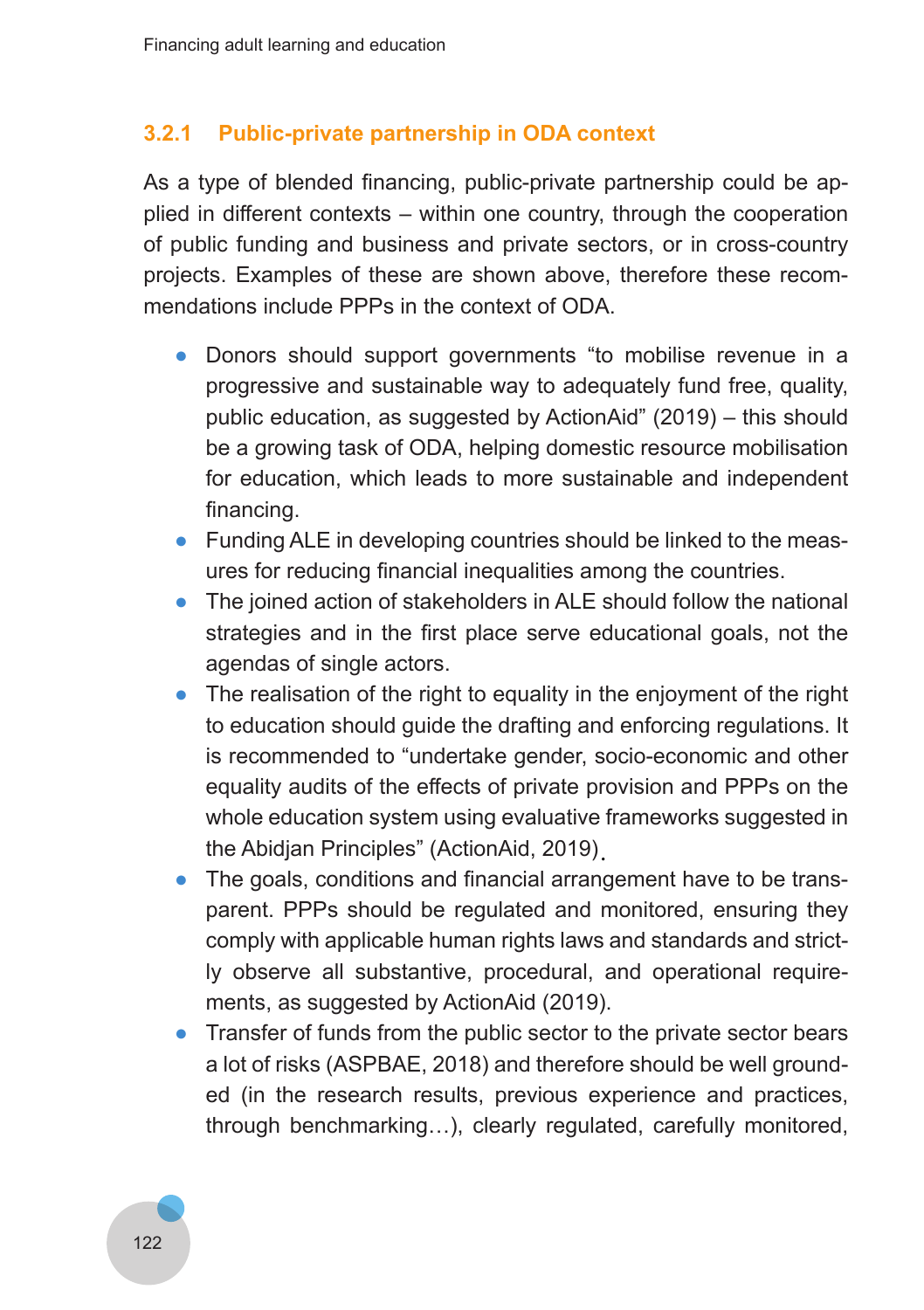transparently reviewed, and used only if it is proved to be the best solution.

● Another warning comes from rich experiences of the ASPBAE (2018): "Refrain from engaging in public-private partnerships in education unless in exceptional circumstances as part of a plan to build a strong public system providing free quality education and only after conducting a prior human rights impact assessment to demonstrate that the programme prioritises on reaching the poorest and does not undermine the right to education; provided further that the public private partnerships are used as a temporary stopgap measure and do not lead to privatisation of education, and that they are consistent with other human rights requirements..."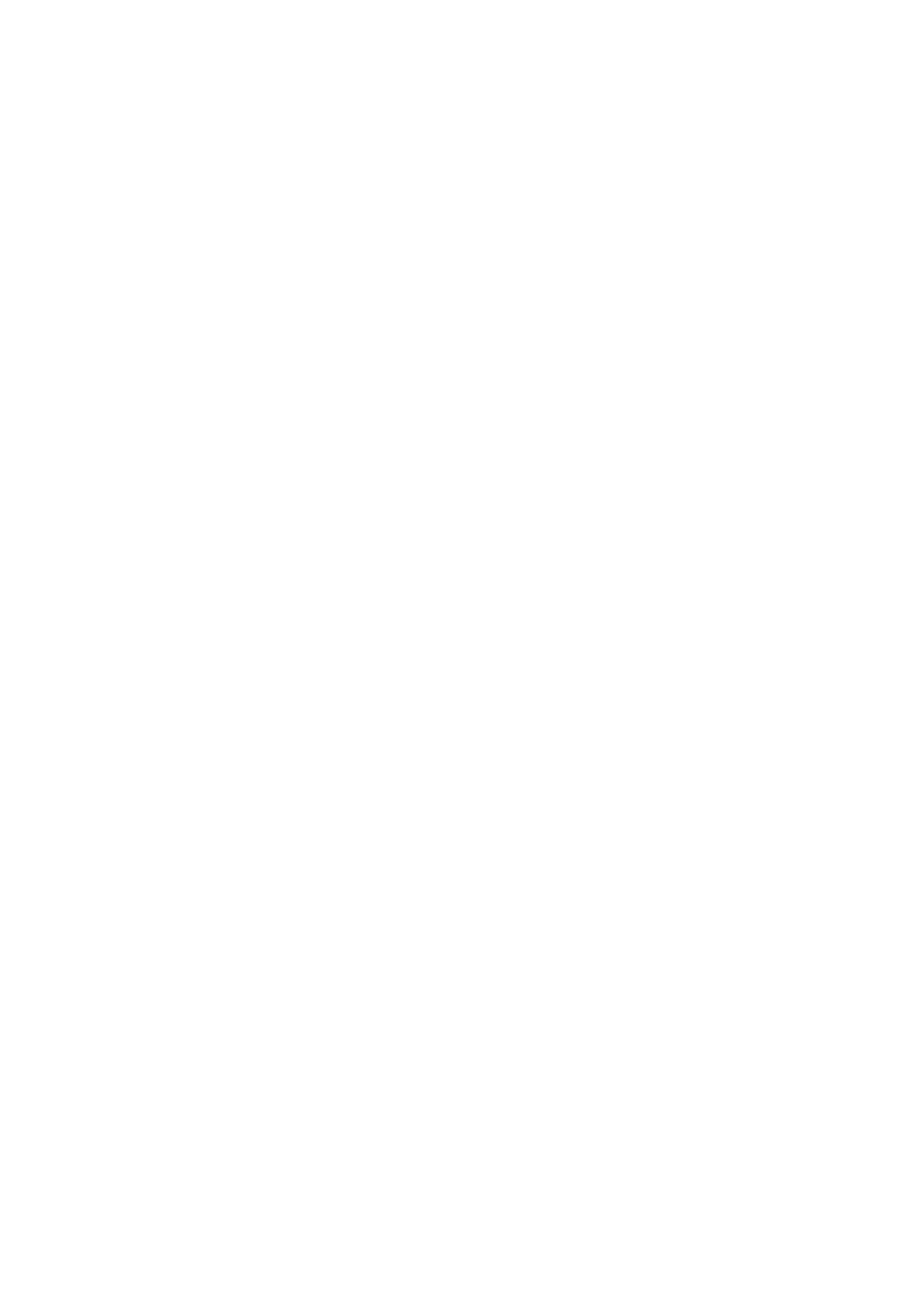# **4 BIBLIOGRAPHY**

### **4.1 General Sources**

- Abidjan principles. (2019, February 12-13). A*bidjan Principles on the right to education.* Retrieved from https://www.abidjanprinciples.org/
- ActionAid. (2014). *Privatisation in Education: Global Trends and Human Rights Impact.* London: ActionAid International. Retrieved from https://www.right-to-education.org/sites/right-to-education. org/files/resource-attachments/RTE\_Privatisation%20of%20Education\_Global%20Trends%20of%20Human%20Rights%20Impacts\_2014.pdf
- ActionAid. (2019, June 24). *The impact of privatisation on the fulfil ment of the Right to Education on 7 African countries: what do the Abidjan principles tell us*? Policy Brief. Norad, ActionAid. Retrieved from https://actionaid.org/sites/default/files/publications/Policy%20 brief\_0.pdf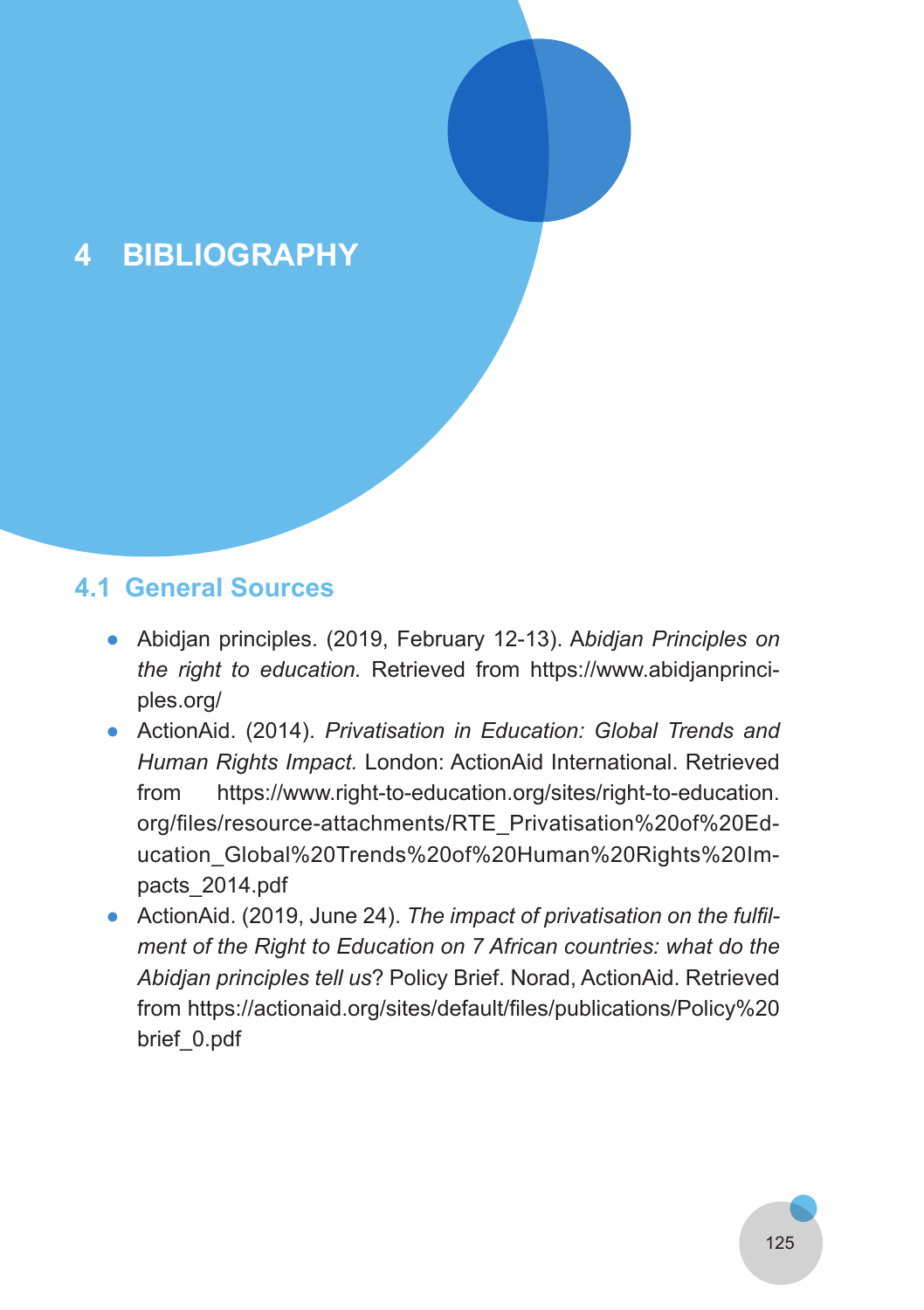- ActionAid. (2020, April 13). *Who Cares for the Future: finance gen der-responsive public services!* Retrieved from https://actionaid. org/publications/2020/who-cares-future-finance-gender-responsive-public-services#downloads
- Adams, B., & Martens, J. (2015). *Fit for whose purpose? Private funding and corporate influence in the United Nations*. New York/ Bonn: Global Policy Forum .
- Archer, D. (2020, June 22). *Domestic Resource Mobilisation for Education: What Should the Global Partnership for Education Do in Its New Strategy?* Retrieved from https://www.norrag.org/domestic-resource-mobilisation-for-education-what-should-the-global-partnership-for-education-do-in-its-new-strategy-by-david-archer/
- ASPBAE. (2013). *Gain or Drain? Understanding Public-Private Partnerships in Education*. Philippines: ASPBAE .
- ASPBAE. (2017). T*he Privatisation Trap A Policy Review of Edu‑ cation Privatisation in the Asia Pacific Region*. Philippines: ASPBAE
- ASPBAE. (2018). *Education privatisation: A Threat to the Right to Education*. Philippines: ASPBAE Retrieved from http://www.aspbae.org/userfiles/sept18/ASPBAE\_Digest\_Parallel\_Reports-Education Privatisation-A Threat to the Right toEducation.pdf
- ASPBAE & GCE. (2011). *ODA for education in Asia and the Pa‑ cific*. ASPBAE, GCE. Retrieved from http://www.aspbae.org/sites/ default/files/pdf/ODA%20for%20Education%20in%20Asia%20 and%20the%20Pacific.CV01.pdf
- Attrige, S., & Engen, L. (2019). *Blended finance in the poorest countries. The need for a better approach.* London: ODI.
- Avelar, M., & Patil, P. (2020). *New Philanthropy and the Disruption of Global Education*. NORRAG, NS 4. Retrieved from https://resources.norrag.org/resource/view/592/343
- Ball, S. J., & Youdell, D. (2017). *Hidden privatisation in public edu‑ cation*. London: Education International.

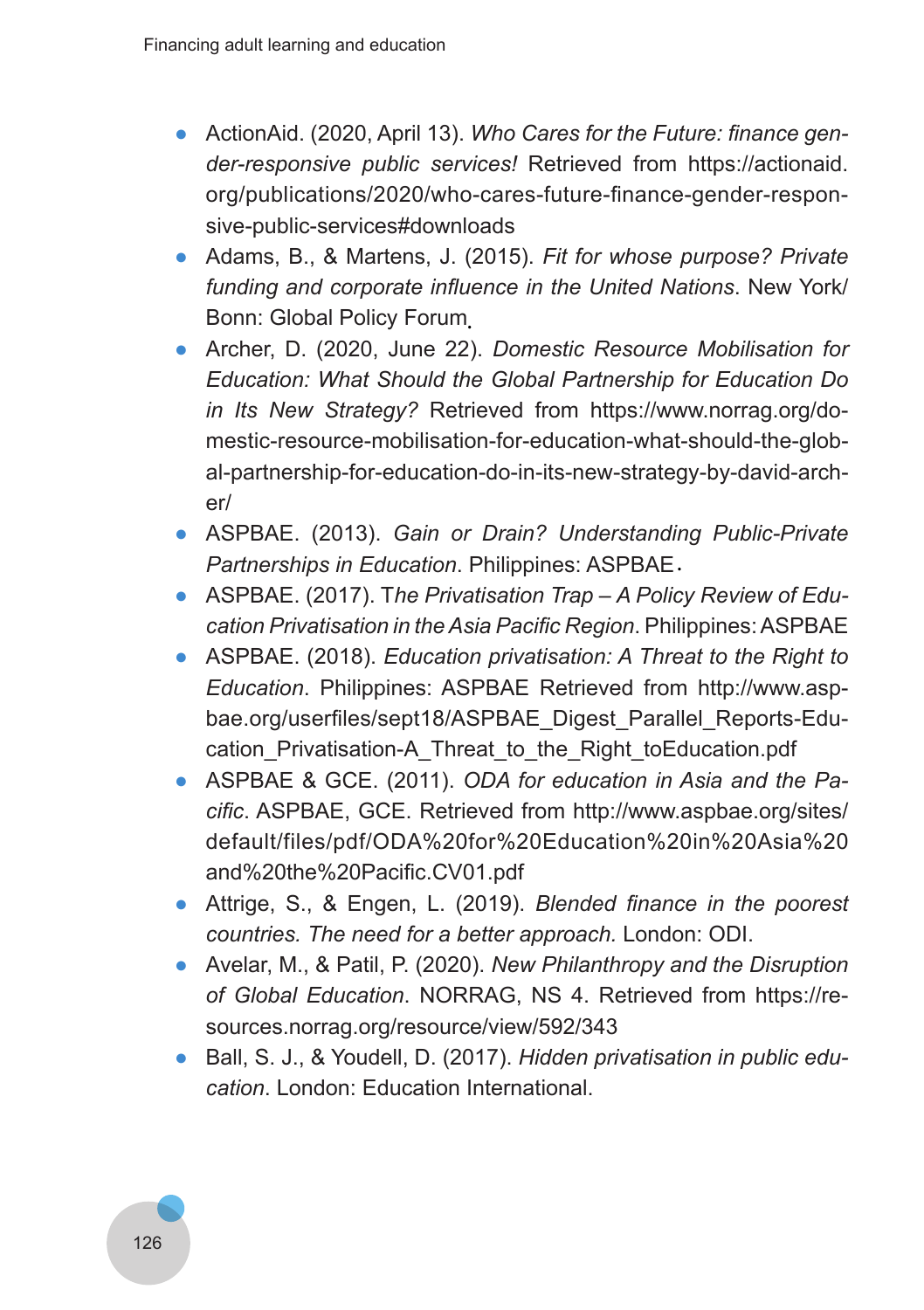- Dohmen, D., Frommberger, D. & Busemeyer, R. M. (2016). *Gov‑ ernance und Finanzierung kooperativer Berufsbildung. Die Rolle von privaten Akteuren und Verbänden stärken*. Bonn: GiZ .
- Brown, G. (2019, June 13). *Why wait 100 years? Bridg‑ ing the gap in global education*. World Economic Forum. Retrieved from https://www.weforum.org/agenda/2019/06/ making-generation-educated-a-reality/
- Burnett, N. (2017, March 13). *Unfinished Business in Global Education*. NORRAG. Retrieved from https://www.norrag.org/ unfinished-business-in-global-education/
- Burnett, N. (2014). International Education Policies, Issues, and Challenges. Education, Learning, Training: Critical Issues for Development. *International Development Policy,* series No.5, Geneva: Graduate Institute Publications, Boston: Brill-Nijhoff.
- Byiers, B., & Dalleau, M. (2011, October). *Fiscal challenges, de‑ velopment opportunities? 20 key questions on domestic resource mobilisation.* Discussion Paper 125. European Centre for Development Policy Management. Retrieved from https://ecdpm. org/wp-content/uploads/2013/11/DP-125-Challenges-Opportunities-Domestic-Resource-Mobilisation-2011.pdf
- CEDAW. (2014, June 27). *Privatization and its Impact on the Right to Education of Women and Girls*. United Nations Committee on the Elimination of Discrimination against Women (CEDAW). Retrieved from https://www.right-to-education.org/sites/right-to-education.org/files/resource-attachments/Submission%20to%20CE-DAW\_Privatisation\_and\_RTE\_of\_Girls\_Women\_2014.pdf
- CEDEFOP. (2013). *Benefits of vocational education and training in Europe for people, organisations and countries*. European Centre for the Development of Vocational Training. Luxembourg: Publications Office of the European Union.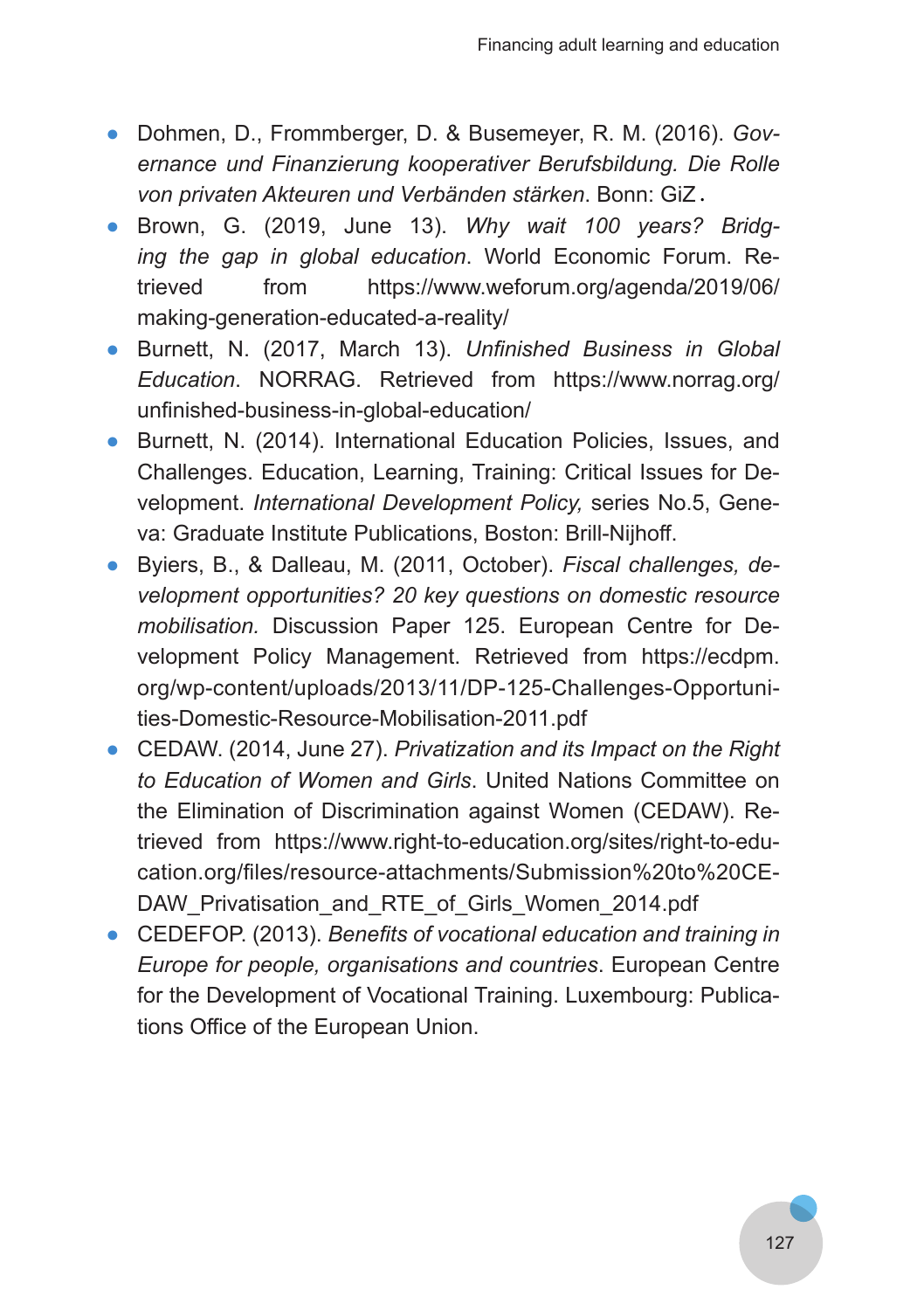- CEDEFOP. (2014). *Financing adult learning database.* Thessaloniki: Cedefop. Retrieved from https://www.ecn-eu.com/ news/04/06/2014/918 and https://www.cedefop.europa.eu/en/ publications-and-resources/tools/financing-adult-learning-db
- Clemens, M., & Moss, T. (2007). The ghost of 0.7 per cent: origins and relevance of the international aid target. *International Journal of Development Issues*, 6.
- Cornucopia. (2017). *Open Society Foundations*. Corcnucopia TV, OSF. Retrieved from http://www.cornucopia.tv/open-society
- Dohmen, D. & Yelubayeva, G. (2018). *Adult education and Innova‑ tion*. FiBS-Forum No. 59. Berlin: FIBS. Retrieved from https://www. fibs.eu/fileadmin/user\_upload/Innovation\_and\_FE\_2018\_-\_FiBS Forum\_final.pdf
- Dohmen, D. (2017, July 19). *Adult learning as a driv‑ er for economic growth and innovation* – Part 1. EPA-LE. Retrieved from https://epale.ec.europa.eu/en/blog/ adult-learning-driver-economic-growth-and-innovation-part-1
- Donor tracker. (2020, December 10). *Education*. Donor tracker. Retrieved from https://donortracker.org/sector/education
- DVV International. (2009). International Conference. Financing Adult Education for Development. *Adult Education and Develop‑ ment,* 73.
- EFA GEMR. (2015). *Pricing the right to education: The cost of reaching new targets by 2030*. Policy Paper 18. Paris: UNES-CO. Retrieved from https://resourcecentre.savethechildren.net/ node/8946/pdf/232197e.pdf
- EI. (2020). *Education international*. Retrieved from https://www.eiie.org/
- European Union. (2020). *Supporting quality education, train‑ ing and social cohesion.* Education, Training and Youth. Retrieved from https://europa.eu/european-union/topics/ education-training-youth\_en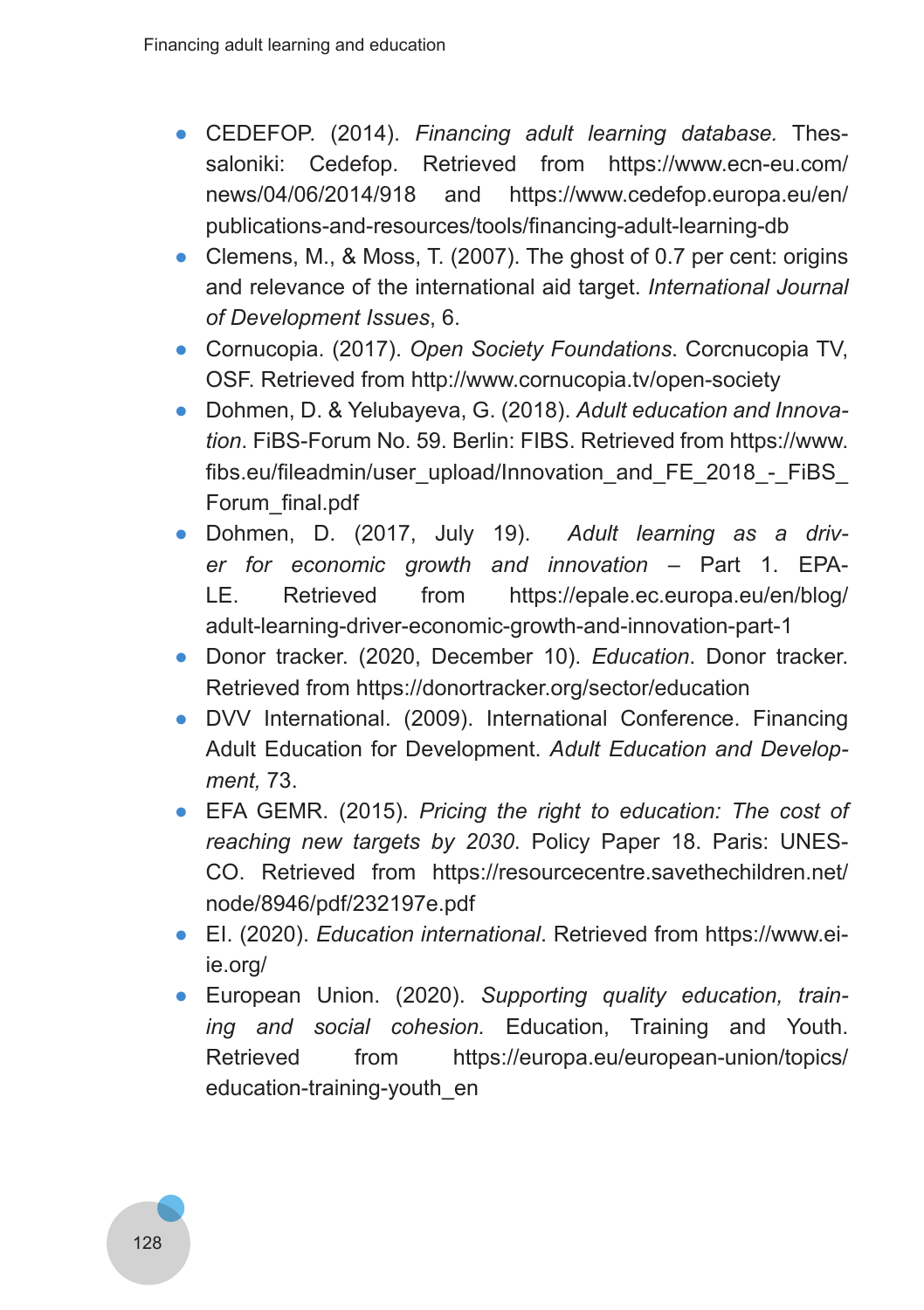- EUROSTAT. (2020). *Adult Education Survey (AES)*. Retrieved from https://ec.europa.eu/eurostat/web/microdata/adult-education-survey
- EUROSTAT. (2020a). *Adult learning statistics characteristics of education and training.* EUROSTAT. Statistics explained. Retreived from https://ec.europa.eu/eurostat/statistics-explained/ index.php/Adult\_learning\_statistics - characteristics\_of\_education and training
- Farnham D., & Horton S. (1996) Public Service Managerialism: A Review and Evaluation. In: D. Farnham, S. Horton (eds.) *Managing the New Public Services*. London: Palgrave .
- FiBS & DIE (2013, August 11). *Developing the adult learning sec‑ tor. Financing the adult learning sector. Annex to the Final report. Berlin*: Forschungsinstitut für Bildungs- und Sozialökonomie. (Research Institute for the Economics of Education and Social Affairs), Deutsches Institut für Erwachsenenbildung. Retrieved from http:// lll.mon.bg/uploaded\_files/financingannex\_en.pdf
- FinALE. (2018). *Adult education: It's not a cost, it's an invest‑ ment!* Retrieved from http://www.financing-adult-learning.eu/index. php?option=com\_content&view=article&id=265:adult-education-its-not-a-cost-it-s-an-investment&catid=126:news&Itemid=648
- FinALE. (2018a). I*nvest in adult learning. Executive summary of the outcomes of the FinALE project.* Retrieved from https://eaea.org/ wp-content/uploads/2018/01/Finale\_summary\_a5\_English-online.pdf
- Fitzsimons, C., & Magrath, C. (2017). *FinALE "Where to Invest". Funding Adult Education*. Retrieved from https://eaea.org/wp-content/uploads/2018/01/FinALE-Where-to-invest-Final.pdf
- GEMR. (2017). *GEMR 2017/8. Accountability in education: Meet‑ ing our commitments.* Paris: UNESCO.
- GEMR. (2019). *Migration, displacement and education: building bridges, not walls.* Paris: UNESCO.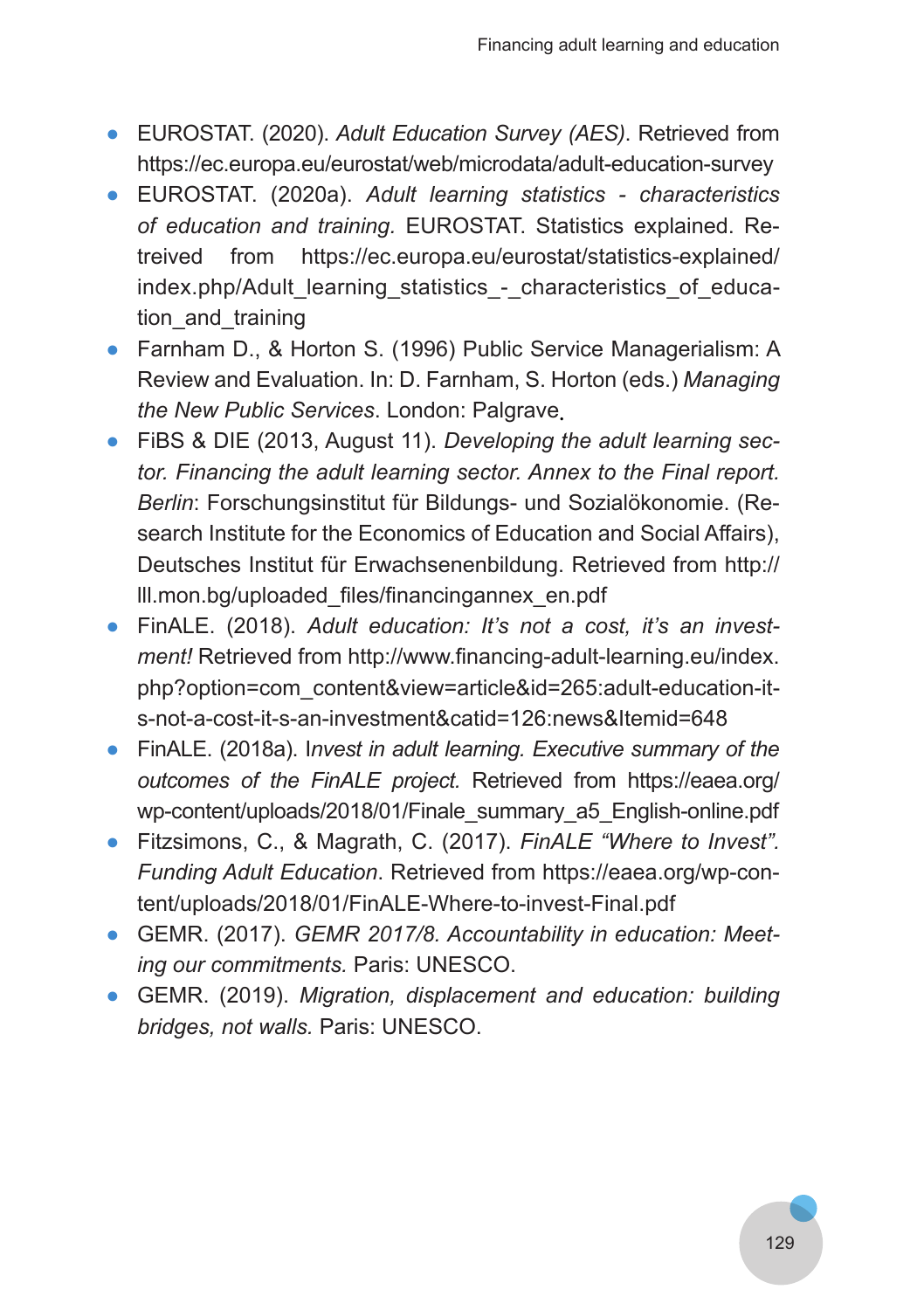- Gloster, R., Marvell, R., Buzzeo, J., Hadjivassiliou, K., Williams, J., & Huxley, C: (2016). *Mapping investment in adult skills: Which individuals, in what learning and with what returns?* London: Institute for Employment Studies; Department for Business, Innovation and Skills.
- GPE. (2018, November). *GPE's Engagement on Domestic Financ‑ ing for Education. Global partnership for education.* Policy Brief. Retrieved from https://www.globalpartnership.org/sites/default/ files/2019-02-gpe-domestic-policy-brief\_web.pdf
- GPE. (2020). *GPE. Transforming education*. Retrieved from https:// www.globalpartnership.org/
- Gupta, S., & Plant, M. (2019, April 30). *Enhancing Domestic Re‑ source Mobilization: What are the Real Obstacles?* Center for Global Development*.* Retrieved from https://www.cgdev.org/blog/ enhancing-domestic-resource-mobilization-what-are-real-obstacles
- IEFG. (2020). *IEFG Workgroups.* International Education Funders group. Retrieved from https://www.iefg.org/members/ iefg-workgroups/
- IFC World Bank Group. (2016, April). *Blending public and private finance*. EMCompass. Retrieved from http://documents1.worldbank.org/curated/en/383411468197952433/pdf/106019-BRI-PUB-LIC-EMCompass-3-EMCompass-Blending-Public-and-Private-Finance.pdf
- Inter-agency task force on FfD. (2016, August). *Official Devel‑ opment Assistance*. Issue Brief Series. OECD, FFDO/UNDE-SA. Retrieved from https://www.un.org/esa/ffd/wp-content/uploads/2016/01/ODA\_OECD-FfDO\_IATF-Issue-Brief.pdf
- International Consultations of NGOs. (2000). NGO Declaration on Education for All. A*dult Education and Development*, 54. Bonn: DVV International.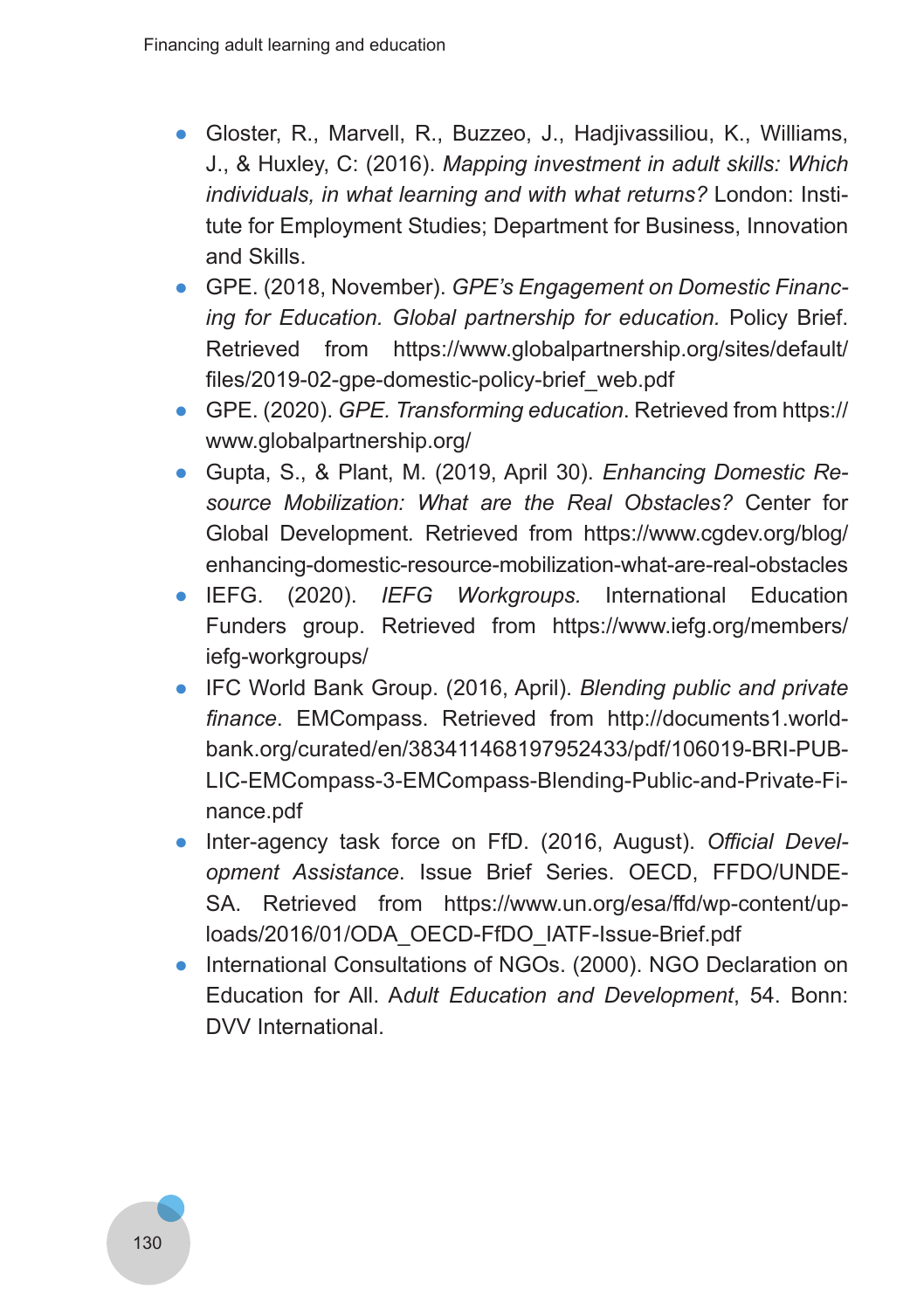- Kardish, C., Zühr, R., & Campe, S. (2020, October 24). *How do do‑ nors support global education? Findings from a deep dive on edu‑ cation aid*. Global partnership for education. Retrieved from https:// www.globalpartnership.org/blog/how-do-donors-support-global-education-findings-deep-dive-education-aid
- Kastru Rangan, V., Chase, L., & Karim, S. (2015, January-February). The truth about CSR. *Harvard Business Review*. Retrieved from https://hbr.org/2015/01/the-truth-about-csr
- Kim, K., Hagedorn, M., Williamson, J., & Chapman, C. (2004, October 4). *National Household Education Surveys of 2001 – Par‑ ticipation in Adult Education and Lifelong Learning, 2000-01*. U.S. Department of Education, National Centre for Education Statistics. Washington D.C.: U.S. Government Printing Office. Retrieved from https://nces.ed.gov/pubsearch/pubsinfo.asp?pubid=2004050
- Klein, M. U. (2016, April 20). *Public-Private Partnerships: Prom‑ ise and Hype*. World Bank Policy Research Working Paper No. 7340. Retrieved from https://papers.ssrn.com/sol3/papers. cfm?abstract\_id=2623782
- LaRocque, N. (2008, May). *Public-Private Partnerships in Basic Ed‑ ucation: An International Review*. CfBT Education Trust. Retrieved from https://olcstage.worldbank.org/sites/default/files/CfBT\_LaRocque\_PPPs%20in%20Basic%20Education%20An%20International%20Review\_0.pdf
- Lauglo, J. (2001, November). Adult Education in Sub-Saharan Af*rica*. Africa Region Findings & Good Practice Infobriefs No.195. Washington, DC: World Bank. Retrieved from https://openknowledge.worldbank.org/handle/10986/9793
- Manninen, J., & Meriläinen, M. (2014). *Benefits of Lifelong Learning BeLL Survey Results.* BELL. Retrieved from https://www.bell-project.eu/cms/wp-content/uploads/2014/06/BeLL-Survey-results.pdf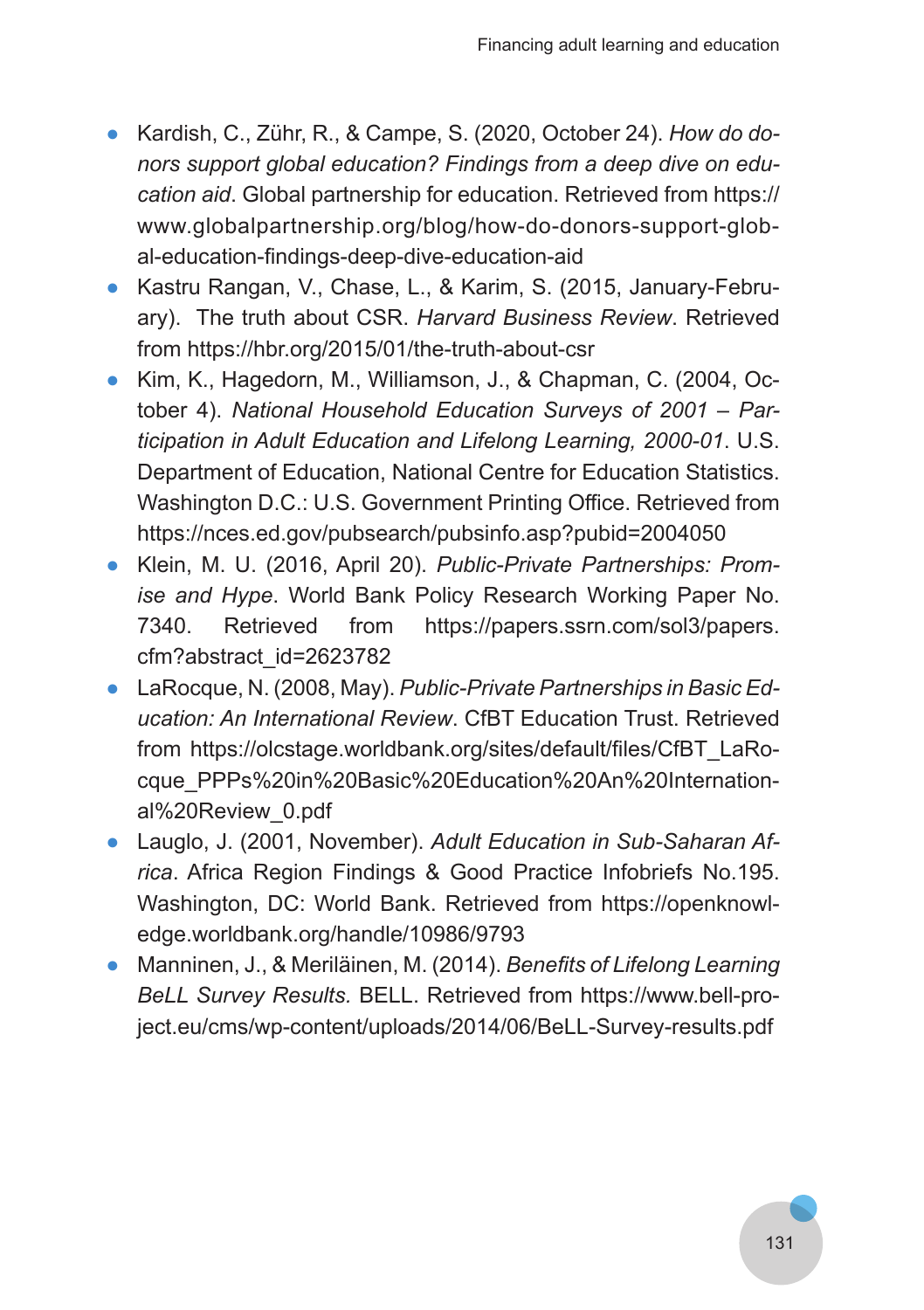- Meeks, P. (2018, January 30). *Is blended finance a silver bul‑ let or a double-edged sword?* Public finance focus, CIPFA. Retrieved from https://www.publicfinancefocus.org/opinion/2018/01/ blended-finance-silver-bullet-or-double-edged-sword
- Morgan, K., Waite, P., & Diecuch, M. (2017, March). *The case for investment in adult basic education*. Proliteracy. Retrieved from https://www.proliteracy.org/Portals/0/Reder%20Research. pdf?ver=2017-03-24-151533-647
- Müller, N., & Wenzelmann, F. (2018). *Berufliche Weiterbildung: Auf‑ wand und Nutzen für Individuen*. BiBB Report 2. Bonn. Retrieved from https://www.bibb.de/veroeffentlichungen/de/publication/show/8931
- NCL. (2020). *Return on investment.* National coalition for literacy. Retrieved from https://national-coalition-literacy.org/research/ return-on-investment/
- Niculescu, M. (2017, July 12). *What kind of blender do we need to finance the SDGs?* UNDP Europe and Central Asia. Retrieved from https://www.eurasia.undp.org/content/rbec/en/home/ blog/2017/7/12/What-kind-of-blender-do-we-need-to-finance-the-SDGs-html
- NORRAG. (2020). *Network of international policies and coopera‑ tion in education*. https://www.norrag.org/
- Nuissl von Rein, E. (2003). Allgemeine und berufliche Weiterbildung im lebensbegleitenden Lernen. BIBB. *Berufsbildung in Wis‑ senschaft und Praxis*, 3.
- OECD. (2018, January 29). *Private finance for sustainable devel‑ opment. New approaches in development finance: the need for mobilisation towards greater transformation and impact.* Retrieved from http://www.oecd.org/dac/financing-sustainable-development/ development-finance-topics/OECD-PF4SD-Conference-background-document.pdf
- OECD. (2019). *Getting Skills Right: Future-Ready Adult Learning Systems, Getting Skills Right*. Paris: OECD Publishing.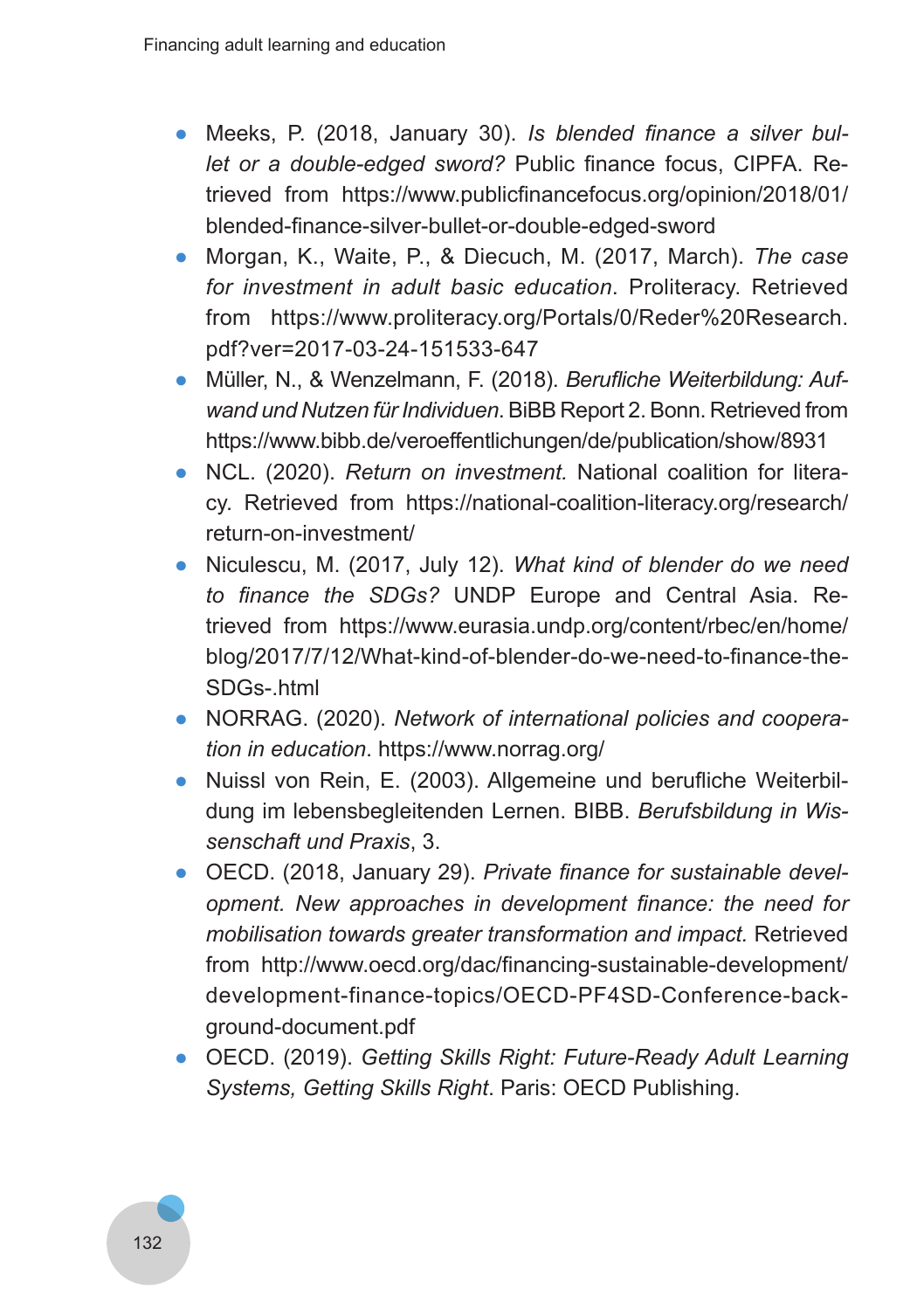- OECD. (2019a). *Better Criteria for Better Evaluation. Revised Evaluation Criteria Definitions and Principles for Use*. OECD/DAC Network on Development Evaluation. Retrieved from https://www. oecd.org/dac/evaluation/revised-evaluation-criteria-dec-2019.pdf
- OECD. (2019b, July). *OECD Economic Surveys: Malaysia.* Paris: OECD Publishing. Retrieved from http://www.oecd.org/economy/ surveys/Malaysia-2019-OECD-economic-survey-overview.pdf
- OECD. (2020). *Aid to the Education Sector.* Retrieved on 16 August 2020 from https://www.oecd.org/dac/stats/education.htm
- OECD. (2020a). *Global Outlook on Financing for Sustainable De‑ velopment 2021. A New Way to Invest for People and Planet*. Paris: OECD Publishing. Retrieved from https://www.keepeek.com//Digital-Asset-Management/oecd/development/global-outlook-on-financing-for-sustainable-development-2021\_e3c30a9a-en
- Orlović, V., & Popović, K. (2017). *Lifelong learning for sustainable development – is adult education left behind?* In W.L. Filho, M. Mifsud, P. Pace (Eds.), Handbook of Lifelong Learning for Sustainable Development. Wiesbaden: Springer.
- OSF. (2014, October 27). *Education should be a public good, not profit-making business, says UN Report*. Open Society Foundation, News Room. Press release. Retrieved from https://www. opensocietyfoundations.org/newsroom/education-should-be-public-good-not-profit-making-business-says-un-report
- CIES. (2012). *Privatization in Education Research Initiative (PERI).* Open Society Foundation. Retrieved from http://www.cies2012. psu.edu/pdf/PERI%20workshop.pdf
- Oxfam International. (n.d.). *Inequality and poverty: the hidden costs of tax dodging*. Oxfam International. Retrieved on August 2020 from https://www.oxfam.org/en/ inequality-and-poverty-hidden-costs-tax-dodging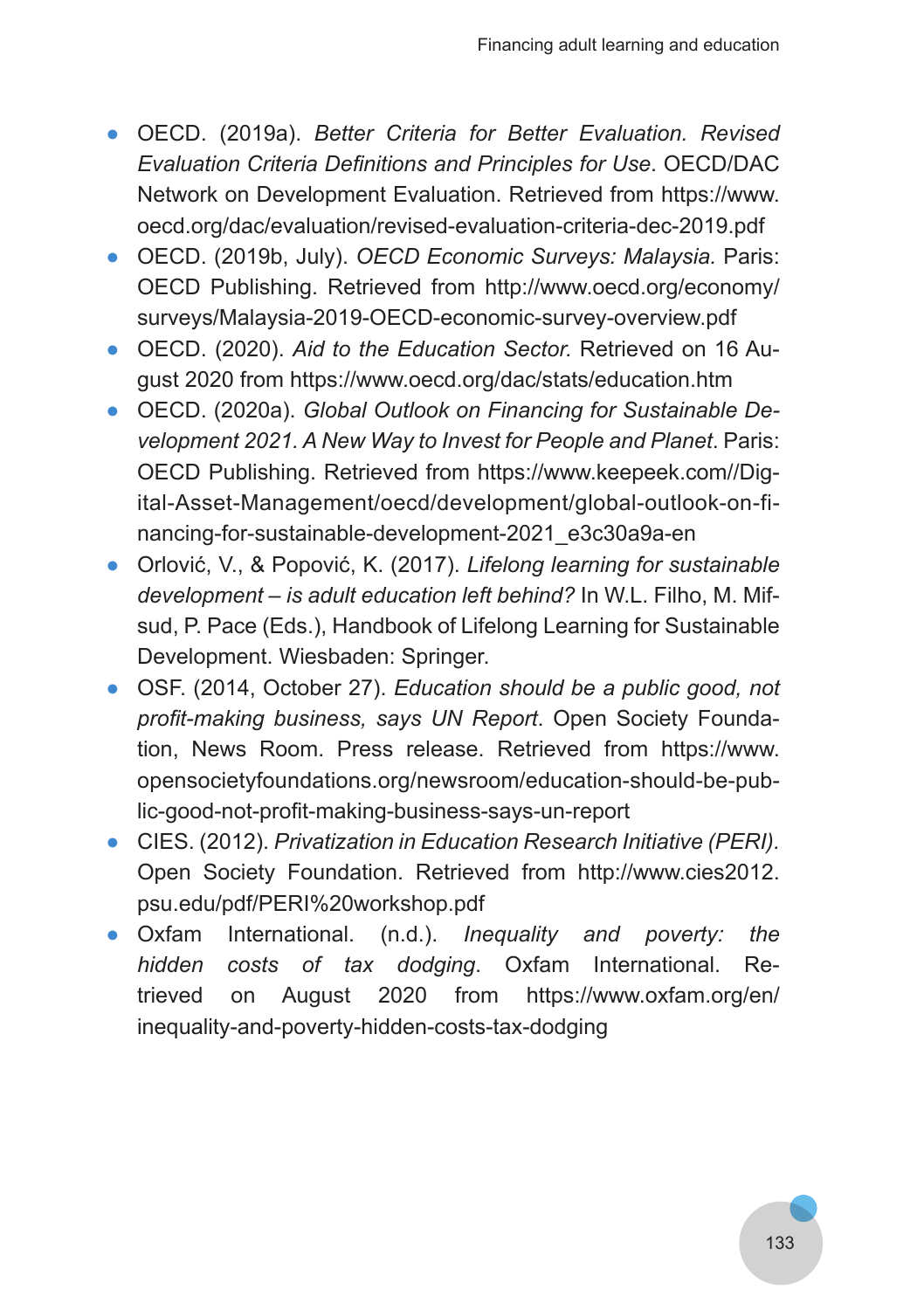- Popović, K. (2015). MDG and EFA from the mud to the stars and back: What went wrong? A reminder. In U. Gartenschlaeger, E. Hirsch (Eds.), *Adult education in an interconnected world. Cooper‑ ation in lifelong learning for sustainable development.* International Perspectives in Adult Education. (71) Bonn: DVV international.
- PPP Knowledge Lab. (n.d.). *Education*. Retrieved on October 2020 from https://pppknowledgelab.org/sectors/education
- Pring, R. (2006). Privatization in education. *Journal of Education Policy* 2(4).
- Reutter, G. (2004). *Thesen zur (Un-)Gleichwertigkeit von allge‑ meiner und beruflicher Bildung/Weiterbildung*. Deutsches Institut für Erwachsenenbildung. Retrieved from http://www.die-bonn.de/ esprid/dokumente/doc-2004/reutter04\_03.pdf
- Schäferhoff, M., & Burnett, N. (2016). *Rethinking the Financing and Architecture of Global Education.* International Commission on Financing Global Education Opportunity. Retrieved from https://www. r4d.org/wp-content/uploads/Rethinking-the-Financing-and-Architecture-of-Global-Education.pdf
- Schuller, T., & Watson, D. (2009). *Learning through life: Inquiry into the future of lifelong learning.* Leicester: NIACE.
- Schuller, T. (2017). *What are the wider benefits of learning across the life course?* London: Government Office for Science.
- Schuller, T., Preston, J., Hammond, C., Brassett-Grundy, A., & Bynner, J. (2004). T*he Benefits of Learning: The Impact of Educa‑ tion on Health, Family Life and Social Capital.* London, NY: Routledge, Taylor & Francis Group.
- Schweighöfer. (2019). *Youth and Adult Education in the Agenda 2030 and the Sustainable Development Goals. Role, Contribution and Further Potential*. Bonn: DVV International.
- Shah, A. (2014, September 28). *Foreign Aid for Development As‑ sistance*. *Global Issues*. Retrieved from https://www.globalissues. org/article/35/foreign-aid-development-assistance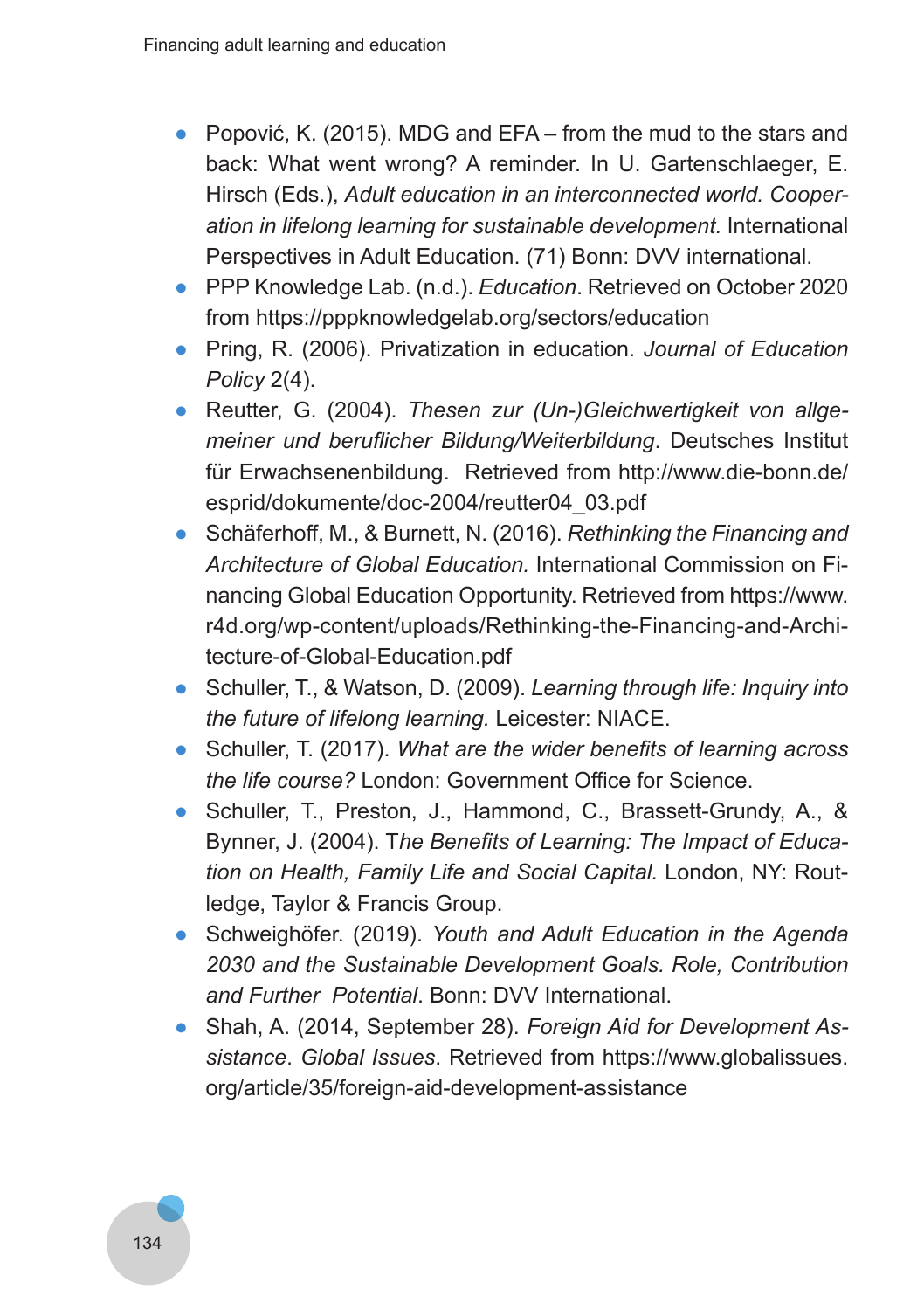- Singh, M. (Ed.). (1999). *The Economics and financing of adult ed‑ ucation: Report of CONFINTEA V.* Hamburg: UNESCO Institute for Education.
- SIPRI. (2020, April 27). *Global military expenditure sees largest an‑ nual increase in a decade—says SIPRI—reaching \$1917 billion in 2019.* Stockholm International Peace Research Institute. Retrieved from https://www.sipri.org/media/press-release/2020/global-military-expenditure-sees-largest-annual-increase-decade-says-sipri-reaching-1917-billion
- Social Watch. (2019, September 9). *Who's paying the bill? Re‑ shaping Governance for Sustainability*. Public event. Retrieved from http://www.socialwatch.org/node/18332
- Social Watch. (2020). *Social watch. Poverty eradication and gen‑ der justice*. http://www.socialwatch.org/
- Steer, L., & Smith, K. (2015, January 12). *Education Plus De‑ velopment. It's Time to Reverse Declining ODA to Educa‑ tion.* The Brookings Institution. Retrieved from https://www. brookings.edu/blog/education-plus-development/2015/01/12/ its-time-to-reverse-declining-oda-to-education/
- Tamvada, M. (2020). Corporate social responsibility and accountability: A new theoretical foundation for regulating CSR. *International Journal of Corporate Social Responsibility*, 5(2).
- The Education Commission. (2016). *The Learning Generation: Investing in Education for a Changing World.* The International Commission on Financing Global Education Opportunity. Retrieved from https://report.educationcommission.org/wp-content/ uploads/2016/09/Learning Generation Full Report.pdf
- The Education Commission. (2020). *The International Finance Fa‑ cility for Education.* Education Commission. Retrieved on August 23 from http://educationcommission.org/international-finance-facility-education/ and http://educationcommission.org/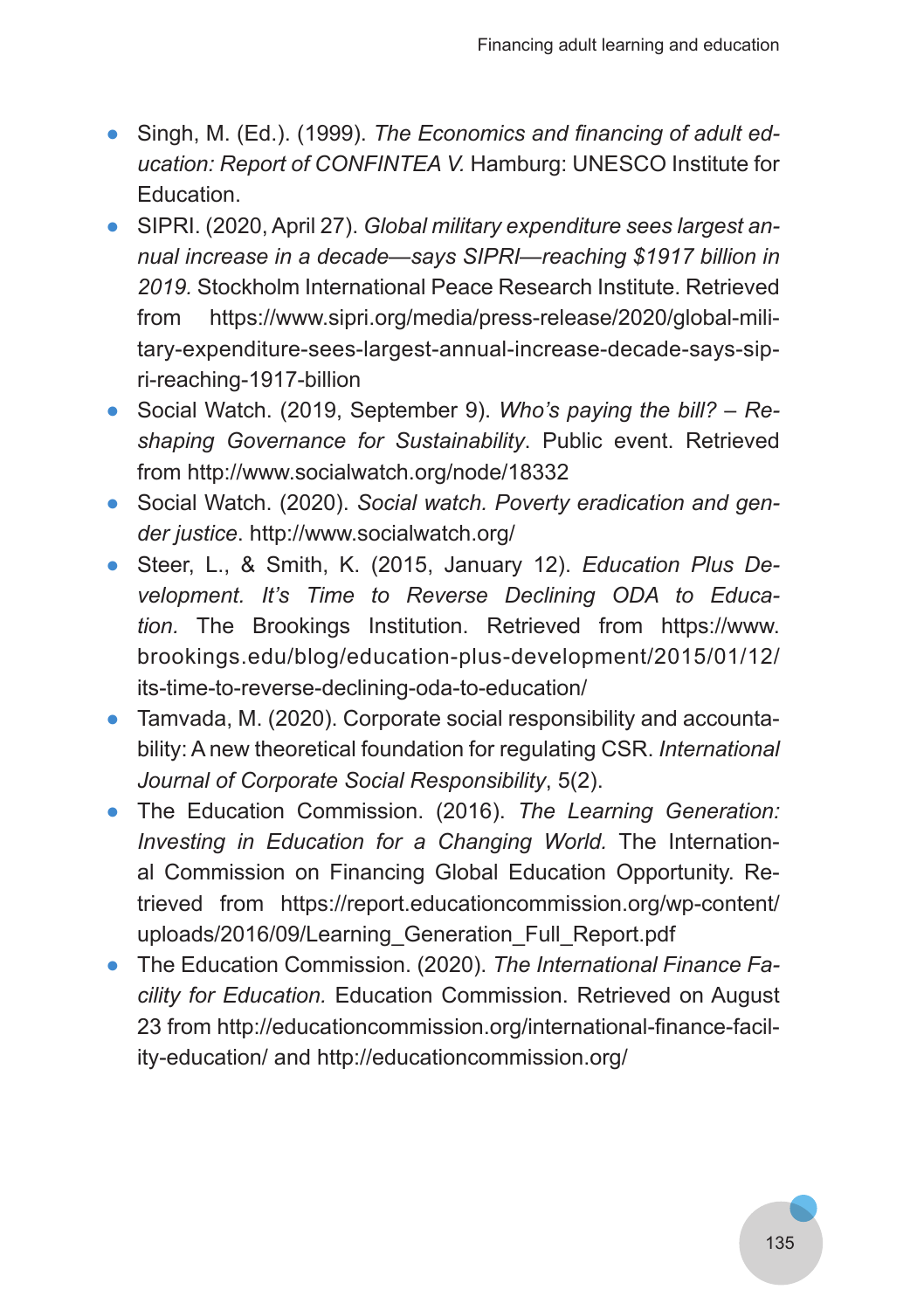- Tilak, B. G. J. (2016, January). *Public Private Partnership in Edu‑ cation*. THF discussion paper 3. The Head Foundation. Retrieved from https://www.researchgate.net/publication/304556199\_PUB-LIC\_PRIVATE\_PARTNERSHIP\_IN\_EDUCATION\_THF\_Discussion Paper
- Timmermann, D. (2009). Public Responsibility for Financing Adult Education. *Adult Education and Development, 73*. DVV International.
- Thomas, S. Ng., Wong, J. M. W., & Wong, K. K. W. (2013). A public private people partnerships (P4) process framework for infrastructure development in Hong Kong. *Cities* (31).
- UIL. (2013). *Second Global Report on Adult Learning and Educa‑ tion: Rethinking literacy.* Hamburg: UNESCO/UIL.
- UIL. (2016). *Third Global Report on Adult Learning and Education: The impact of adult learning and education on health and well-be‑ ing; employment and the labour market; and social, civic and com‑ munity life.* Hamburg: UNESCO/UIL.
- UIL. (2019). *Fourth Global Report on Adult Learning and Educa‑ tion*. Hamburg: UNESCO Institute for Lifelong Learning. Hamburg: UNESCO/UIL.
- UN. (2012). *Global Education First Initiative.* UNESCO. Retrieved from http://www.unesco.org/new/en/gefi/about/ and https://www. un.org/millenniumgoals/pdf/The%20Global%20Education%20 First%20Initiative.pdf
- UN DESA (n.d.). *About the Forum*. United Nations. Retrieved from https://www.un.org/development/desa/financing/what-we-do/ ECOSOC/financing-development-forum/about-the-forum
- United Nations. (2015). *Addis Ababa Action Agenda of the Third In‑ ternational Conference on Financing for Development.* New York: United Nations. Retrieved from http://www.un.org/esa/ffd/wp-content/uploads/2015/08/AAAA\_Outcome.pdf
- United Nations. (2015a). *Transforming our world: the 2030 Agenda for Sustainable Development*. New York: General Assembly.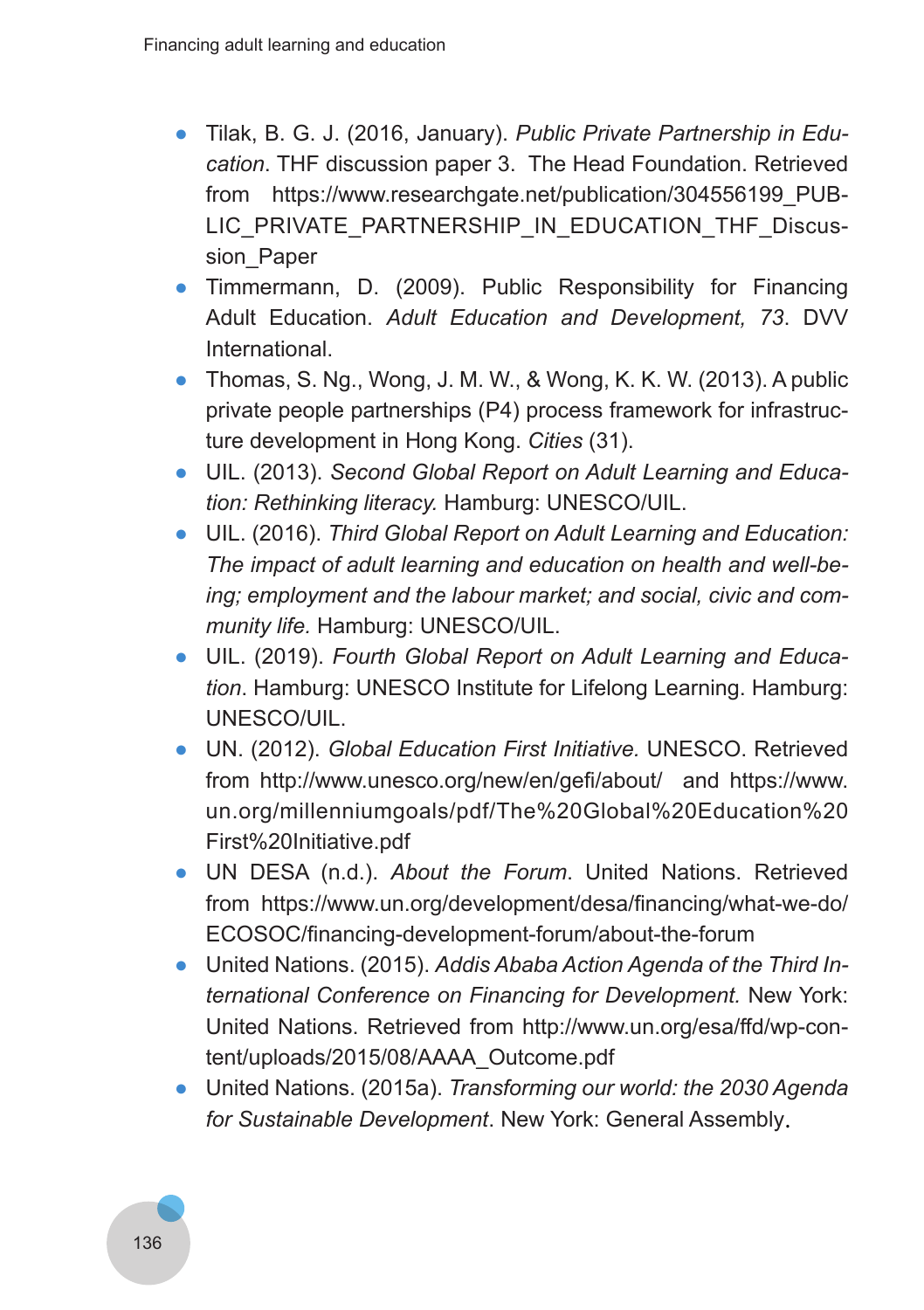- UN. (2019, September 2019). *Citing \$2.5 Trillion Annual Financing Gap during SDG Business Forum Event, Deputy Secretary-Gen‑ eral Says Poverty Falling Too Slowly.* Deputy Secretary-General, Press release. Retrieved from https://www.un.org/press/en/2019/ dsgsm1340.doc.htm
- UNESCO. (2015). *Rethinking education. Towards a global com‑ mon good?* Paris: UNESCO.
- UNESCO. (2016). *Recommendation on Adult Learning and Edu‑ cation 2015*. Paris: UNESCO .
- UNESCO et al. (2015). *Incheon Declaration Education 2030: To‑ wards inclusive and equitable quality education and lifelong learn‑ ing for all*. Paris: UNESCO.
- UNESCO, UIS & GEMR (2019). *Meeting commitments Are coun‑ tries on track to achieve SDG 4?* Paris: UNESCO.
- UNESCO/UIL (2009). *Harnessing the power and potential of adult learning and education for a viable future. Belém Framework for Action.* UNESCO, The Sixth International Conference on Adult Education (CONFINTEA VI), December 2009 Belém, Brazil.
- Wilson, G. E. R. (2016). *There's a \$2.5 trillion development in‑ vestment gap. Blended finance could plug it*. World Economic Forum. Retrieved from https://www.weforum.org/agenda/2016/07/ blended-finance-sustainable-development-goals/
- Wolfensohn, R. J. (2003). We recognize a need to come together. In J. R. Wolfensohn (2005). *Voice for the world's poor.* Washington: The World Bank.
- World Bank. (2005, April 17). *Education Fast Track Initiative*, Press Briefing. Retrieved from https://www.imf.org/external/spring/2005/ schedule.htm
- World Bank Group. (2018, February 6). *What are Public Private Partnerships?* World Bank Group, PPP LRC. Retrieved from https://ppp.worldbank.org/public-private-partnership/overview/ what-are-public-private-partnerships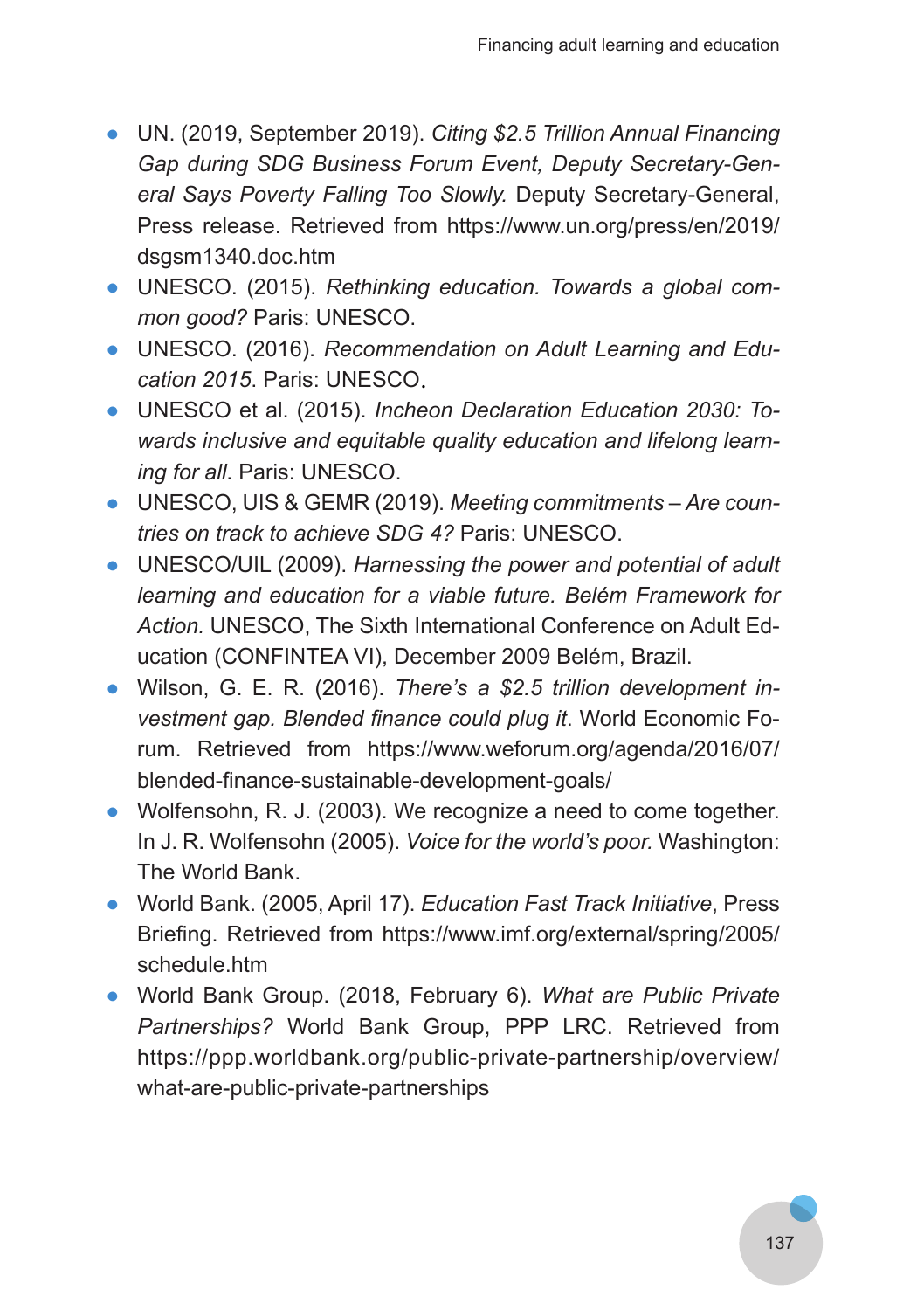- World Bank Group. (2018, August, 18). *About Public-Private Partner‑ ships*. World Bank Group, PPP LRC. Retrieved from https://ppp.worldbank.org/public-private-partnership/about-public-private-partnerships
- Wulff, A. (2019, July 10). *The quest for public funding for education and SDG 4.* Education International. Retrieved from https://www. ei-ie.org/en/woe\_homepage/woe\_detail/15907/the-quest-for-public-funding-for-education-and-sdg-4-by-antonia-wulff

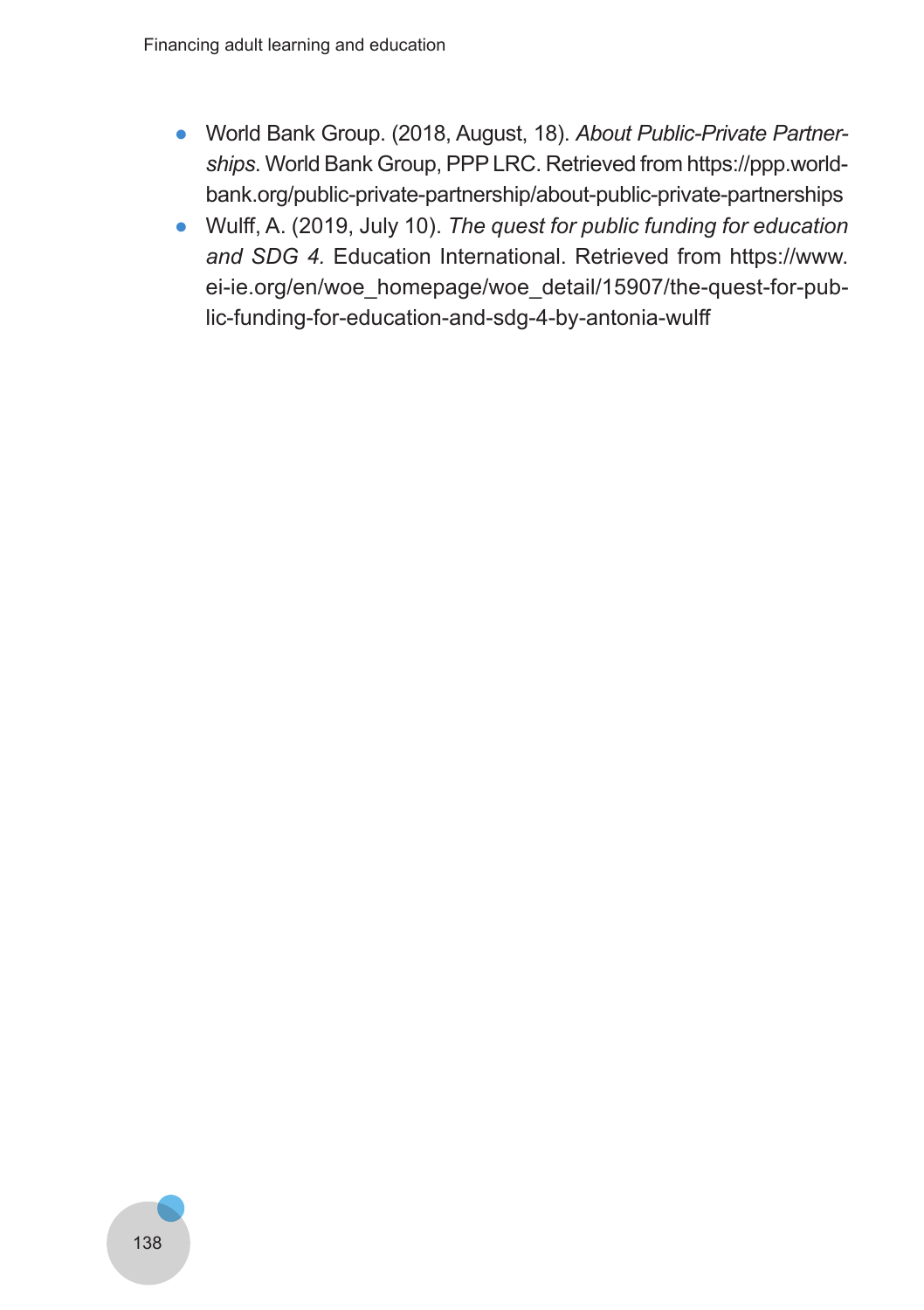# **4.2 Sources for: Ethiopian Authorities for Integrated Functional Adult Education**

- Federal Ministry of Education. (2008). *National adult education strate*gy. Addis Ababa: Federal Democratic Republic of Ethiopia.
- Federal Ministry of Education. (2010). *Education sector develop‑ ment program IV (ESDP IV) 2010/2011-2014/2015: Program ac‑ tion plan.* Addis Ababa: Federal Democratic Republic of Ethiopia.
- Federal Ministry of Education. (2011). *Integrated function‑ al adult education (IFAE): The national implementation plan 2011/2012(2003/2004 EC).* Addis Ababa: Federal Ministry of Education.
- Federal Ministry of Education. (2015). *Education sector develop‑ ment programme V (ESDP V): Programme action plan.* Addis Ababa: Federal Democratic Republic of Ethiopia.
- Federal Ministry of Education.(2015a). *Education Sector Develop‑ ment Programme V (ESDP V)2008 - 2012 E.C.2015/16 - 2019/20 G.C.* Addis Ababa: Federal Democratic Republic of Ethiopia. Retrieved from http://planipolis.iiep.unesco.org/sites/planipolis/files/ ressources/ethiopia\_esdp\_v\_summary.pdf
- National Planning Commission. (2016). *Growth and transformation plan II (GTP II 2015/16-2019/20 volume I main text.* Addis Ababa: Federal Democratic Republic of Ethiopia.
- UNDP Ethiopia Country Office. (2018*). Ethiopia national human development report 2018: Industrialization with human face*. Addis Ababa: UNDP Ethiopia Country Office.
- UNESCO Institute for Statistics. (2019). *Ethiopia: Education and literacy*. Retrieved from http://uis.unesco.org/country/ET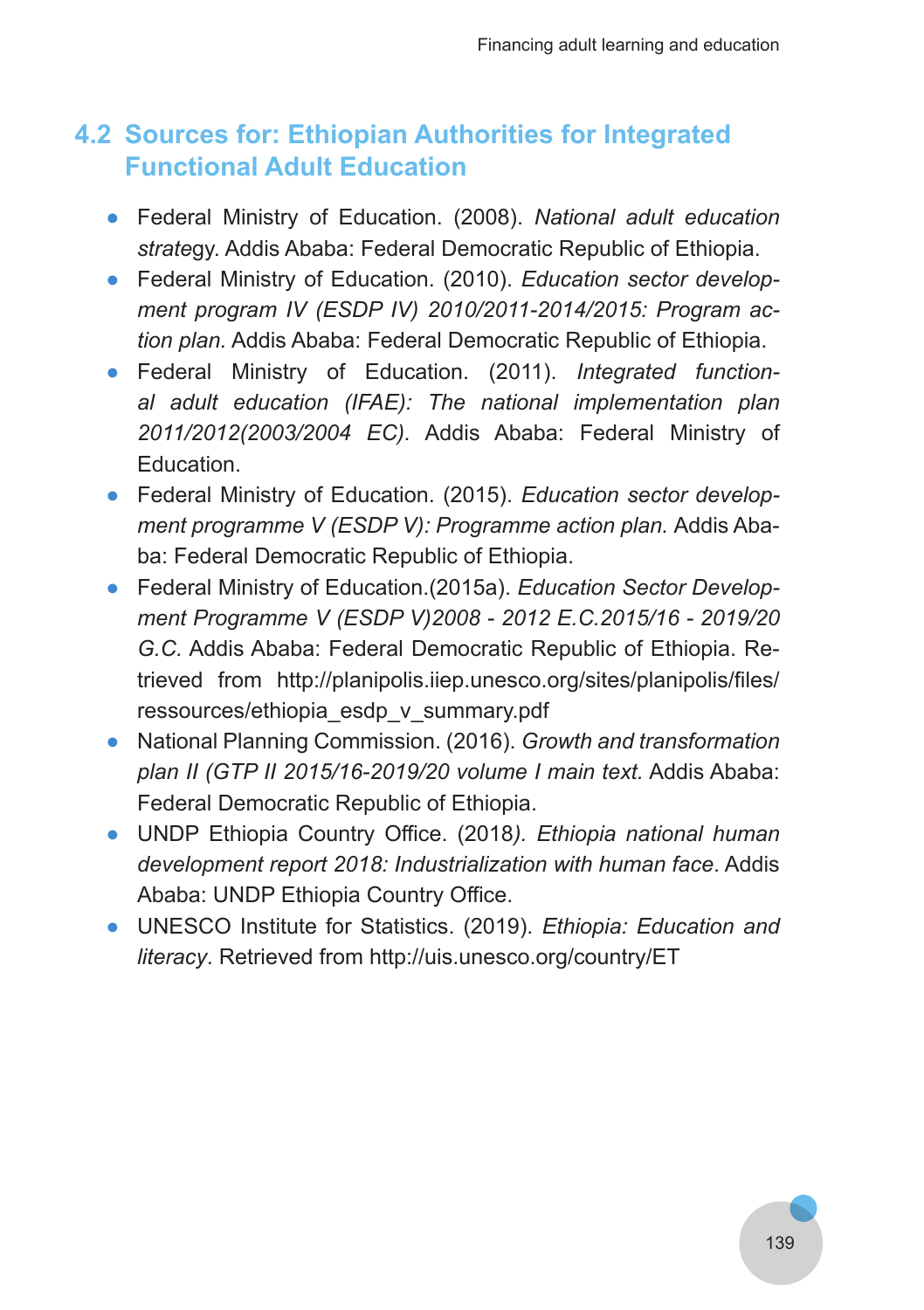# **4.3 Sources for: The Nation Rebuilding Program of the Canadian Government**

- CMEC. (2019). *Adult Learning and Education, Canada; Progress report for the UNESCO Global Report on Adult Learning and Ed‑ ucation (GRALE) and the end of the United Nations Literacy Dec‑ ade.* Canadian Ministers of Education. Retrieved from https://www. cmec.ca/publications/lists/publications/attachments/283/grale\_en
- Government of Canada (2017). *A New Approach: Co-development of a New Fiscal Relationship.* Retrieved from https://www.aadnc-aandc.gc.ca/DAM/DAM-INTER-HQ-ACH/STAGING/texte-text/ reconciliation\_new\_fiscal\_rel\_approach\_1512565483826\_eng.pdf
- Government of Canada (2017a). *Directive on Transfer Payments. Appendix K, Transfer Payments to Aboriginal Recipients*. Retrieved from https://www.tbs-sct.gc.ca/pol/doc-eng.aspx?id=14208#appK
- Government of Canada. (2017b*). Policy on Transfer Payments*. Retrieved from https://www.tbs-sct.gc.ca/pol/doc-eng.aspx-?id=13525; *Directive on Transfer Payments.* Retrieved from https:// www.tbs-sct.gc.ca/pol/doc-eng.aspx?id=14208
- Government of Canada. (2018). *Nation Rebuilding Program Guide‑ lines: 2019 to 2020.* Retrieved from https://www.rcaanc-cirnac. gc.ca/eng/1530815582699/1530815652516
- Government of Canada. (2018a). *Nation Rebuilding Program*. Retrieved from https://www.rcaanc-cirnac.gc.ca/eng/1530880050808 /1530880135933
- Government of Canada. (2018b). *Nation Rebuilding Program: Se‑ lected Projects 2018 to 2019*. Retrieved from https://www.rcaanccirnac.gc.ca/eng/1549285351251/1549285397263
- Government of Canada. (2018c). *News Release dated August 6. 2018.* Retrieved from https://www.canada.ca/en/crown-indigenous-relations-northern-affairs/news/2018/09/government-of-canada-provides-support-for-rebuilding-of-indigenous-nations-in-canada.html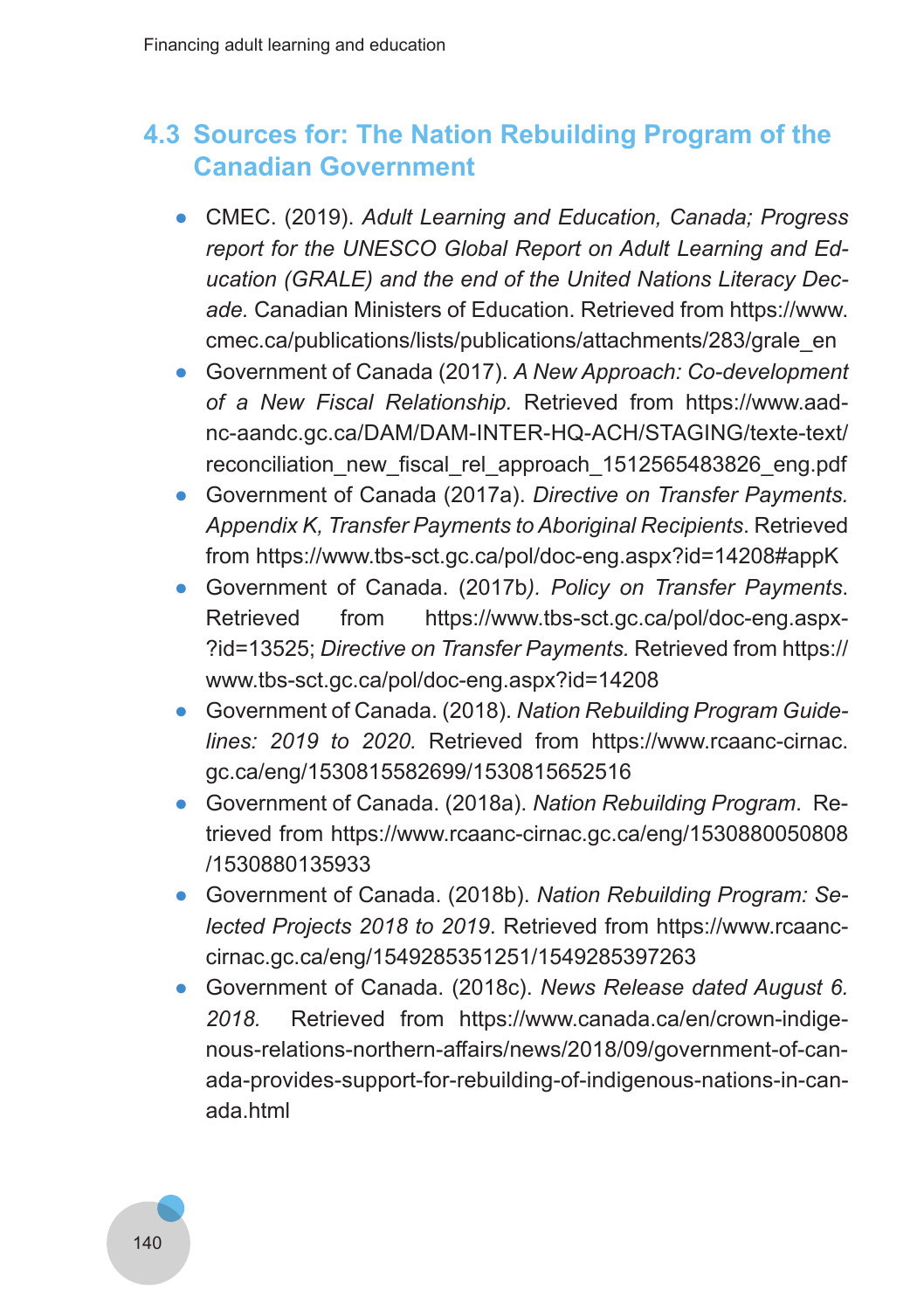- Government of Canada. (2018d). *Principles respecting the Govern‑ ment of Canada's relationship with Indigenous peoples*. Retrieved from https://www.justice.gc.ca/eng/csj-sjc/principles-principes.html
- Government of Canada. (2018e). *Terms and Conditions of the In‑ digenous Nation Rebuilding Program.* Retrieved from https://www. rcaanc-cirnac.gc.ca/eng/1530890038162/1530890107270
- Government of Canada (2019). *Establishing a new fiscal relation‑ ship*. Retrieved from https://www.sac-isc.gc.ca/eng/149980521809 6/1521125536314
- Joseph, B. (2019). *What Is the Nation Rebuild‑ ing Program?* Retrieved from https://www.ictinc.ca/blog/ what-is-the-nation-rebuilding-program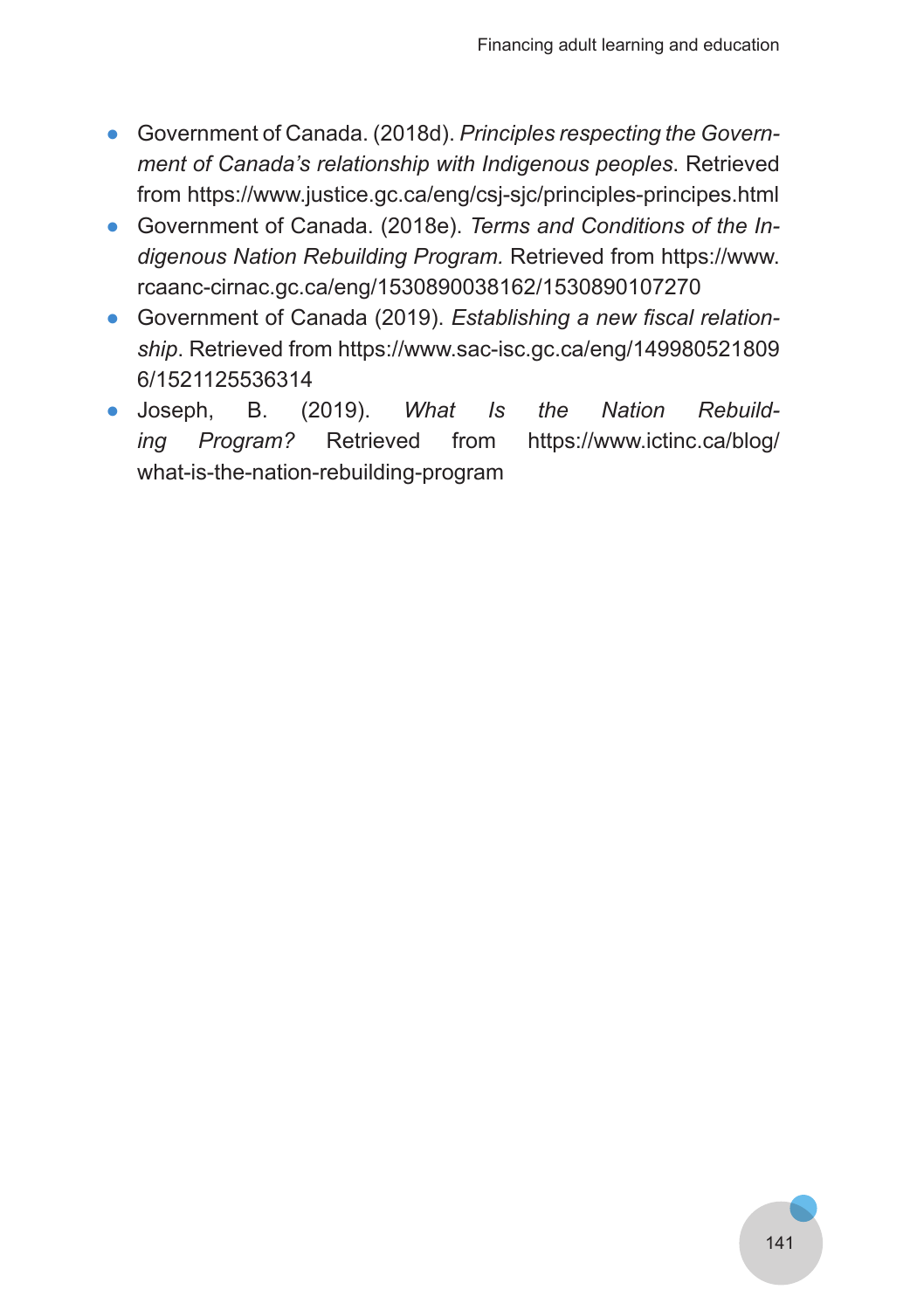# **4.4 Sources for: Blended Learning for Ibero-American Literacy and Lifelong Education Plan – PIALV**

- Cumbre Iberoamericana. (2014, December 8-9). *Declaração de Veracruz "Educação, inovação ecultura num mundo em trans‑ formação"*. XXIV Cúpula Ibero-Americanade chefes de estado e de governo. Secretaría General Iberoamericana. Retrieved from https://www.segib.org/wp-content/uploads/1.%20%20 Declara%C3%A7%C3%A3o-P\_0.pdf
- OEI. (2007). *Plano Ibero-Americano de Alfabetização e Educação Básica de Pessoas Jovens e Adultas PIALV 2007-2015.* Secretaria General Iberoamericana.
- OEI. (2008, Mayo 19). *Informe de Gestión 2008 PIA*. Sonsonate, El Salvador.
- OEI. (2014a). *Plano Ibero-americano de Alfabetização e Aprendizagem ao longo da Vida 2015-2021.* México: Secretaria General Iberoamericana. Retrieved from https://www.segib.org/ pt-br/programa/plano-ibero-americano-de-alfabetizacao-e-aprendizagem-ao-longo-da-vida/
- OEI. (2017) *Programa Presupuesto*. Secretaría General Iberoamericana. Retrieved from https://oei.int/oficinas/secretaria-general
- UNESCO. (2017). *CONFINTEA VI. Mid-Term Review. The Status of Adult Learning and Education in Latin America and the Caribbe‑ an*. Hamburg: UNESCO/UIL.

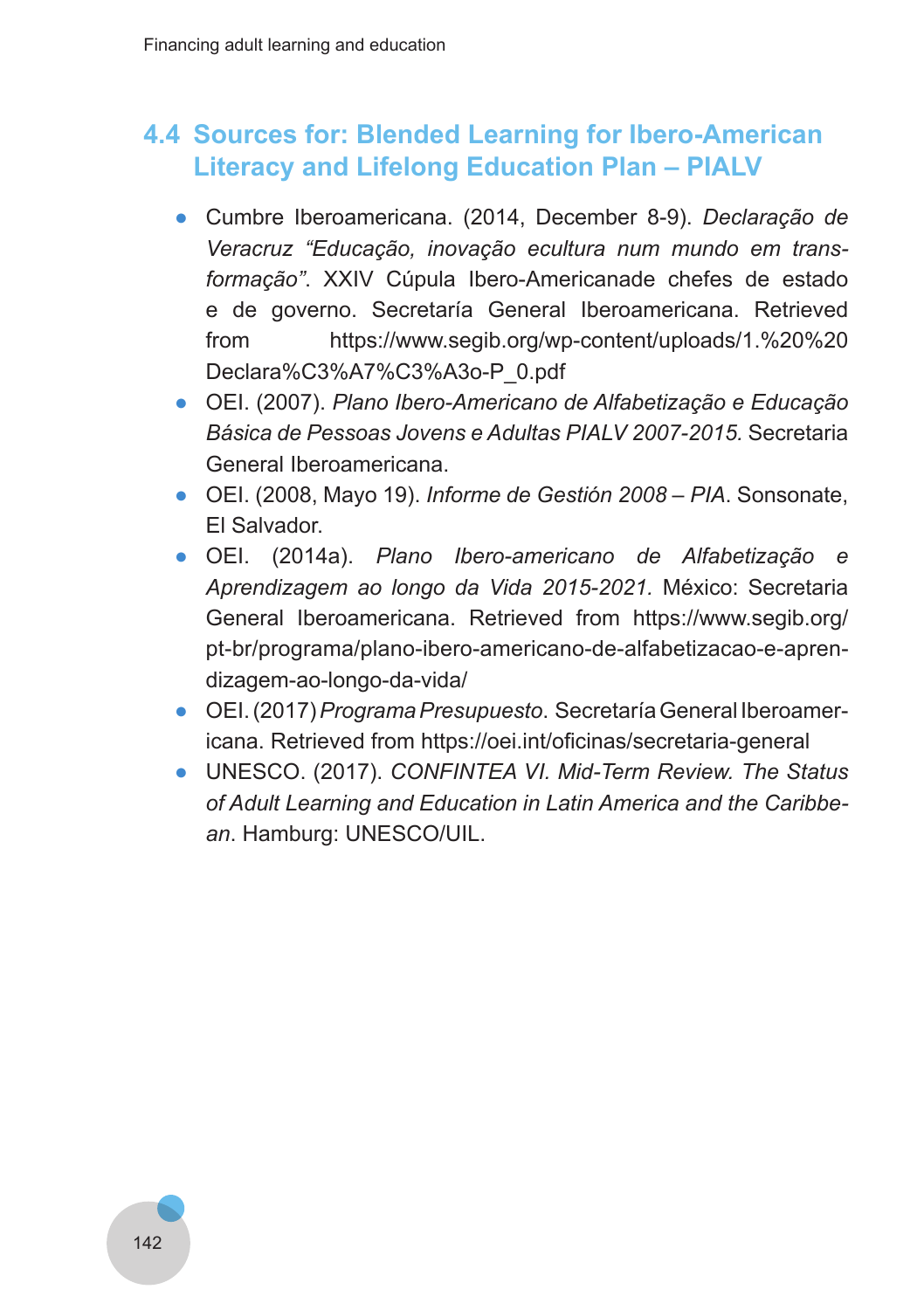## **4.5 Sources for: Further Training Supported by the Metal and Electrical Industries in Germany**

- Behringer, F., & Schönfeld, G. (2017). Bildungsbeteiligung Erwachsener. In F. B. F. Bilger, *Weiterbildungsverhalten in Deutschland 2016 – Ergebnisse des Adult Education Survey (AES).* Bielefeld.
- Beicht, U., Berger, K., & Moraal, D. (2005). Aufwendungen für berufliche Weiterbildung in Deutschland. *Sozialer Fortschritt,* Vol. 54, Nr. 10/11.
- Bilger, F., & Käpplinger, B. (2017). Barrieren für die Bildungsbeteiligung Erwachener. In F. Bilger, F. Behringer, H. Kuper, & J. Schrader, *Weiterbildungsverhalten in Deutschland 2016. Ergebnisse des Adult Education Survey (AES)*. Bielefeld.
- BMAS. (2019). *Qualifizierungschancengesetz.* Retrieved from https://www.bmas.de/DE/Service/Gesetze/qualifizierungschancengesetz.html
- BMAS & BMBF (Hrsg.). (2019). *Nationale Weiterbildungsstrategie – Strategiepapier.* Retrieved from https://www.bmbf.de/de/nationale-weiterbildungsstrategie-8853.html
- Cordes, M., & Dohmen, D. (2019a). Kosten der Weiterbildung in Deutschland – Verteilung der Finanzlasten auf Unternehmen, Privatpersonen, öffentliche Hand. Berlin: *FiBS-Forum* Nr. 61. Retrieved from https://www.fibs.eu/referenzen/publikationen/publikation/kosten-der-weiterbildung-in-deutschland-verteilung-der-finanzlasten-auf-unternehmen-privatpersonen-oeffentliche-hand/
- Cordes, M., & Dohmen, D. (2019b). Verbreitung öffentlicher Förderinstrumente in Deutschland und der Blick in die Länder. *FiBS-Fo‑ rum* Nr. 63. Retrieved from https://www.fibs.eu/fileadmin/user\_upload/Literatur/FiBS-Forum\_063\_Foerderinstrumente\_Bund\_final. pdf
- Dohmen, D., Laps, J., & Cristóbal Lopez, V. (2017). *Öffentliche und private Weiterbildungsausgaben.* Berlin.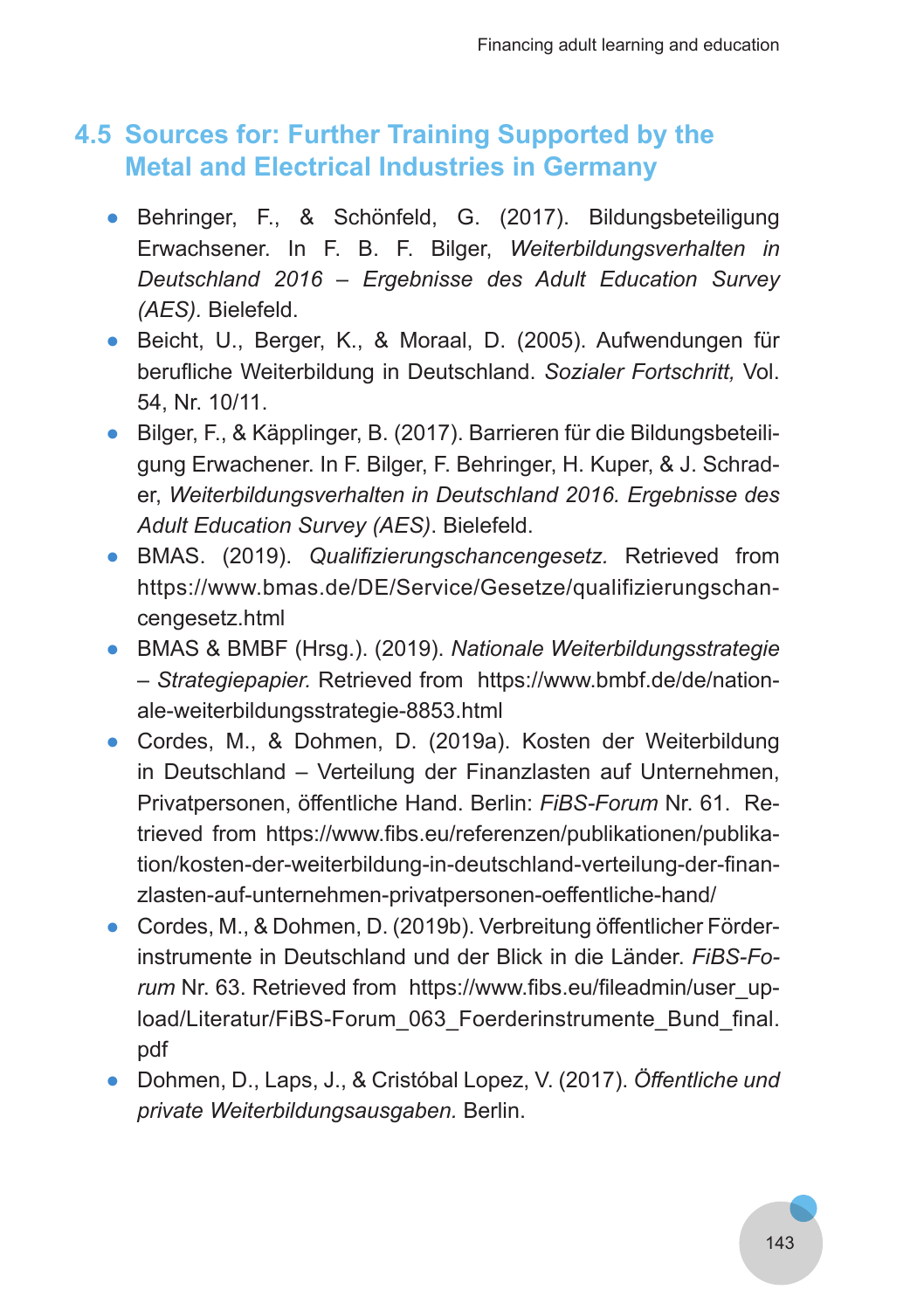- Eurostat. (2018). *Eurostat Datenbank Bildung und Weiter‑ bildung*. Retrieved from https://ec.europa.eu/eurostat/web/ education-and-training/data/database
- IG Metall. (2016). *Bildungsvereinbarung für die Wei‑ terbildung abschließen*. Retrieved from https:// www.igmetall.de/tarif/tarifrunden/metall-und-elektro/ bildungsvereinbarung-fuer-die-weiterbildung-abschliessen
- IG Metall. (n.d.). *Tarifliche Bildungsteilzeit*. Retrieved from https:// www.igmetall.de/docs\_themenheft\_32069-56804\_ansicht\_ ad25f04dd012178efdcf6ffa95b8afeeb171d116.pdf
- Kuwan, H., & Seidel, S. (2013). Weiterbildungsbarrieren und Teilnahmemotive. In F. Bilger, D. Gnahs, J. Hartmann, & H. Kuper (Hrsg.), *Weiterbildungsverhalten in Deutschland. Resultate des Adult Education Survey 2012*. Bielefeld.
- Müller, N., & Wenzelmann, F. (2018). Berufliche Weiterbildung: Aufwand und Nutzen für Individuen. *BiBB Report* 2/2018. Bonn.
- Schönfeld, G., & Behringer, F. (2017). Betriebliche Weiterbildung. In F. Bilger, F. Behringer, H. Kuper, & J. Schrader (Hg.), *Weiterbil‑ dungsverhalten in Deutschland 2016. Ergebnisse des Adult Edu‑ cation Survey (AES)*. Bielefeld.
- Statistik der Bundesagentur für Arbeit (2020). *Förderung der beru‑ flichen Weiterbildung* (Monatszahlen). Nürnberg.
- Walter, M. (2016). *Weiterbildungsfinanzierung in Deutschland – Aktueller Stand, Entwicklung, Problemlagen und Perspektiven.* Gütersloh: Bertelsmann Stiftung .
- WZB. (2018). *Weiterbildung bringt oft wenig für die Karriere. Kurse und Lehrgänge ohne anerkannten Abschluss fördern den beruflichen Aufstieg nicht*. Pressemitteilung vom 10. Dezember 2018. Retrieved from https://www.wzb.eu/de/pressemitteilung/ weiterbildung-bringt-oft-wenig-fuer-die-karriere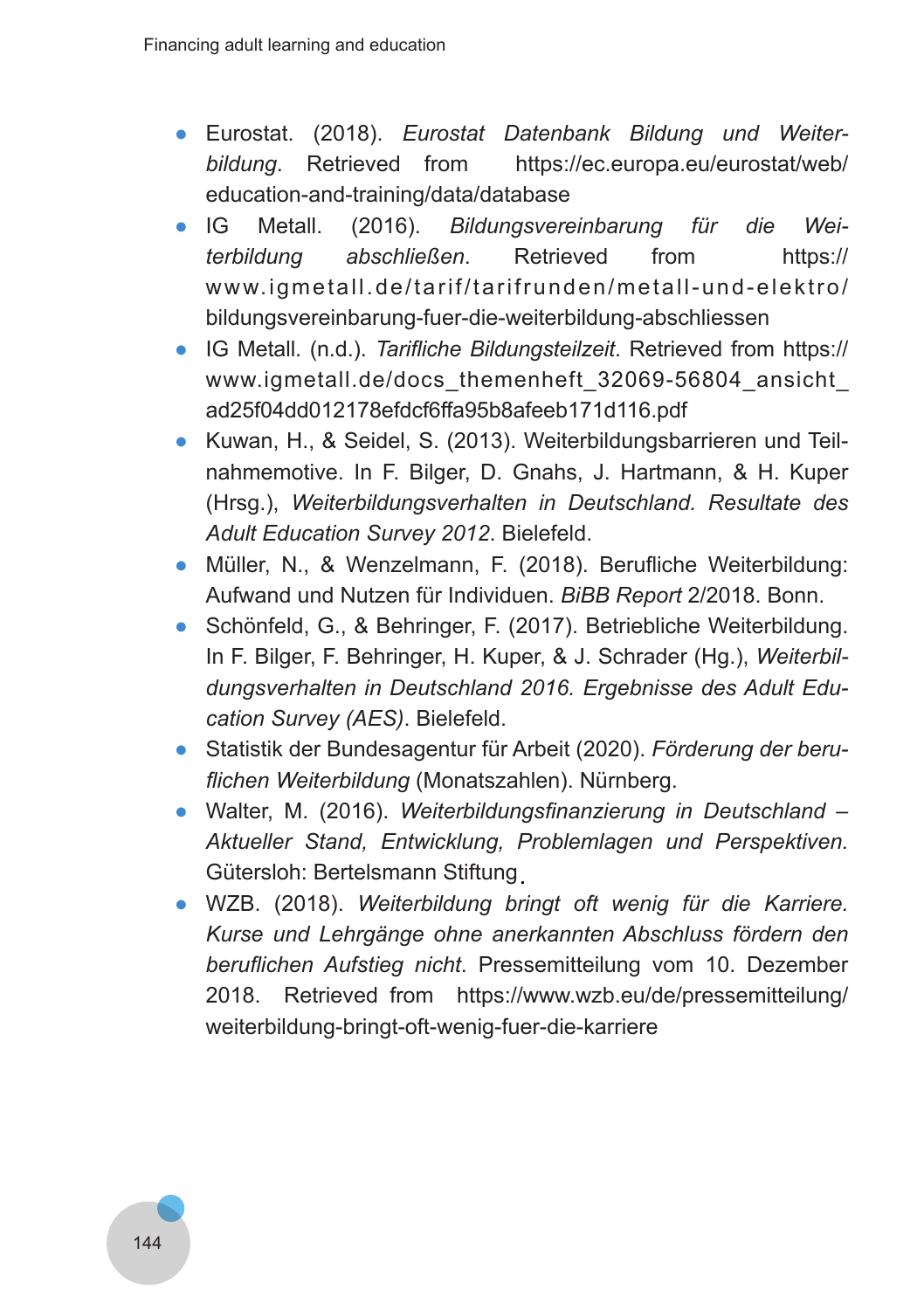## **4.6 Sources for: 'Smart' Investment in Adult Education of Māori and Pacific peoples in New Zealand**

- ACE Aotearoa. (2017). *Briefing for the incoming Minister for ter‑ tiary, education, skills and employment.*
- ACE Aotearoa. (2018). *ACE Aotearoa Annual report*. Wellington: ACE Aotearoa. Retrieved from https://www.aceaotearoa.org.nz/ file/ace-aotearoa-annual-report-2018pdf
- Chauvel, F. (2019). *Adult and community education in Aotearoa environmental scan.* Wellington: ACE Aotearoa.
- Morrison, S. & Vaioleti, T. (2011). *Quality adult education bench‑ marks for indigenous education*. Report prepared for Asia South Pacific Association of Adult and Basic Education
- Phillips, C. (2015). *He waka eke noa: documenting and measur‑ ing the value of hui fono 2008-2015*. A report prepared for the Professional Development Steering Group and the Hui Fono Research Reference Group on behalf of Ace Aotearoa. Wellington: ACE Aotearoa.
- Pollock, K. (n.d). Adult education-growth of adult education, 1940's to 1970's, *Te Ara- the encyclopedia of New Zealand*. Retrieved from http://www.TeAra.govt.nz/en/adult-education/page-3
- Tertiary Education Commission. (2020, November 13). *The Ter‑ tiary Education Strategy.* Retrieved from https://www.tec.govt.nz/ https://www.tec.govt.nz/focus/our-focus/tes/
- Tertiary Education Commission. (2020a, September 30). *Adult and Community Education in the New Zealand Institute of Skills and Technology (NZIST) and Wānanga.* Retrieved from https://www. tec.govt.nz/funding/funding-and-performance/funding/fund-finder/ ace/ace-in-itps-and-wananga/
- Tertiary Education Commission. (2020b, February 20). *Funding and performance*, retrieved from https://www.tec.govt.nz/funding/ funding-and-performance/funding/how-who-what-we-fund/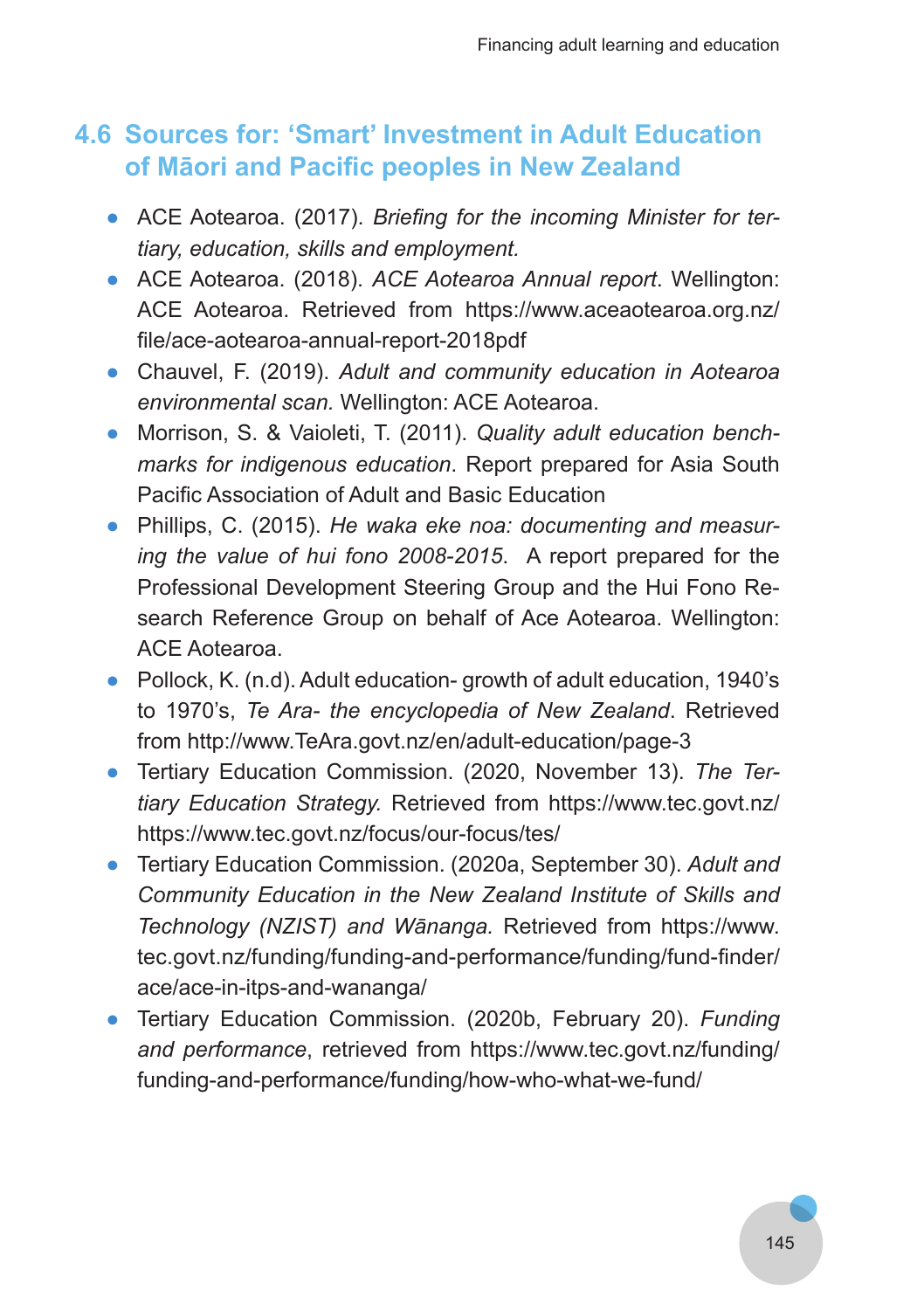## **4.7 Sources for: ODA: 'Second Chance' Education in Serbia Through the EU Pre-accession Funds**

- EC. (2015). *Growing together. Most Successful EU Funded Pro‑ jects in Serbia.* Belgrade: EU Info Centre in Belgrade.
- EU. (2008). *Standard Summary Project Fiche IPA cen‑ tralised programmes. Project number 20: System‑ ic Development of Elementary, Practice Based Adult Ed‑ ucation in Serbia (Second chance).* EC Delegation to the Republic of Serbia. Retrieved from http://www.europa.rs/upload/ documents/2008/20-adult\_education\_second\_chance\_en.pdf
- The delegation of the EU to the Republic of Serbia. (2013, June 8). *A second chance for a better future*. Retrieved from http://europa. rs/a-second-chance-for-a-better-future/?lang=en
- Medić, S., Milanović, M, Popović, K. & Despotović, M., (2010). *Functional Basic Education of Adults: programme / educational experiment as active measure.* Belgrade: Institute for Pedagogy and Andragogy: Adult Education Society .
- Popovi*ć*, K. (2019). Emerging citizens in functional basic education for adults. In A. Smart, J. Bernard, J. & M. Sinclair: Section Six overview: Bringing it to life in the classroom. In A. Smart et al. (Eds.). Nissem Global Briefs: *Educating for the social, the emo‑ tional and the sustainable.* NISSEM. Retrieved from https://www. edu-links.org/sites/default/files/media/file/424176469-NISSEM-Global-Briefs.pdf
- Second chance. (2013). *The "Second Chance" Systemic Devel‑ opment of Elementary Practice Based Adult Education in Serbia*. EU funded project. Republic of Serbia, Ministry of education and science. Retrieved from http://drugasansa.rs/?lang=en
- The delegation of the EU to the Republic of Serbia. (2019). *EU Assistance to Serbia*. Retrieved from http://europa.rs/ eu-assistance-to-serbia/?lang=en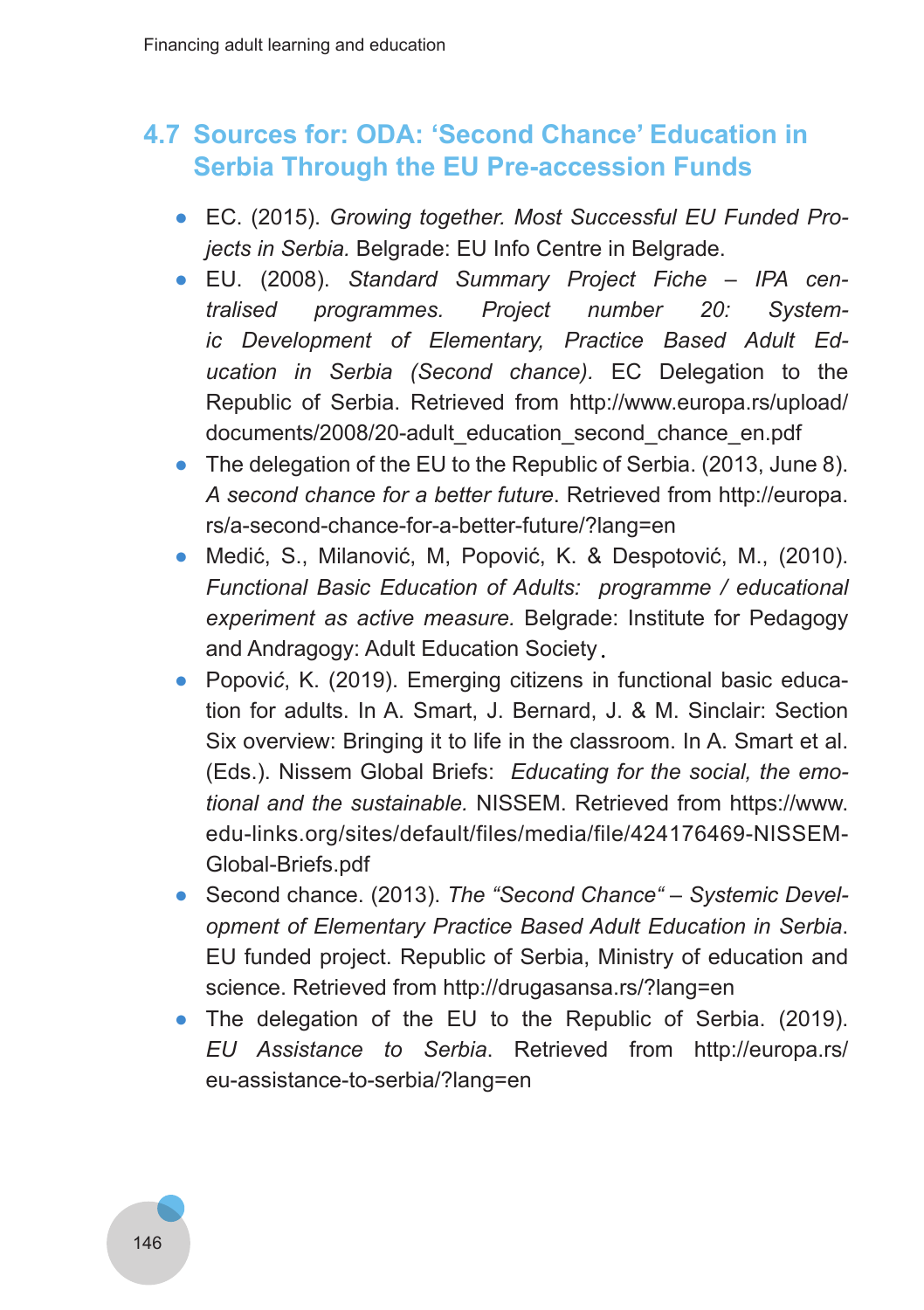● The Delegation of the EU to the Republic of Serbia (2020, April 24). *EU Partnership with Serbia: EU Best Partner and Biggest Donor for 20 Years – and in the Front Line against COVID-19.* The Delegation of the European Union to the Republic of Serbia. Retrieved from http://europa.rs/eu-partnership-with-serbia-eu-best-partnerand-biggest-donor-for-20-years-and-in-the-front-line-against-covid-19/?lang=en

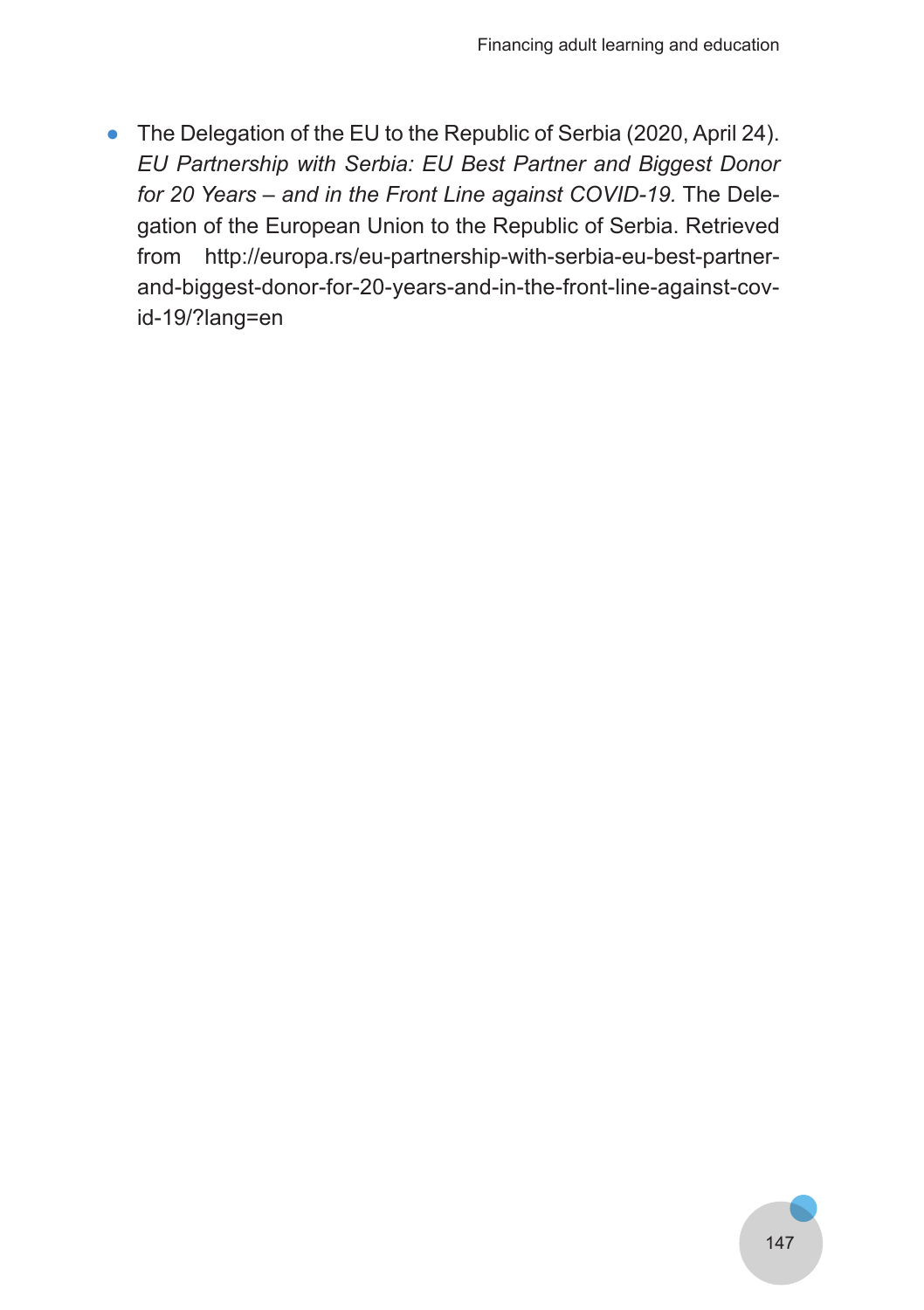CIP - Каталогизација у публикацији Народна библиотека Србије, Београд

37.014.543(0.034.2) 005:37.091(0.034.2) 374.7(0.034.2) 37.018.48(0.034.2)

POPOVIĆ, Katarina, 1964-

 Financing Adult Learning and Education [Elektronski izvor] : the way forward: what works, how and why? / Katarina Popović. - Beograd : International Council for Adult Education ; Bon : DVV International, 2021 (Beograd : Instant system). - 1 elektonski optički disk (CD-ROM) : tekst ; 12 cm

Sistemski zahtevi : Nisu navedeni. - Nasl. sa naslovnog ekrana. - Tiraž 200. - Napomene i bibliografske reference uz tekst. - Bibliografija.

ISBN 978-86-82022-00-8 (ICAE)

а) Образовање одраслих б) Образовање -- Финансирање в) Перманентно образовање г) Обрaзовна политика

COBISS.SR-ID 34882313